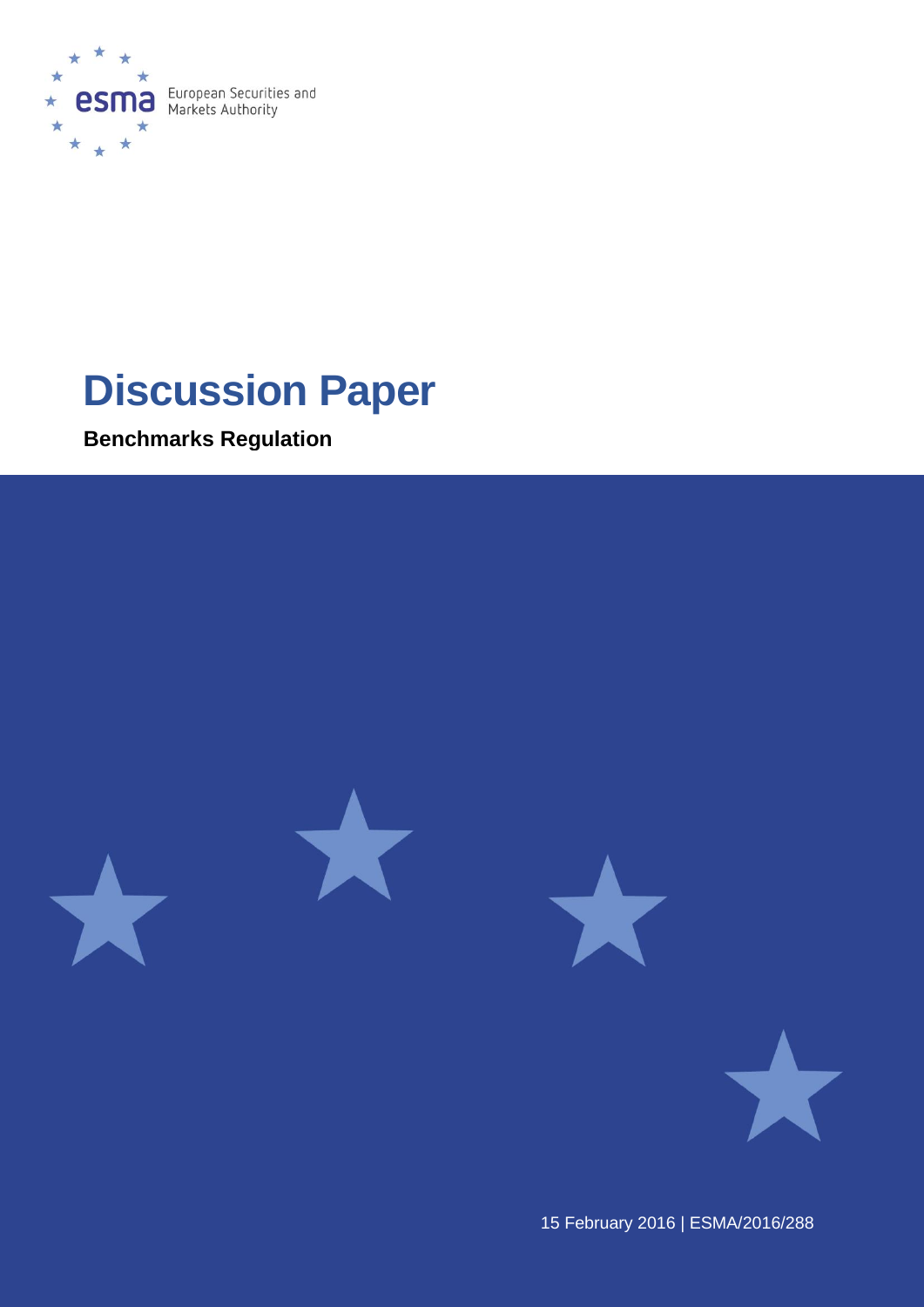

Date: 15 February 2016 ESMA/2016/288

### **Responding to this paper**

ESMA invites comments on all matters in this paper and in particular on the specific questions summarised in Annex 1. Comments are most helpful if they:

- 1. respond to the question stated;
- 2. indicate the specific question to which the comment relates;
- 3. contain a clear rationale; and
- 4. describe any alternatives ESMA should consider.

ESMA will consider all comments received by 31 March 2016**.**

All contributions should be submitted online at [www.esma.europa.eu](http://www.esma.europa.eu/) under the heading 'Your input - Consultations'.

#### **Publication of responses**

All contributions received will be published following the close of the consultation, unless you request otherwise. Please clearly and prominently indicate in your submission any part you do not wish to be publically disclosed. A standard confidentiality statement in an email message will not be treated as a request for non-disclosure. A confidential response may be requested from us in accordance with ESMA's rules on access to documents. We may consult you if we receive such a request. Any decision we make not to disclose the response is reviewable by ESMA's Board of Appeal and the European Ombudsman.

#### **Data protection**

Information on data protection can be found at [www.esma.europa.eu](http://www.esma.europa.eu/) under the heading [Legal Notice.](http://www.esma.europa.eu/legal-notice)

#### **Who should read this paper**

This paper may be specifically of interest to administrators of benchmarks and to any investor dealing with financial instruments and financial contracts whose value is determined by a benchmark or with investment funds whose performances are measured by means of a benchmark.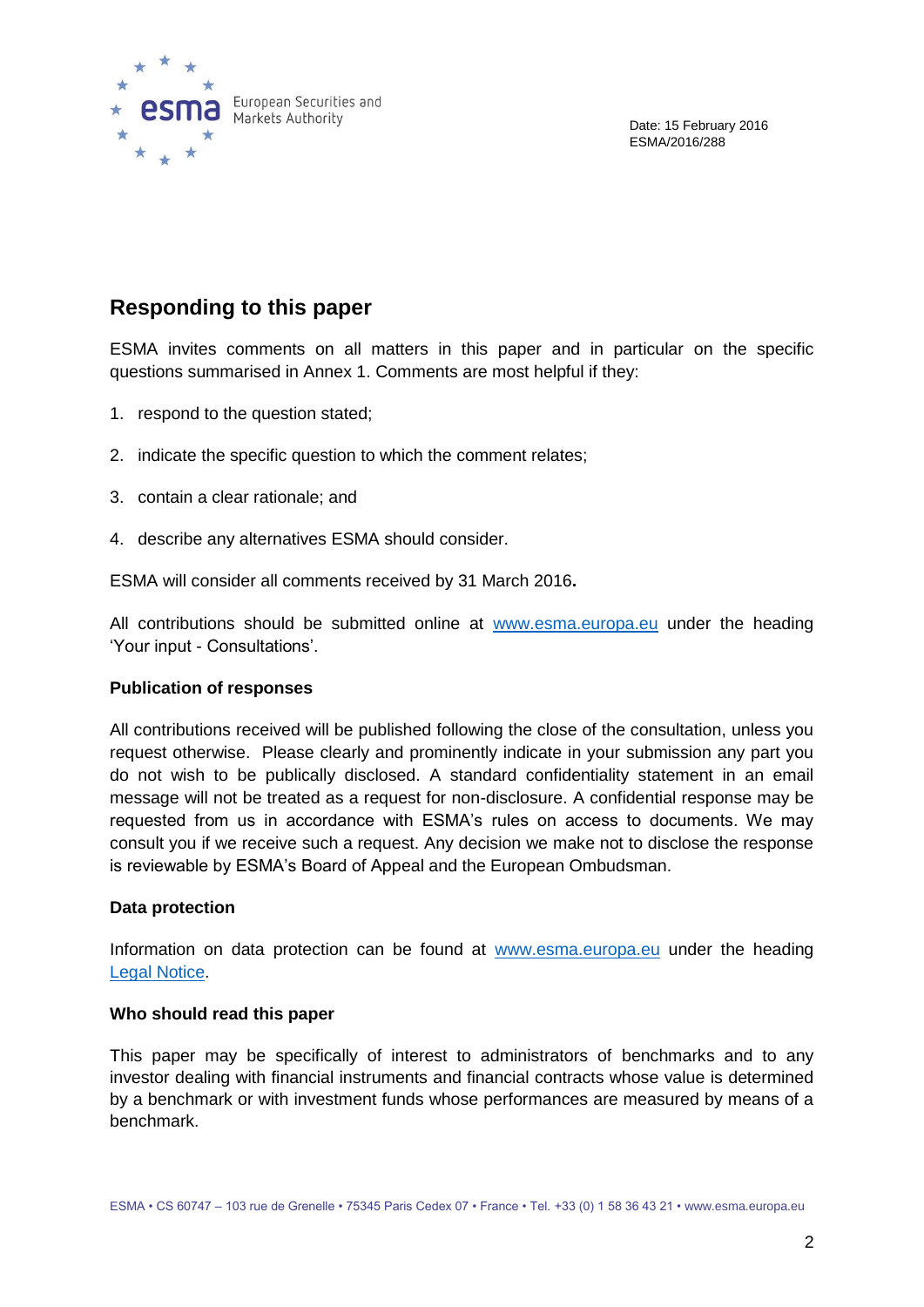

# **Table of Contents**

| 1 |                                                                                           |                                                                                     |  |  |  |
|---|-------------------------------------------------------------------------------------------|-------------------------------------------------------------------------------------|--|--|--|
| 2 |                                                                                           |                                                                                     |  |  |  |
|   | 2.1                                                                                       |                                                                                     |  |  |  |
|   | 2.2                                                                                       |                                                                                     |  |  |  |
|   | 2.3                                                                                       | Specification of what constitutes making available to the public for the purpose of |  |  |  |
|   | Specification of what constitutes administering the arrangements for determining a<br>2.4 |                                                                                     |  |  |  |
|   | 2.5                                                                                       | Specification of what constitutes the issuance of a financial instrument for the    |  |  |  |
| 3 |                                                                                           |                                                                                     |  |  |  |
|   | 3.1                                                                                       |                                                                                     |  |  |  |
|   | 3.2                                                                                       |                                                                                     |  |  |  |
|   | 3.3                                                                                       |                                                                                     |  |  |  |
|   | 3.4                                                                                       |                                                                                     |  |  |  |
|   | 3.5                                                                                       | Positioning within the organisational structure of the administrator22              |  |  |  |
|   | 3.6                                                                                       |                                                                                     |  |  |  |
| 4 |                                                                                           |                                                                                     |  |  |  |
|   | 4.1                                                                                       |                                                                                     |  |  |  |
|   | 4.2                                                                                       |                                                                                     |  |  |  |
|   | 4.3                                                                                       |                                                                                     |  |  |  |
|   | 4.3.1                                                                                     |                                                                                     |  |  |  |
|   | 4.3.2                                                                                     |                                                                                     |  |  |  |
|   | 4.3.3                                                                                     |                                                                                     |  |  |  |
|   | 4.3.4                                                                                     |                                                                                     |  |  |  |
|   | 4.3.5                                                                                     |                                                                                     |  |  |  |
|   | 4.4                                                                                       |                                                                                     |  |  |  |
|   | 4.5                                                                                       |                                                                                     |  |  |  |
| 5 |                                                                                           |                                                                                     |  |  |  |
|   | 5.1                                                                                       |                                                                                     |  |  |  |
|   | 5.2                                                                                       | Information on methodology to be provided by an administrator39                     |  |  |  |
|   | 5.2.1                                                                                     |                                                                                     |  |  |  |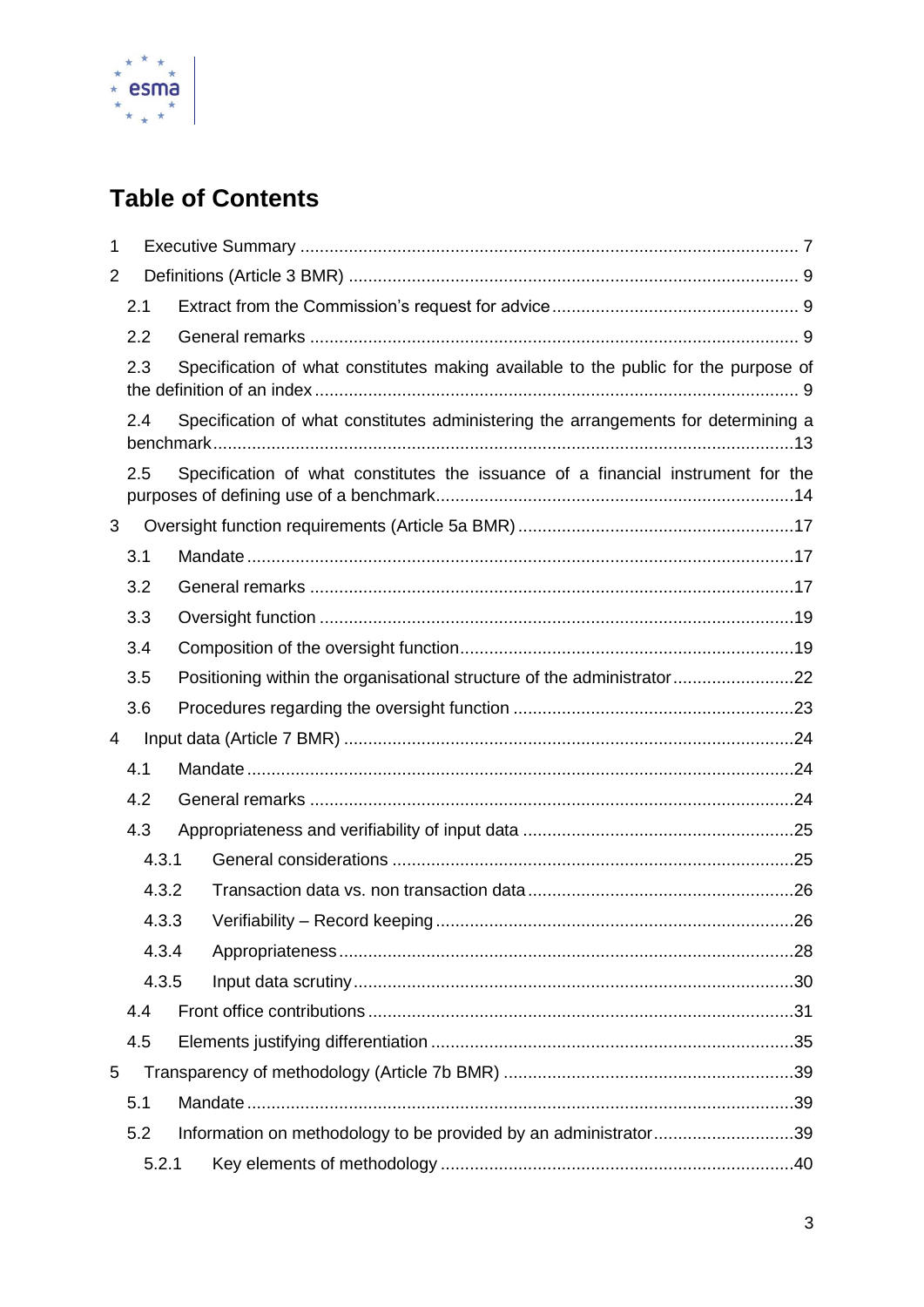

|                                                                                        | 5.2.2 |  | Information regarding the internal review and approval of methodology 42                |  |  |  |  |
|----------------------------------------------------------------------------------------|-------|--|-----------------------------------------------------------------------------------------|--|--|--|--|
|                                                                                        | 5.2.3 |  |                                                                                         |  |  |  |  |
|                                                                                        | 5.3   |  |                                                                                         |  |  |  |  |
|                                                                                        | 5.3.1 |  | Key elements of methodology / procedure for internal review of methodology 44           |  |  |  |  |
| 5.3.2                                                                                  |       |  |                                                                                         |  |  |  |  |
| 6                                                                                      |       |  |                                                                                         |  |  |  |  |
|                                                                                        | 6.1   |  |                                                                                         |  |  |  |  |
|                                                                                        | 6.2   |  |                                                                                         |  |  |  |  |
|                                                                                        | 6.3   |  |                                                                                         |  |  |  |  |
|                                                                                        | 6.3.1 |  | Description of input data and requirements for contribution49                           |  |  |  |  |
|                                                                                        | 6.3.2 |  | Identification of contributors and submitters (including submitter authorisation)<br>50 |  |  |  |  |
|                                                                                        | 6.3.3 |  |                                                                                         |  |  |  |  |
|                                                                                        | 6.3.4 |  |                                                                                         |  |  |  |  |
| 7                                                                                      |       |  | Governance and control requirements for supervised contributors (Article 11 BMR) 55     |  |  |  |  |
|                                                                                        | 7.1   |  |                                                                                         |  |  |  |  |
|                                                                                        | 7.2   |  |                                                                                         |  |  |  |  |
|                                                                                        | 7.3   |  |                                                                                         |  |  |  |  |
|                                                                                        | 7.4   |  |                                                                                         |  |  |  |  |
| 8                                                                                      |       |  |                                                                                         |  |  |  |  |
|                                                                                        | 8.1   |  |                                                                                         |  |  |  |  |
|                                                                                        | 8.2   |  |                                                                                         |  |  |  |  |
|                                                                                        | 8.2.1 |  |                                                                                         |  |  |  |  |
| 8.2.2                                                                                  |       |  | Nominal amount of financial instruments other than derivatives 62                       |  |  |  |  |
|                                                                                        | 8.2.3 |  |                                                                                         |  |  |  |  |
|                                                                                        | 8.2.4 |  |                                                                                         |  |  |  |  |
|                                                                                        | 8.2.5 |  | Indirect reference to a benchmarks within a combination of benchmarks 68                |  |  |  |  |
|                                                                                        | 8.2.6 |  |                                                                                         |  |  |  |  |
| 9                                                                                      |       |  |                                                                                         |  |  |  |  |
|                                                                                        | 9.1   |  |                                                                                         |  |  |  |  |
|                                                                                        | 9.2   |  |                                                                                         |  |  |  |  |
| 10<br>Compliance Statement for Significant and Non-significant Benchmarks (Article 14c |       |  |                                                                                         |  |  |  |  |
| 10.1                                                                                   |       |  |                                                                                         |  |  |  |  |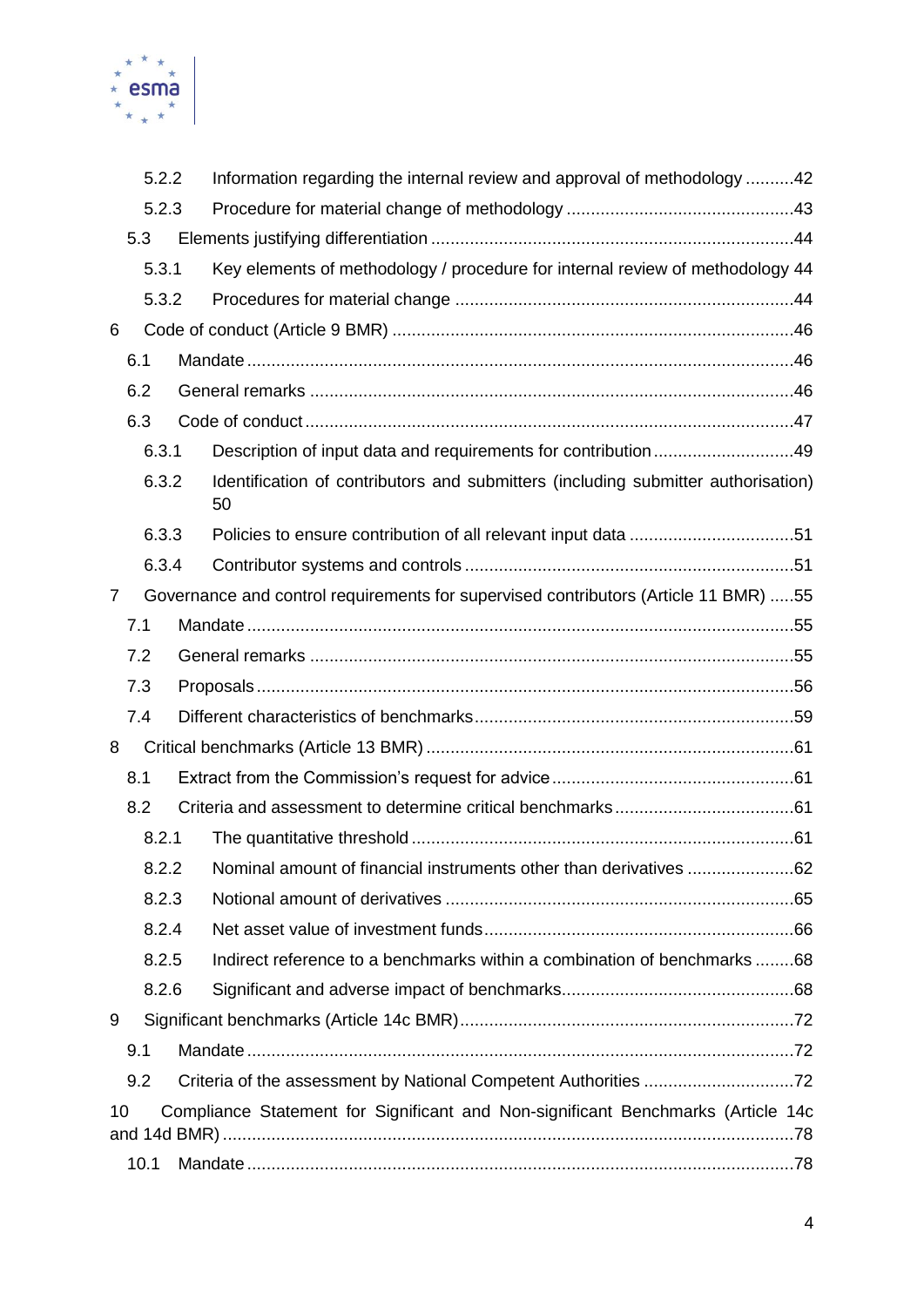

| 10.2   |                                                                                     |  |
|--------|-------------------------------------------------------------------------------------|--|
| 10.3   |                                                                                     |  |
| 11     |                                                                                     |  |
| 11.1   |                                                                                     |  |
| 11.2   |                                                                                     |  |
| 11.3   |                                                                                     |  |
| 11.3.1 |                                                                                     |  |
| 11.3.2 |                                                                                     |  |
| 11.4   |                                                                                     |  |
| 11.4.1 |                                                                                     |  |
| 11.4.2 |                                                                                     |  |
| 11.4.3 |                                                                                     |  |
| 11.5   |                                                                                     |  |
| 11.5.1 |                                                                                     |  |
| 11.5.2 |                                                                                     |  |
| 11.5.3 |                                                                                     |  |
| 12     | Authorisation and registration of an administrator (Article 23 BMR) 89              |  |
|        |                                                                                     |  |
| 12.1   |                                                                                     |  |
| 12.2   |                                                                                     |  |
| 12.3   |                                                                                     |  |
| 12.4   |                                                                                     |  |
| 13     | Recognition and endorsement of third country administrators and benchmarks (Article |  |
| 13.1   |                                                                                     |  |
| 13.2   |                                                                                     |  |
| 13.3   | Recognition of an administrator located in a third country (Article 21a BMR)98      |  |
| 13.4   | Endorsement by an administrator located in the Union of benchmarks provided in a    |  |
| 14     |                                                                                     |  |
| 14.1   |                                                                                     |  |
| 14.2   |                                                                                     |  |
| 14.3   |                                                                                     |  |
| 14.4   |                                                                                     |  |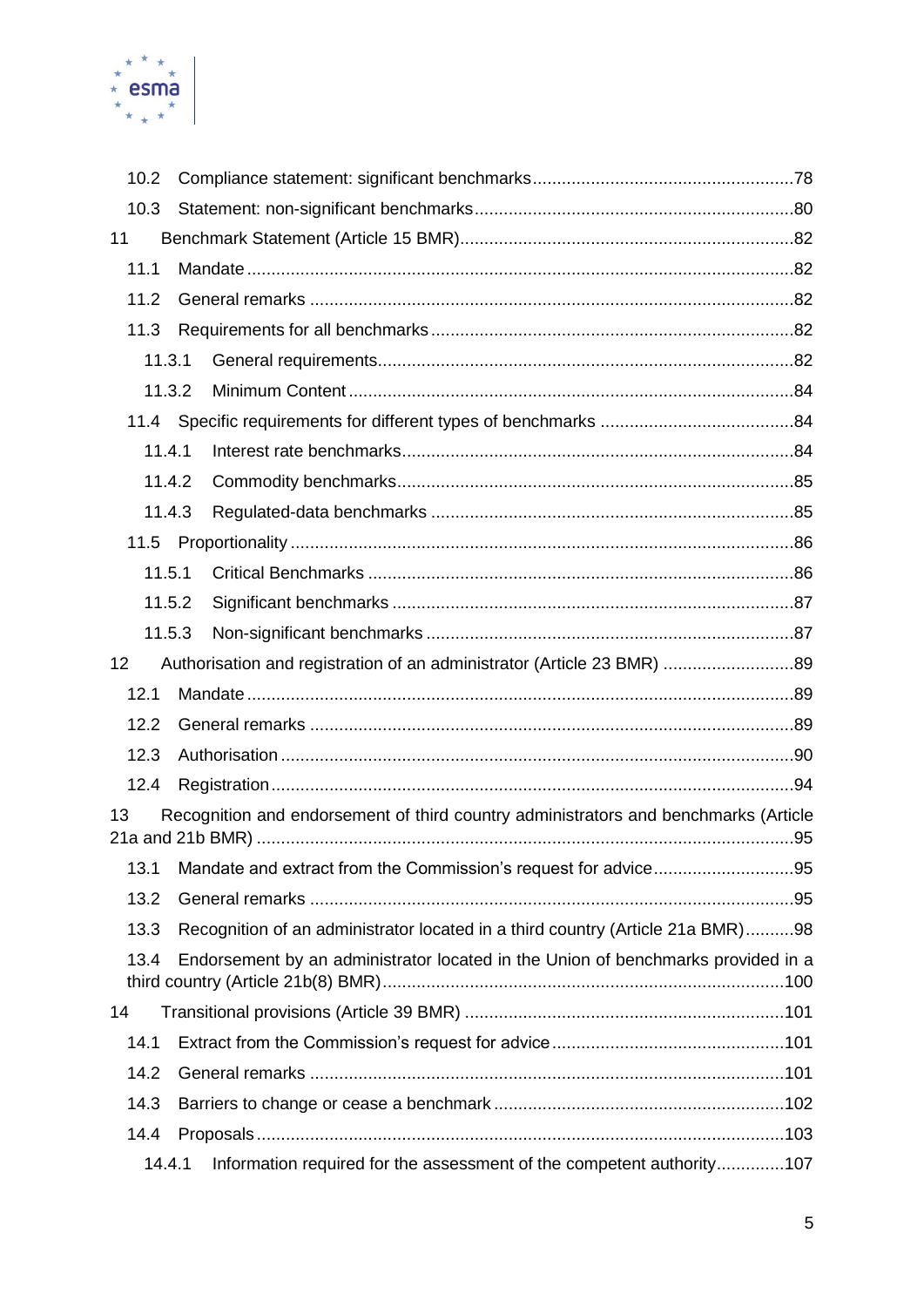

| 16 | Annex II: Commission's mandate to provide technical advice 119 |  |
|----|----------------------------------------------------------------|--|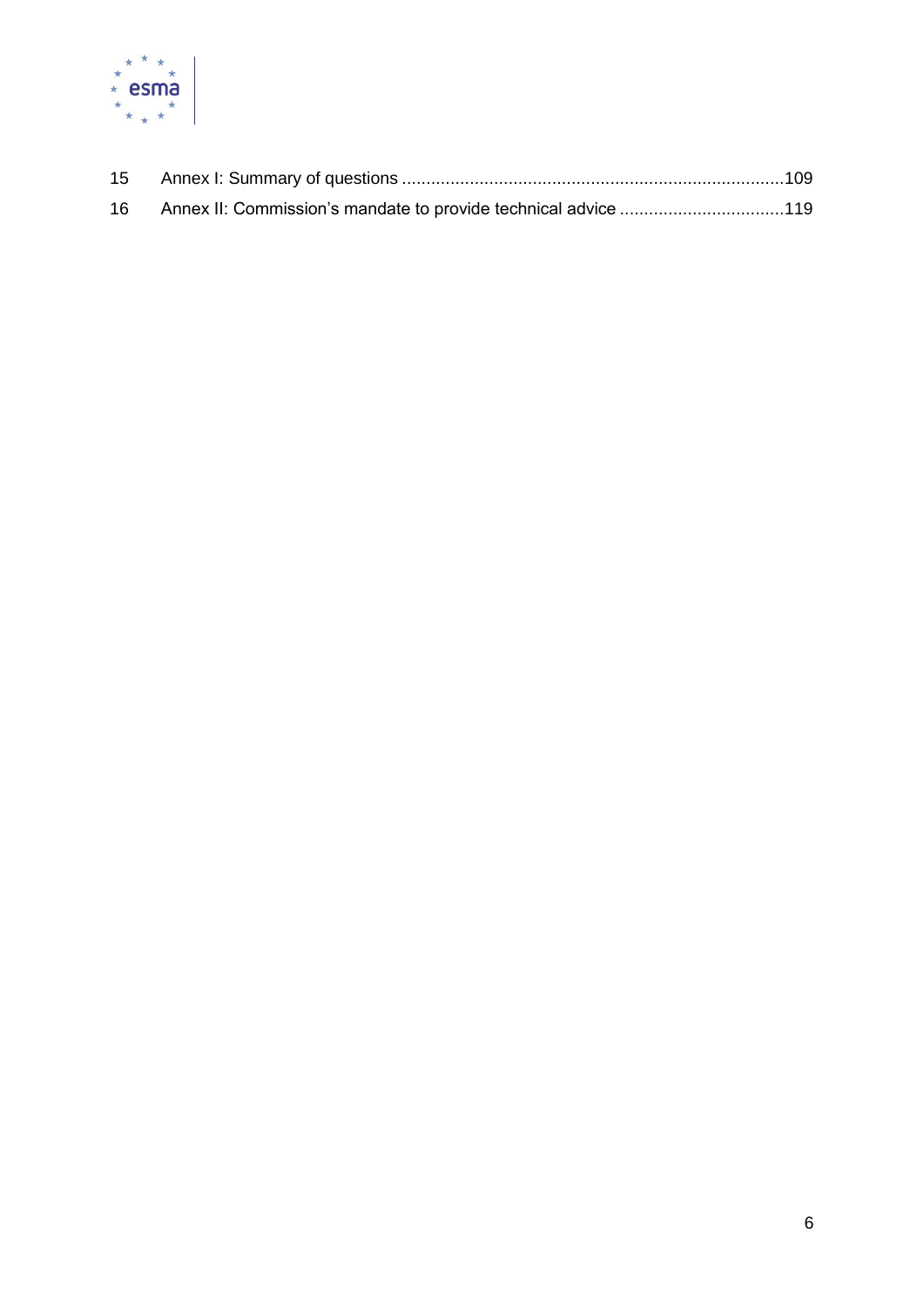

### <span id="page-6-0"></span>**1 Executive Summary**

### **Reasons for publication**

The European Commission originally proposed draft Regulation on indices used as benchmarks in financial instruments and financial contracts<sup>1</sup> (Benchmarks Regulation) in September 2013 in the wake of the alleged manipulation of various benchmarks.

On 24 November 2015, the European Parliament and the Council reached a preliminary political agreement<sup>2</sup> on a compromise text of the Benchmarks Regulation, an agreement that was confirmed on 9 December 2015 by the Permanent Representatives Committee of the Council of the European Union<sup>3</sup>. The European Parliament has not yet voted on the text.

This Discussion Paper (DP) is based on the version of the Benchmarks Regulation<sup>4</sup> following such agreement and seeks the views of interested parties on ESMA's policy orientations and initial proposals for the potential Level 2 measures under the Benchmarks Regulation. These measures should take the form of delegated acts of the Commission and ESMA draft technical standards. However, it should be noted that the Benchmarks Regulation has not yet been published in the Official Journal of the European Union (OJ).

#### **Contents**

1

This DP is organised in thirteen chapters, reflecting the topics of the Benchmarks Regulation for which Level 2 measures are envisaged. Each chapter summarises the relevant provisions and their objectives, provides an explanation of the related policy issues and discusses and / or proposes policy options. For each issue, the DP describes the orientations ESMA is envisaging and / or poses questions on aspects where views of stakeholders are considered to be helpful for the final decision making.

On 11 February 2016 ESMA received a request from the European Commission for technical advice on possible delegated acts<sup>5</sup>. The technical advice should be delivered within four months after the entry into force of the Regulation. This DP covers also the topics that will be included in the technical advice.

According to the Benchmarks Regulation, some of the ESMA technical standards will not be applicable to a subset of benchmarks, namely the non-significant benchmarks. In relation to these provisions, the Benchmarks Regulation provides that ESMA may issue

<sup>&</sup>lt;sup>1</sup> The press release of the European Commission on the proposal:

[http://europa.eu/rapid/press-release\\_IP-13-841\\_en.htm?locale=en](http://europa.eu/rapid/press-release_IP-13-841_en.htm?locale=en)

See Commission statement [: http://europa.eu/rapid/press-release\\_STATEMENT-15-6169\\_en.htm?locale=en](http://europa.eu/rapid/press-release_STATEMENT-15-6169_en.htm?locale=en) <sup>3</sup> See Council statement:

[http://www.consilium.europa.eu/press-releases-pdf/2015/12/40802206220\\_en\\_635852608200000000.pdf](http://www.consilium.europa.eu/press-releases-pdf/2015/12/40802206220_en_635852608200000000.pdf) 4

The text is publicly available:<http://data.consilium.europa.eu/doc/document/ST-14985-2015-INIT/en/pdf> <sup>5</sup> The mandate for the technical advice is publicly available: [http://ec.europa.eu/finance/securities/docs/benchmarks/160211](http://ec.europa.eu/finance/securities/docs/benchmarks/160211-mandate-esma-request_en.pdf) [mandate-esma-request\\_en.pdf](http://ec.europa.eu/finance/securities/docs/benchmarks/160211-mandate-esma-request_en.pdf)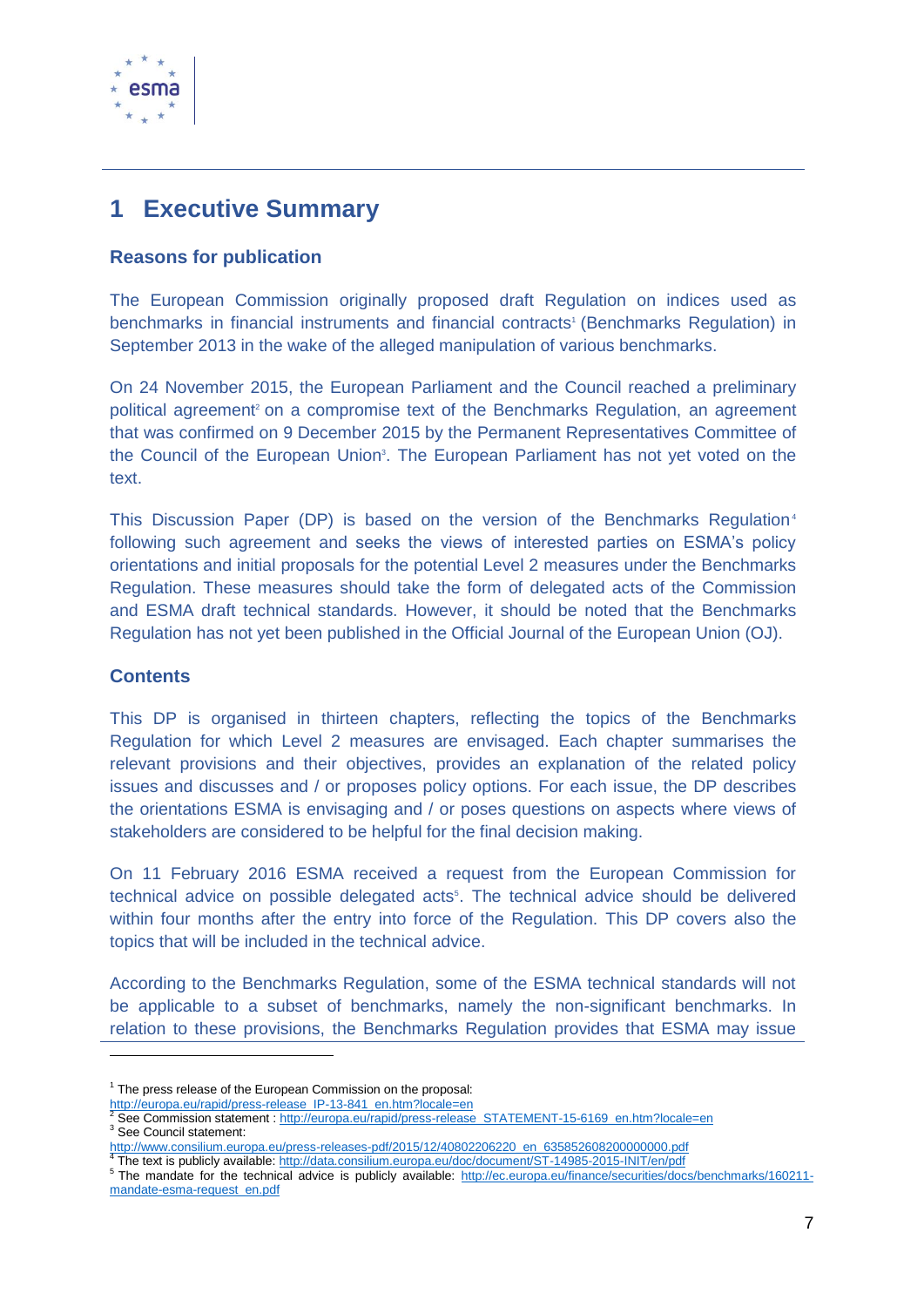

guidelines specifying how such provisions could be applied in the context of non-significant benchmarks<sup>6</sup>. Because the content of the relevant technical standards is not defined yet, this DP is not elaborating on the possible content of the guidelines.

#### **Next Steps**

1

The text of the Benchmarks Regulation<sup>7</sup> on which this DP is based mandates ESMA to submit draft technical standards to the European Commission within 12 months of the entry into force of the Benchmarks Regulation, while the technical advice should be delivered within four months after the entry into force of the Regulation. However, the exact date of the entry into force is still unknown as the Benchmarks Regulation has not yet been published in the OJ.

ESMA will analyse the responses to this DP in Q2 2016 and on the basis of the relevant input, it plans to publish a Consultation Paper later in 2016.

ESMA will hold an open hearing on this DP. The hearing will take place on 29 February 2016 in Paris and registration for the hearing will be available in the relevant section of the ESMA website in due course.

<sup>&</sup>lt;sup>6</sup> The Technical Standards under Articles 5a, 7, 7b, 11 of the Benchmarks Regulation will not apply to non-significant benchmarks. The same Articles foresee that ESMA may develop guidelines concerning only non-significant benchmarks and specifying how the elements of the Technical Standards would apply this specific category of benchmark.<br><sup>7</sup> The text is publicly available: <u>http://data.consilium.europa.eu/doc/document/ST-14985-2015-INIT/en/pdf</u>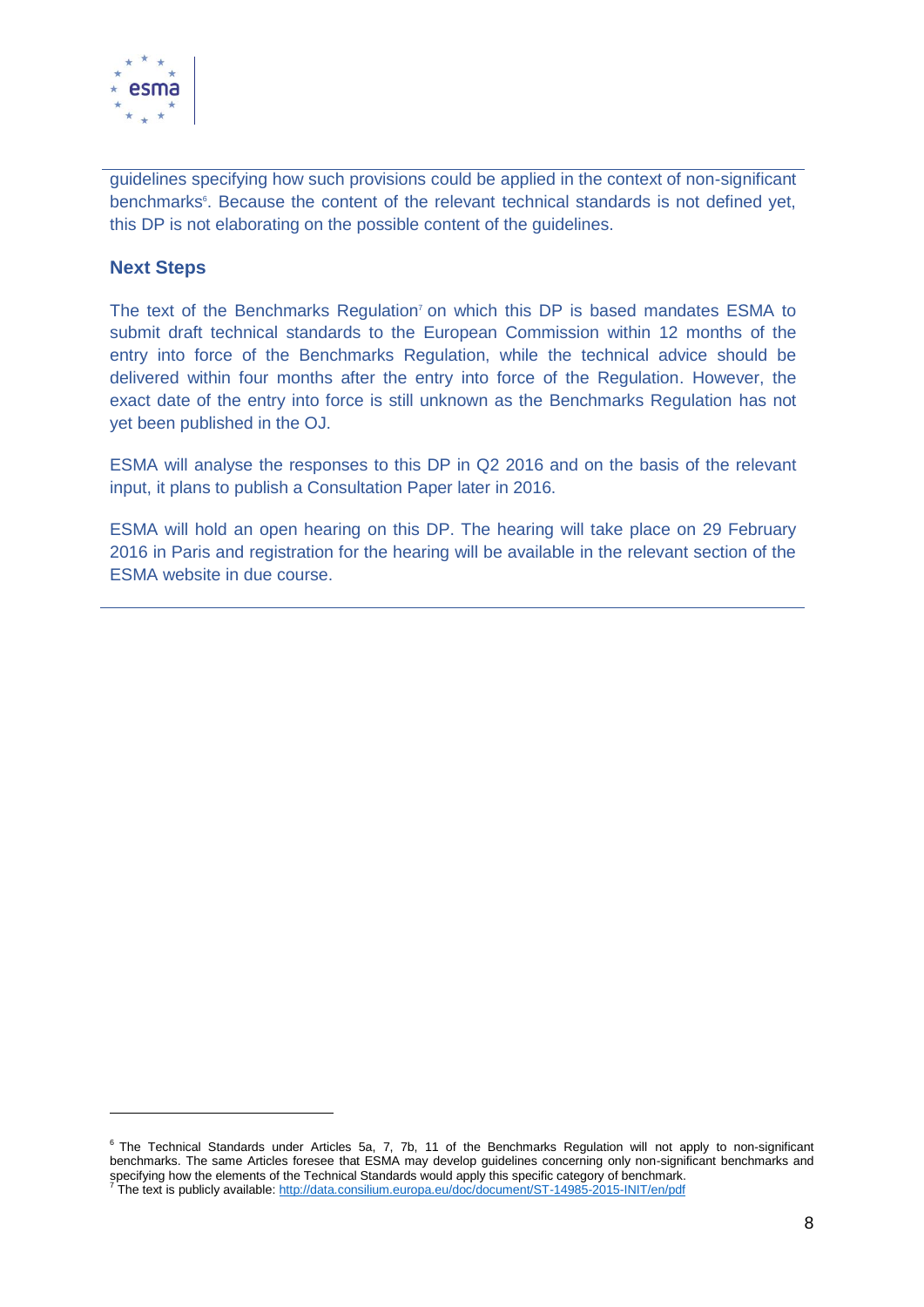

# <span id="page-8-0"></span>**2 Definitions (Article 3 BMR)**

### <span id="page-8-1"></span>**2.1 Extract from the Commission's request for advice**

*ESMA is invited to provide technical advice on how to specify what constitutes making* available to the public for the purposes of the definition of an index*, taking into account recital 8 of the Regulation and any other existing Union legislation on this matter.*

*ESMA is invited to provide technical advice on specifying* what constitutes administering the arrangements for determining a benchmark taking into account different existing business practices.

*ESMA is invited to provide technical advice on specifying* what constitutes the issuance of a financial instrument for the purposes of defining use of a benchmark.

### <span id="page-8-2"></span>**2.2 General remarks**

- 1. Article 3 <sup>8</sup> provides a list of definitions which are pertinent to the Benchmark Regulation (BMR). In the context of the new benchmarks discipline, the appropriateness of definitions is particularly important as in many cases these are provided for the first time and contribute to setting the perimeter for the scope of the BMR.
- 2. Paragraph 2 of Article 3 of the BMR empowers the Commission to adopt delegated acts to further specify the technical elements of the definitions, taking into account the market or technological developments and the international convergence of supervisory practice in relation to benchmarks. In addition, there is explicit reference in the L1 text to the specification of '*what constitutes making available to the public for the purpose of the definition of an index'* in the empowerment to the Commission which will have to be covered by ESMA in its technical advice (see following section).

### <span id="page-8-3"></span>**2.3 Specification of what constitutes making available to the public for the purpose of the definition of an index**

- 3. A 'benchmark' is any index by reference to which the amount payable under a financial instrument or a financial contract, or the value of a financial instrument, is determined, or an index that is used to measure the performance of an investment fund with the purpose of tracking the return of such index or defining the asset allocation of a portfolio or computing the performance fees.
- 4. In turn, an 'index' is defined as any figure:

-

 $8$  The numbering of the Articles referred to in the DP reflects the text of the political agreement reached between the European Parliament and the Council as adopted by COREPER: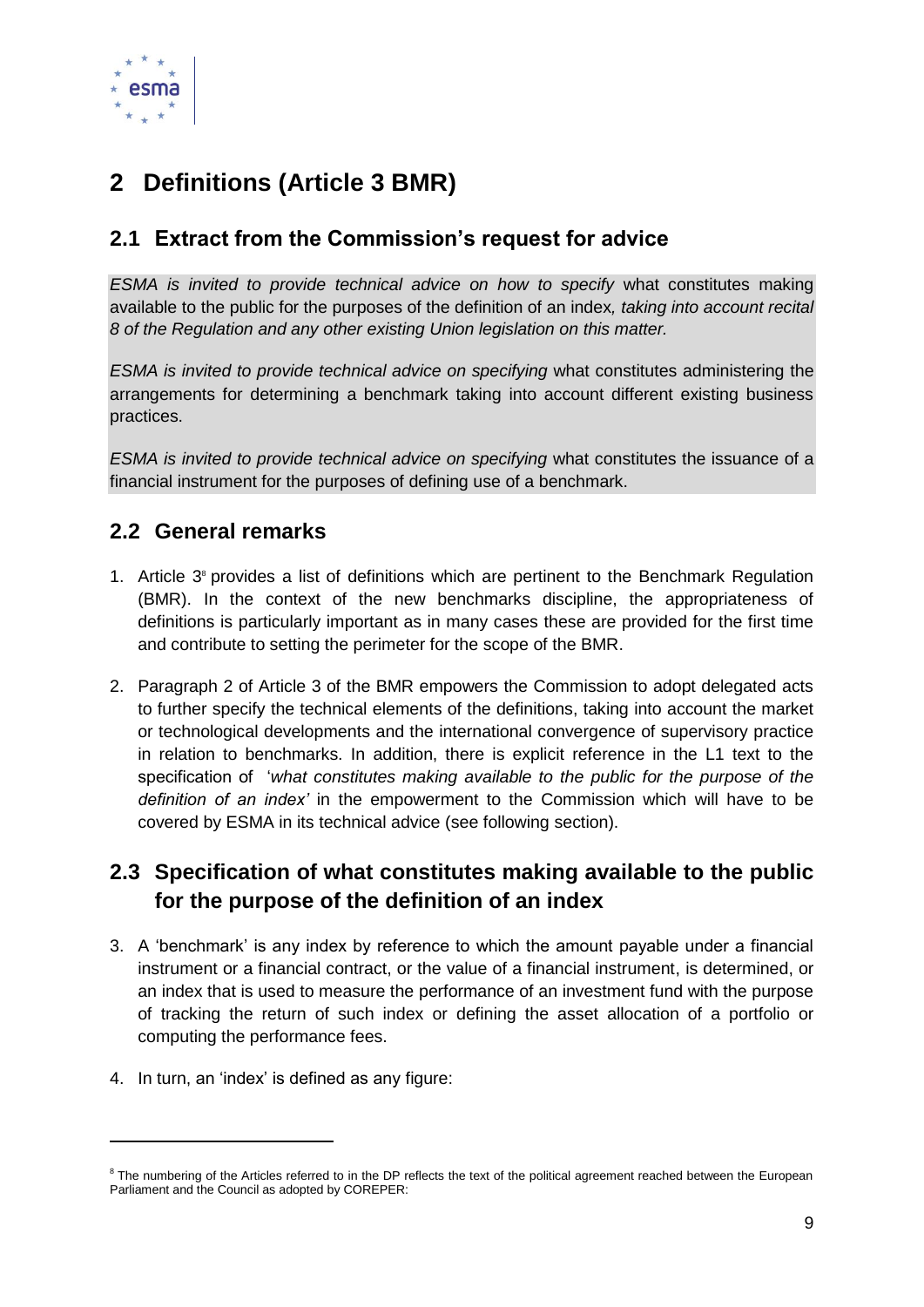

- that is published or made available to the public;
- that is regularly determined, entirely or partially, by the application of a formula or any other method of calculation, or by an assessment; and
- where this determination is made on the basis of the value of one or more underlying assets, or prices, including estimated prices, actual or estimated interest rates, quotes and committed quotes, or other values or surveys.
- 5. Given the two-layer definition of 'benchmark', it is possible to derive that an index presenting the three characteristics listed in the previous paragraph but which is not referenced in financial instruments and/or financial contracts and/or investment funds does not qualify as a benchmark and is thus out of the scope of the BMR. At the same time, it is possible to draw from the interlinked definitions that, although an index is referenced in financial instruments and/or financial contracts and/or investment funds, it does not qualify as a benchmark if it is not published or made available to the public or if it is not regularly determined. Against this background, ESMA understands that the technical advice that will elaborate on '*what constitutes making available to the public*' should be with sole reference to those indices that are effectively used as a reference in financial instruments and/or financial contracts and/or investment funds, which represent a subset of all indices<sup>9</sup>.
- 6. In relation to what constitutes making available to the public for the purpose of the definition of an index, ESMA considered existing EU legislation and found some precedents in Directive  $2007/16$ / $EC^{10}$  implementing Directive 2009/65/EC (the UCITS Directive) as regards the clarification of certain definitions, as well as in the Guidelines for competent authorities and UCITS management companies on ETFs and other UCITS issues<sup>11</sup> (ESMA/2014/937).
- 7. Directive 2007/16/EC specifies the conditions that are to be fulfilled for the purpose of the UCITS investments in financial indices. The investment of UCITS in derivatives on financial indices is permitted where, inter alia, the financial index is published in an appropriate manner, which entails that the publication process relies on sound procedures to collect prices and to calculate and to subsequently publish the index value, including pricing procedures for components where a market price is not available (see Article 9(1) (c), of Directive 2007/16/EC).
- 8. In the case of UCITS replicating the composition of an index, Directive 2007/16/EC requires that the financial index is accessible to the public (see Article  $50(1)(q)$ , of Directive 2007/16/EC).

1

<sup>&</sup>lt;sup>9</sup> For this reason in the remainder of the discussion paper, 'benchmark' is preferentially used instead of 'index', also in the case reference is made to indices provided by entities that have not been authorised /registered yet or in the case reference is made to pre-existing indices already used as benchmarks, in the meaning of the Regulation, at the time of entry into force of the BMR,.. <sup>10</sup> http://eur-lex.europa.eu/LexUriServ/LexUriServ.do?uri=OJ:L:2007:079:0011:0019:EN:PDF

<sup>11</sup> http://www.esma.europa.eu/system/files/esma-2014-0011-01-00\_en\_0.pdf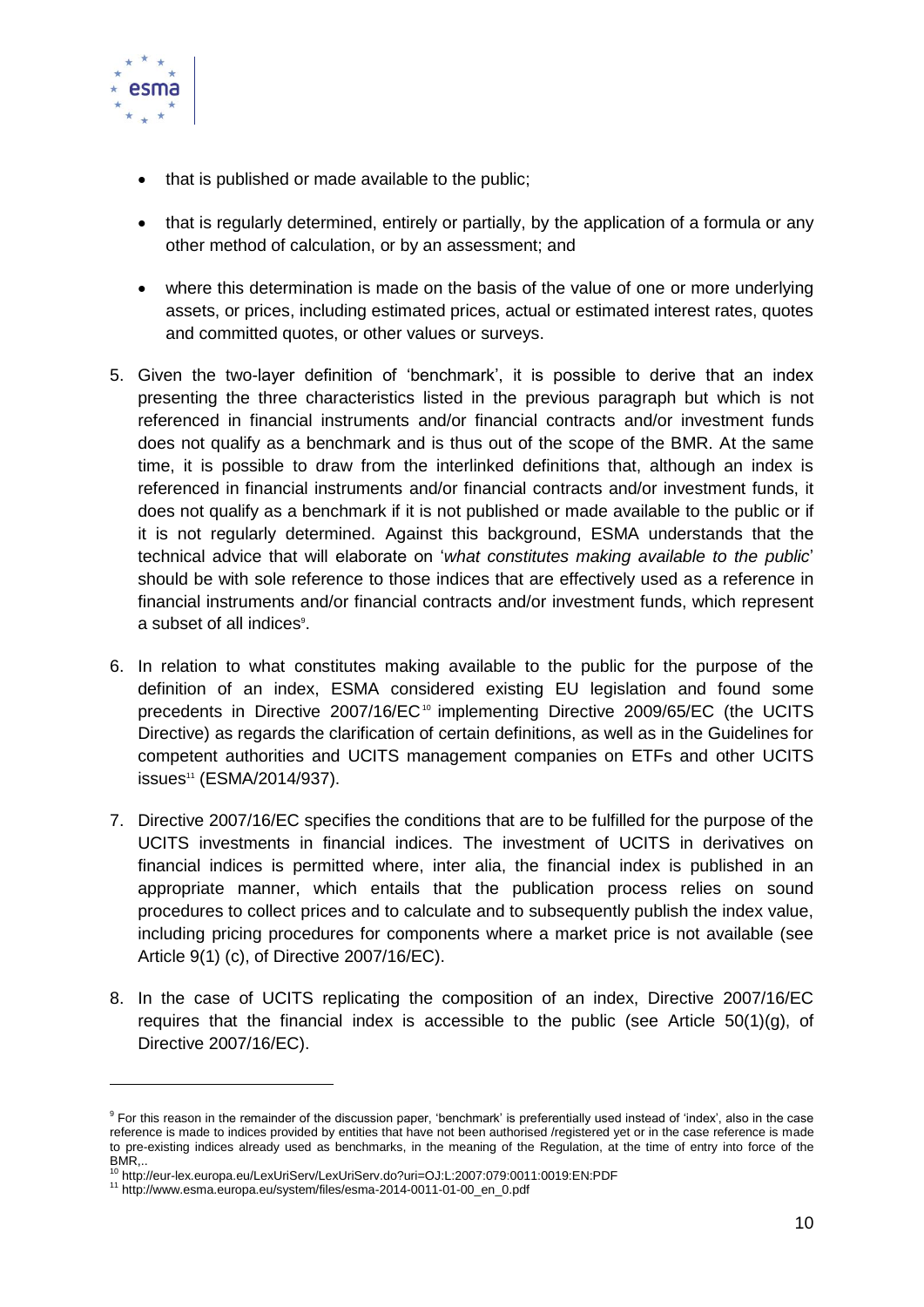

- 9. The ESMA Guidelines on ETFs and other UCITS issues provide further guidance on these criteria. In particular, according to paragraphs 56 and 57 of the Guidelines, UCITS should not invest in financial indices for which the full calculation methodology is not disclosed by the index provider and for which the inherent information is not easily accessible, free of charge, by investors and prospective investors (for example, via the internet), along with information on the performance of the index.
- 10. The rationale behind the rules summarised above is to limit the scope of investment of a UCITS, for investor protection purposes.
- 11. Conversely, in the BMR context as it appears from the definition in Article 3 and from the way the mandate for the adoption of delegated acts is framed (see above) - the condition that information on an index is publicly available represents a distinctive feature of the definition of index, rather than a requisite imposed on an index once it falls in the scope of the Regulation. In other words, the scope of application of the BMR is determined also by the way the element of "making available to the public" will be further specified by the Commission delegated acts.
- 12. Therefore, ESMA is of the view that an exercise of identification of precise and strict conditions for the wider diffusion of an index neither would conform to the empowerment nor it would be useful for the purpose of contributing to setting the scope of BMR, as it could entail the risk of narrowing down the number of benchmarks in scope. Great attention should rather be devoted to mapping the publication channels and modalities of making available to the public of existing benchmarks, in order to determine the characteristics that could be taken into consideration when establishing whether an index is to be considered as made available to the public.
- 13. According to current market practices some benchmarks are made available to the general public, some are made available only upon subscription, and others are intended to be provided for mere informative purposes but they are nevertheless used as reference in financial instruments. They may be made publicly available either by the administrator itself or through a third party.
- 14. Besides, it needs to be clarified that the characteristics of publication that are addressed in the definition of an index, and thus of a benchmark, is solely pertinent to the values of the index. Other aspects concerned with the calculation - like the input data, the composition of the panel, or any use of discretion in the calculation - represent elements of a benchmark methodology and, as such, are subject to separate transparency requirements under the BMR.
- 15. The technical advice to be provided to the Commission should identify some broad characteristics of publication for benchmarks, in order for these to be considered in scope. The technical advice could at least address the area of the channels to be used, taking into account the costs for getting the information as well as the ease of access to the information and the reliability of the publication process (i.e. frequency, contingency plans in case of problems with the channels for diffusion, etc.).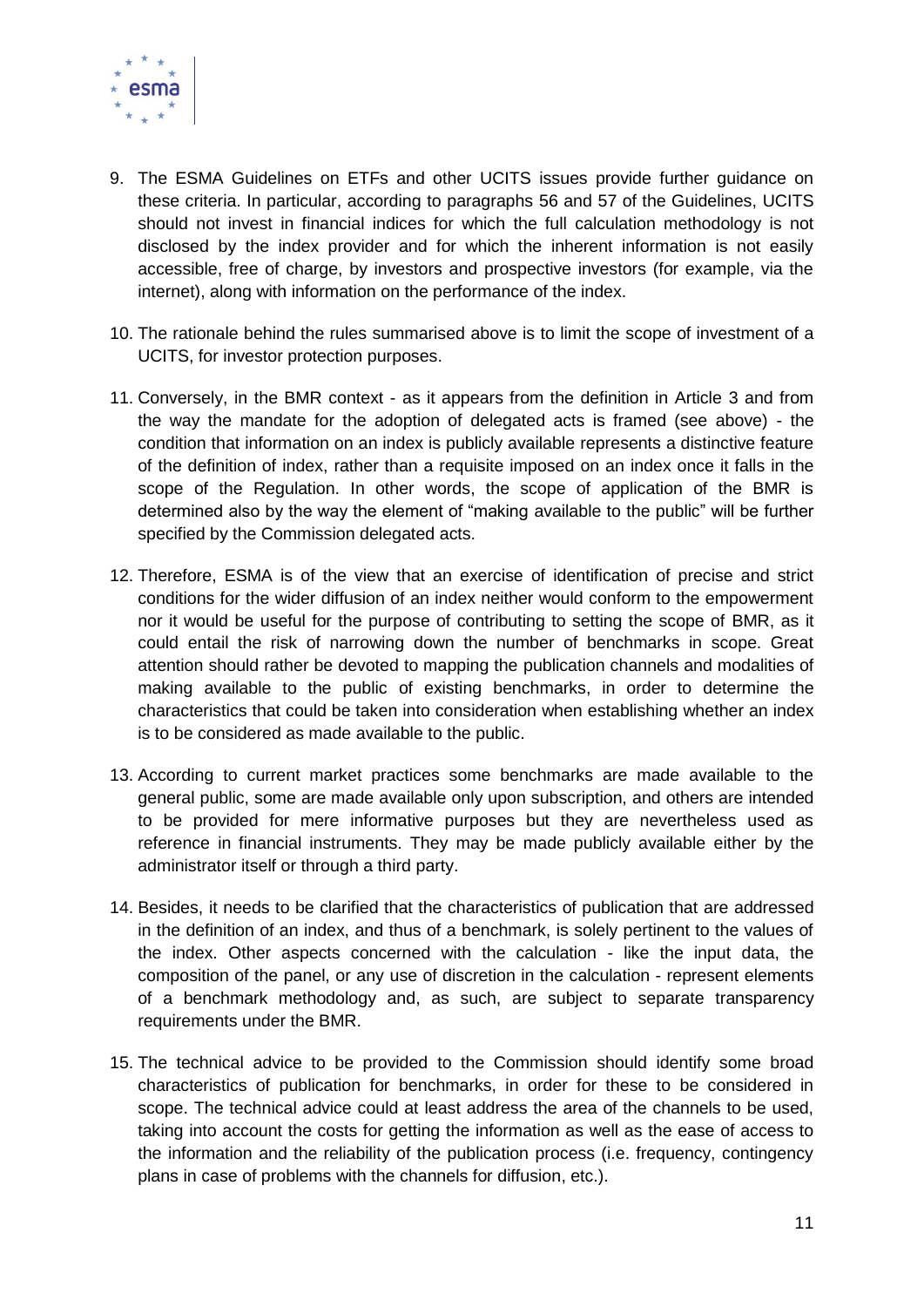

- 16. Furthermore, the advice could elaborate on the recipients of the values of the index, as these may be provided either to the general public or a restricted group (e.g. the subscribers). On this second aspect, it has to be considered that part of the provisions in the BMR mandate supervised entities to make use only of benchmarks (indices that are referenced in financial instruments and/or financial contracts and/or investment funds) provided by licensed administrators and in compliance with the relevant rules. In order to identify who a 'user' is, within the meaning of the BMR, reference has to be made to the definition of 'use of a benchmark', which means (Article 3 of the BMR):
	- issuance of a financial instrument which references an index or a combination of indices,
	- determination of the amount payable under a financial instrument or a financial contract by referencing an index or a combination of indices,
	- being party to a financial contract which references an index or a combination of indices,
	- providing a borrowing rate as defined in point j in Article 3 of Directive 2008/48/EC calculated as a spread or mark-up over an index or a combination of indices and that is solely used as a reference in a financial contract to which the creditor is a party,
	- determination of the performance of an investment fund through an index or a combination of indices for the purposes of tracking the return of such index or combination of indices, of defining the asset allocation of a portfolio or of computing the performance fees.
- 17. In contrast, and also as Recital 3a appears to suggest, the mere holding of financial instruments referencing a certain benchmark does not amount to use of a benchmark for the purpose of the BMR. In other words, final investors do not qualify as users of benchmarks within the meaning of the BMR.
- 18. For this reason, an index may be deemed as 'made available to the public' also in the case of a limited diffusion to supervised entities<sup>12</sup> that make use of that index/benchmark in the meaning of the Regulation, as above quoted, and even in the case where the values of the index/benchmark are made available to those users upon the payment of a fee.
- 19. The above conclusion appears to be backed also by Recital 11 of the BMR that, for indices used in the asset management sector, it states "[...] *Some of these benchmarks are published and others are made available, for free or on payment of a fee, to the public or a section of the public and their manipulation may adversely affect investors. This Regulation should therefore cover indices or reference rates that are used to measure the performance of an investment fund*".

-

 $12$  See definition of supervised entities in point 14 of Article 3(1) of the BMR.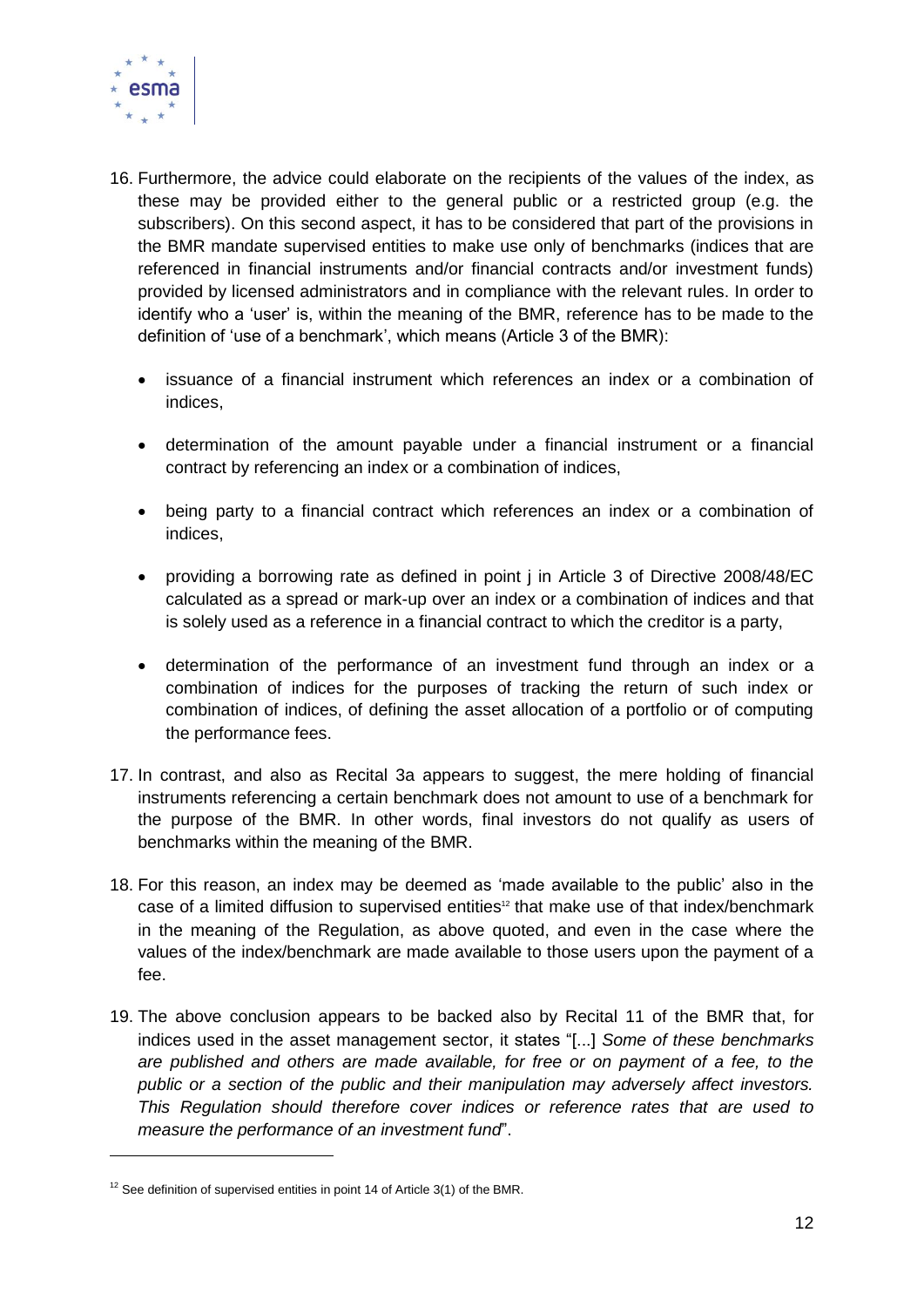

20. ESMA's proposition appears to be consistent with the main aim of the Regulation, as expressed in Recital 8, stating that: "*The scope of this Regulation should be as broad as necessary to create a preventive regulatory framework.*" based on the consideration that "*...benchmarks that are currently not widely used may be so used in the future, so that, in their regard, even a minor manipulation may have significant impact*". This is also in line with the text included in the request of technical advice by the Commission.

**Q1: Do you agree that an index's characteristic of being "made available to the public" should be defined in an open manner, possibly reflecting the current channels and modalities of publication of existing benchmarks, in order not to unduly restrict the number of benchmarks in scope?**

**Q2: Do you have any proposals on which aspects of the publication process of an index should be considered in order for it to be deemed as having made the index available to the public, for the purpose of the BMR?**

### <span id="page-12-0"></span>**2.4 Specification of what constitutes administering the arrangements for determining a benchmark**

21. Under Article 3, paragraph 1, point (3), the 'provision of a benchmark' is defined as:

- (a) administering the arrangements for determining a benchmark;
- (b) collecting, analysing or processing input data for the purpose of determining a benchmark; and
- (c) determining a benchmark through the application of a formula or other method of calculation or by an assessment of input data provided for that purpose.
- 22. This should be read in conjunction with Recital 14 of the BMR, stating that: "An administrator is the natural or legal person that has control over the provision of a benchmark, in particular administers the arrangements for determining the benchmark, collects and analyses the input data, determines the benchmark and either directly publishes the benchmark or outsources the publication or the calculation of the benchmark to a third party".
- 23. The European Commission has asked ESMA to specify "what constitutes administering the arrangements for determining a benchmark taking into account different existing business practices".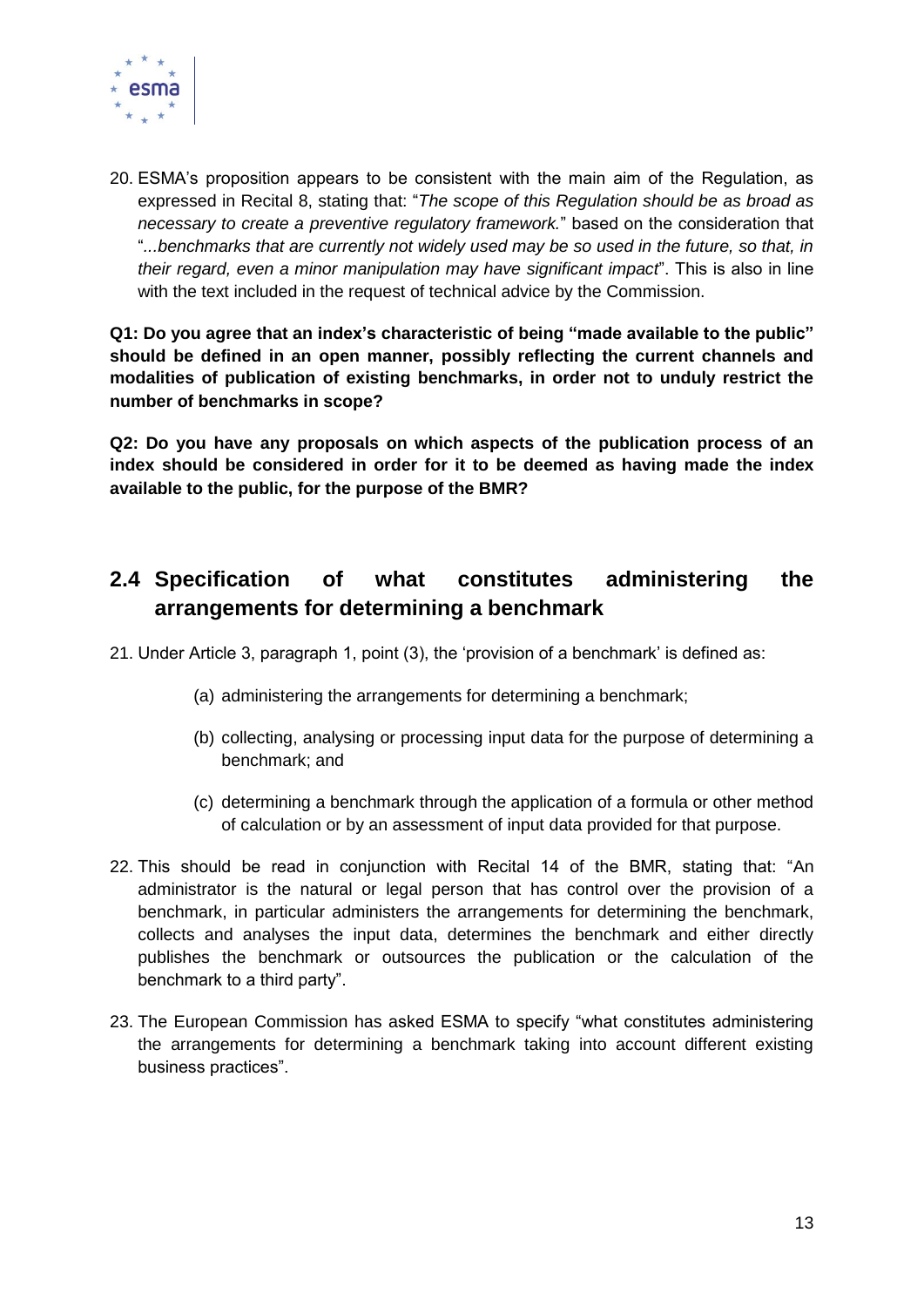

- 24. Recital 34 states that the Regulation should take into account the Principles for Financial Benchmarks of July 2013<sup>13</sup> ("IOSCO Principles") and acknowledges them as a global standard for regulatory requirements for benchmarks. When elaborating on the concept of administering the arrangements for determining a benchmark, ESMA believes that it can be helpful to consider the requirements for administrators the IOSCO Principles have established. In this respect, Principle 2 states that the administrator "should retain primary responsibility for all aspects of the Benchmark determination process" and that the administrator should remain responsible for the integrity of a benchmark.<sup>14</sup>
- 25. In the IOSCO Principles, the overall responsibility of the administrator extends to aspects of development, determination and dissemination, operation and governance. While the actual determination and the operation are covered by the letters (b) and (c) of Article 3(1) point 3 of the BMR, the remaining aspects – most notably the development of the methodology and the establishment of governance arrangements, including oversight and accountability - should in ESMA's view be the core of administering the arrangements for determining a benchmark as set forth in letter (a) of Article 3(1) point 3.

**Q3: Do you agree with ESMA's proposal to align the administering the arrangements for determining a benchmark with the IOSCO principle on the overall responsibility of the administrator? Which other characteristics/activities would you regard as covered by Article 3(1) point 3(a)?**

### <span id="page-13-0"></span>**2.5 Specification of what constitutes the issuance of a financial instrument for the purposes of defining use of a benchmark**

26. The definition for 'use of a benchmark' that is provided under Article 3(1)(5) is the following:

> (a) issuance of a financial instrument which references an index or a combination of indices;

> (b) determination of the amount payable under a financial instrument or a financial contract by referencing an index or a combination of indices;

> (c) being party to a financial contract which references an index or a combination of indices;

> (ca) providing a borrowing rate as defined in point j in Article 3 of Directive 2008/48/EC calculated as a spread or mark-up over an index or a combination of indices and that is solely used as a reference in a financial contract to which the creditor is a party,

-

<sup>&</sup>lt;sup>13</sup> Available here: http://www.iosco.org/library/pubdocs/pdf/IOSCOPD415.pdf

<sup>&</sup>lt;sup>14</sup> See IOSCO Principles page 9.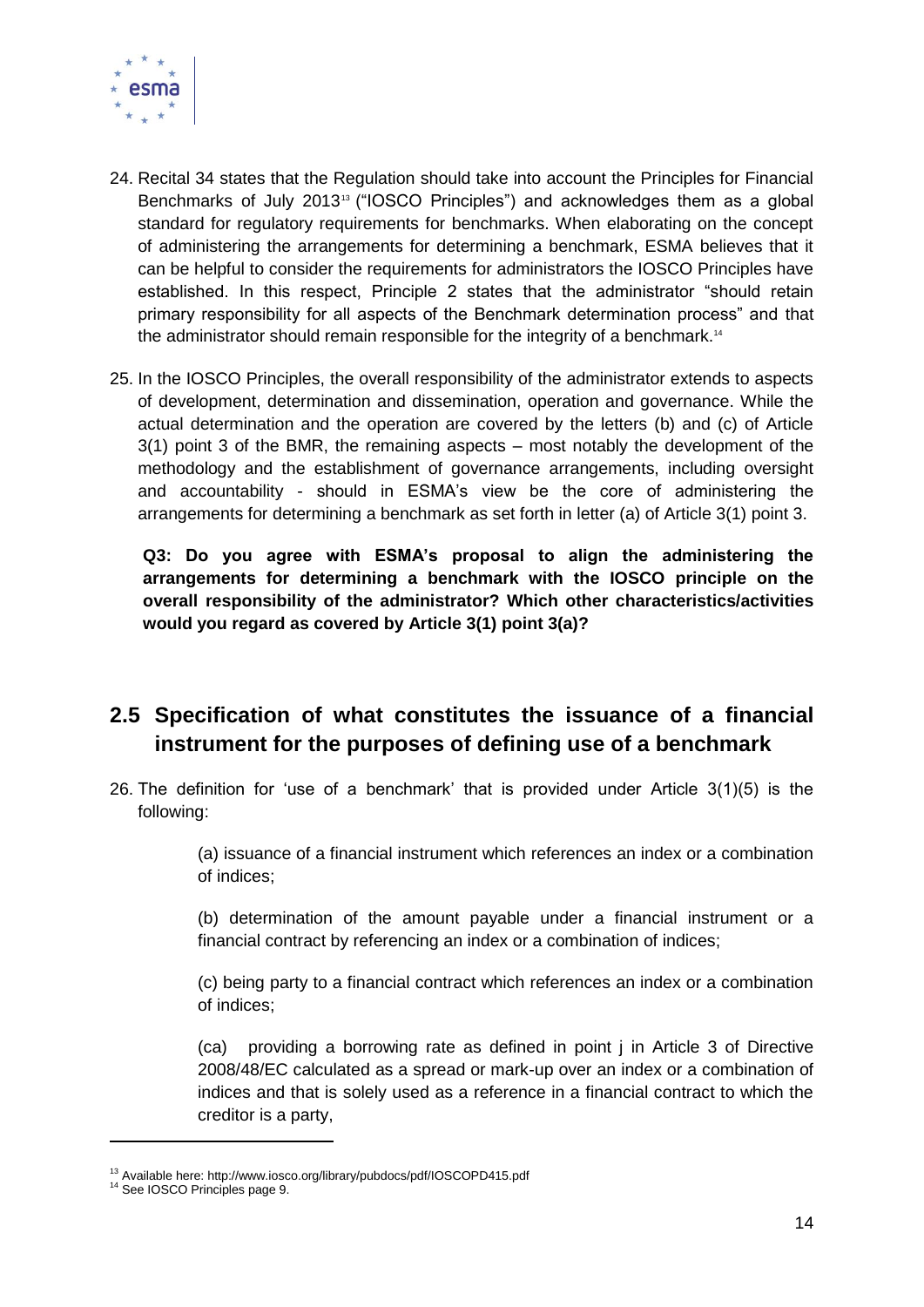

-

(d)determination of the performance of an investment fund through an index or a combination of indices for the purpose of tracking the return of such index or combination of indices, of defining the asset allocation of a portfolio or of computing the performance fees.

- 27. In the request of technical advice by the Commission, ESMA is asked to specify what constitutes the issuance of a financial instrument for the purpose of defining use of a benchmark. The definition is relevant in the context of the new regulatory framework, as it perimeters the scope for those provisions, within the Regulation, that address the use of benchmarks by supervised entities in the performance of their core regulated activity.
- 28. "Financial instrument" is defined in Article 3(1), point (13), of the BMR as any instrument listed in Section C of Annex I to MiFID II (Directive 2014/65/EU15) that is traded on a trading venue or systematic internaliser or for which a request for admission to trading on a trading venue has been made.
- 29. While issuers of financial instruments are addressed by a variety of Union legislative acts and are for example defined as "a legal entity which issues or proposes to issue securities"<sup>16</sup> or as "natural person, or a legal entity governed by private or public law, including a State, whose securities are admitted to trading on a regulated market.[...]"<sup>17</sup> there is no generic definition of issuance. For the purposes of Article 3(1)(5)(a) of the BMR ESMA believes that the concept of issuance of financial instruments should not be limited to securities and should extent to financial instruments that are created for trading also in execution or trading venues other than regulated markets.
- 30. It should instead more generally cover the act of creating a financial instrument which references an index or a combination of indices (mainly bonds, derivatives and investment funds as further explored in Chapter 8 of the Discussion Paper) for the purpose of offering such instruments to third parties or of entering into reciprocal contracts with third parties, with the aim to seek financial resources or other aims (e.g. seeking coverage for the risk to which a natural person/legal entity is exposed to).

#### **Q4: Do you agree with ESMA's proposal for a definition of issuance of a financial instrument? Are there additional aspects that this definition should cover?**

<sup>15</sup> Available here: http://eur-lex.europa.eu/legal-content/EN/TXT/HTML/?uri=CELEX:32014L0065&from=EN

<sup>16</sup> Article 2(1)(h) of DIRECTIVE 2003/71/EC OF THE EUROPEAN PARLIAMENT AND OF THE COUNCIL of 4 November 2003 on the prospectus to be published when securities are offered to the public or admitted to trading and amending Directive 2001/34/EC<br><sup>17</sup> Article 2(1)(d) of DIRECTIVE 2013/50/EU OF THE EUROPEAN PARLIAMENT AND OF THE COUNCIL of 22 October 2013

amending Directive 2004/109/EC of the European Parliament and of the Council on the harmonisation of transparency requirements in relation to information about issuers whose securities are admitted to trading on a regulated market, Directive 2003/71/EC of the European Parliament and of the Council on the prospectus to be published when securities are offered to the public or admitted to trading and Commission Directive 2007/14/EC laying down detailed rules for the implementation of certain provisions of Directive 2004/109/EC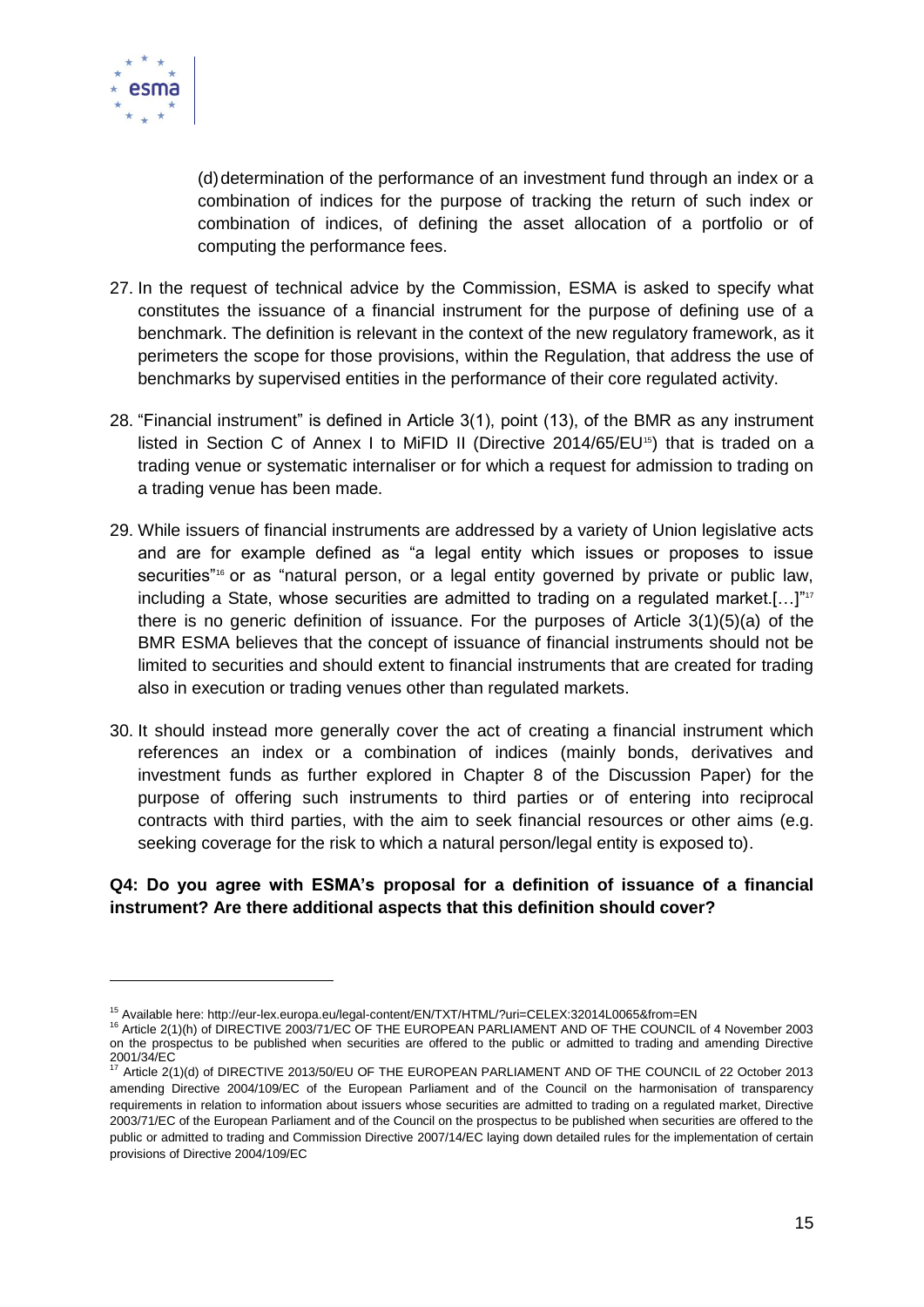

**Q5: Do you think that the business activities of market operators and CCPs in connection with possible creation of financial instruments for trading could fall under the specification of "issuance of a financial instrument which references an index or a combination of indices"? If not, which element of the "use of benchmark" definition could cover these business activities?**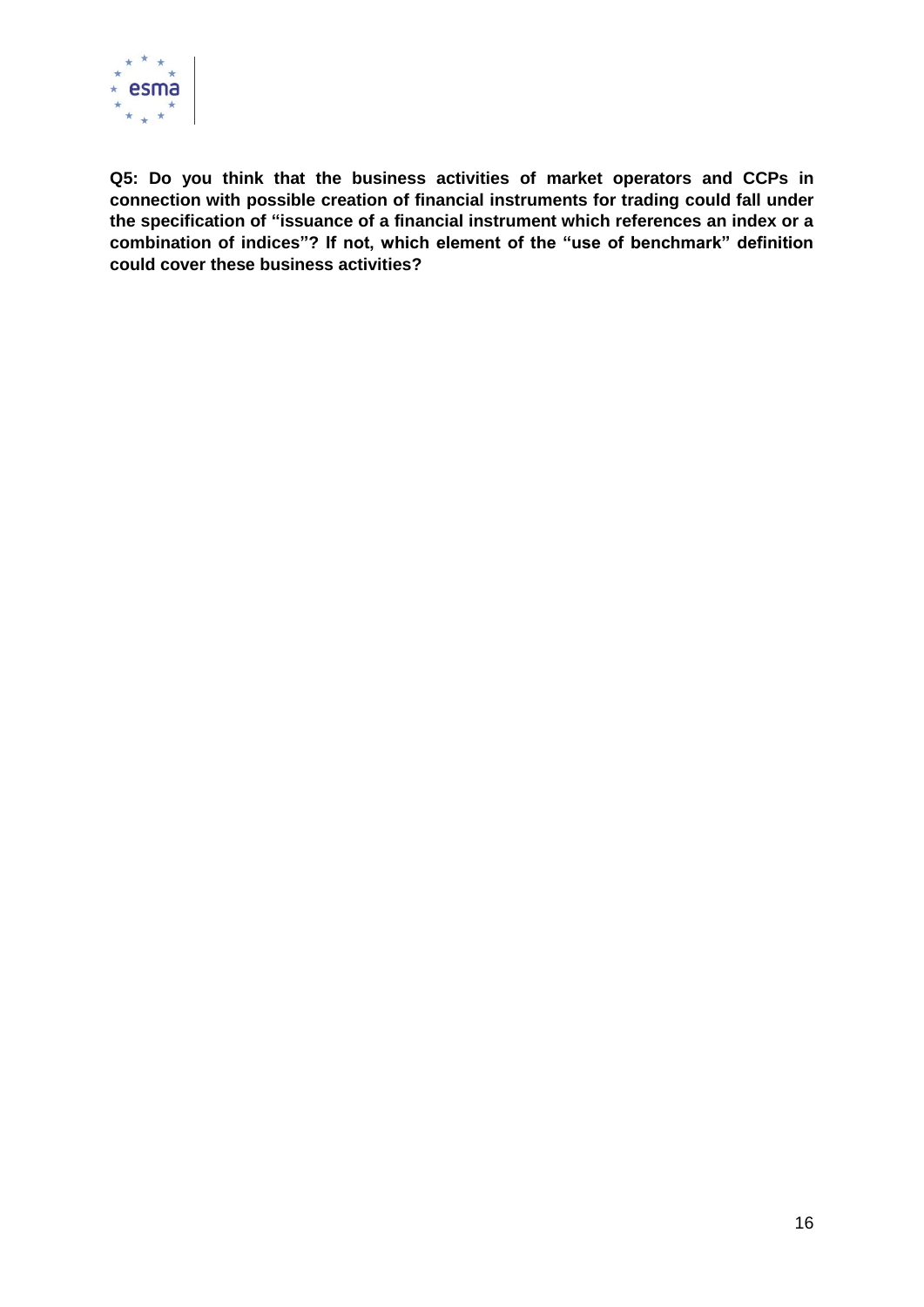

# <span id="page-16-0"></span>**3 Oversight function requirements (Article 5a BMR)**

### <span id="page-16-1"></span>**3.1 Mandate**

#### *Article 5a*

*5. ESMA shall develop draft regulatory technical standards to determine the procedures regarding the oversight function and the characteristics of the oversight function including its composition as well as its positioning within the organisational structure of the administrator, so as to ensure the integrity of the function and the absence of conflicts of interest. In particular, ESMA shall develop a non-exhaustive list of appropriate governance arrangements as laid down in paragraph 4.*

*ESMA shall distinguish between the different types of benchmarks and sectors as set out in this Regulation and shall take into consideration the differences in the ownership and control structure of administrators, the nature, scale and complexity of the provision of the*  benchmark, and the risk and impact of the benchmark, also in light of international *convergence of supervisory practice in relation to governance requirements of benchmarks. However, the ESMA draft regulatory technical standards shall not cover or apply to administrators of non-significant benchmarks.*

*ESMA shall submit those draft regulatory technical standards to the Commission by [12 months after entry into force].* 

*Power is delegated to the Commission to adopt the regulatory technical standards referred to in the first and second subparagraph in accordance with the procedure laid down in Articles 10 to 14 of Regulation (EU) No 1095/2010.*

### <span id="page-16-2"></span>**3.2 General remarks**

- 31. Article 5a requires benchmark administrators to establish a permanent and effective oversight function for all aspects of the provision of its benchmarks. This requirement forms part of a broader set of governance arrangements necessary for administrators to control conflicts of interest and to safeguard confidence in the integrity of benchmarks.
- 32. The text allows the oversight function for all benchmarks to take the form of a separate committee within the organisational structure of the administrator or another appropriate type of arrangement, with ESMA empowered to determine a non-exhaustive list of appropriate governance arrangements.
- 33. Critical benchmark administrators and administrators of significant benchmarks are required to comply with the full requirements of Article 5a and will be subject to the RTS regarding the procedures for the oversight function, as well as the standards on the composition of an oversight function and the positioning within the organisation. Administrators of non-significant benchmarks are required to establish a function but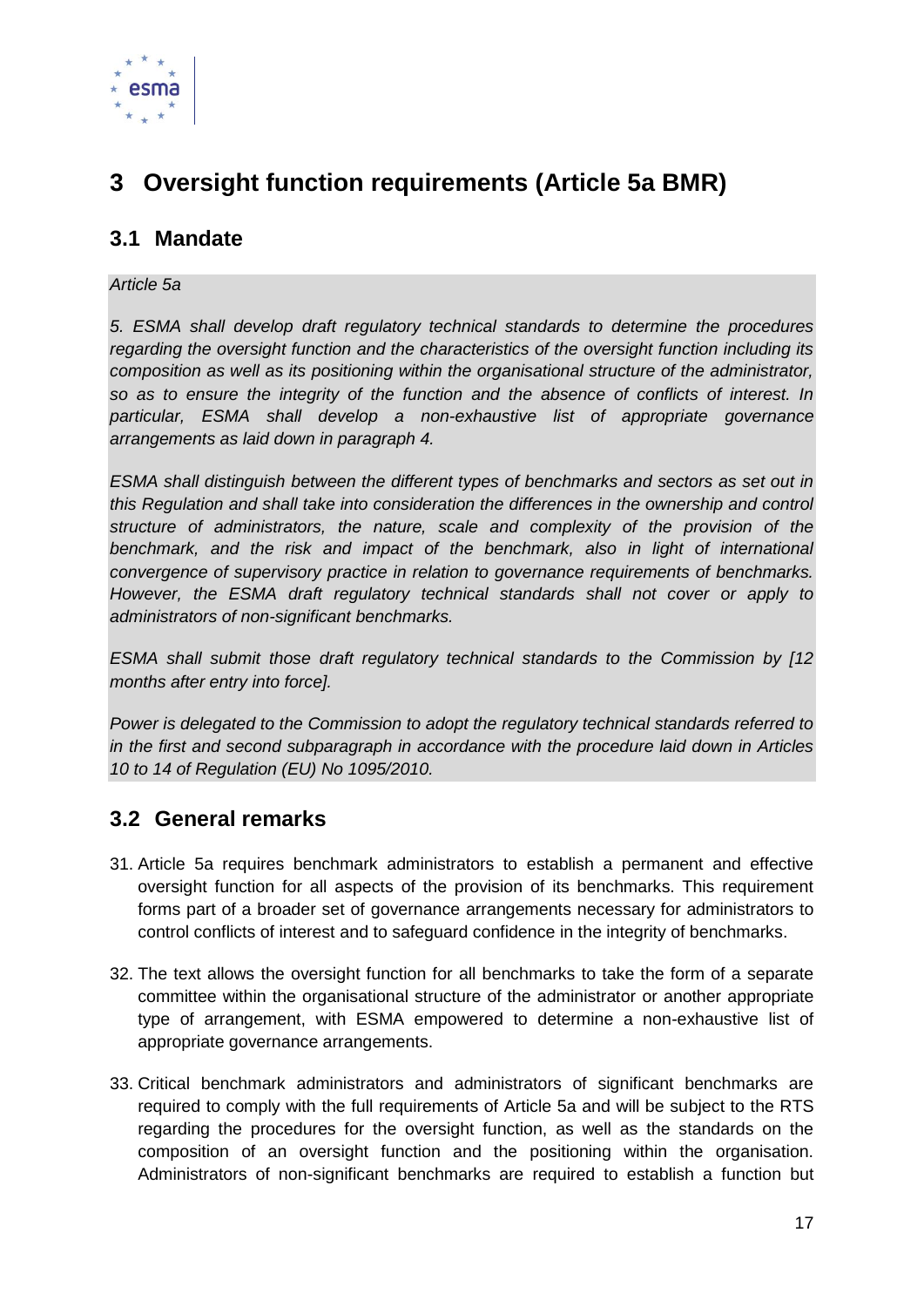

according to Article 14d(1) can waive some of the detailed requirements regarding responsibilities, procedures and the form the oversight function should take as well as its positioning within the organisational structure.

- 34. Another exception from the above framework is that of interest rate benchmarks, which are exempt from paragraphs 4 and 5 of Article 5a, meaning that they do not fall within the scope of the RTS. In accordance with Annex I however, administrators of such benchmarks are required to establish an independent oversight committee.
- 35. It is important that administrators have an appropriate function to oversee the implementation and effectiveness of the governance arrangements that provide effective oversight, as even where effectively managed, many administrators are subject to some conflicts of interest and may have to make judgements and decisions which affect a diverse group of stakeholders.
- 36. Once established, an oversight function should operate with integrity and is responsible for at least some of the following, which can be adjusted for the complexity, use and vulnerability of the benchmark:
	- An annual review of the benchmark methodology and definition;
	- Overseeing changes to a methodology and the consultation on such changes;
	- Overseeing the benchmark control framework, and its management and operation;
	- Reviewing and approving cessation procedures and associated consultations for the benchmark;
	- Overseeing any third party involved in benchmark provision such as calculation or dissemination agents;
	- Assessing internal/external audits or reviews and monitoring implementation of relevant remedial actions; and
	- Where the benchmark is based on contributions:
		- o taking action for breaches of the code of conduct;
		- o Monitoring input data and contributors and the action of the administrators in challenging or validating the contributions; and
		- $\circ$  Reporting administrator/contributor misconduct to the Competent Authority, including anomalies in input data.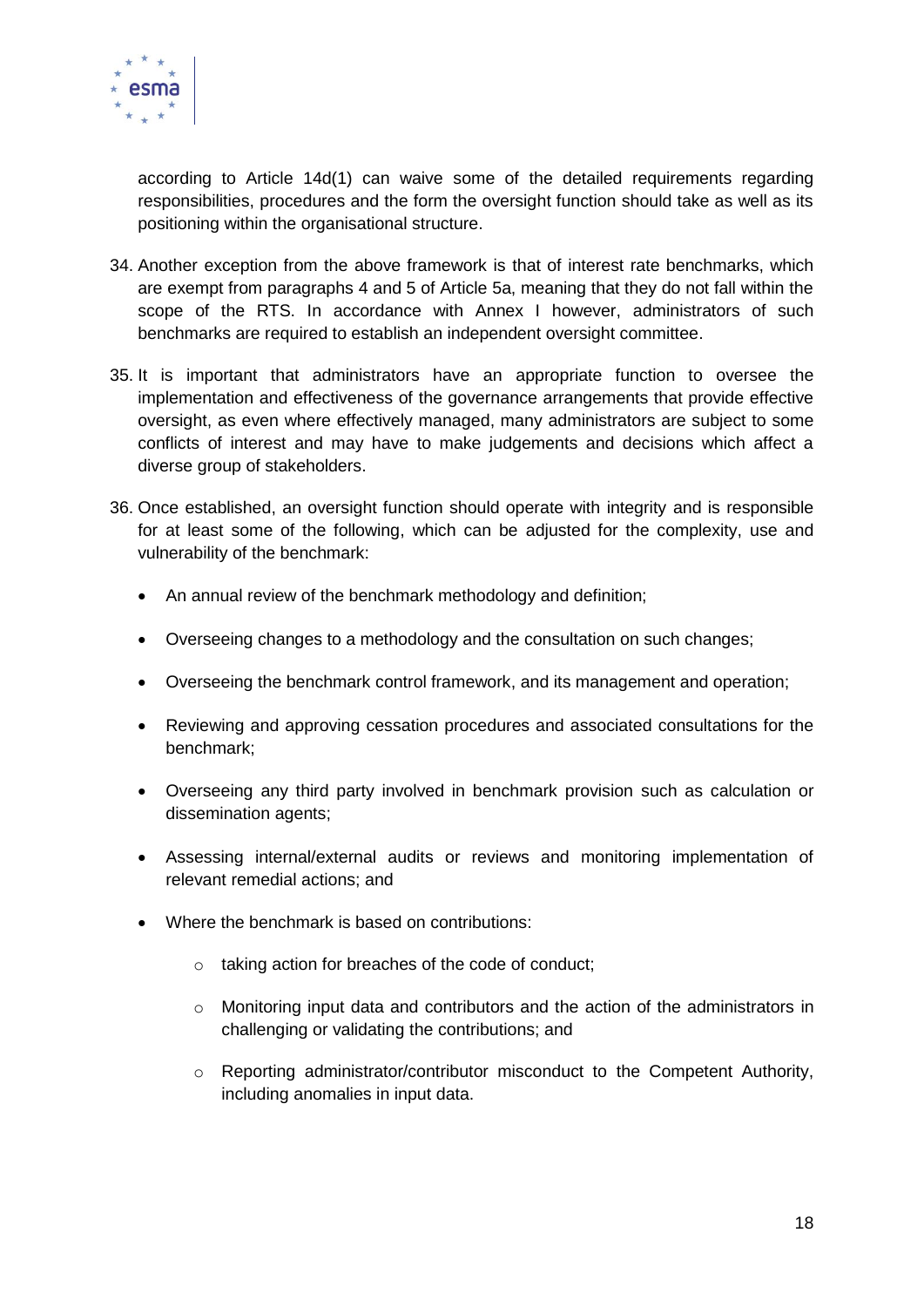

### <span id="page-18-0"></span>**3.3 Oversight function**

- 37. The main purpose of an oversight function is to ensure there is an effective challenge to the Board or equivalent management of the benchmark administrator. In determining the appropriate composition and positioning of an oversight function, it is necessary to consider which structure would be best placed to offer this challenge, free of unmanageable conflicts of interest.
- 38. The BMR requires ESMA to consider the different types and sectors of benchmarks set out in the BMR in determining the appropriate composition and positioning within the administrator's organisation of an oversight function. "Types" of benchmarks thereby means regulated-data benchmarks (Article 12a), interest rate benchmarks (Article 12b) and commodity benchmarks (Article 14a)<sup>18</sup>. Recitals 29 and 29a of the Regulation explain that these different types and sectors have different characteristics, vulnerabilities and risks and as such, certain provisions must be further specified. It may be necessary to establish different oversight functions for different classes of benchmarks or families of benchmarks, due to the varied competencies required for each asset class. For this reason, the type of benchmark being overseen should be taken into consideration in determining the structure of the oversight function.
- 39. It should be noted that, in the case of interest rate benchmarks under Annex I, an independent oversight committee is mandatory. These benchmarks cannot be deemed significant or non-significant and are all therefore subject to the requirements of Article 5a(1), (2) and (3). Article 5a(4) and (5) do not apply however and as such, interest rate benchmarks are exempt from the RTS, and the requirements relating to their procedures, composition and positioning etc. being set out in Annex I.
- 40. For commodities benchmarks falling within the scope of Annex II, the RTS will not apply, as these benchmarks are not covered by Article 5a.
- 41. Additionally, ESMA is required to take into consideration the nature, scale and complexity of the provision of the benchmark, and the risk and impact of the benchmark. In other words, ESMA will have to apply a proportional approach. In that respect, ESMA may give consideration to the prominence of critical benchmarks as opposed to other benchmarks provided by the administrator.
- 42. More fundamental to the determination of the appropriate form of oversight function however, is the potential for conflicts of interest within the structure of the administrator.

### <span id="page-18-1"></span>**3.4 Composition of the oversight function**

-

43. An administrator must establish an oversight function, which in ESMA's view should be appropriate to its ownership and control structure as well as to the nature, scale and

<sup>&</sup>lt;sup>18</sup> This interpretation of "types of benchmarks" is consistently applied throughout this Discussion Paper.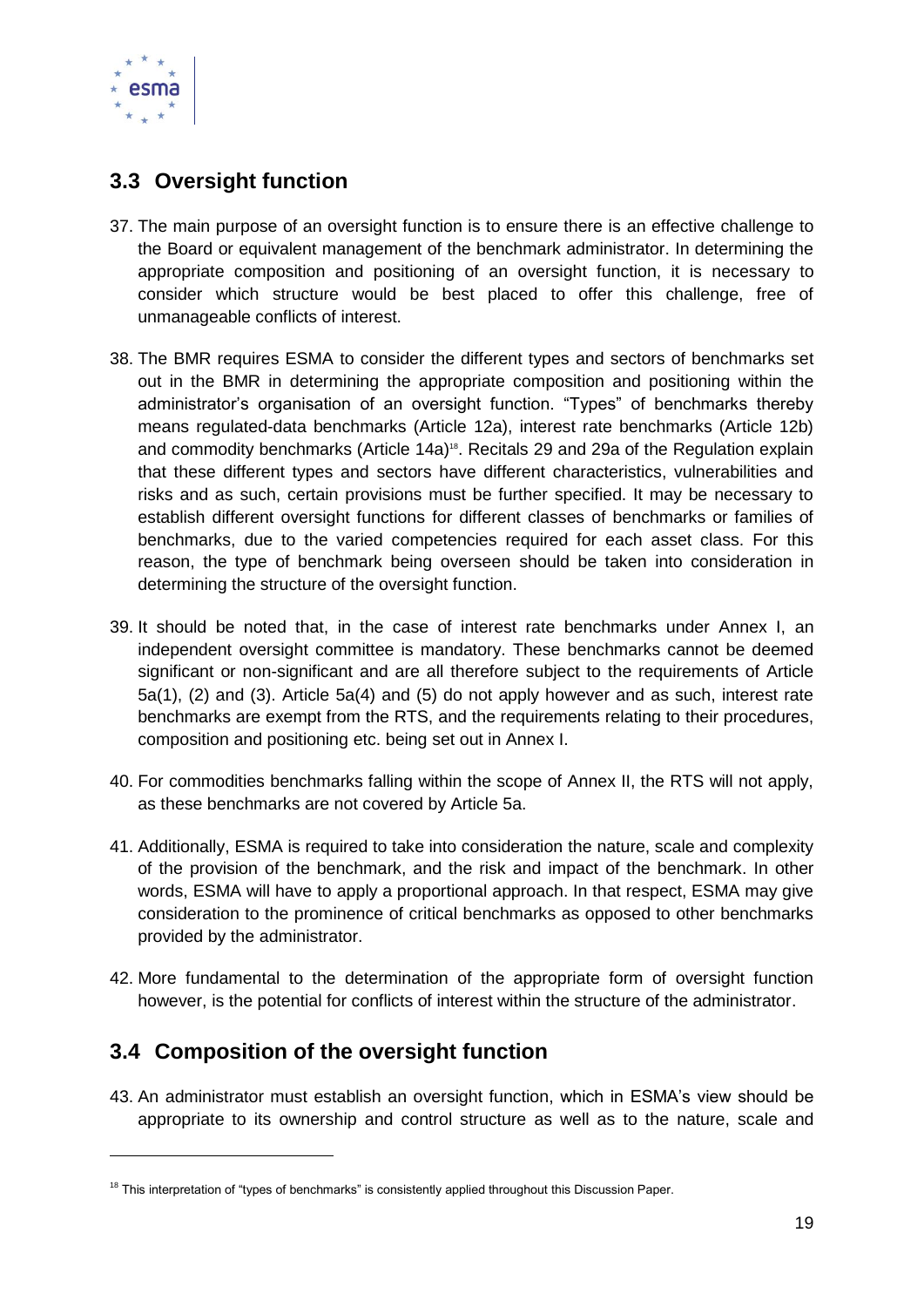

complexity of the benchmark. This oversight function may be subject to challenge by the relevant competent authority. The following list of possible structures for oversight functions is non-exhaustive. Where benchmark administrators have a different organisational or membership structure, they should take the examples of the list into account to find an appropriate solution that fulfils the same requirements of the BMR (as set by Article 5a) as a similar solution in the list:

- In accordance with Article 5, where conflicts of interests arise within the administrator due to its ownership structure, controlling interests or other activities conducted by any entity owning or controlling the administrator or by an entity that is owned or controlled by the administrator or its affiliates, that cannot be adequately mitigated, the relevant competent authority may require the administrator to establish an independent oversight function with respect to that benchmark which would include a balanced representation of stakeholders, including users and contributors.
- Where the administrator is wholly owned or controlled, either by contributors or by users, an independent committee may be established with respect to that benchmark, the composition of which would ensure a balance of the users and the contributors with other relevant stakeholders including market infrastructure providers and, where appropriate/possible, independent non-executive directors (INEDs). Where the administrator is owned or controlled by contributors, contributors should not constitute the majority of the committee members. Where the administrator is owned or controlled by users, users should not constitute the majority of the committee members. The committee could also include persons involved in the provision of the relevant benchmarks in a non-voting capacity, for example as the committee secretariat.
- Where the administrator is not wholly owned or controlled by its contributors or users, an internal board or committee may be established to operate as an oversight function with respect to that benchmark. The committee could include persons involved in the provision of the relevant benchmarks in a non-voting capacity, for example as the committee secretariat. A balance of stakeholders should be included in the committee and, where appropriate, it should also include INEDs.
- In certain cases, depending on the nature, scale and complexity of the provision of a benchmark, and the risk and impact of that benchmark, a natural person may perform the oversight function with respect to that benchmark. Any natural person performing the oversight function should not be directly involved in the day to day provision of any benchmark they oversee.
- Where an administrator provides multiple benchmarks based on different underlyings, or based on varying methodologies, it may establish an overarching oversight function, with respect to all benchmarks, with sub-functions reporting into it. This would allow the administrator to centralise its oversight function while allowing for varying types of competencies, depending on the benchmark. The principal oversight function could also delegate responsibilities to sub-functions.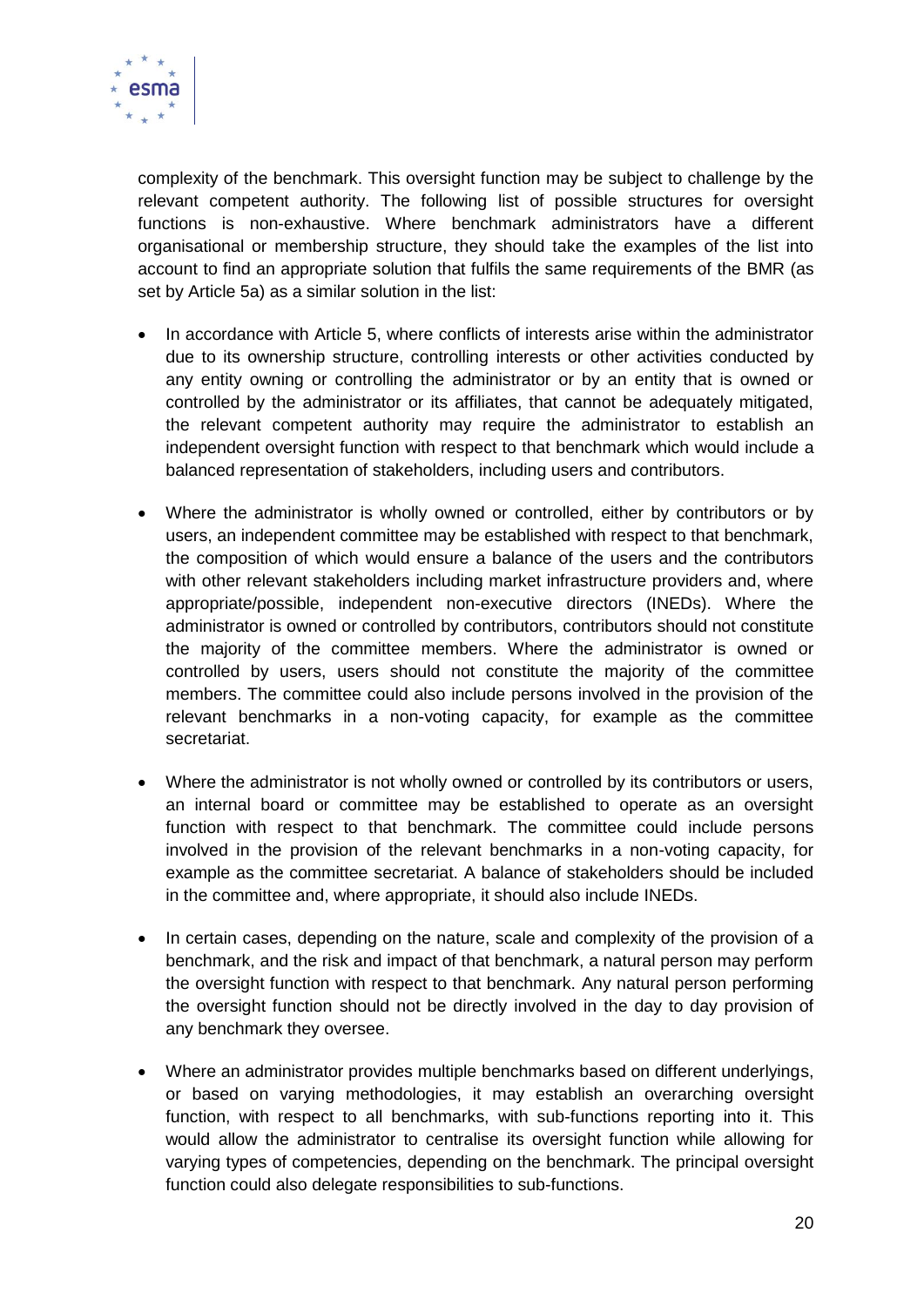

- Where an administrator has in place a pre-existing function, carrying out the activities of an oversight function, that function may be deemed sufficient to fulfil the requirements of the BMR if the governing procedures, its composition as well as its positioning within the organisational structure of the administrator conform to the specific requirements of Article 5a and inherent technical standards.
- 44. In the context of Article 5 of the BMR according to which the competent authority can require an independent oversight function to be established whenever conflicts of interests cannot be adequately mitigated – ESMA considers that the term "independent" with reference to an oversight committee should be interpreted as a committee that includes natural persons who are not otherwise directly affiliated with the administrator. These persons could also include independent non-executive directors.
- 45. Where a benchmark is based on submissions and the oversight function takes the form of a committee, it may be important for representatives of the contributors to participate in the committee. Where a benchmark is not based on submissions, the administrator should consider including representatives from the data sources used to determine the benchmark on any committee. All members of such committees should have equal standing, except for non-voting members such as official sector observers or staff of the administrator.
- 46. Where an administrator provides a number of different benchmarks, the oversight function could exercise oversight of more than one benchmark provided that it otherwise complies with the other requirements of Article 5a. It is however important that the oversight function has the appropriate competencies to provide effective challenge to the administrator's management. To achieve this aim, it may be necessary to have different oversight functions for different benchmarks or families of benchmarks.

**Q6: Do you agree with the proposed list of appropriate governance arrangements for the oversight function? Would you propose any additional structure or changes to the proposed structures?**

**Q7: Do you believe these proposals sufficiently address the needs of all types of benchmarks and administrators? If not, what characteristics do such benchmarks have that would need to be addressed in the proposals?**

**Q8: To the extent that you provide benchmarks, do you have in place a pre-existing committee, introduced through other EU legislation, or otherwise, which could satisfy the requirements of an oversight function under Article 5a? Please describe the structure of the committee and the reasons for establishing it.** 

**Q9: Do you agree that an administrator could establish one oversight function for all the benchmarks it provides? Do you think it is appropriate for an administrator to have multiple oversight functions where it provides benchmarks that have different methodologies, users or seek to measure very different markets or economic realities?**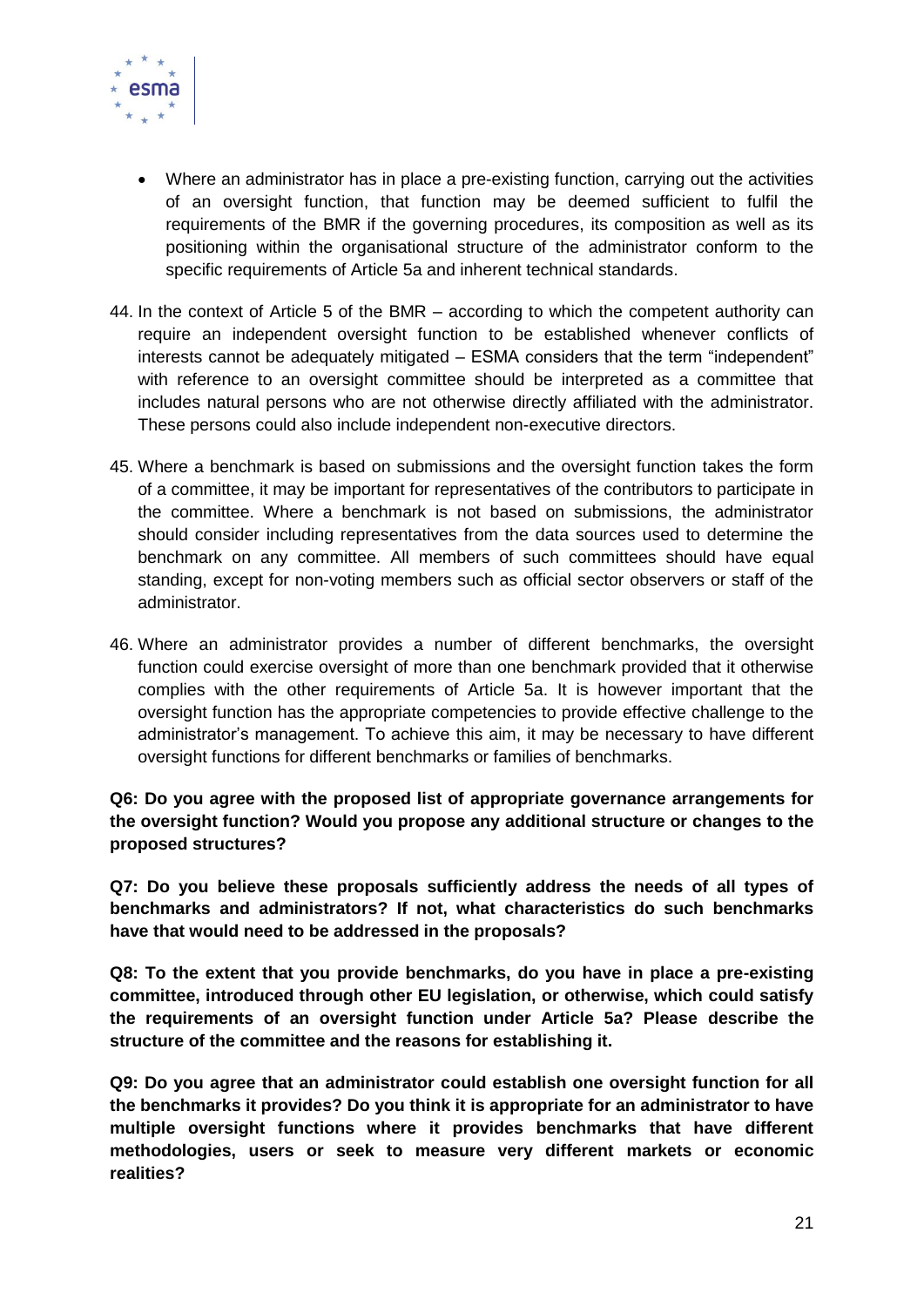

**Q10: If an administrator provides more than one critical benchmark, do you support the approach of one oversight function exercising oversight over all the critical benchmarks? Do you think it is necessary for an oversight function to have subfunctions, to account for the different needs of different types of benchmarks?** 

**Q11: Where an administrator provides critical benchmarks and significant or nonsignificant benchmarks, do you think it should establish different oversight functions depending on the nature, scale and complexity of the critical benchmarks versus the significant or non-significant benchmarks?** 

**Q12: In which cases would you agree that contributors should be prevented from participating in oversight committees?** 

**Q13: Do you foresee additional costs to your business or, if you are not an administrator, to the business of others resulting from the establishment of multiple oversight functions in connection with the different businesses performed and/or the different nature, scale and type of benchmarks provided? Please describe the nature, and where possible provide estimates, of these costs.**

### <span id="page-21-0"></span>**3.5 Positioning within the organisational structure of the administrator**

- 47. In ESMA's view, an oversight function could be embedded within an administrator's organisational structure in order to operate effectively and could include members that were not otherwise directly affiliated with the administrator. This would be the case even when an independent oversight function was required by a competent authority under Article 5(2a). A fully external committee could not always be expected to have the same knowledge and access to the confidential business details of a benchmark administrator in order to influence and effectively challenge the management body (as defined in Article 3(1)(17)). A comparable governance function is the risk or the remunerations committee. Separation may be ensured by operational separation from the parts of the administrator structure dealing with the provision of benchmarks (i.e. by controlling any possible overlap of tasks, persons or non-authorised information flows).
- 48. The core role of the oversight function is not to oversee the management body but rather to provide effective challenge to the decisions of the management body – similar to the functioning of audit committees.
- 49. Each oversight function, whether a committee or a natural person, should operate as a consultative body of the administrator, interacting directly with the management body. Besides this reviewing and monitoring function (Article 5a(3)(a) to (h)) it independently reports any misconduct by contributors or administrators, of which it becomes aware, to the relevant competent authorities (Article 5a(3)(i)).

#### **Q14: Do you agree that, in all cases, an oversight function should not be responsible for overseeing the business decisions of the management body?**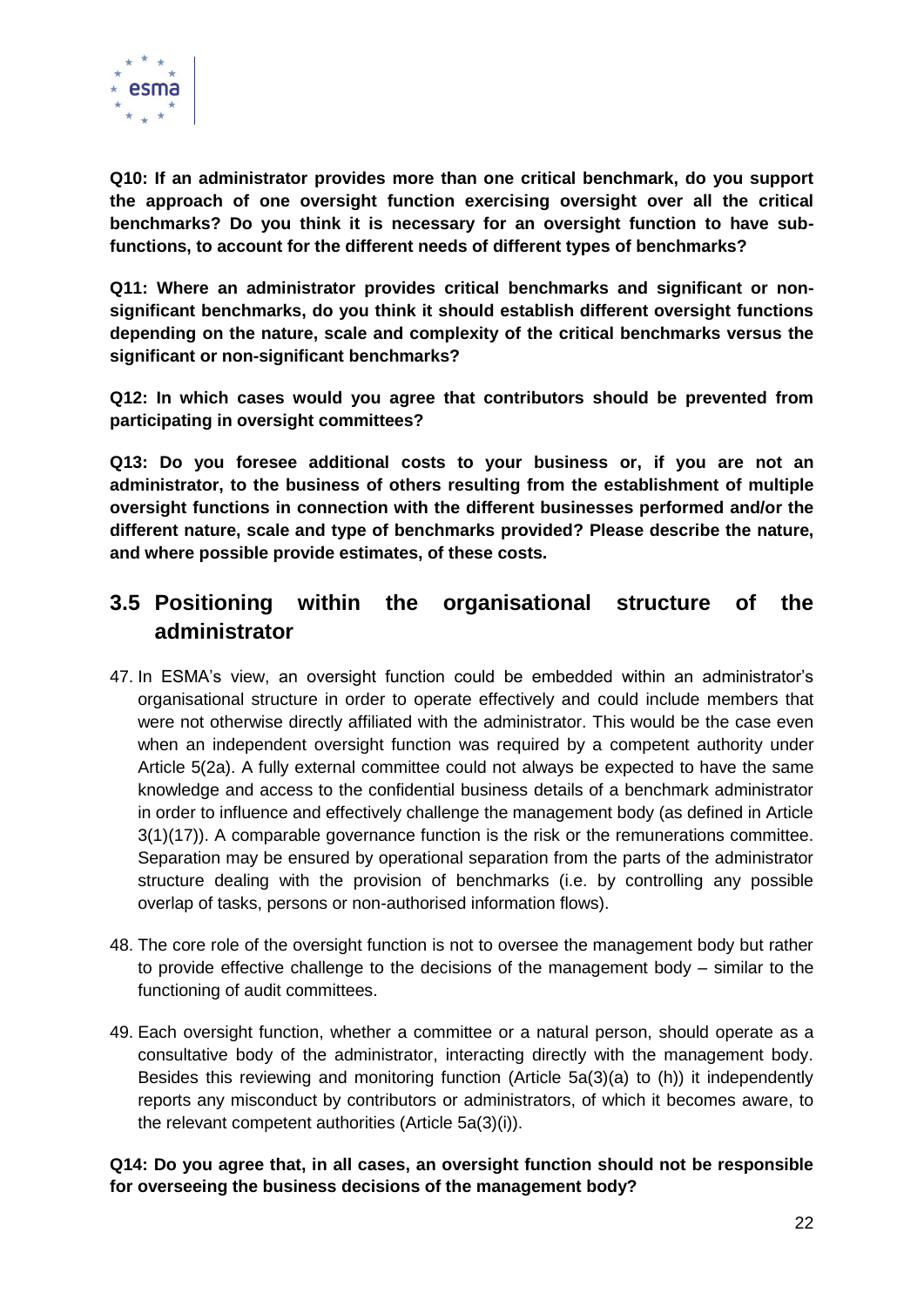

**Q15: Do you support the proposed positioning of the oversight function of an administrator? If not, please explain your reasons why this positioning may not be appropriate.**

**Q16: Do you have any additional comments with regard to the procedures for the oversight function as well as the composition and positioning of the oversight function within an administrator's organisation?**

### <span id="page-22-0"></span>**3.6 Procedures regarding the oversight function**

- 50. An administrator, subject to Article 5a(2), should draw up adequate procedures for the proper functioning of the oversight function.
- 51. The main elements of the procedures should include:
	- the terms of reference of the oversight function;
	- criteria to select members of the oversight function;
	- the summary details of membership of any board or committee charged with the oversight function:
	- declarations of conflicts of interest; and
	- processes for election, nomination or removal and replacement of committee members.
- 52. Conflicts of interest may arise due to the involvement of a person(s) in an oversight function, for example, where a contributor sits on an oversight committee which is tasked with monitoring contributions to the benchmark, or where a user of that benchmark sits on an oversight committee. Any such conflicts of interest should be clearly disclosed and effectively managed, where possible. In the case of the example of contributors, the oversight committee could propose excluding representatives of contributors from committee meetings dealing with monitoring, and redacting the published minutes accordingly.

**Q17: Do you agree with the proposed list of elements of procedures required for all oversight functions? Should different procedures be employed for different types of benchmarks?**

**Q18: Do you agree with the proposed treatment of conflicts of interest arising from the composition of an oversight function? Have you identified any additional conflicts which ESMA should consider in drafting the RTS?**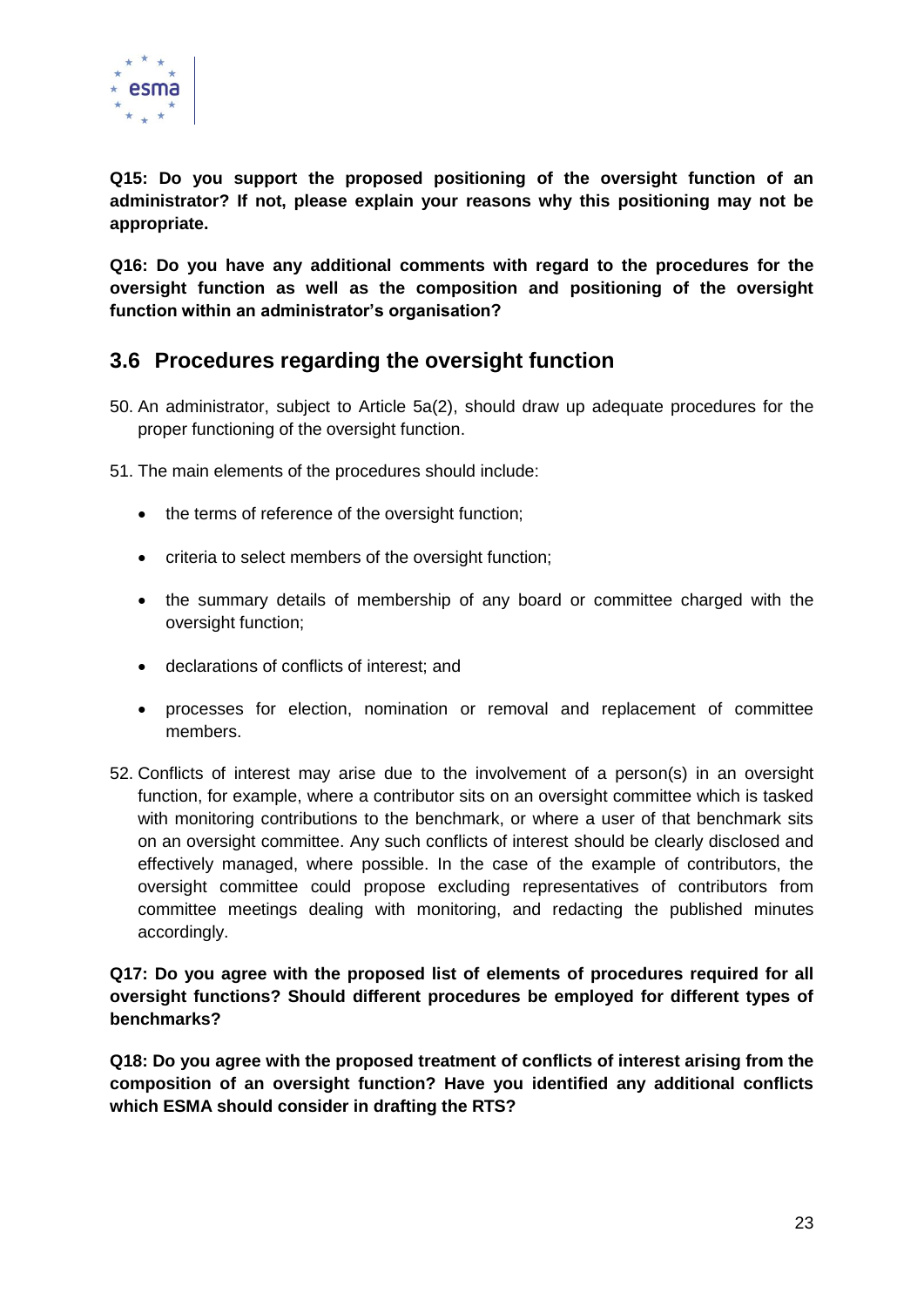

## <span id="page-23-0"></span>**4 Input data (Article 7 BMR)**

### <span id="page-23-1"></span>**4.1 Mandate**

#### *Article 7*

*5. ESMA shall develop draft regulatory technical standards to further specify how to ensure the appropriateness and the verifiability of the input data, as required under points (a) and (aa) of paragraph 1, as well as the internal oversight and verification procedures of a contributor that the administrator shall seek for, in compliance with paragraph 3a, in order to ensure the integrity and accuracy of input data. However, the ESMA draft regulatory technical standards shall not cover or apply to administrators of non-significant benchmarks.*

*ESMA shall take into account the different types of benchmarks and sectors as set in this Regulation, the nature of input data, the characteristics of the underlying market or economic reality and the principle of proportionality, the vulnerability of the benchmarks to manipulation as well as the international convergence of supervisory practice in relation to benchmarks.*

*ESMA shall submit those draft regulatory technical standards to the Commission by [12 months after entry into force].* 

### <span id="page-23-2"></span>**4.2 General remarks**

- 53. Within the framework of the BMR, the main objective of Article 7 is to ensure the integrity and accuracy of input data provided by contributors, as it is a key condition for ensuring the integrity and accuracy of any benchmark.
- 54. In this regard, the BMR expresses a preference for the use of transaction data as input data, as it is considered less susceptible to manipulation than non-transaction data. Therefore, if available and appropriate, input data should be transaction data. Article 7 of the BMR allows the use of non-transaction data, provided that it accurately and reliably represents the market or economic reality that the benchmark is intended to measure, in a situation where transaction data is insufficient or its use is not appropriate.
- 55. Moreover, when based on contributions, in order to ensure the benchmark is reliable and representative of the market or economic reality the benchmark is intended to capture, the panel or sample contributing input data to the administrator must also be reliable and representative. These obligations of reliability and representativeness are not only evaluated at a benchmark's inception but hold true throughout its entire life cycle. An administrator should therefore adapt its selection of input data, of contributors, and its methodology to ensure the input data is representative of the market it aims to measure. Alternatively, an administrator may elect to cease providing a benchmark.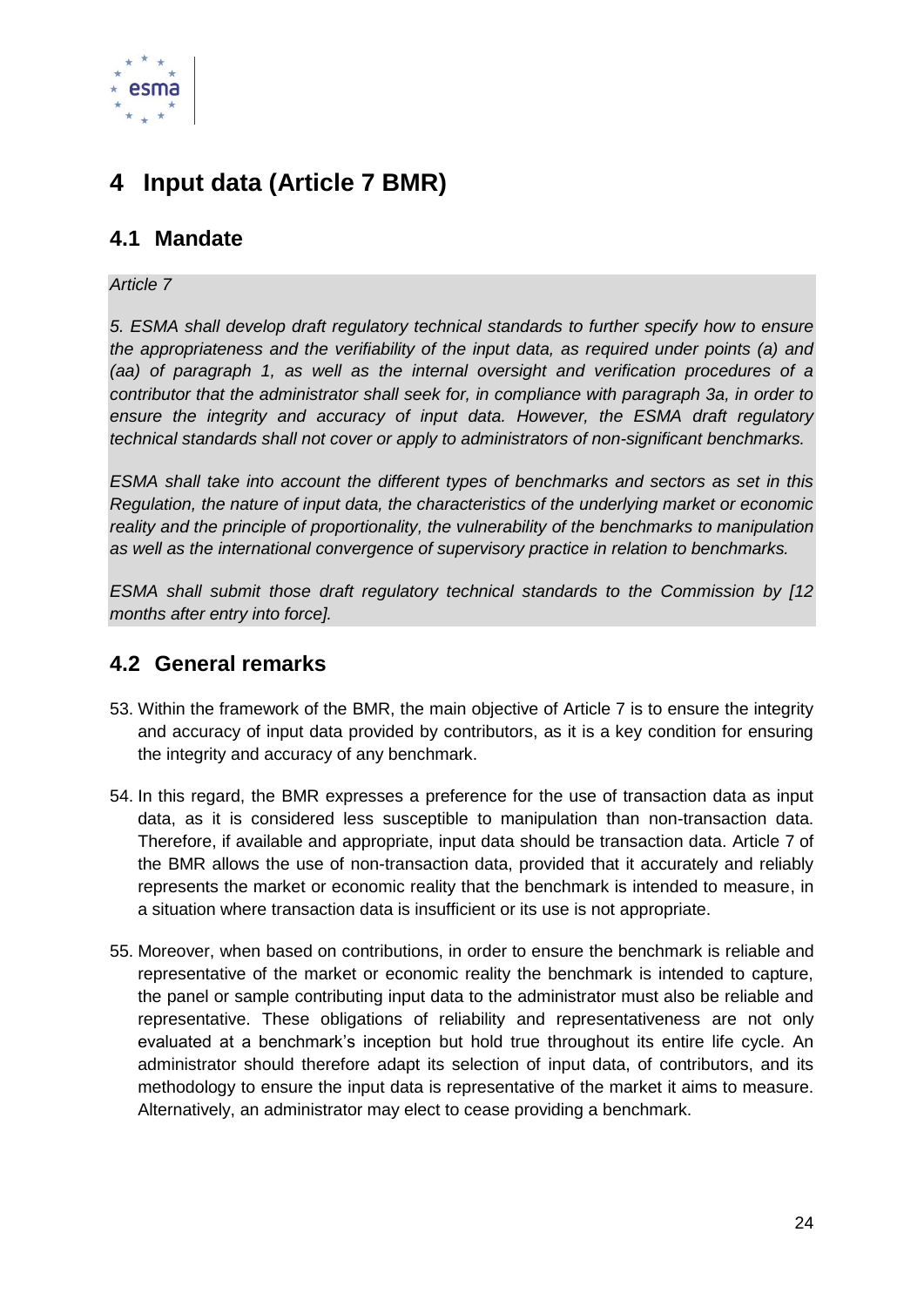

- 56. To this end, for benchmarks based on contributions, administrators shall establish a code of conduct specifying the obligations of the contributors in respect of input data. They are obliged to use input data only from contributors who adhere to this code of conduct.
- 57. For critical and significant benchmarks, administrators should have further controls for input data in place. The BMR applies the same requirement of control of input data to non-significant benchmarks under a comply-or-explain system.
- 58. Additional controls apply where input data is contributed to critical benchmarks from the front office of the contributor. The BMR applies the same requirement of additional controls to significant and non-significant benchmarks under a comply-or-explain system for many of them.
- 59. Please note that the comply-or-explain system of the BMR differentiates between significant and non-significant benchmarks. The difference lies in the competence of the National Competent Authority (NCA) to veto an administrator's decision not to apply one or more requirements (see the chapter below on critical and significant benchmarks).
- 60. Article 7 calls on ESMA to draft regulatory technical standards (RTS) on :
	- The appropriateness and verifiability of input data;
	- Internal oversight and verification procedures for the contributor, to be checked by the administrator [especially when input data is provided by the front office].
- 61. In doing this ESMA must take into account the different types of benchmarks and sectors as well as the principle of proportionality, the vulnerability of the benchmark to manipulation, the nature of input data, the characteristics of the underlying market or economic reality, as well as international convergence of supervisory practice in relation to benchmarks. Moreover, the RTS should not apply to administrators of non-significant benchmarks.

### <span id="page-24-0"></span>**4.3 Appropriateness and verifiability of input data**

- <span id="page-24-1"></span>4.3.1 General considerations
- 62. Article 7 mentions in several instances that input data should be appropriate and verifiable. Nevertheless, according to Article 14d(1) BMR, administrators of nonsignificant benchmarks may elect not to apply the condition of verifiability, provided they notify their competent authority and publish and maintain a statement on why they consider it appropriate for them not to comply with this requirement (comply or explain). Moreover, it calls on ESMA to draft RTS to ensure both characteristics in input data.
- 63. Input data is defined in paragraph 10 of Article 3(1) of the BMR as the data in respect of the value of one or more underlying assets, or prices, including estimated prices, quotes, committed quotes or other values, used by the administrator to determine the benchmark.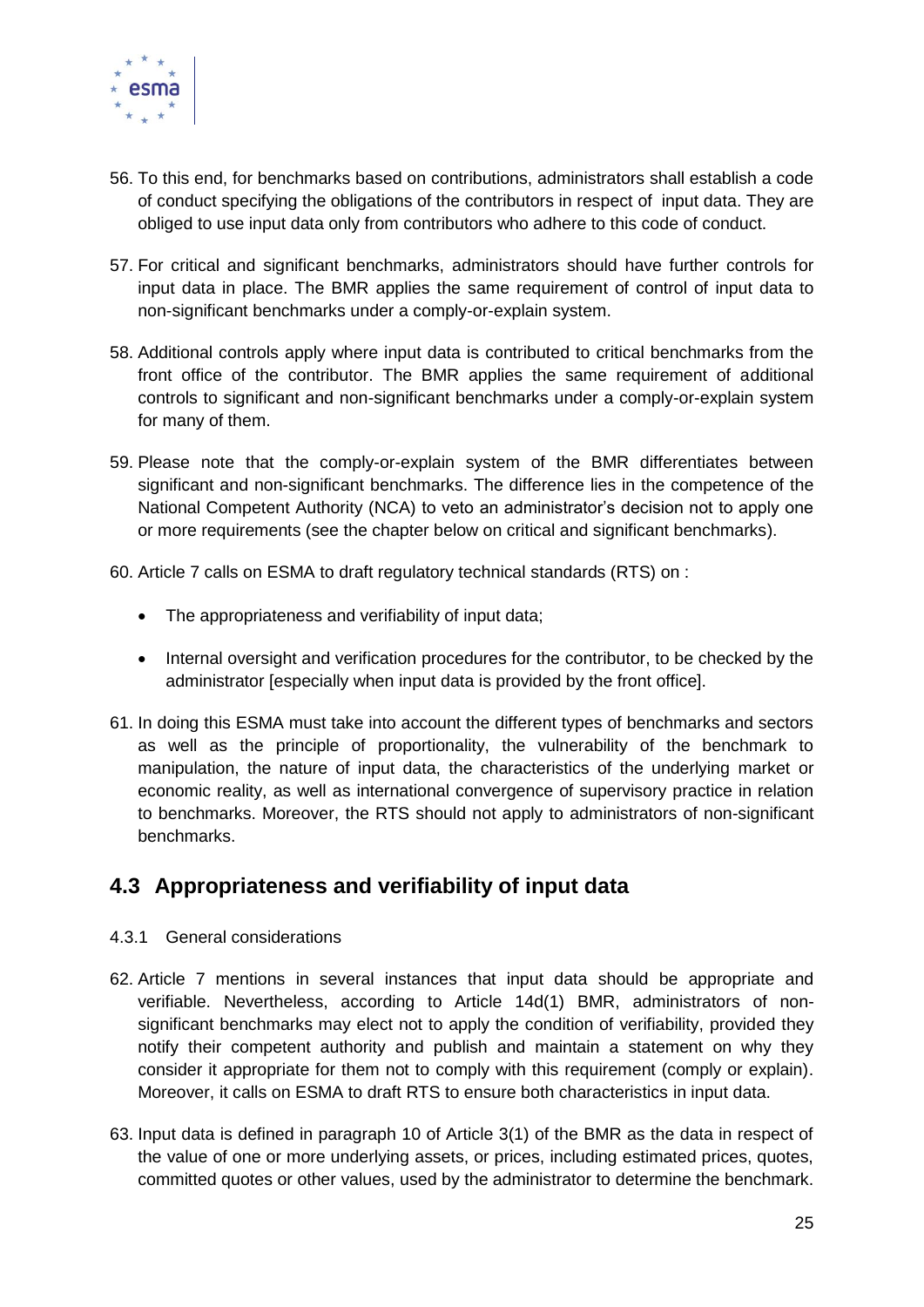

Although the definition of input data is not restricted to data provided by a panel of contributors, Article 7(1)(b) specifies that where it is, the administrator should obtain the input data from a reliable and representative panel or sample of contributors. Therefore, the following sections of this discussion paper focus on input data provided by contributors.

- 64. When transaction data are contributed, such data should be considered to be more objective and more easily verifiable than other types of data. Nevertheless, transaction data remain subject to the same verifiability requirements as other types of input data.
- 65. Appropriateness of input data refers to its ability to reflect the underlying market or economic reality the benchmark is intended to measure. As such, it must be evaluated in conjunction with a benchmark's chosen methodology, as input data and methodology need to be compatible in order for a benchmark to reflect the underlying market or economic reality. It is a relative concept to be analysed on a case by case basis.
- <span id="page-25-0"></span>4.3.2 Transaction data vs. non transaction data
- 66. The BMR concedes that transaction data may not always be sufficiently available or appropriate to provide a continuous, representative and reliable benchmark.<sup>19</sup> This may notably be the case for benchmarks due to market characteristics (illiquidity and the associated volatility or capacity of single transactions to influence price fixture). Nontransaction data, ranging from bids and offers, quotes (comprising executed quotes, indicative quotes or estimates) surveys, auction price systems, market reports, and judgements, shares the characteristic of containing at least an element of discretion, which may lie with either the contributor, the administrator, or the calculation agent. $20$  This has traditionally been the case for many money market benchmarks. By nature, a measure relying on expert judgement is more susceptible to idiosyncrasies reflected in individual contributions, and therefore also to conflicts of interest and deliberate manipulation (cf. BMR, Recital 23). The issue is compounded by the characteristic that contributions not relying on transaction data are less easily verifiable than contributions reporting observable market behaviour.

#### <span id="page-25-1"></span>4.3.3 Verifiability – Record keeping

1

67. A precondition for verification of input data is that clear and complete records are available. As part of the verifiability requirement, which is imposed on the administrator, the obligation of record keeping is on the administrator as well. In order to ensure effective verifiability, the administrator needs a range of information it can only obtain from contributors. Therefore, contributors should transmit records of all relevant aspects

 $19$  Cf. IOSCO BM principles, which state "Principle 7 does not mean that every individual Benchmark determination must be constructed solely from transaction data. Provided that an active market exists, conditions in the market on any given day might require the Administrator to rely on different forms of data tied to observable market data as an adjunct or supplement to

transactions."<br><sup>20</sup> In case bids and offers are used as input data, the expert judgement lies in the selection of those bids and offers as a relevant proxy for transaction prices.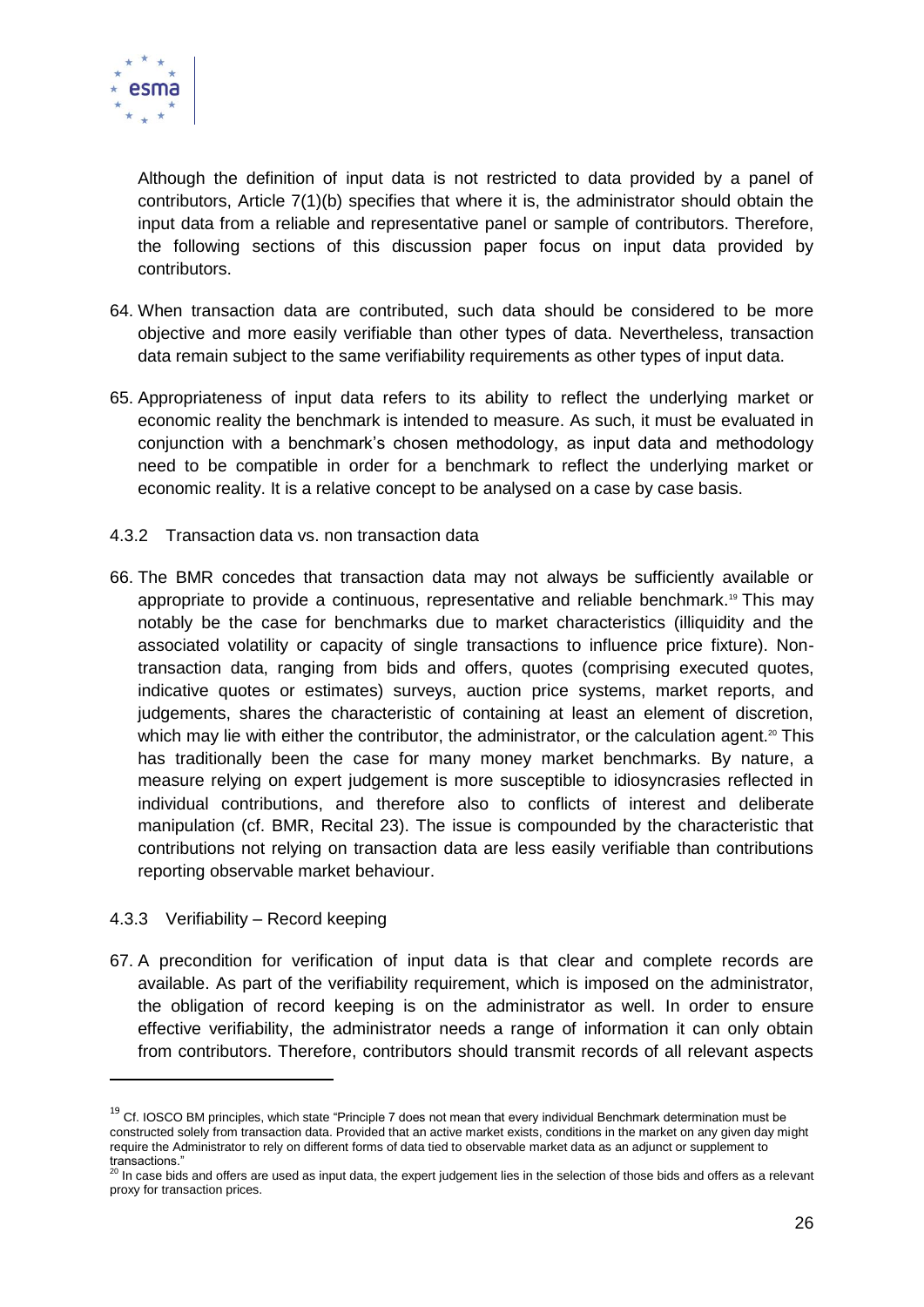

of the contribution process to the administrator, who must store it, with the overall goal of being able to reconstruct a given contribution based on recorded information. In line with Article 5d(2) BMR, the administrator should keep these records for a period of at least five years.

- 68. Administrators of regulated data benchmarks, pursuant to Article 12a(1), are exempt from a number of requirements regarding input data, but not from the verifiability requirement in Article 7(1)(aa). Notably, such administrators do not have to keep records of input data (Article 5d(1)). However, in view of the specific type of input data used, verifiability in this case must be understood as checking the provenance and transmission of the input data used.
- 69. Since the administrator depends on information transmitted by contributors to be able to verify input data, it is a precondition that the list of information of which the administrator is required to keep records is communicated to the contributors via the code of conduct<sup>21</sup>.
- 70. These records, to be kept by the administrator, should include, but need not be limited to:
	- Deviations from procedures and practices governing contributions and the underlying data, as stipulated in the code of conduct
	- Past contributions
	- Whether the contribution was determined in accordance with specified input data hierarchy, and, if the primary type of input data was not used, the reason for this decision and the alternate data type used.
	- In case of non-transaction data, which data were used, along with underlying variables, criteria, and assumptions.
	- Names and role of the individuals responsible for submissions and approval
	- Material transactions or market data which were deliberately excluded from contribution
	- Relevant communication:

-

- of contributors with the administrator and the calculation agent
- among submitters and approvers

<sup>&</sup>lt;sup>21</sup> Supervised contributors in particular, who are subject to autonomous governance and control requirements pursuant to Article. 11, are required to keep records themselves, covering, among other things, the communications in relation to provision of input data, as well as all information used to enable the contributor to make each submission.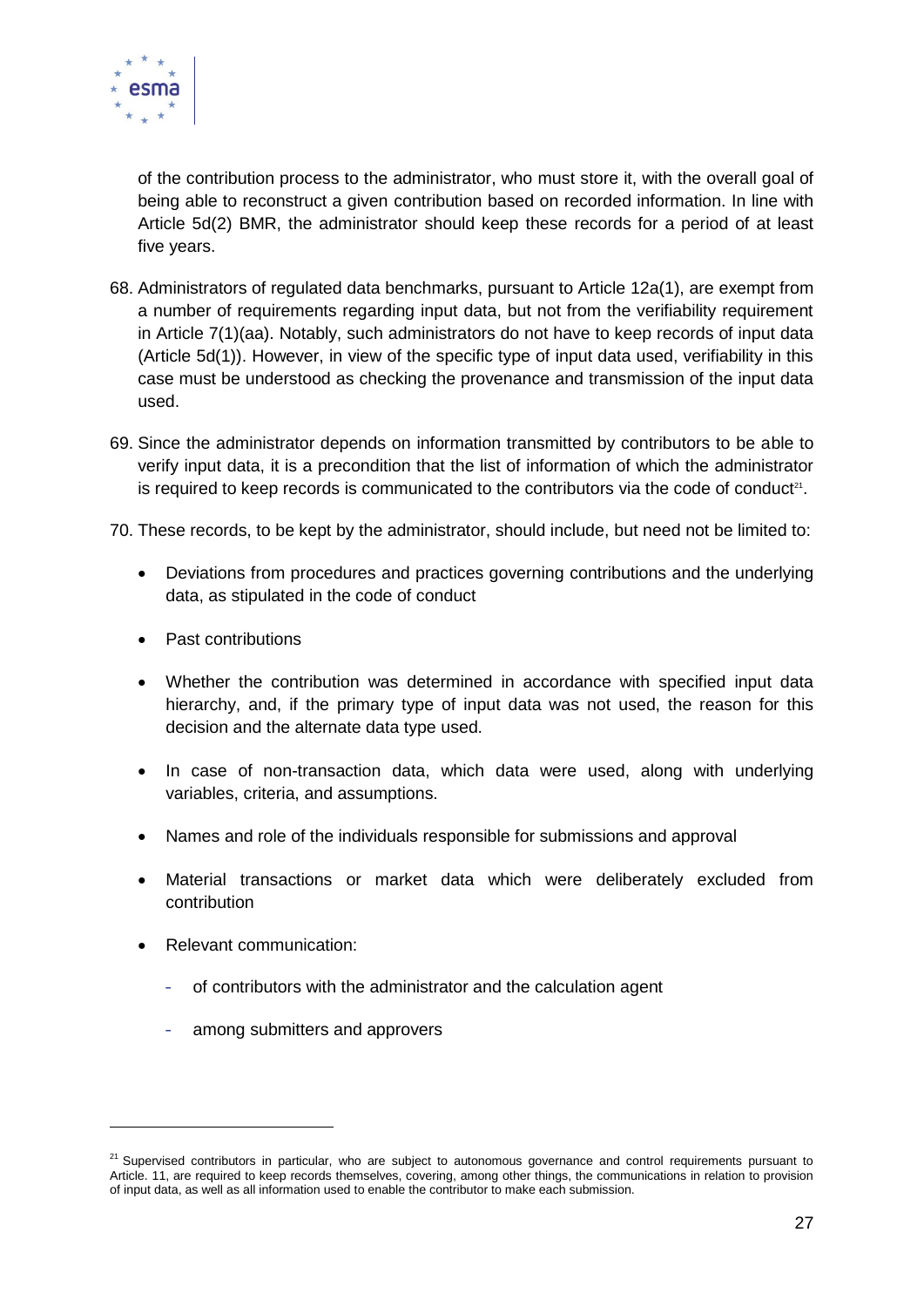

- between staff in the panel entities units that deal in benchmark-referenced instruments or derivatives and internal or external third parties involved in the benchmark's contribution process
- Substantial exposures of individual traders or trading desks to benchmark related instruments, as well as changes therein
- Remedial actions taken in response to audit findings and progress in their implementation.
- 71. ESMA is of the view that this information, although it is to be transmitted by the contributors to the administrator, does not need to be subject to the same timing requirements as input data itself (i.e. it is not crucial that it is submitted everyday by a given time). In view of reducing the financial and operational burden imposed on contributors, and in order not to encroach on the timely submission of contributions, weekly transmission of the said information is considered sufficient.
- 72. In addition to the list of records identified above, the administrator should be able to request additional information with a view to input data verification where needed.
- 73. Records should be retained in a medium that allows the storage of information in a way accessible for future reference and in such a form and manner that it must not be possible for the records to be manipulated or altered. Records should be kept in a transparent, easily comprehensible and readily available format. There should not be any barriers to check verifiability.

**Q19: Do you agree with the list of records to be kept by the administrator for input data verification? If not, please specify which information is superfluous / which additional information is needed and why.**

**Q20: Do you agree that, for the information to be transmitted to the administrator in view of ensuring the verifiability of input data, weekly transmission is sufficient? Would you instead consider it appropriate to leave the frequency of transmission to be defined by the administrator (i.e. in the code of conduct)?**

#### <span id="page-27-0"></span>4.3.4 Appropriateness

- 74. The matter of appropriateness of input data is linked to the methodology of a benchmark. It is up to the administrator, when establishing the methodology, to specify in which circumstances and using what quantity and quality of input data the methodology yields a meaningful and representative result.
- 75. On a daily basis, appropriateness of input data cannot be verified except by comparison with the criteria put forward in the methodology. The following checks may help the administrator in determining the appropriateness of input data: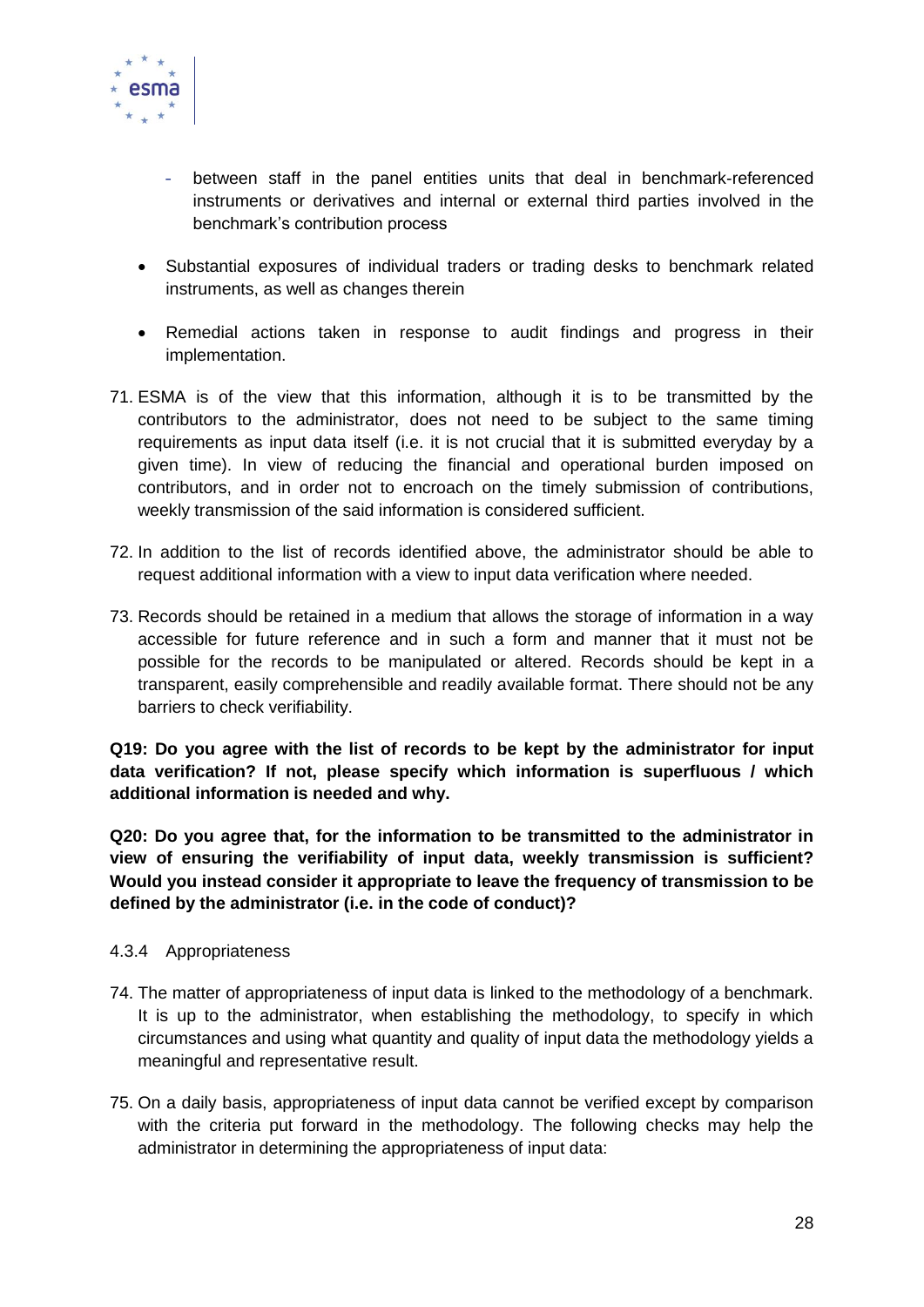

-

- Comparison of the quantity and quality of input data with relevant thresholds required by the methodology
- Comparison of the type of input data provided with input data required by methodology (was the hierarchy respected? Was input data correctly qualified?)
- If non-transaction data was used, was the use of such data justified in light of the methodology? In such cases, ensuring appropriateness requires that the administrator knows the underlying sources and assumptions on which a contributor bases an estimate. Failing this, the administrator has no means to ascertain whether the input data accurately reflects the underlying market or economic reality.
- If transaction data from a related market is used, was the selection of this related market justified as relevant, e.g. by demonstrating its compatibility with the methodology and by proving a sufficiently high degree of comparability $22$ ?
- In case expert judgement is relied upon, was the use of such judgement documented? Did the contributor prove that the expert judgment was based upon reasonable criteria and that it took into account transaction data, and that it was applied in an objective, consistent, and transparent way?
- In case of selective reporting of input data or other use of discretion, does the administrator possess sufficient information on the applied discretion and the grounds on which it was made?
- Finally, ESMA believes it is appropriate that an administrator keeps records of the analyses performed to ascertain the appropriateness of the input data, in order to be able to reconstruct the whole process before coming to a final judgment, as a basis for possible subsequent proof, which could be necessary and which could be conducted either by the administrator itself or by the competent authority.

#### **Q121: Do you agree with the concept of appropriateness as elaborated in this section?**

**Q22: Do you see any other checks an administrator could use to verify the appropriateness of input data?**

**Q23: Would you consider it useful that the administrator maintains records of the analyses performed to evaluate the appropriateness of input data?**

 $22$  In the case of interest rate benchmarks, the possibility of use of contributor's transactions in related markets is expressly contemplated under Annex I, point 4(a), whereas for other types of benchmarks it essentially depends on the input data hierarchy embedded in the methodology that the administrator defines for a specific benchmark/family of benchmarks.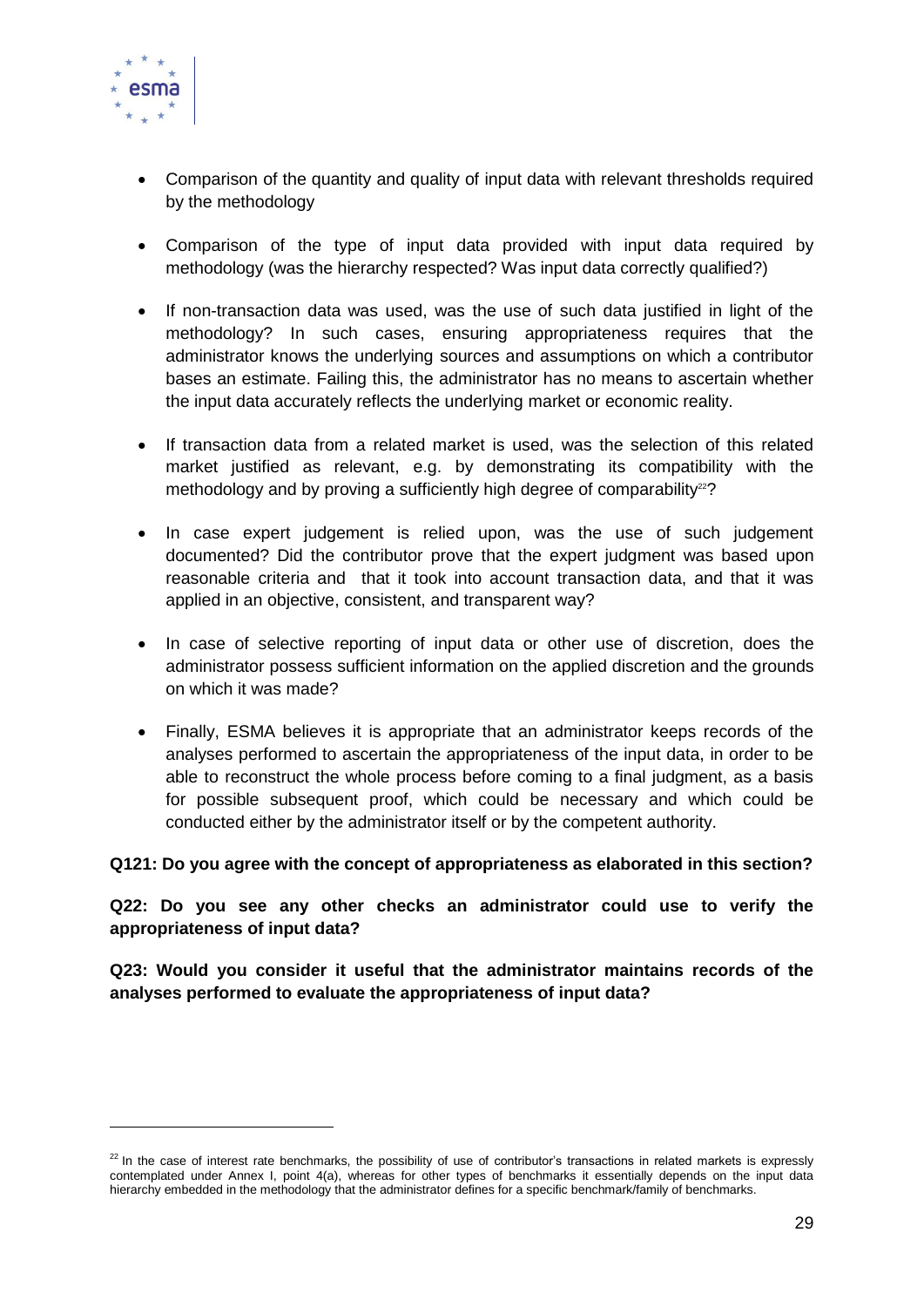

#### <span id="page-29-0"></span>4.3.5 Input data scrutiny

- 76. In the process of ensuring reliability and accuracy of benchmark provision, the quality of input data is a primary concern. Therefore, input data is reviewed in three separate stages: evaluation, validation, and, where necessary, verification.
- 77. Evaluation and validation of input data are ongoing obligations for administrators of critical and significant benchmarks with the aim of ensuring accuracy and integrity of input data on a daily basis. The BMR applies the same requirements to non-significant benchmarks under a comply-or-explain system – although the RTS to be drafted by ESMA will not apply to these administrators in any case. Where evaluation or validation of input data raises questions or concerns, administrators may proceed to verification and request additional information from contributors.
- 78. **Evaluation** of input data consists in formal checks on each individual submission received from a single contributor. These checks are to be carried out prior to the publication of the benchmark where feasible. In the evaluation stage, the administrator checks the following aspects:
	- Is the information supplied by the competent / authorised person?
	- Are the contributions received of the quantity / volume expected (e.g. number of executed transactions)?
	- Is the information provided on time?
	- Is the information provided of the type expected (i.e. transaction data if transaction data is expected)?
		- o If not, which type of alternate input data was provided?
		- $\circ$  Has the appropriate hierarchy / procedure for the selection of alternate input data been followed, and has the selection of such data been justified?
- 79. A second step, called **validation**, consists in a posteriori substantive controls on the aggregate of input data received from all contributors. For this step, the administrator relies solely on the input data contributed for each benchmark value determination. Validation consists of:
	- Comparison of input data against earlier contributions
	- Identifying outliers in input data
- 80. **Verification**, as a possible third stage where input data has raised interest during evaluation or validation stages, consists of an in-depth examination of questionable input data and the process of its creation. To this end, an administrator relies on the records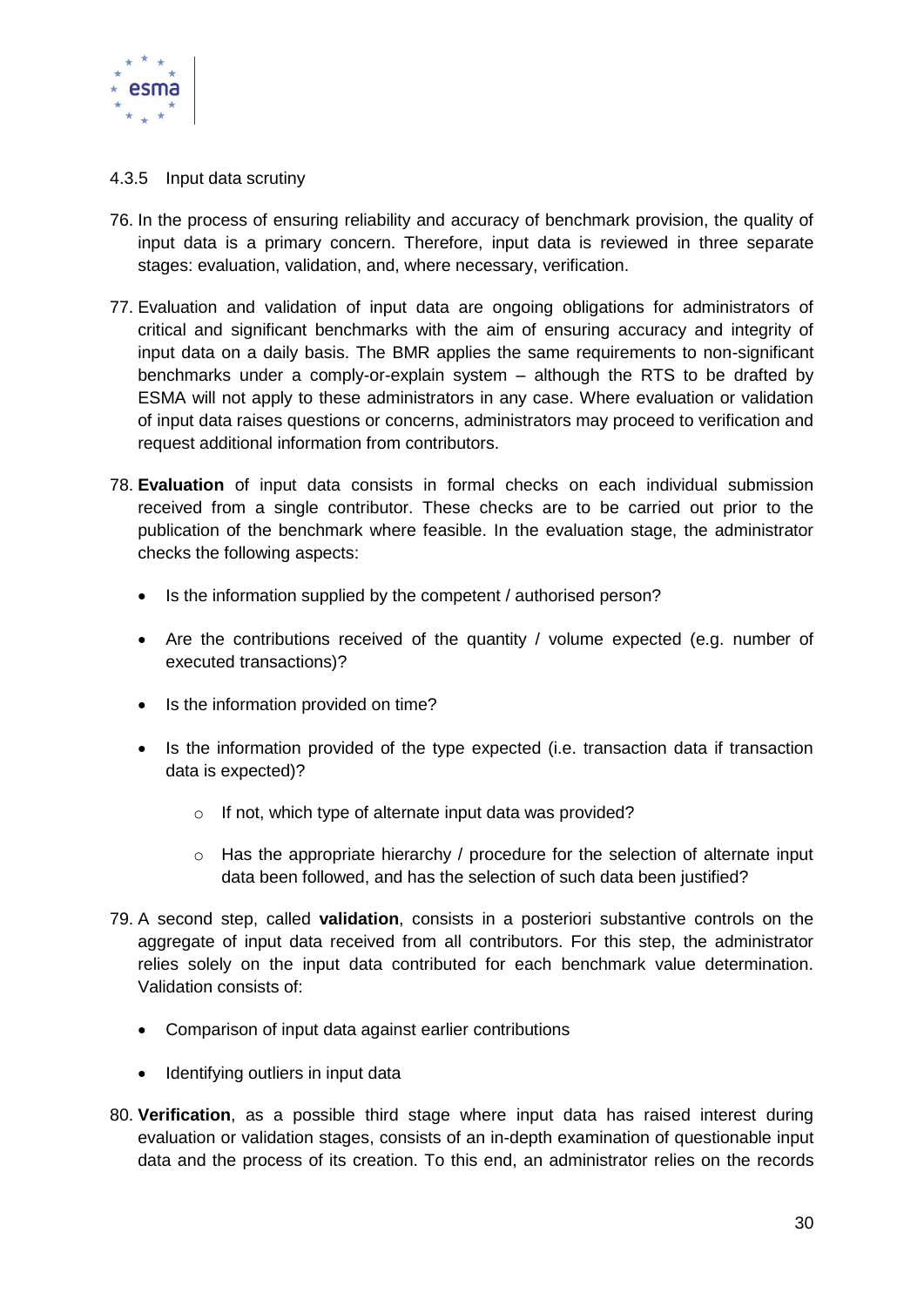

received from the contributor (cf. section 4.3.3), and to reconstruct a given input data point on the basis of this information.

- 81. Verification techniques may include:
	- Comparison against historic series of data from underlying or related markets/economic realities (e.g. input data for benchmark X is compared against multiple related rates from markets of different maturities and in different currencies)
	- Possible back testing to corroborate input data when transaction data become available (cf. BMR, Recital 21).
- 82. As evaluation of input data should, to the extent possible, take place before input data is used to determine a benchmark, administrators should be able to avoid using questionable input data in determining a benchmark.



**Q24: Do you see other possible measures to ensure verifiability of input data?**

**Q25: Do you agree with the identification of the concepts and underpinning activities of evaluation, validation and verifiability, as used in this section?**

### <span id="page-30-0"></span>**4.4 Front office contributions**

83. Article 7(5) empowers ESMA to draft RTS to further specify the internal oversight and verification procedures of a contributor that an administrator shall seek for, in order to ensure the integrity and accuracy of input data when data is contributed from the front office function within a contributor organisation. Administrators of significant and nonsignificant benchmark are not bound by this requirement, provided they inform their NCA and publish and maintain a statement explaining why it is appropriate for them not to comply. In any case, administrators of non-significant benchmarks will not be covered by the RTS.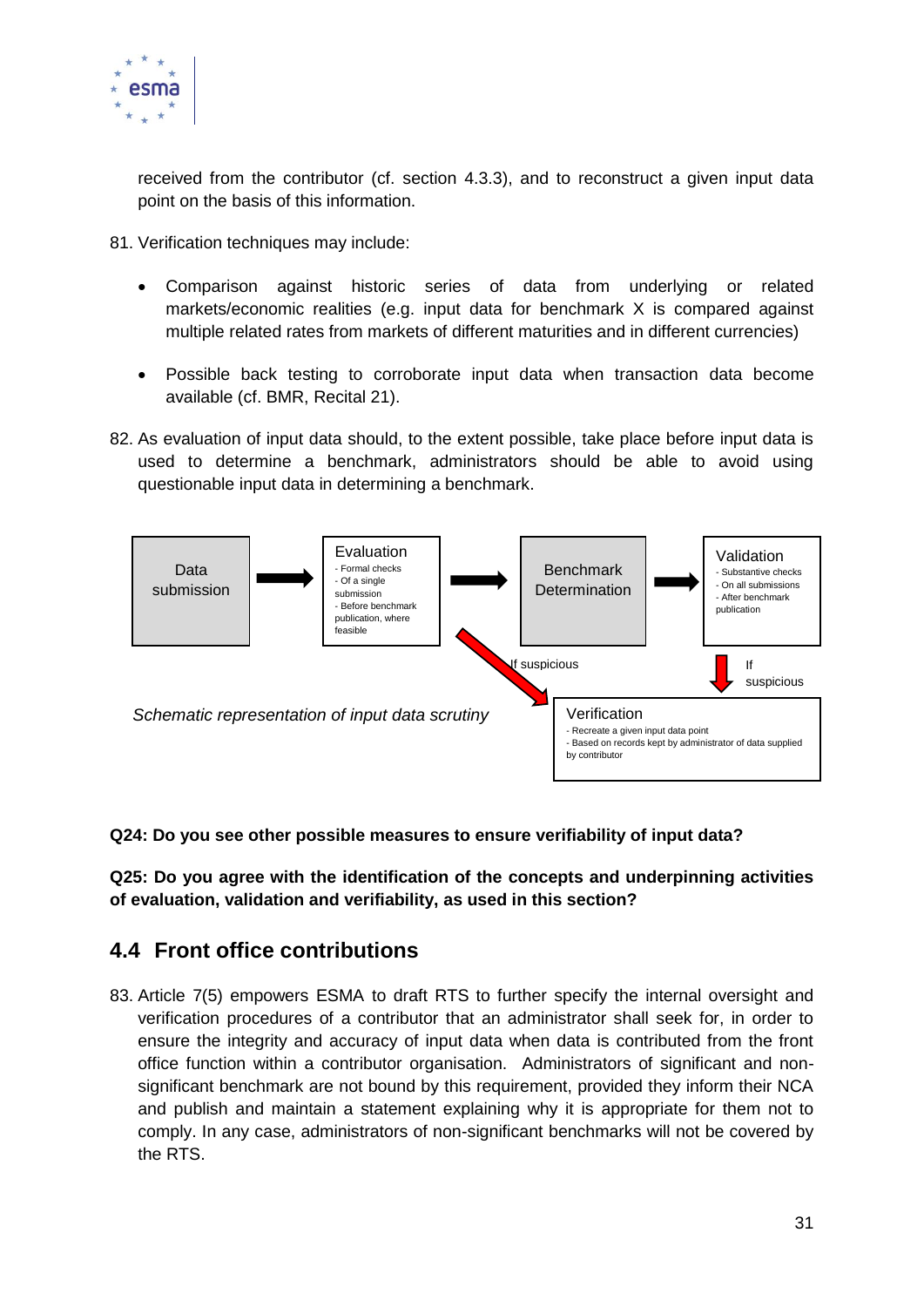

Obligations at administrator level – data integrity and accuracy

84. The BMR suggests that data integrity and accuracy of input data can only be assured where contributors have adequate oversight and verification procedures. To this extent, the administrator should ensure that at a minimum, the safeguards presented in the following sections exist where front office members contribute input data to critical benchmarks. To this end, the administrator specifies these safeguards in the code of conduct.

Skills and training of staff working in functions related to benchmark contribution

- 85. Clearly accountable, named individuals at the appropriate level of skill and seniority within the firm should be responsible for input data contribution. Moreover, staff involved in input data submission must be aware of all procedures which should be followed for proper discharge of their responsibilities.
- 86. Staff involved in input data contribution<sup>23</sup> should undergo compulsory appropriate training and development programmes. Completion of training should be documented. Training should be refreshed periodically.
- 87. For front office staff who primarily deals in products exposed to the benchmark to which their organisation contributes, there should be mandatory, more frequent, and specific training. Such training should address i.e. the impropriety of attempting to influence the determination of input data contributions and the need to report any such attempt.

#### **Q26: Do you agree that all staff involved in input data submission should undergo training, but that such training should be more elaborate / should be repeated more frequently where it concerns front office staff contributing to benchmarks?**

Internal oversight at contributor level

- 88. ESMA's suggestion for effective internal oversight is to ensure clearly defined roles exist for a first, second, and third line of defence. The first line of defence refers to risk mitigation and control by front office staff itself. Firms need to ensure that the front office is aware of the standards they are expected to adhere to. There should be clear procedures for input data contribution. Input data should be prepared by an authorised submitter. Data should be reviewed for reasonableness, accuracy, and completeness by an authorised approver prior to submission. The actual transmission of data should be subject to a four-eye process, to avoid data errors and manipulation.
- 89. The second line of defence refers to the activity of control functions such as compliance, legal, and risk as well as other independent control functions such as financial control.

-

 $23$  This includes submitters as well as approvers.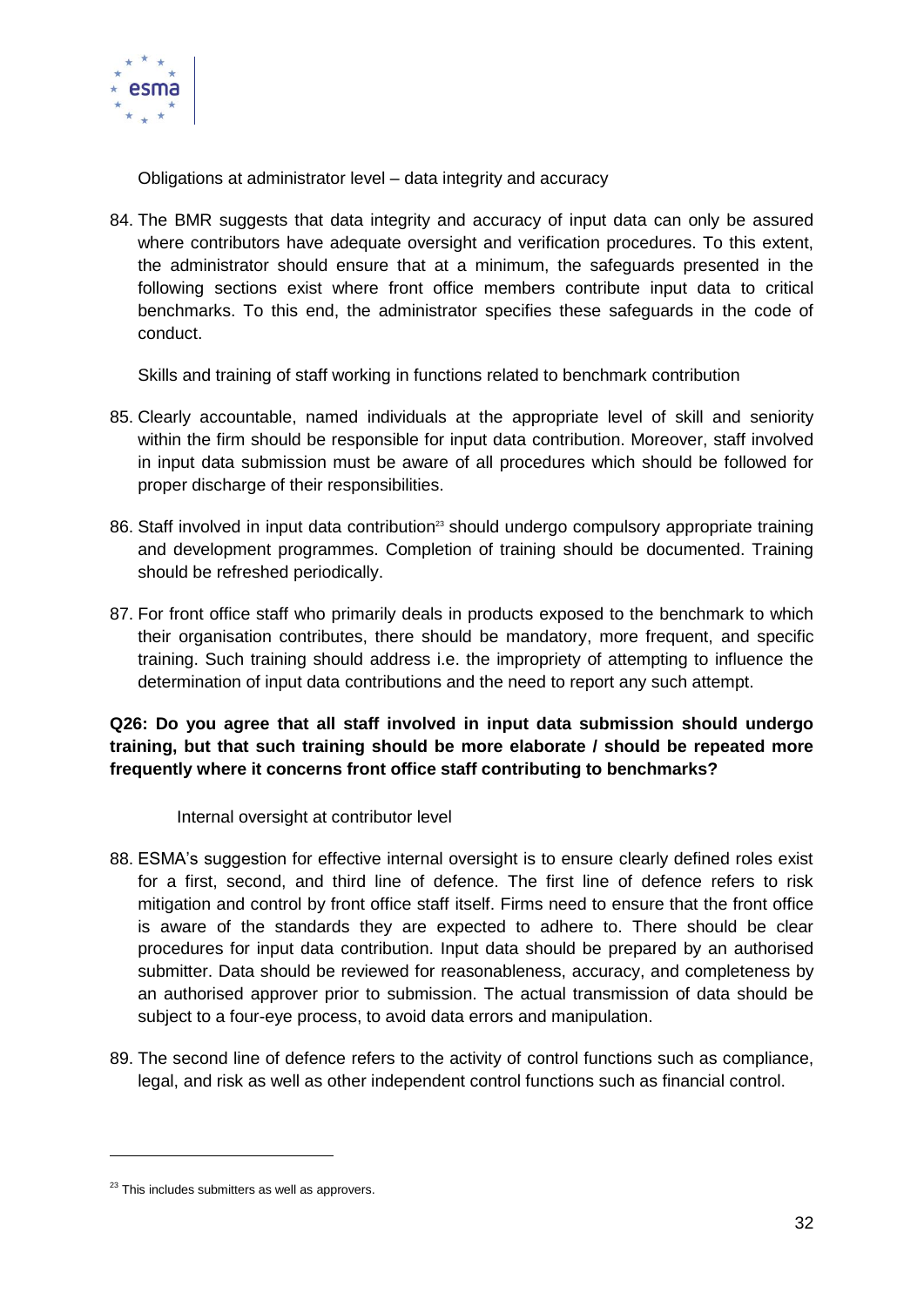

- 90. The third line of defence refers to the activity of internal audit. Controls should include comparisons with actual, transaction-based, verifiable data. Where actual data is not available, documentation by the contributor of a verifiable basis for their qualitative assessment should be required and scrutinised for appropriateness. Effective oversight functions should ensure challenges and formal sign-off around decisions relating to benchmarks.
- 91. The control framework should be transparent. This includes communicating it to administrators and authorities. Its effectiveness should be subject to an internal or an external audit, and to checks by the administrator.
- 92. To this end, contributors should ensure that administrators have full visibility of:
	- The organisational arrangements and roles and responsibilities for daily input data contribution processes
	- The identity of all submitters and, where applicable, approvers involved in a daily benchmark determination.
	- Periodic external audit of contribution procedures may be necessary.
- 93. This type of measure is to be implemented proportionally to the size of the contributor organisation, and whether contributors are regulated entities. For smaller or nonregulated contributors, having three functionally separate lines of defence may not be feasible or necessary.
- 94. To assist internal oversight functions in detecting activities affecting the integrity of the benchmark, a whistleblowing procedure should exist.
- 95. Ultimately, the effectiveness of controls and verification processes will depend on the existence and complexity of underlying data that can be used to corroborate inputs, the availability of supporting records and an adequate audit trail. The question of oversight and controls is thus intimately linked to input data verifiability (cf. supra section 4.3) and record keeping (Article 5d BMR).

#### **Q27: Do you agree to the three lines of defence-principle as an ideal type of internal oversight architecture?**

#### **Q28: Do you identify other elements that could improve oversight at contributor level?**

Conflict of interest policy

96. A specific risk that arises where input data is contributed from the front office of a contributor is that of conflicts of interest. This is notably the case when contributors have discretion regarding contributed data while at the same time they or their clients have an exposure against the benchmark, or if they work closely with colleagues who do. The risk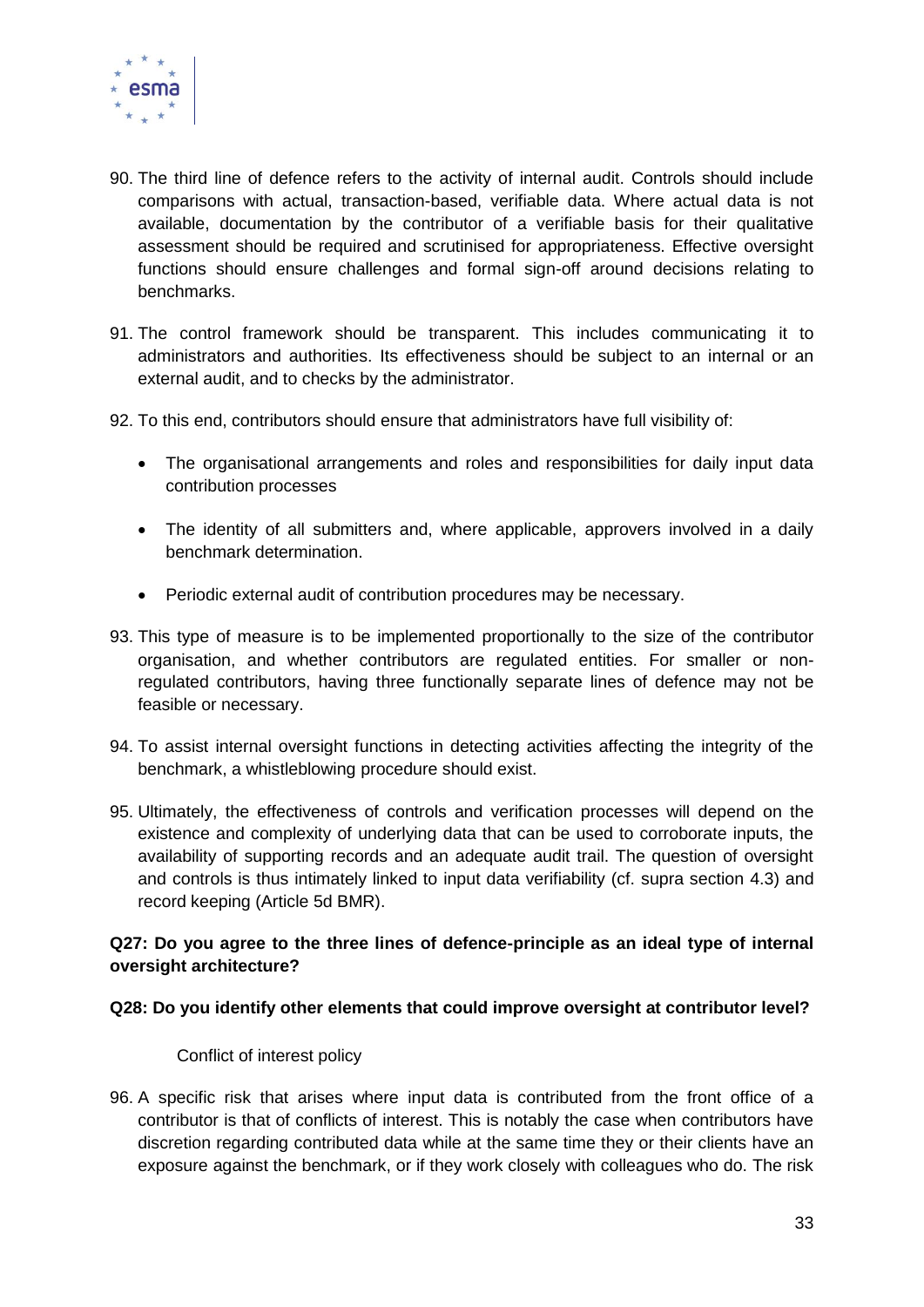

-

is also reflected in IOSCO Principle  $14(q)(xi)^{24}$ , which generally prohibits front office contributions, unless the administrator is satisfied that there are adequate internal oversight and verification procedures.

- 97. In this regard, ESMA is of the opinion that front office contributors should establish, implement and maintain a conflict of interest policy covering at least the following topics:
	- Disclosure of actual or potential conflicts of interest of benchmark contributors or individual staff members
	- Clear segregation of duties between staff involved in contributing input data and other front office staff
	- Physical separation between submitters / approvers and other units in order to discourage improper or inadvertent communication
	- Automation of contribution process wherever possible
	- Effective procedures to prevent or control the exchange of information between staff engaged in activities involving a risk of conflict of interest where the exchange of that information may affect the input data contributed (e.g. creation of separate reporting lines)
	- Measures to prevent any person from exercising inappropriate influence over the way in which staff involved in input data submission carry out activities
	- Contingency provisions in case of temporary inefficiency of the envisaged controls of the flow of information
	- The removal of any direct link between the remuneration of staff involved in input data contribution and the remuneration of, or revenue generated by, different staff principally engaged in another activity, where a conflict of interest may arise in relation to those activities.
- 98. This conflicts of interest policy should be publicly available and the Contributor should outline how it intends to monitor its implementation.

**Q29: Do you agree with the list of elements contained in a conflict of interest policy? If not, please state which elements should be added / which elements you consider superfluous and why.**

<sup>24</sup> IOSCO Financial Benchmark Principles[: https://www.iosco.org/library/pubdocs/pdf/IOSCOPD415.pdf](https://www.iosco.org/library/pubdocs/pdf/IOSCOPD415.pdf)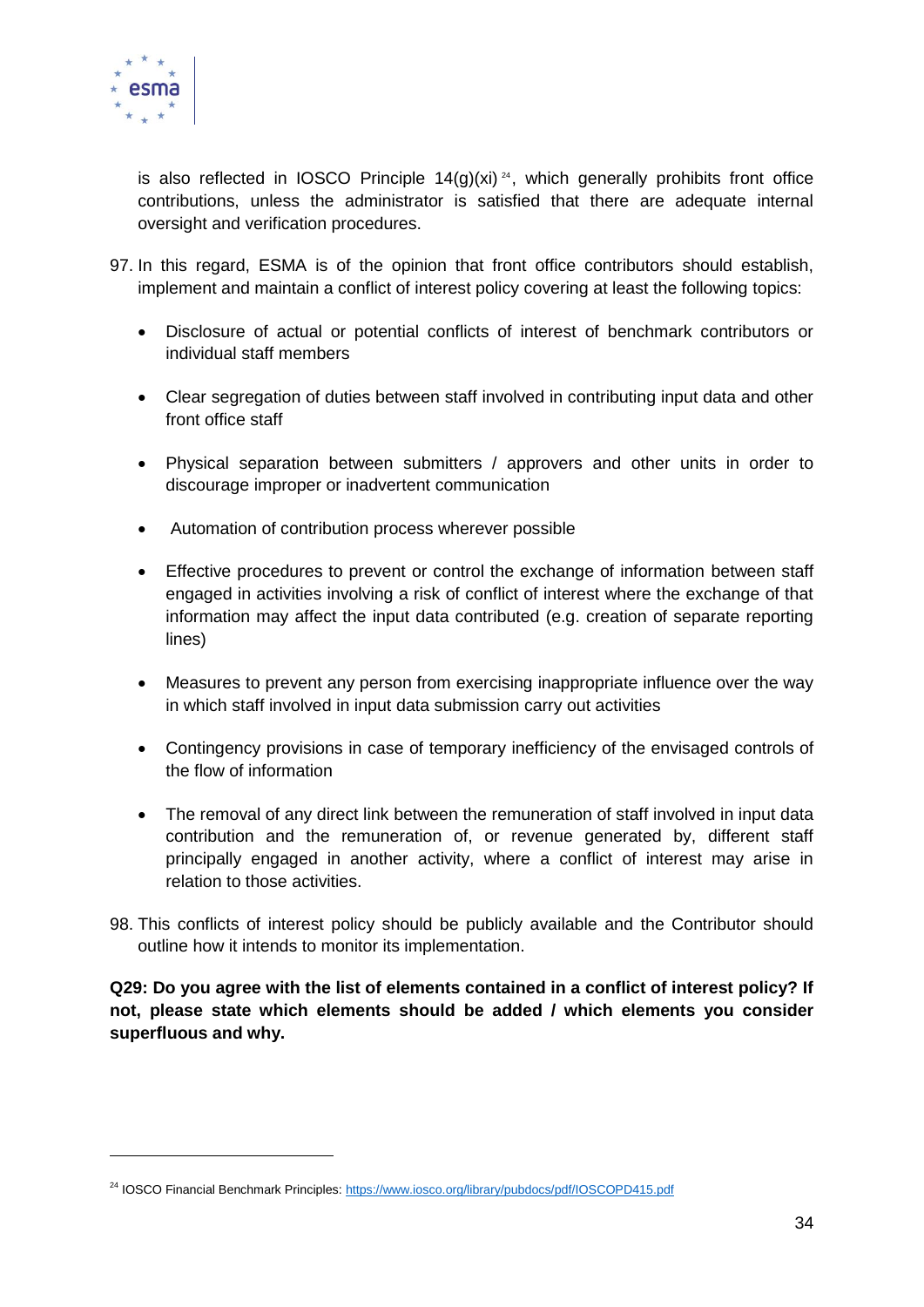

Record keeping policy (cf. also Article 5 BMR)

99. In addition to record keeping requirements set out in section [4.3.3,](#page-25-1) and in view of the specific risk of conflicts of interest presented by their position, front office data contributors must transmit to the administrator records of potentially relevant material transactions or market data which was deliberately excluded from contribution.

#### Miscellaneous

- 100. Contingency measures should be in place at contributor level to ensure provision of input data during conditions of market stress. Contributors should inform the administrator of these fall-back arrangements along with the triggers for their use. They must also mention the extent to which expert judgement will fill part or all of the inputs.
- 101. Emergency procedure: where contributors become aware of attempted or actual manipulation or failure to comply with benchmark-related policies and procedures, the contributors should notify the administrator and all relevant competent authorities.

### <span id="page-34-0"></span>**4.5 Elements justifying differentiation**

102. The ultimate goal of the BMR is the same for all benchmarks: ensuring the accuracy, robustness and integrity of benchmarks and the benchmark setting process (cf. Recital. 1 BMR). These principles hold for all benchmarks, irrespective of their type, their domestic or international economic impact, the underlying market/economic reality or other characteristics. Therefore, ideally, the principles of verifiability and appropriateness of input data should apply to all benchmarks with a view to ensuring a level playing field among benchmarks and to ensure uniform protection of investors and consumers. The BMR has elected to implement the principles proportionately, imposing them for critical and significant benchmarks and adopting a comply-or-explain system for non-significant benchmarks, and exempting the latter from application of the RTS. Moreover, ESMA is mandated to *"take into account the different types of benchmarks and sectors as set in this Regulation, the nature of input data, the characteristics of the underlying market or economic reality and the principle of proportionality, the vulnerability of the benchmarks to manipulation as well as the international convergence of supervisory practice in relation to benchmarks."*

Verifiability of input data

103. ESMA is of the opinion that verifiability, whether it is applied to critical, significant or non-significant benchmarks (i.e. for those non-significant benchmarks that have chosen to comply rather than to explain), is not amenable to being implemented differentially. Indeed, even benchmarks lacking the systemic importance of critical benchmarks, if they serve as a basis for financial products (e.g. ETF), may raise issues of transparency, market confidence, conflicts of interest, and investor protection.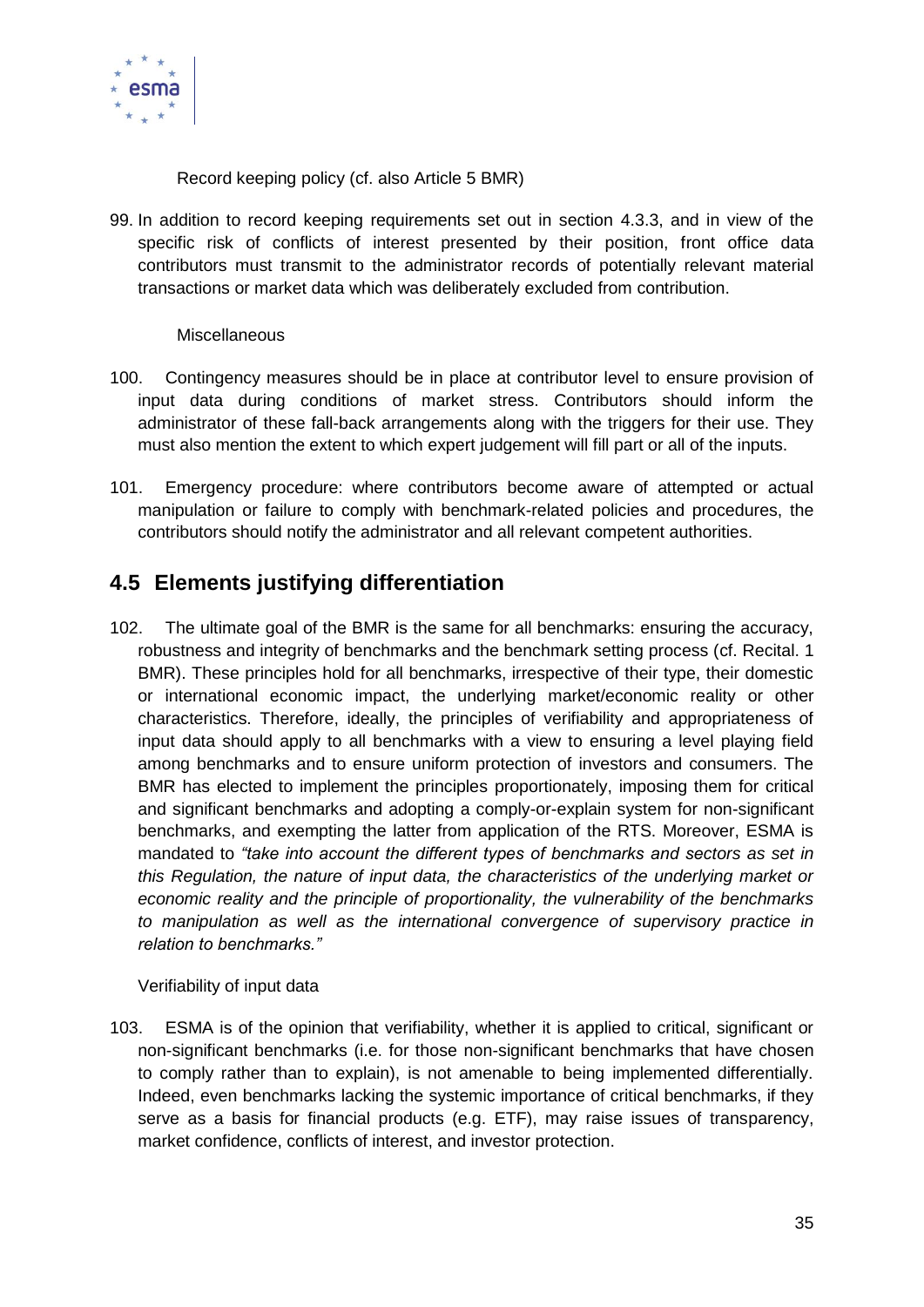

104. ESMA believes that verifiability may be applied differently to the different types of input data. As already described in the preceding sections, the use of transactional as input data for benchmark determination provides better guarantees of accuracy and reliability of the resulting benchmark, since it is by nature less susceptible to manipulation. In addition, transaction data by nature more easily meets the verifiability requirement of the BMR. Therefore, measures to ensure verifiability of input data should be imposed depending on the extent to which input data relies on expert judgement or the use of discretion. This is reflective of the BMR's preference for transaction data. Regulated data benchmarks present an extreme case in this regard. As stated above, they are exempt from input data record keeping, which ESMA considers the only tool for input data verifiability. As a result, ESMA believes that input data verifiability must be understood as limited to checking the provenance and transmission of the data used.

### **Q30: Do you agree that where expert judgement is relied on and/or discretion is used additional appropriate measures to ensure verifiability of input data should be imposed? If not, please specify examples and reasons why you disagree.**

Front office contributions

- 105. The BMR contains an important degree of proportionality in the way it imposes safeguards for front office contributions. Article 7(3a) is compulsory for critical benchmarks in its entirety. For significant benchmarks, Article 7(3a)(b) applies on a comply-or-explain basis while Article 7(3a)(a) remains compulsory. For non-significant benchmarks, Article 7(3a) in its entirety applies on a comply-or-explain basis, with the RTS not being applicable to these administrators in any case.
- 106. In addition, ESMA believes that in applying Article 7(3a)(b), there is room for differentiated application according to three distinct criteria: the type of input data used, size and characteristics of the contributors.

the type of input data used

107. As specified in section above for the concept of verifiability, ESMA is of the opinion that the nature of input data used is a key determining factor of a benchmark's susceptibility to manipulation. Therefore, the stringency of internal oversight and verification procedures should be modulated in function of the type of input data, with benchmarks relying exclusively on transaction data requiring less stringent checks than others.

Size of contributor organisation

108. Secondly, the size of contributors may constitute a practical impediment to broadening the application of the oversight measures imposed for front office contributions to all contributors. Although this variation may in large part be captured by the comply-or-explain mechanism to which Article 7(3a)(b) is subject, it is included here for those case where small contributors would contribute to critical benchmarks or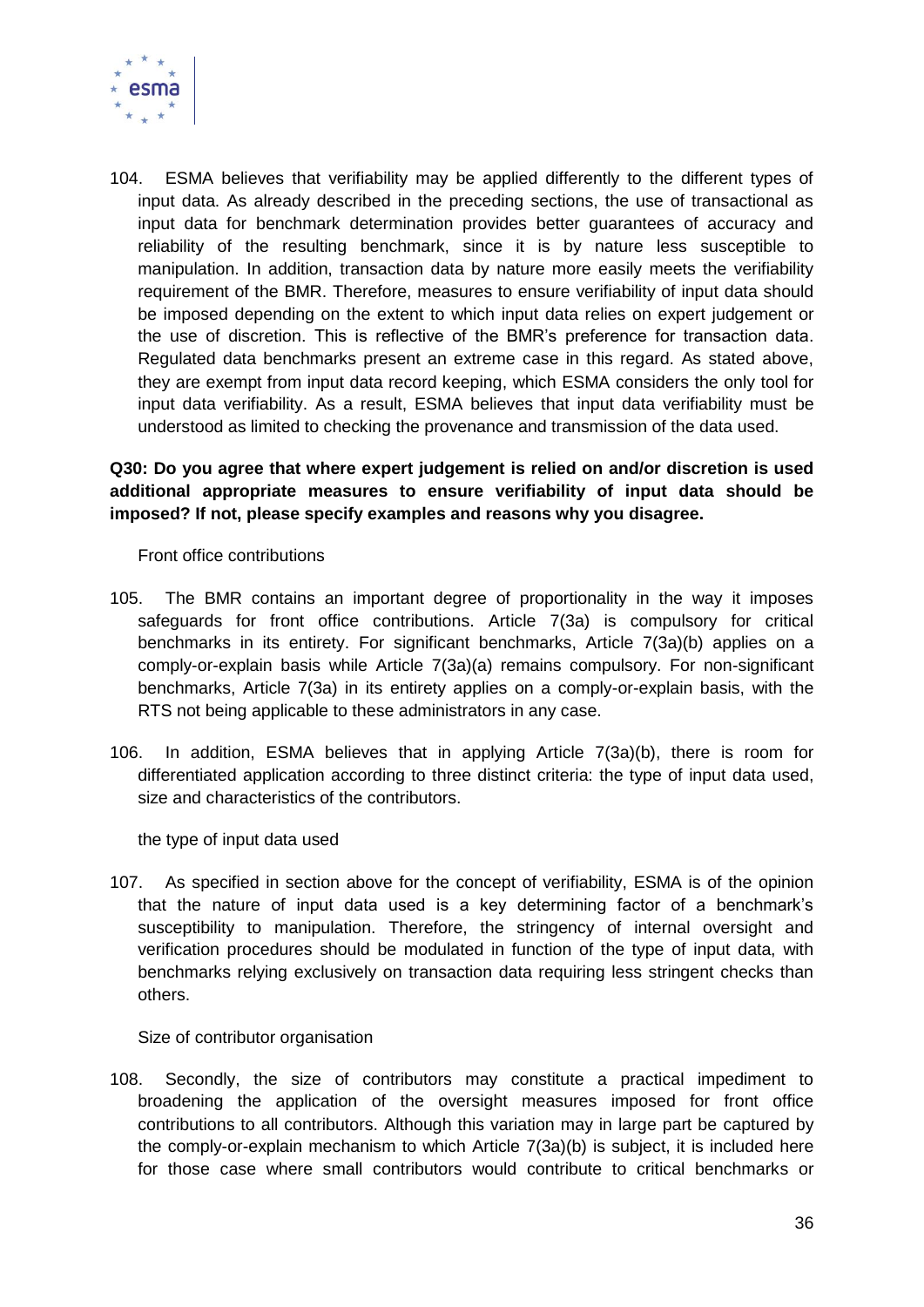

significant benchmarks not applying the exemption. In such cases, the size of contributors may, in ESMA's opinion, be considered part of the underlying market or economic reality (which the mandate under Article 7(5) BMR requires ESMA to take into consideration).

Supervised vs. non-supervised contributors

- 109. Finally, supervised contributors are subject to direct regulatory obligations. In such cases, the differing legal status of contributors may, in ESMA's opinion, be considered, as the size of the contributors, part of the underlying market or economic reality.
- 110. Differentiation may be applied in regard of the following measures:
	- Establishment of a second and third line of defence
	- Contingency measures
	- Physical separation to avoid conflicts of interest
	- Degree of training required for front office staff
	- Content and specificity of conflict of interest policy
	- Content and specificity of record keeping policy
- 111. ESMA is however of the opinion that, in the cases where Article 7(3a)(b) applies, differentiation may not be invoked to deviate from the following principles:
	- First line of defence
	- Clear segregation of duties
	- Establishment of conflict of interest policy
	- **Establishment of record keeping policy**
	- Disclosure of actual or potential conflicts of interest of benchmark contributors or individual staff members
	- Effective procedures to prevent or control the exchange of information
	- The removal of any direct link between the remuneration of staff involved in input data contribution and the remuneration of, or revenue generated by, different staff principally engaged in another activity, where a conflict of interest may arise in relation to those activities.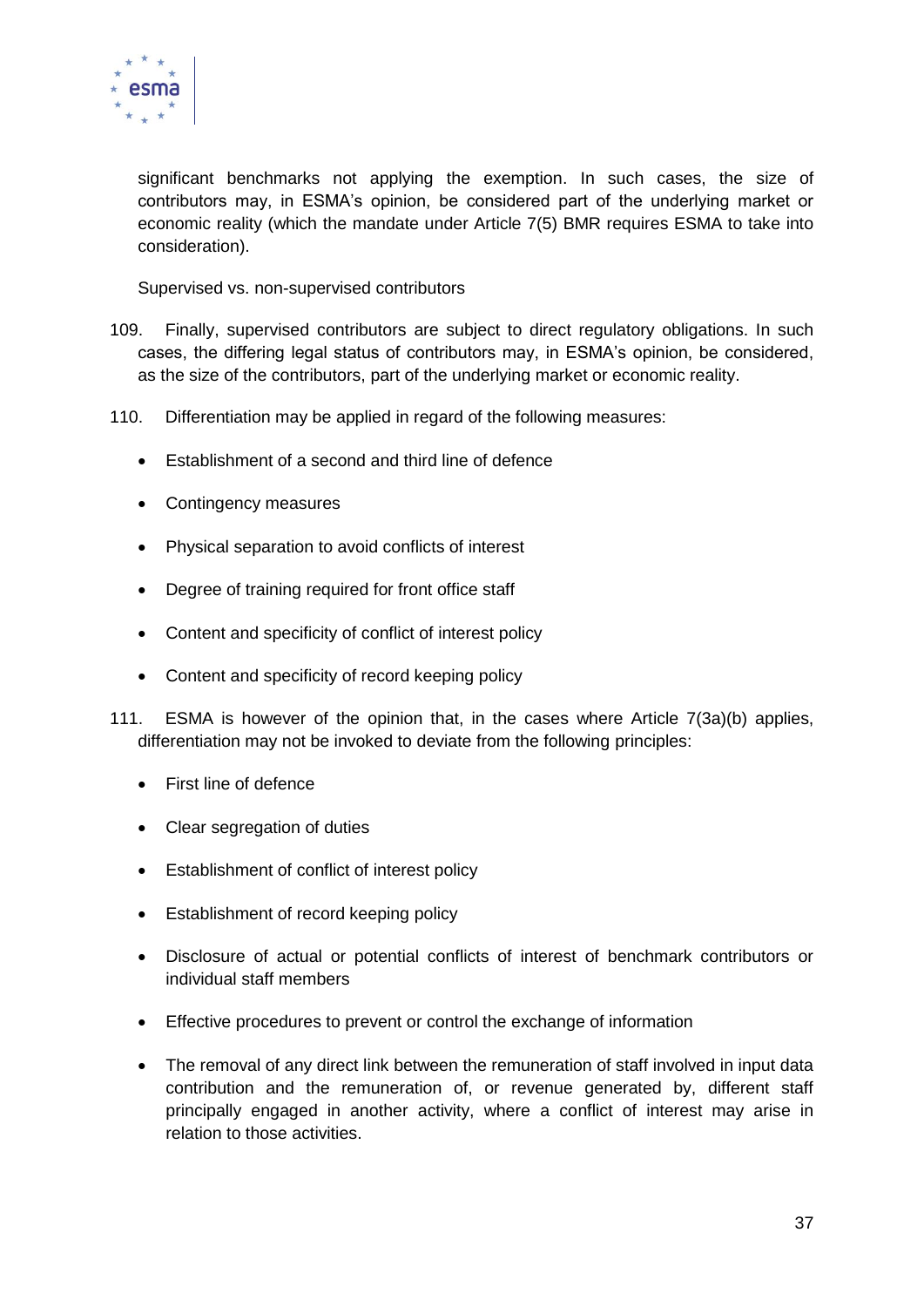

**Q31: Do you agree to the list of criteria that can justify differentiation? If not, please specify why you disagree.** 

**Q32: Do you agree to the list of elements that are amenable to proportional implementation? If not, please specify why you disagree.**

**Q33: Do you agree to the list of elements that are not amenable to proportional implementation? If not, please specify why you disagree.**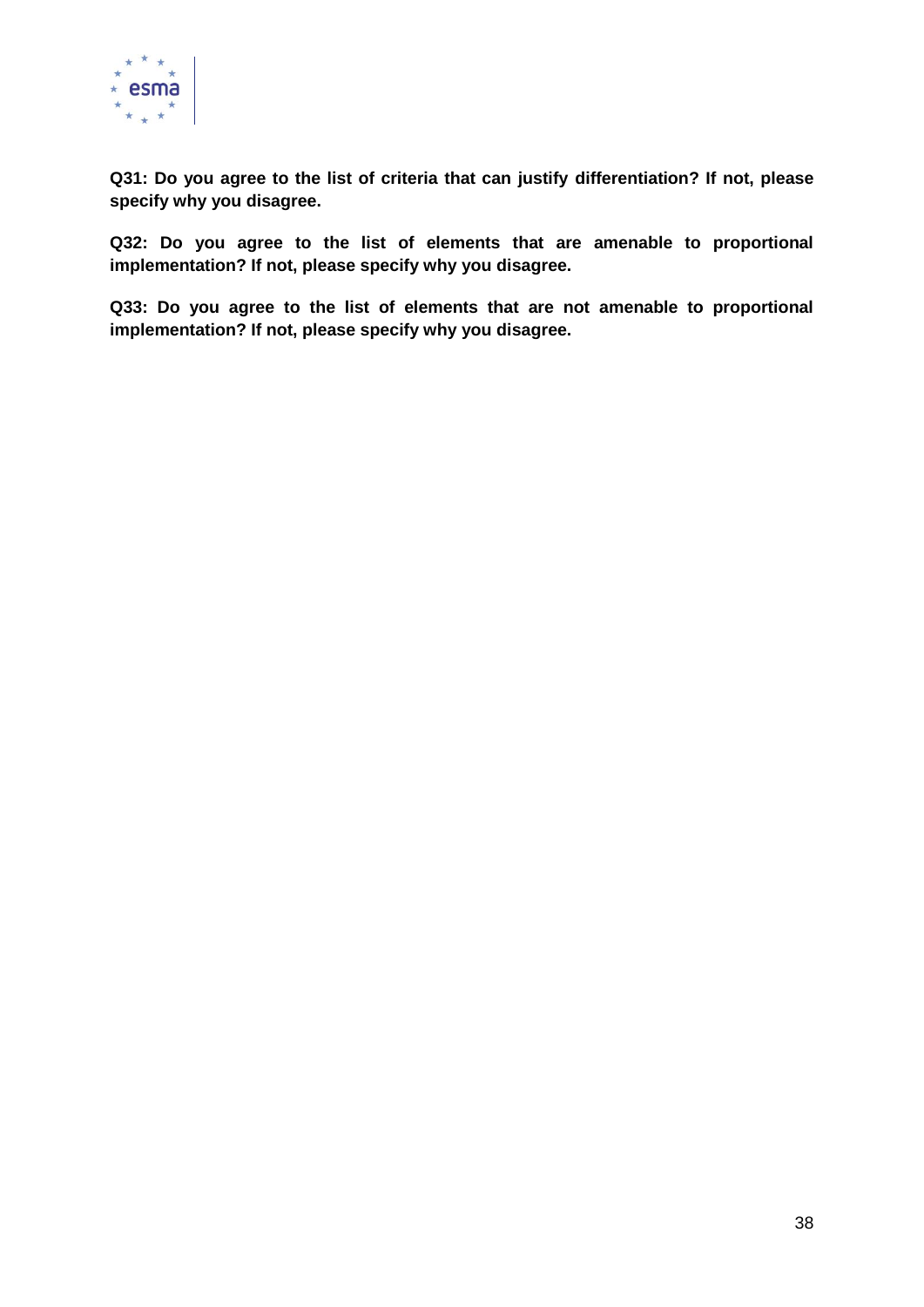

# **5 Transparency of methodology (Article 7b BMR)**

## **5.1 Mandate**

#### *Article 7b*

*3. ESMA shall develop draft regulatory technical standards to specify the information to be provided by an administrator in compliance with the requirements laid down in paragraph 1, distinguishing for different types of benchmarks and sectors as set in this Regulation. ESMA shall take into account the need to disclose those elements of the methodology that provide for sufficient detail to allow users to understand how a benchmark is provided and to assess its representativeness, its relevance to particular users and its appropriateness as a reference for financial instruments and contracts and the principle of proportionality. However, the ESMA draft regulatory technical standards shall not cover or apply to administrators of non-significant benchmarks.*

*ESMA shall submit those draft regulatory technical standards to the Commission by [12 months after entry into force].* 

### **5.2 Information on methodology to be provided by an administrator**

- 112. The accuracy and reliability of a benchmark in measuring the economic reality it is intended to track depends on the methodology and input data used. It is therefore necessary to adopt a transparent methodology that ensures the benchmark's reliability and accuracy.
- 113. It may be necessary to change the methodology to ensure the continued accuracy of the benchmark – Article 7b(i)(ii)) imposes an obligation on administrators to specify the frequency of internal review of methodology - but any material changes in the methodology have an impact on the users and stakeholders in the benchmark. It is therefore necessary to specify the procedures to be followed when changing the benchmark methodology, including the need for consultation, so that users and stakeholders can take the necessary actions in light of these changes or notify the administrator if they have concerns about these changes.
- 114. Article 7b(1), which is compulsory for all categories of benchmarks, imposes three topics on which the administrator is to publish or make available information:
	- Key elements of the methodology
	- Information regarding the internal review
	- Procedure to consult on any proposed material change.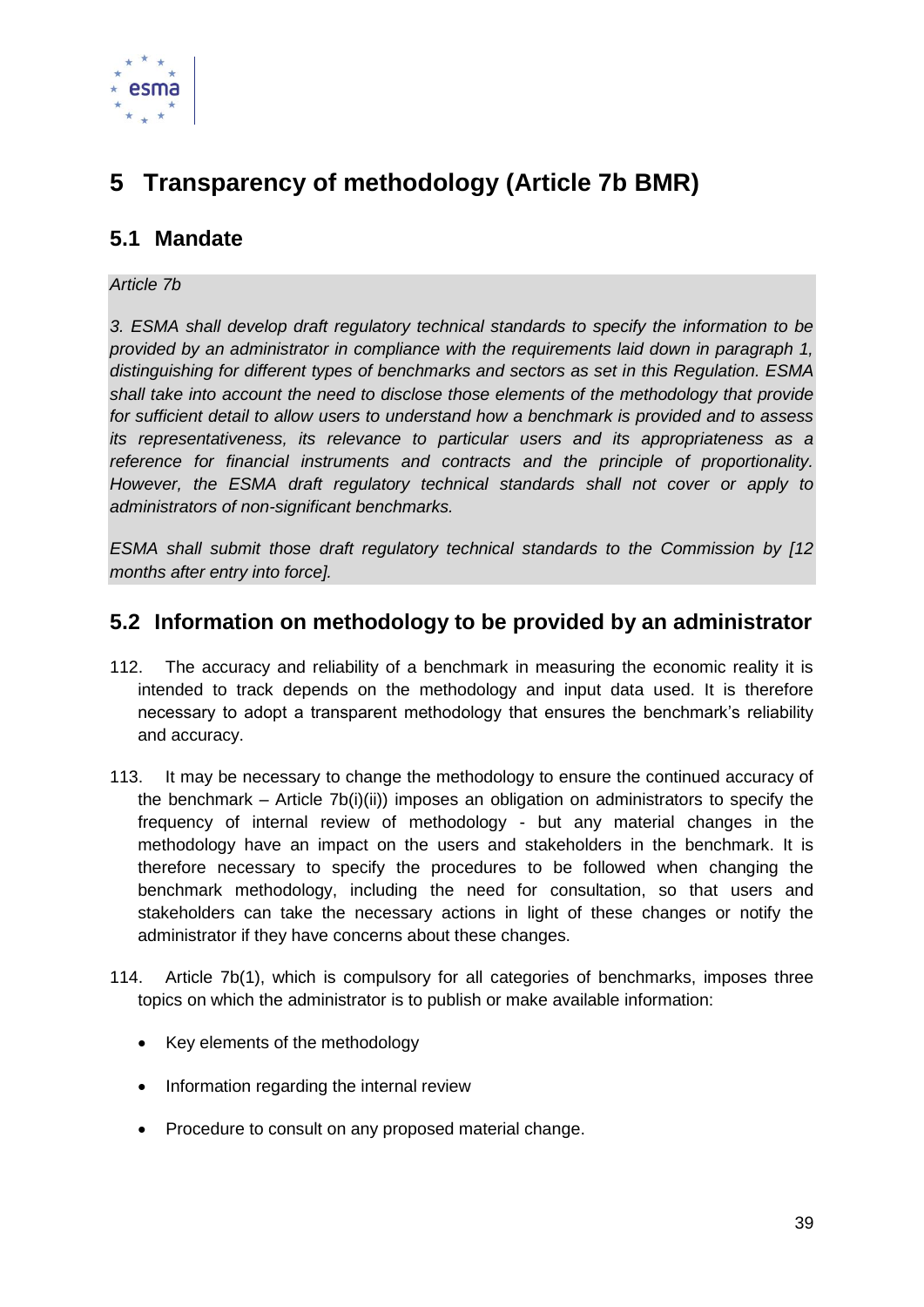

- 115. Article 7b(2) specifies the content of the consultation procedure. It is compulsory on critical and significant benchmarks and applies to non-significant benchmarks on a comply-or-explain basis. Article. 7b(3) mandates ESMA to develop RTS to specify the information to be provided by an administrator in respect of the three topics in Article 7b(1), with the understanding that these RTS will not apply to administrators of nonsignificant benchmarks in any case.
- 5.2.1 Key elements of methodology
- 116. A precondition for sound understanding of a benchmark is its definition, including its objective (i.e. what it aims to represent), although this is not part of the methodology in a strict sense. The definition of a specific benchmark should be precise in order to avoid subjective interpretation of key concepts. The methodology should ensure that the benchmark adequately represents the market or economic interest to which it refers and measure the perfomance of a representative group of underlyings in a relevant and appropriate way, and it should specify, as a basic information, the currency of the benchmark. In ESMA's opinion, the definition of a benchmark should be considered an integral part of its methodology.
- 117. In their 2013 Principles for Benchmark-setting processes in the EU<sup>25</sup>, ESMA and EBA recommend that the administrator disclose to the public the full methodology of a benchmark, along with historical records, whenever possible, to make it fully replicable. This position is also reflected in ESMA's 2014 Guidelines for competent authorities and UCITS management companies, which states that "*UCITS should not invest in financial indices for which the full calculation methodology to, inter alia, enable investors to replicate the financial index is not disclosed by the index provider*."<sup>26</sup>
- 118. However, there is an apparent contradiction between complete transparency of benchmark methodology and the intellectual property of benchmark providers. This point was raised in the ESMA-EBA principles consultation process. ESMA-EBA was indeed of the opinion that transparency may be limited only in exceptional circumstances based on legal provisions safeguarding confidentiality and intellectual property rights. In addition, when a benchmark's methodology is fully disclosed, and input data is publicly available, there could be a risk of front-running.
- 119. In this respect, it has to be noted that, according to Recital 24 of the BMR, transparency of the methodology should not be meant as the publication of the formula applied for the determination of a certain benchmark, but rather as the disclosure of the elements sufficient to allow stakeholders to understand how this benchmark is derived and to assess its representativeness, relevance and appropriateness for the inherent uses.

https://www.esma.europa.eu/sites/default/files/library/2015/11/2013-658\_esma-eba\_principles\_for\_benchmark-

1

 $25$  ESMA-EBA Principles for Benchmark-Setting Processes in the EU:

setting\_processes\_in\_the\_eu\_-\_final\_report.pdf<br><sup>26</sup> ESMA Guidelines for competent authorities and UCITS management companies, 1 August 2014, at point 56.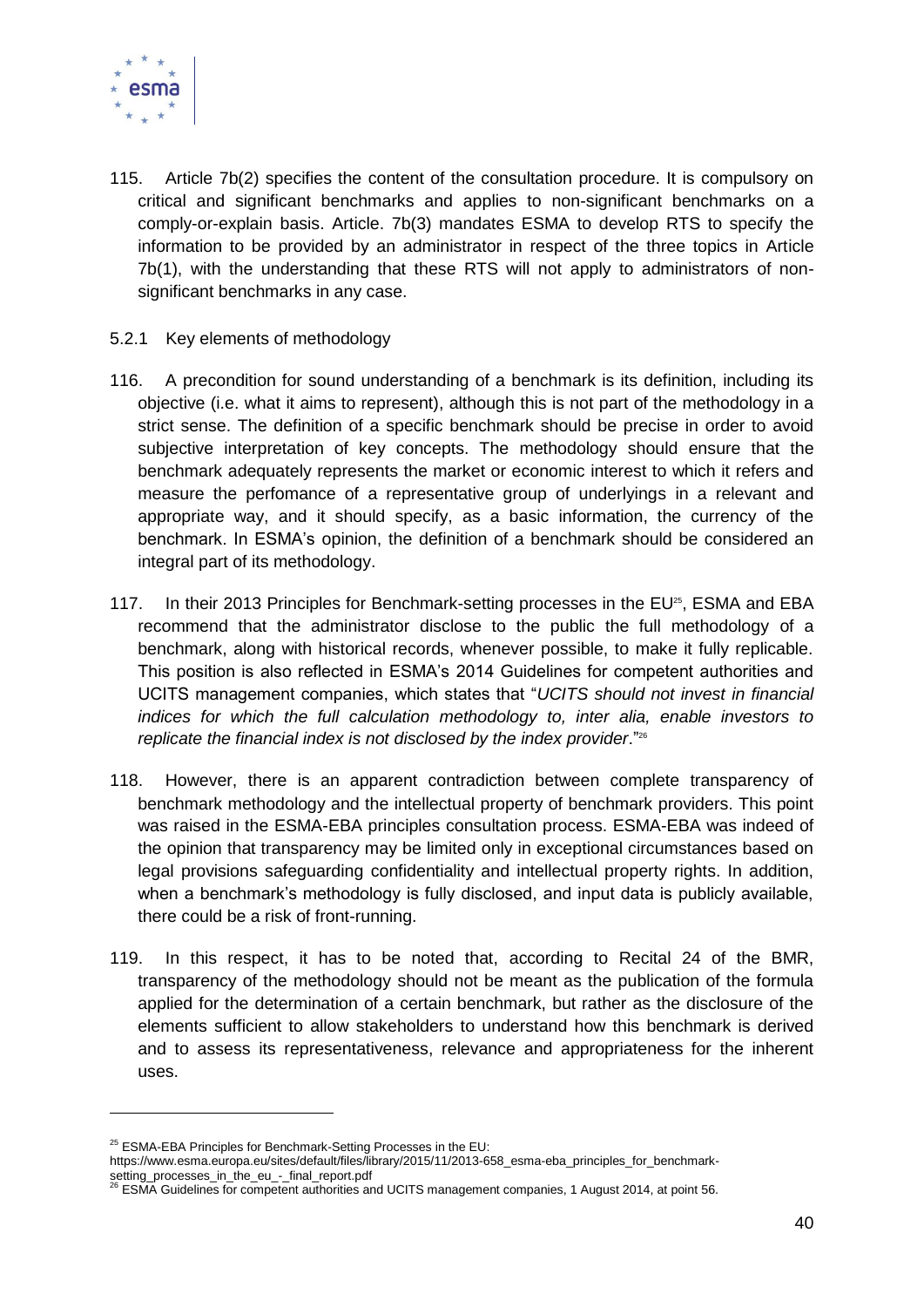

- 120. Concretely, transparency should be sufficient to allow interested parties to understand how a benchmark is derived, what it measures and therefore understand the suitability of the benchmark for their purposes and any limitations or risks of the methodology.
- 121. Transparency of methodology is especially important when assessments are based on a mix of both transactional inputs and non-transactional ones.
- 122. At a minimum, the following elements of the methodology shall be disclosed:
	- If the administrator has discretion in the selection and composition of inputs and, where applicable, when the composition of inputs is rebalanced. If this is the case, the administrator must disclose the criteria applied to select input data as well as the triggers for rebalancing
	- The type of input data used or, if multiple types are admissible, hierarchy among types of input data
	- Minimum quantity and quality of input data required
	- Verification procedures on input data, including but not limited to when contributors exercise discretion in input data contributed to the administrator
	- Where applicable, the composition of the panel, along with the eligibility criteria to accede to the panel
	- Where applicable, whether the administrator may interpolate or extrapolate between discrete data inputs in order to provide a continuous benchmark time series
	- Whether third parties play any part in the data collection, computation, or dissemination of data. In this case, there shall be a clear division of roles between parties.
	- Whether the benchmark requires periodic changes in composition to remain representative. The criteria and frequency of changes shall be disclosed.
	- Error management procedures
	- The contingency measures during conditions of market stress along with arrangements ex-ante, including the triggers for their use, the extent to which expert judgement will fill part or all of the inputs and the relevant governance processes.

**Q34: Do you consider the proposed list of key elements sufficiently granular "***to allow users to understand how a benchmark is provided and to assess its representativeness, its relevance to particular users and its appropriateness as a reference for financial instruments and contracts***"?**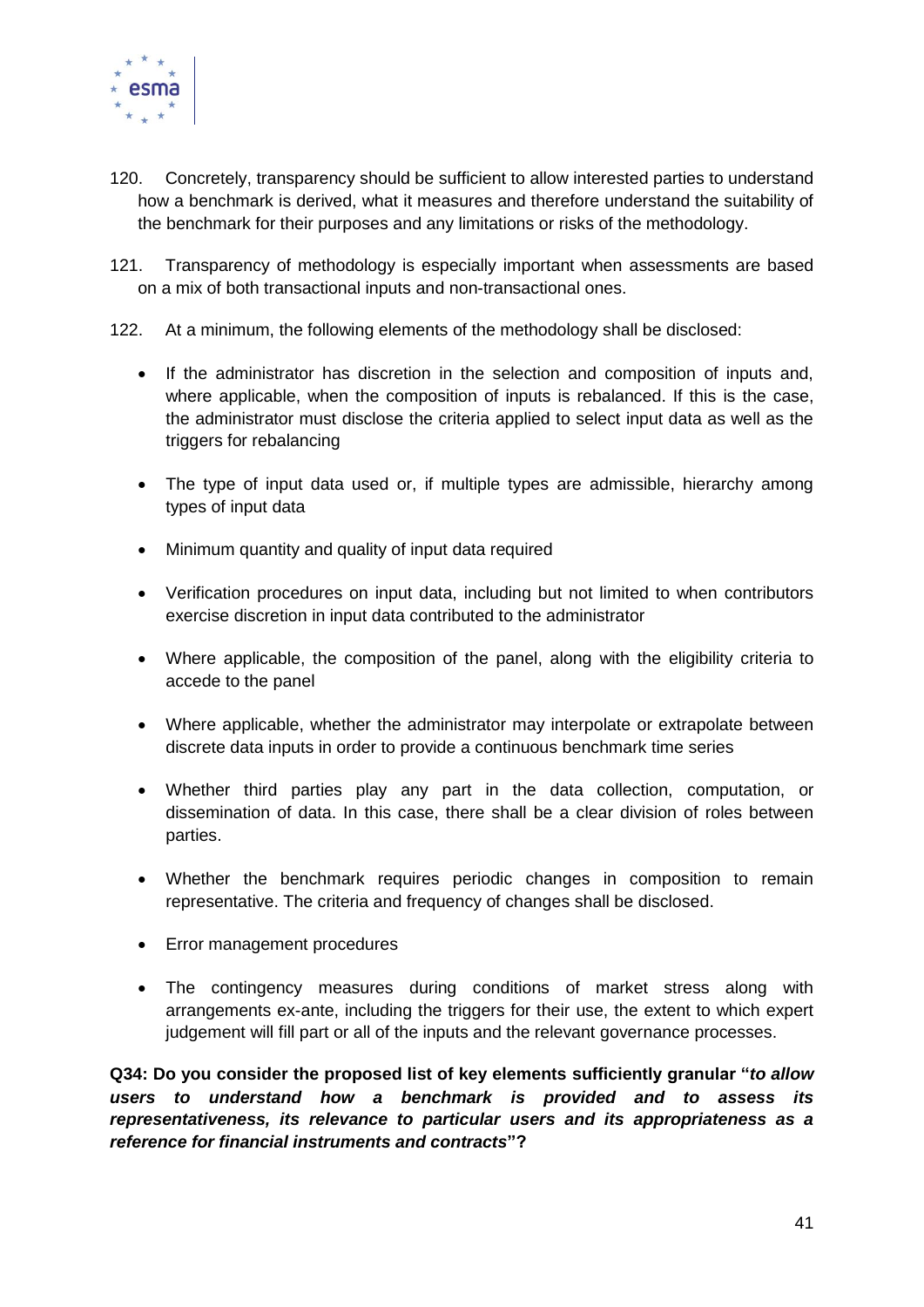

**Q35: Beyond the list of key elements, could you identify other elements of benchmark methodology that should be disclosed? If yes, please explain the reason why these elements should be disclosed.**

**Q36: Do you agree that the proposed key elements must be disclosed** *to the public* **(linked to Article 3, para 1, subpara 1, point (a))? If not, please specify why not.**

- 5.2.2 Information regarding the internal review and approval of methodology
- 123. The general goal of the BMR is to ensure that financial benchmarks are reliable, accurate, and representative of the underlying market or economic reality. In this regard, Recital 25 of the BMR states that it may be necessary to change the methodology to ensure the continued accuracy of the benchmark, but any changes in the methodology have an impact on the users and stakeholders in the benchmark.
- 124. BMR Article 7(4) specifies that it is possible that an administrator considers that the input datais no longer reflective of the market it intends to measure. If this is the case, administrators should change the input data, the contributors, or the methodology to remedy this deficiency or should cease to provide it.
- 125. More concretely, the methodology for the calculation of a benchmark, including information on the way in which contributors are determined and corroborated, should be documented by the administrator and be subject to regular scrutiny and controls to verify their reliability. This requirement of periodic internal review of benchmark methodology is repeated in Article 7b(1)(ii).
- 126. The frequency of the internal review of the methodology should be determined by the administrator in light of the characteristics of the benchmark (such as the type of input data, evolution of the related market, characteristics of the underlying market or economic reality).
- 127. The procedure for internal review and approval of methodology is strongly linked to the requirements of governance stated in Article 5 of the BMR. Specifically in the context of methodology, governance considerations include procedures for selecting members of those functions involved in determining and reviewing benchmark methodology. Beyond knowing how methodology is reviewed, it is important to know who reviews it. Special attention must be paid to possible conflicts of interest. Against this background, ESMA believes that membership of above-mentioned bodies or functions, as well as the procedures for appointment and removal to or from these bodies should be made public in addition to the frequency of the reviews – as already required under Article 7b(1)(ii) of the BMR.

**Q37: Do you agree with ESMA's proposal about the information to be made public concerning the internal review of the methodology? Please suggest any other information you consider useful to disclose on the topic.**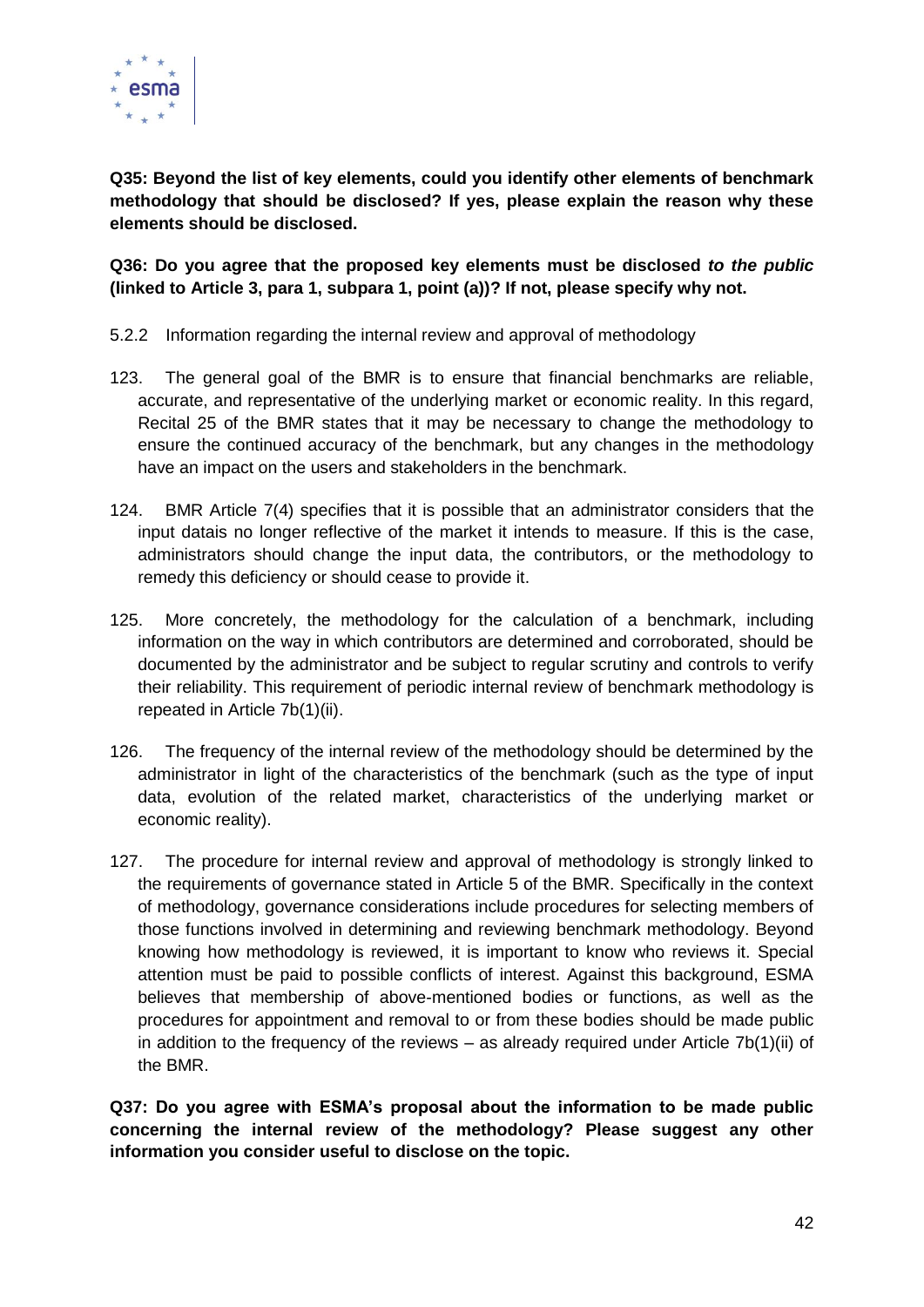

#### 5.2.3 Procedure for material change of methodology

- 128. If internal review of methodology reveals that the representativeness of a benchmark could be improved, an administrator may elect to do so by carrying out material changes to its methodology. Such changes affect users, and stakeholders more in general, who therefore deserve to be informed in advance and consulted. For this reason, the BMR requires administrators to publish or make available the procedure they will follow to consult on proposed material changes in their methodology along with the rationale for such changes, including a definition of what constitutes a material change and when it will notify users of such changes. The BMR further specifies some procedural elements of this obligation in Article 7b(2).
- 129. ESMA is of the opinion that the procedure as described in Article 7b(2) is sufficiently detailed, but would like to highlight the following practical aspects regarding the implementation of the above-mentioned procedure.
- 130. The BMR requires administrators to define what a material change is. Pursuant to Article 5a(3)(b), overseeing changes in benchmark methodology is a responsibility of the oversight function, as is being able to request consultation on such changes. ESMA therefore understands that the oversight function is endowed with the competence to effectively challenge the qualification of a change in methodology as material or nonmaterial by the administrator.
- 131. Regarding practical aspects of the consultation procedure, ESMA is of the opinion that this is to be determined on a case by case basis by administrators in a manner to ensure their useful effect, i.e. so as to ensure that:
	- the advance warning provides investors with sufficient time to take stock of the changes and take any appropriate steps, such as divesting the financial instrument or starting to use another benchmark
	- after a material change to a benchmark's methodology, users have at least as much information on the methodology as they did before the change.
- 132. Moreover, if ESMA isof the view that the rationale behind a material change should be communicated to benchmark stakeholders at least in such detail that it allows them to assess whether a material change of a benchmark's methodology improves its representativeness, relevance and appropriateness for its intended use.
- 133. The comments received by stakeholders in response to the consultation on the material changes to the methodology may be subject, on request by the respondents, to confidentiality. In all other cases, it would be opportune that those comments are published along with the explanation, by the administrator, of what could be or could not be taken into consideration in making the final choice about any proposed material change to the methodology.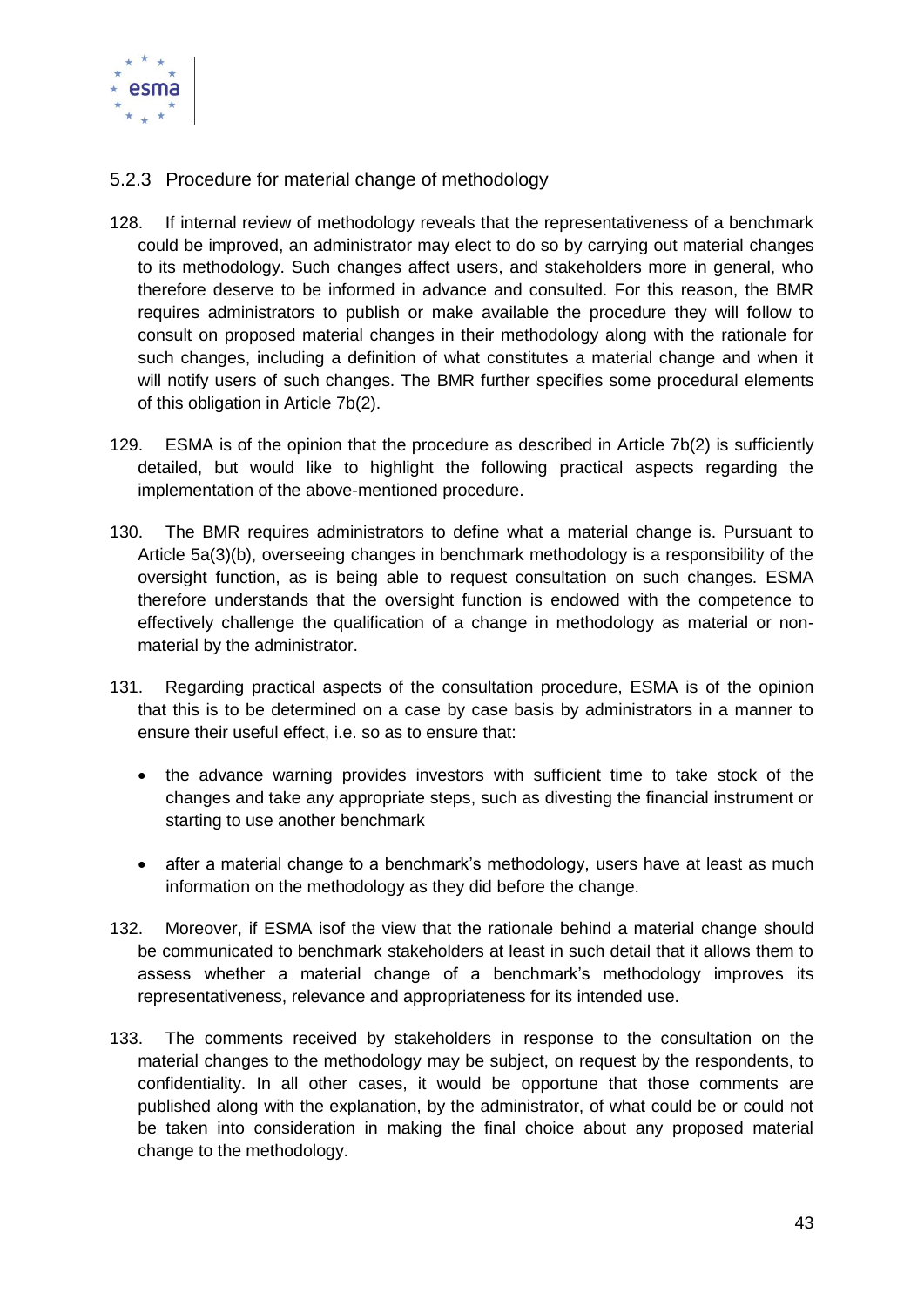

134. Finally, ESMA considers relevant that the consultation procedure for material changes in benchmark methodology, as well as material changes in benchmark methodology themselves and the elaboration of comments received, be published on the administrator's / the benchmark's website, with hard copies available upon request.

**Q38: Do you agree with the above proposals to specify the information to be provided to benchmark users and, more in general, stakeholders regarding material changes in benchmark methodology?**

**Q39: Do you agree, in particular, on the opportunity that also the replies received in response to the consultation are made available to the public, where allowed by respondents?**

## **5.3 Elements justifying differentiation**

- 5.3.1 Key elements of methodology / procedure for internal review of methodology
- 135. The goal of disclosing methodology is to allow users to understand how a benchmark is provided and to assess its representativeness, its relevance for particular users and its appropriateness as a reference for financial instruments and contracts. This is in order to enable individual benchmark users to understand the benchmark setting process adequately. This statement holds true irrespective of the categorisation of benchmarks. For this reason, ESMA is of the opinion that it cannot be varied in proportion to the type or sector to which a benchmark belongs.
- 136. Similarly, ESMA does not believe the type or sector to which a benchmark belongs is a pertinent criterion to determine the amount of information to be provided on the procedure for internal review and approval of methodology
- 5.3.2 Procedures for material change
- 137. In contrast to the previous section, the BMR has an element of proportionality built into the Level 1 text on the procedure for material change of benchmark methodology, in the sense that administrators of non-significant benchmarks may opt out of the requirements for the material change procedure in 7b(2) on a comply-or-explain basis. Furthermore, administrators of non-significant benchmarks are exempt from these RTS. ESMA is of the opinion that this proportionality within the L1 text is sufficient to capture the variety of benchmarks. ESMA believes that further variation of the information to be provided according to the category of a benchmark is unnecessary.

**Q40: Do you agree that the publication requirements for key elements of methodology apply regardless of benchmark type? If not, please state which type of benchmark would be exempt / which elements of methodology would be exempt and why.**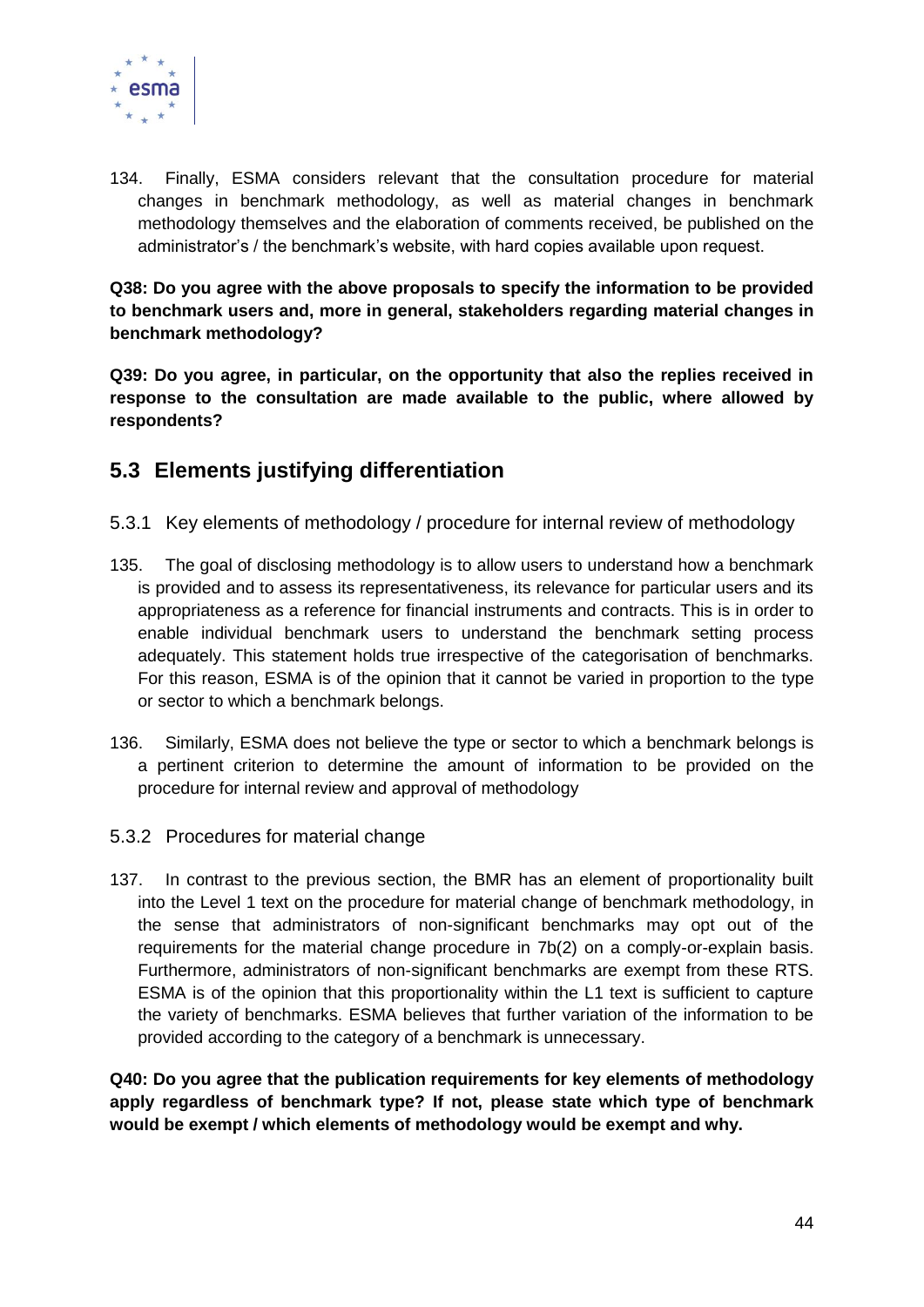

**Q41: Do you agree that the publication requirements for the internal review of methodology apply regardless of benchmark type? If not, please state which information regarding the internal review could be differentiated and according to which characteristic of the benchmark or of its input data or of its methodology.**

**Q42: Do you agree that, in the requirements regarding the procedure for material change, the proportionality built into the Level 1 text covers all needs for proportional application?**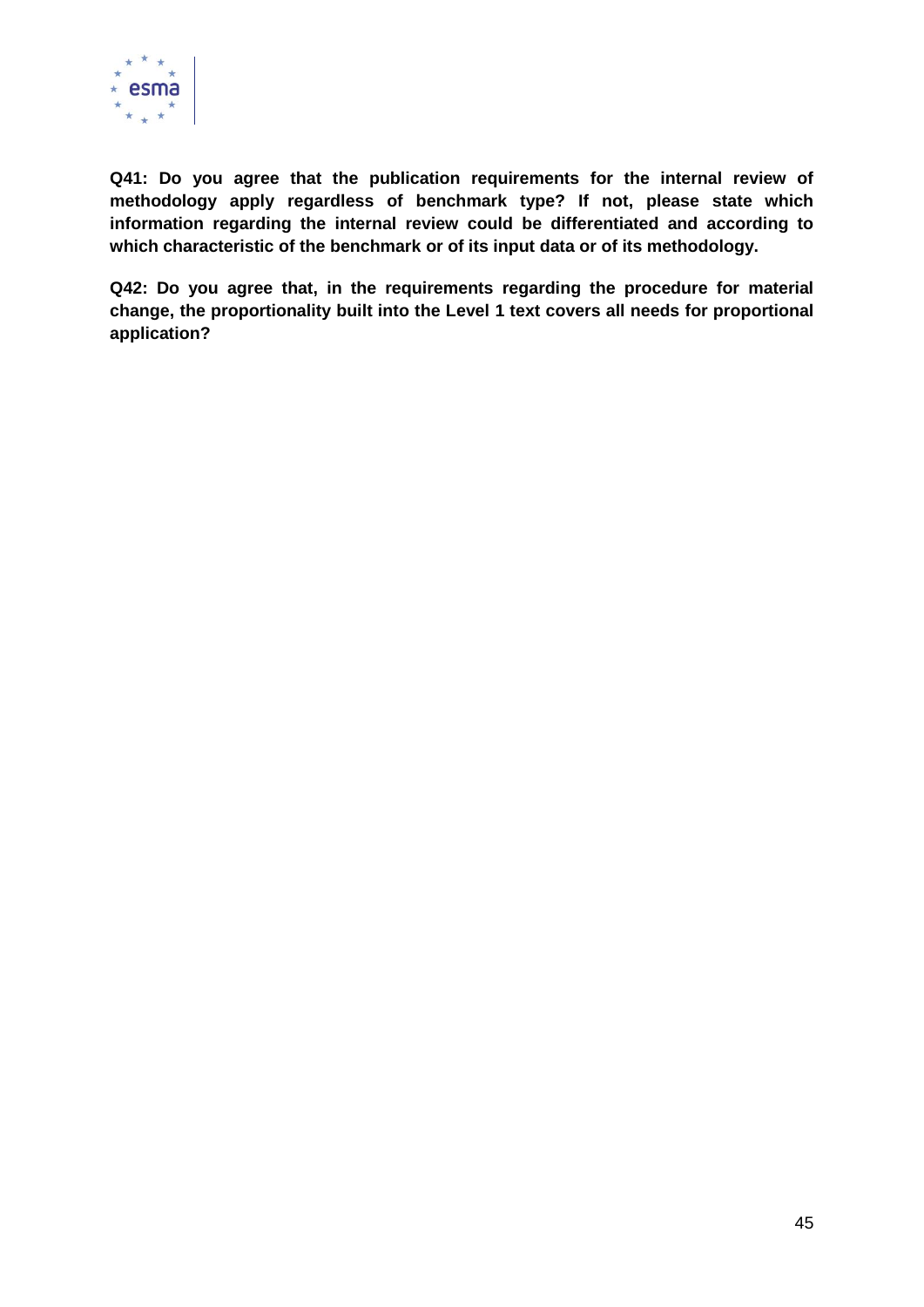

# **6 Code of conduct (Article 9 BMR)**

## **6.1 Mandate**

#### *Article 9*

*.*

*ESMA shall develop draft regulatory technical standards to further specify the elements of the code of conduct referred to in paragraph 2 for different types of benchmarks, and in order to take account of developments in benchmarks and financial markets.*

*ESMA shall take into account the different characteristics of benchmarks and contributors, notably in terms of differences in input data and methodologies, the risks of input data being manipulated and international convergence of supervisory practices in relation to benchmarks.*

*ESMA shall submit those draft regulatory technical standards to the Commission by [12 months after entry into force].*

**6.2 General remarks**

- 138. The BMR requires administrators of benchmarks to produce a code of conduct to specify the responsibilities for contributors to each of their benchmarks, or families of benchmarks, with respect to input data, record keeping, suspicious input data reporting and conflict management requirements. The integrity and accuracy of benchmarks depends on the integrity and accuracy of the input data provided by contributors. It is essential that these obligations on contributors are clearly specified, can be relied on and are consistent with the benchmark administrator's methodology and controls of the input data received.
- 139. A code of conduct is only necessary where a benchmark is based on contributions from contributors, as defined in Article 3(1), (6) to (8) of the Regulation. Input data that is readily available to an administrator is not considered a contribution. Benchmarks based on regulated data will not be subject to Article 9 due to the exemption under Article 12a. According to Article 14a(1) administrators of commodity benchmarks, where the majority of contributors are non-supervised entities, will not be required to maintain a code of conduct for those benchmarks, as they are subject to Annex II only.
- 140. Subject to Article 14b, 14c and 14d, administrators of significant and non-significant benchmarks may waive the requirement to comply with Article 9(2), which lays out the specific elements to be included in a code of conduct. The mandate for Regulatory Technical Standards in Article 9 requires the further specification of the details of Art 9(2) only. Therefore, it could be expected that much of these standards will apply only to critical benchmarks. Other categories will be required to maintain a code of conduct for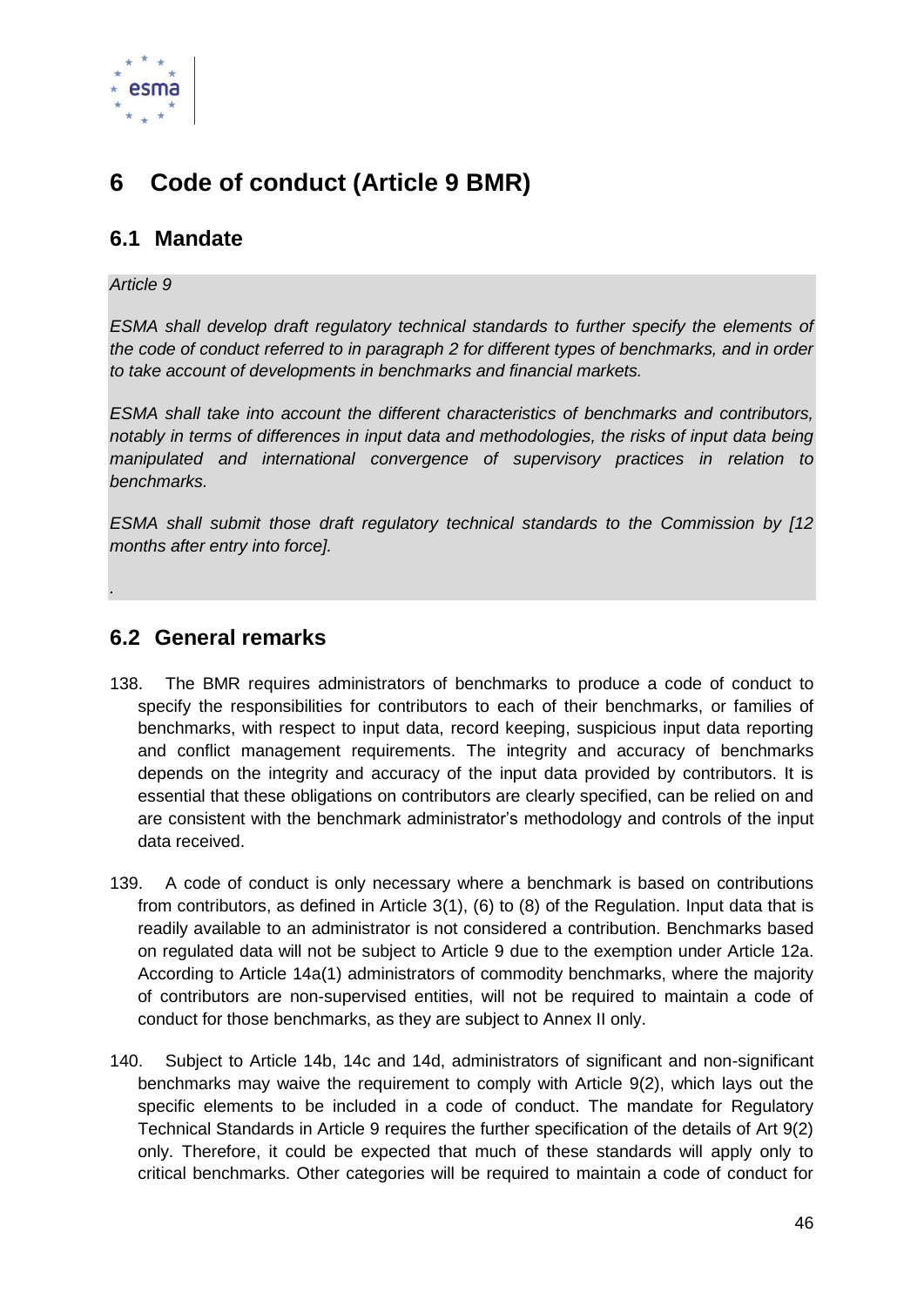

each benchmark or family of benchmarks but are free to determine the details to be included.

- 141. Administrators are required to be continuously satisfied, and at least annually, that the contributors adhere with the code, under Article 9(1). For third country contributors, the administrator should do so to the extent possible (Recital 26). In case of indications of non-adherence of one or more contributors, the administrator should not use input data from those contributors, or should obtain representative publicly available data (Article 7(1)(c) BMR). In the case where an administrator produced "families of benchmarks" a single code can be published for all the benchmarks within each family.
- 142. Administrators are required to ensure that their code(s) complies with the content of the Regulation. Competent Authorities, in case they find elements of the code of conduct which do not comply with the requirements of the BMR, can require the administrator to make adjustments of the Code of Conduct for a benchmark.
- 143. Administrators of critical benchmarks and of significant and non-significant benchmarks – where the obligation has not been waived – will be required to include at least the following in their codes of conduct:
	- description of the input data to be provided and the requirements for provision of input data in accordance with Articles 7 and 8;
	- identification of contributors and submitters and authorisation submitters contributing on behalf of a contributor;
	- policies to ensure contributors provide all relevant input data; and
	- systems and controls that the contributor is required to establish.
- 144. The mandate under Article 9 requires ESMA to specify the terms of the code of conduct for different types of benchmarks and to take into account developments in benchmarks and financial markets. It is also necessary for ESMA to consider the different characteristics of benchmarks and contributors.

## **6.3 Code of conduct**

- 145. When considered in the context of the different characteristics of benchmarks, the BMR makes reference to differences in input data and methodologies. In this respect it is certainly relevant to consider the different underlyings, for each of which not only the input data differs but a different methodology may be used.
- 146. Finally, when considered in the context of the different characteristics of contributors, the regulated nature of the contributors to a benchmark is also relevant to the terms of a code of conduct. Supervised entities contributing to a benchmark will be subject to the requirements of Article 11, in addition to the other EU laws applicable to them.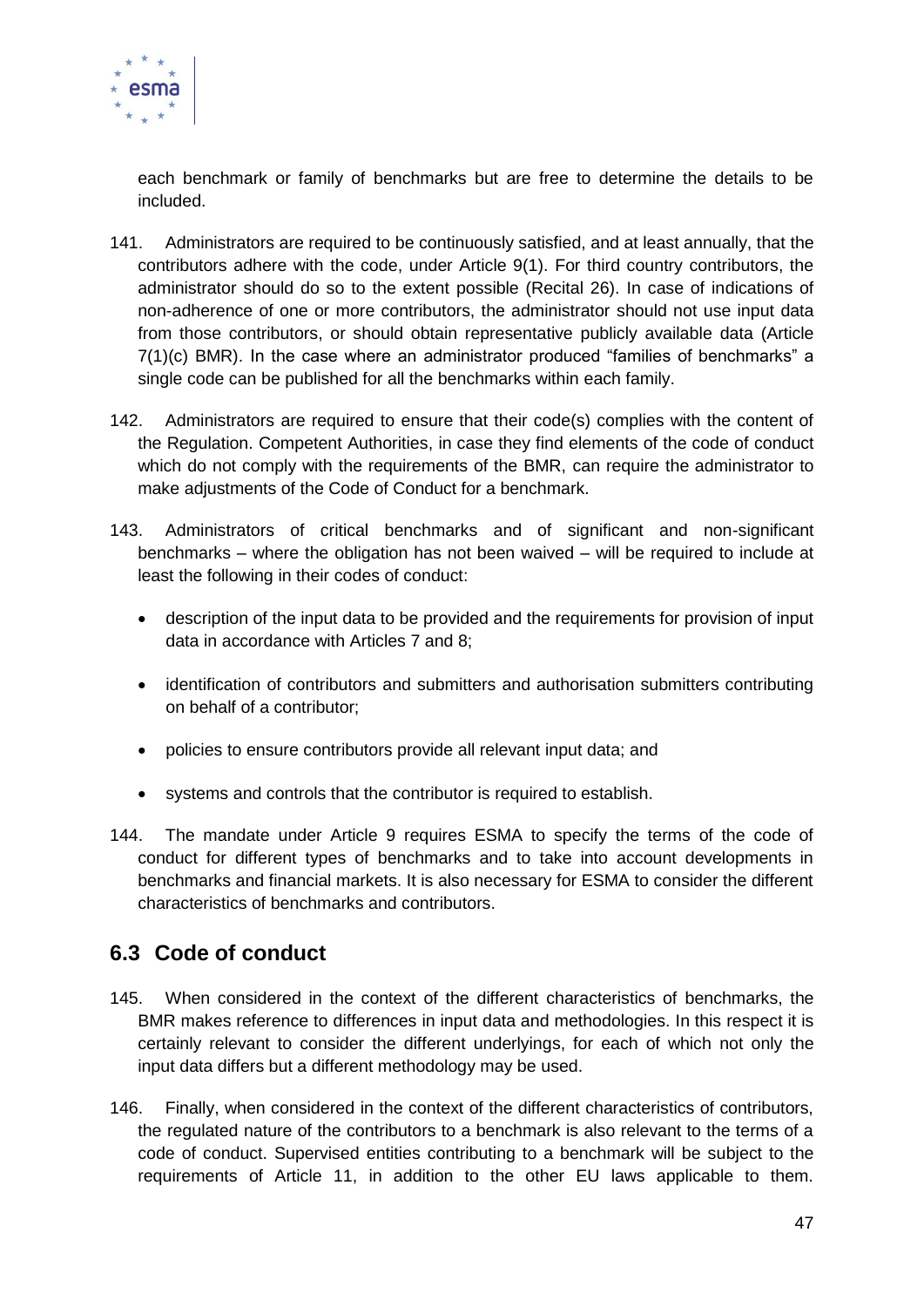

Contributors to benchmarks that are not EU supervised entities will be exempt from direct regulation but subject to the requirements established via the code of conduct.

- 147. There is a balance to be found between ensuring a sufficiently detailed code as a useful guideline for contribution - and the risk of a benchmark becoming nonrepresentative by introducing demanding requirements which may cause unsupervised contributors to cease voluntarily contributing to that benchmark.
- 148. In accordance with the Regulation, all administrators producing benchmarks based on contributions are expected to maintain a code and continuously assess contributors' adherence. Codes of conduct may be considered as guidelines from the administrators with regard to the contribution of input data by contributors. They should set out the administrator's expectation of contributors and are a set of recommended practices for contribution, in line with the benchmarks methodology – recognising that not all contributors will use the same contribution process.
- 149. Ultimately, having adequate system and controls is paramount to ensure that the data contributed are correct and reflective of the market the benchmark wants to represent. Recognising that benchmarks have different characteristics and that proportionality should apply, ESMA is of the opinion that a benchmark administrator could employ a standard code of conduct for all its benchmarks, which should be tailored based on the degree of use (critical, significant, non-significant) of a benchmark, on the underlyings and the different applicable methodology and on the supervised nature of the contributors.

**Q43: Do you agree that a benchmark administrator could have a standard code for all types of benchmarks? If not, should there be separate codes depending on whether a benchmark is critical, significant or non-significant? Please take into account your answer to this question when responding to all subsequent questions.**

**Q44: Do you believe that an administrator should be mandated to tailor a code of conduct, depending on the market or economic reality it seeks to measure and/or the methodology applied for the determination of the benchmark? Please explain your answer using examples of different categories or sectors of benchmarks, where applicable.**

150. The following sections detail requirements that apply only to administrators of critical benchmarks and those providing significant or non-significant benchmarks that have chosen not to waive the obligation under Article 9(2).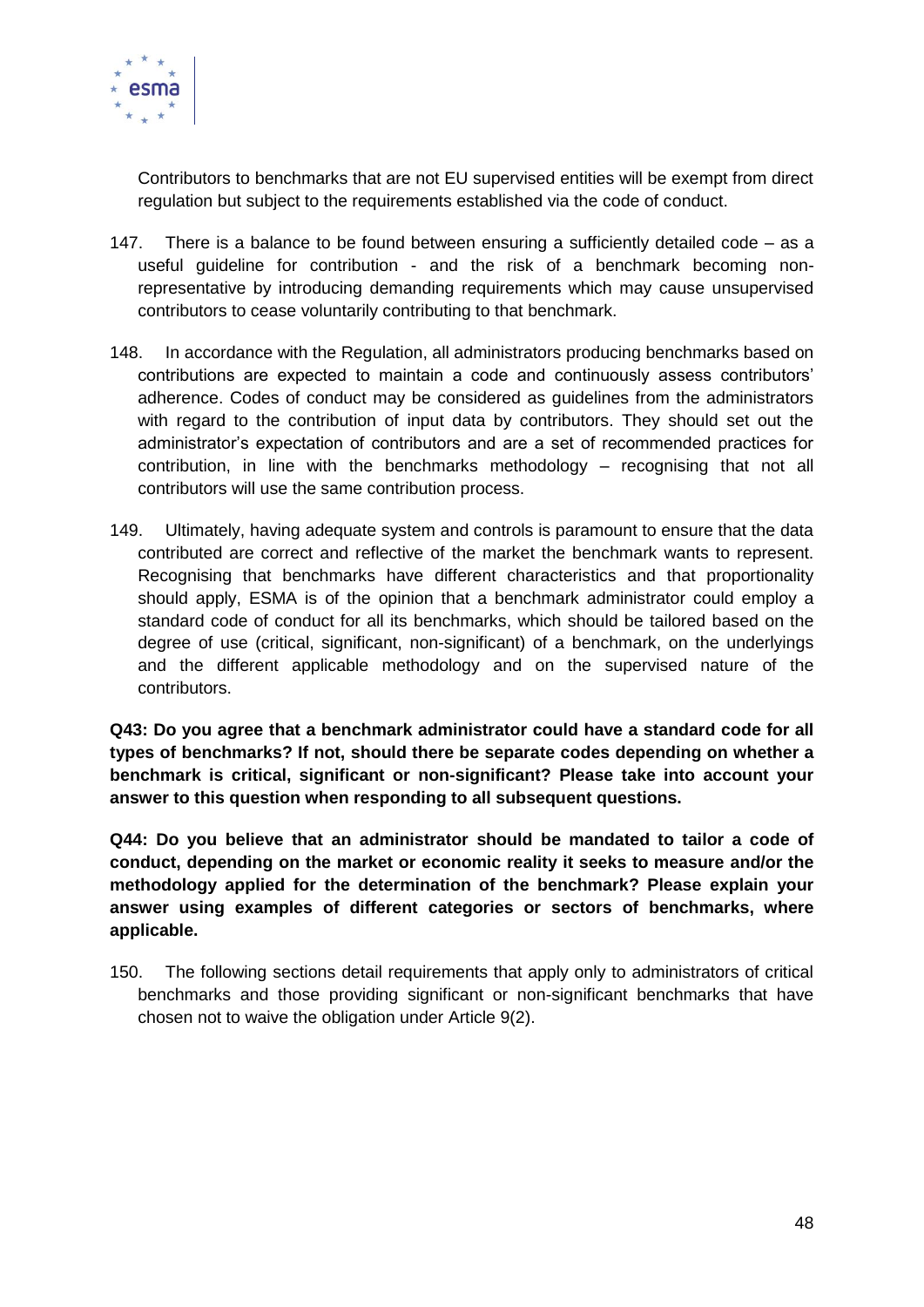

- 6.3.1 Description of input data and requirements for contribution $27$
- 151. Paragraph 2(a) states that the code of conduct should include: "a clear description of the input data to be provided and the requirements necessary to ensure that the input data is provided in accordance with Articles 7 and 8".
- 152. A code of conduct must clearly list the types of permissible input data to be provided including the hierarchy of the data sources, where appropriate, and the permitted use of discretion and of expert judgment. This should form part of a broader contribution process.
- 153. While the BMR generally states a preference for transaction data but then leaves flexibility to administrators to define the most appropriate data hierarchy for each benchmark provided (Article 7 BMR), it recommends that administrators of interest rate benchmarks follow the below hierarchy set out in Annex I, provided that the transactions in point (a) correspond with the input data requirements in the code of conduct.
- 154. Interest rate benchmarks general priority of input data use:
	- (a) A contributor's transactions in the underlying market the benchmarks seeks to measure or, if not sufficient, its transactions in related markets, such as:
		- the unsecured inter-bank deposit market;
		- other unsecured deposit markets, including certificates of deposit and commercial paper; and
		- other markets such as overnight index swaps, repurchase agreements, foreign exchange forwards, interest rate futures and options.
	- (b) A contributor's observations of third party transactions in the markets described in point a).
	- (c) Committed quotes.

-

- (d) Indicative quotes or expert judgements.
- 155. In order to fulfil the requirements of Article 7, the code of conduct for all benchmarks subject to the requirements in Article 9(2) should include the following:
	- The preferred type of input data to be submitted, and the circumstances in which different types of input data may be submitted and in what order;
	- The permitted use of discretion and of expert judgment, along with the modalities according to which a contributor is required to qualify the type of input data

 $27$  This section should be read in conjunction with section 4.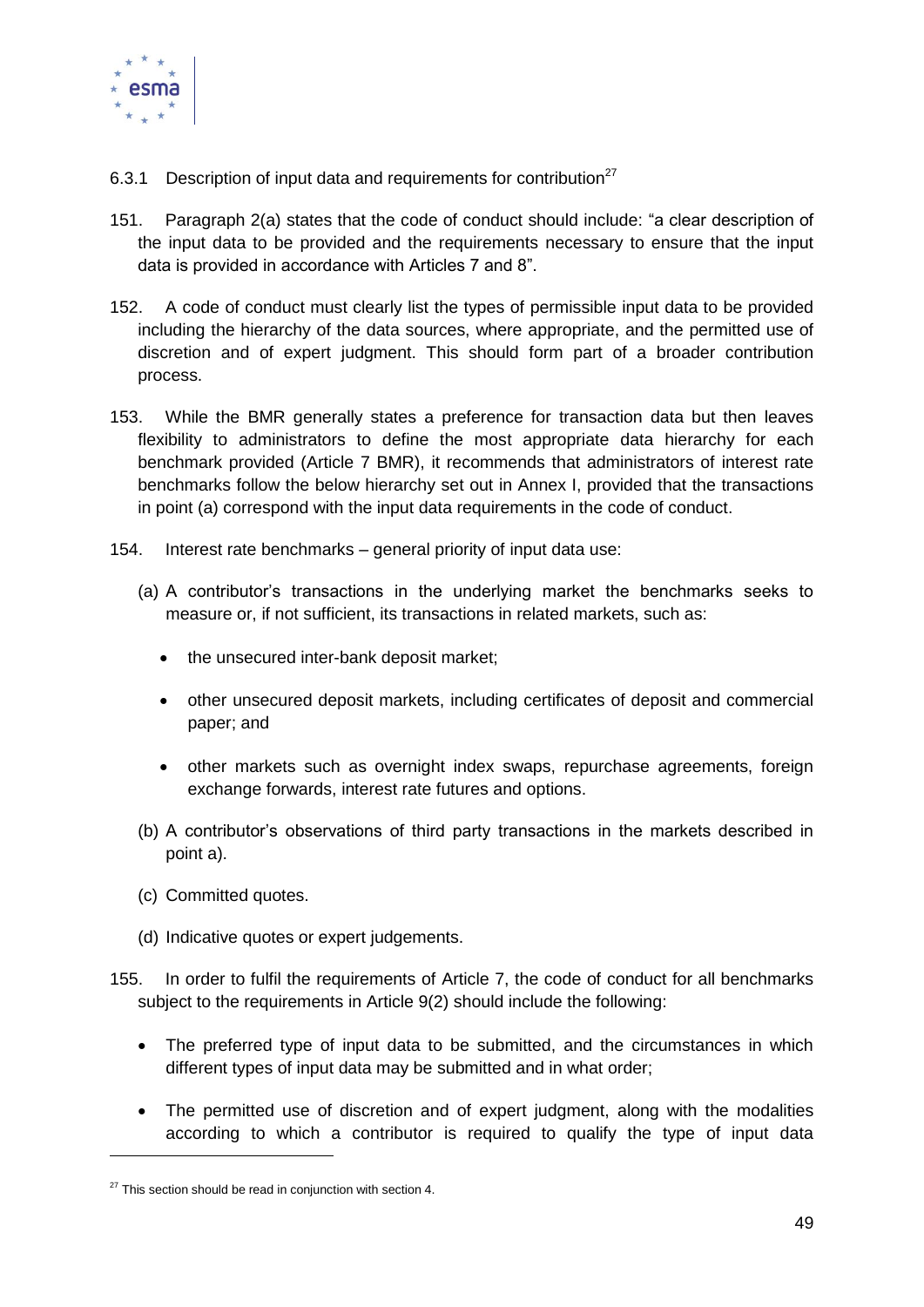

contributed, to the benefit of the appropriateness check to be performed by an administrator;

- The framework for a contributor's contribution process, including procedures for adjustments to the input data and to address potential errors in contributions;
- The frequency for reviews of the contribution process;
- The criteria a contributor must fulfil in order to qualify for a panel, in order to ensure the representativeness of a benchmark, in line with the administrator's methodology and controls;
- Guidelines on the contributor's procedures for internal oversight and verification in the case that data is contributed form a front office function. Such guidelines should conform to what required under RTS [pursuant to Article 7 BMR].
- The procedures to ensure that any actual or suspected infringements of this Regulation are reported without undue delay to the administrator, which may then act in accordance with Article 8.

#### **Q45: Do you agree with the above requirements for a contributor's contribution process? Is there anything else that should be included?**

**Q46: Do you agree that the details of the code of conduct to be specified by ESMA may still allow administrators to tailor the details of their codes of conduct with respect to the specific benchmarks provided?**

- 6.3.2 Identification of contributors and submitters (including submitter authorisation)
- 156. Point (aa) of Article 9(2) requires the code of conduct to set out "who may contribute input data to the administrator and procedures to evaluate the identity of a contributor and any submitters and the authorisation of any submitters to contribute input data on behalf of a contributor."
- 157. In all cases, the administrator should expect that submitters as defined in Article 3(1)(9) of the Regulation should have the necessary skills, knowledge and experience for the duties assigned and should be subject to effective management and supervision. Such skills and experience at the contributor level are essential to ensure the integrity of contributions from contributors who are not subject to regulatory oversight.
- 158. Administrators should expect that these submitters would not be subject to undue influence or conflicts of interest and, where possible, their compensation and performance evaluation should not create conflicts of interest or otherwise impinge on the integrity of the benchmark process.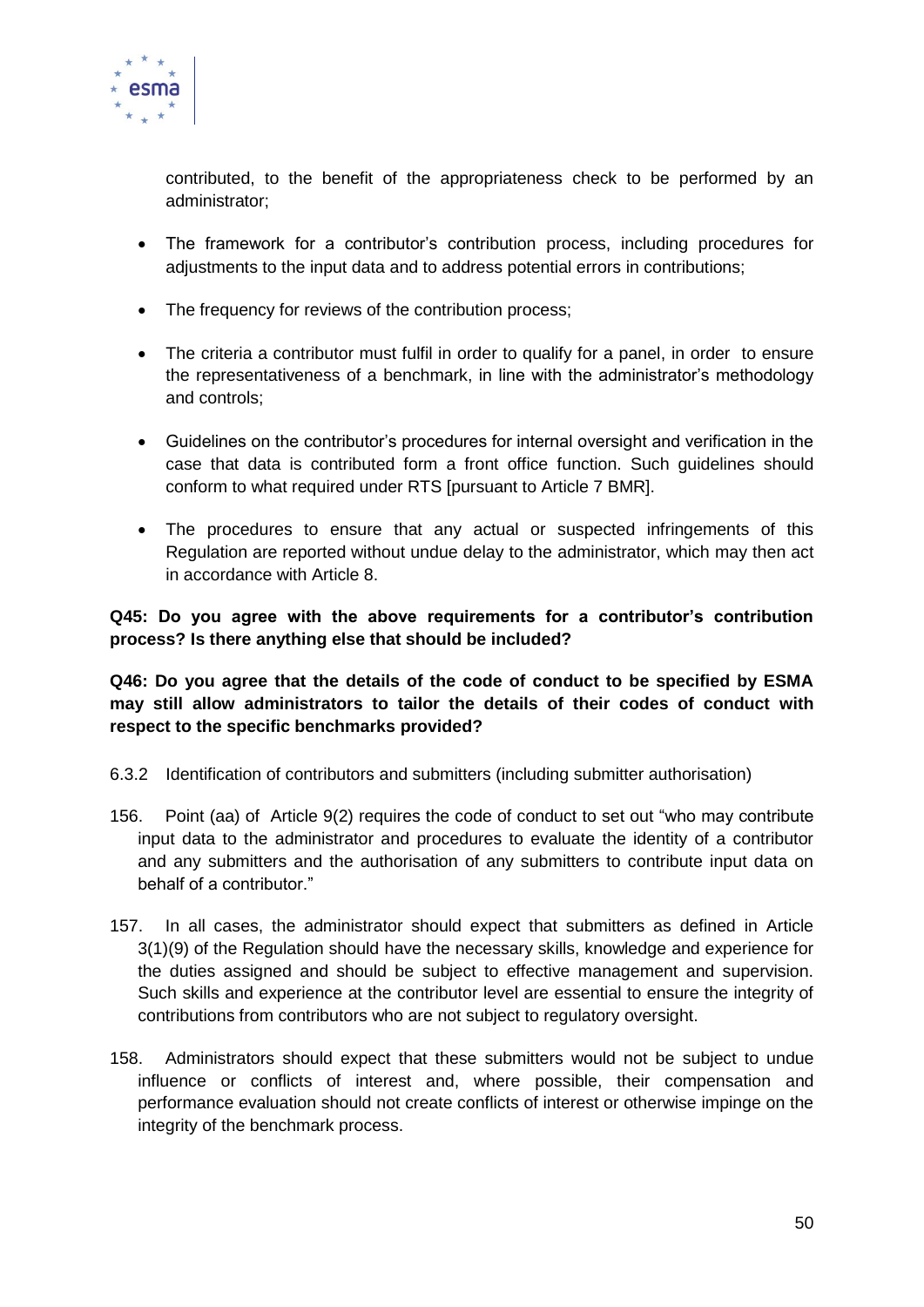

- 159. The administrator should set out the information required from the contributor to enable it to identify individual submitters and to approve their role as submitter. This could include the name, job description and relevant experience of the submitter.
- 160. The administrator is expected to have procedures to evaluate the identity of the submitters who will contribute to a benchmark on behalf of a contributor and ensure, to the fullest extent possible that they fulfil the administrator's expectations. Only when evaluation is complete would the administrator agree to the submitter's role in the benchmark contribution.

**Q47: Do you agree that such information should be required from contributors under the code of conduct? Should any additional information be requested?**

**Q48: Are their ways in which contributors may manage possible conflicts of interest at the level of the submitters? Should those conflicts, where managed, be disclosed to the administrator?**

**Q49: Do you foresee any obstacles to the administrator's ability to evaluate the authorisation of any submitters to contribute input data on behalf of a contributor?**

- 6.3.3 Policies to ensure contribution of all relevant input data
- 161. Paragraph 2(b) requires the code of conduct to set out "*policies to ensure contributors provide all relevant input data*". In order to fulfil this requirement, administrators should clearly set out what data they expect to be included in determining a benchmark contribution. Contributors should be required to maintain sufficient records of data sources used to complete a benchmark contribution and make them available to administrators, on request. The code of conduct may require that the contributor's contribution process provides clear rules according to which it may be allowed to disregard any available input data and procedures to explain the exclusion of such input data from each contribution, at the request of the administrator.

**Q50: Do you agree that a contributor's contribution process should foresee clear rules for the exclusion of data sources? Should any other information be supplied to administrators to allow them to ensure contributors have provided all relevant input data?**

- 6.3.4 Contributor systems and controls
- 162. Article 9 para 2 (c) states that the code of conduct should include "*systems and controls that the contributor is required to establish*":
	- (i) procedures for submitting input data, including requirements for the contributor to specify whether the input data is transaction data and whether the input data conforms with the administrator's requirements;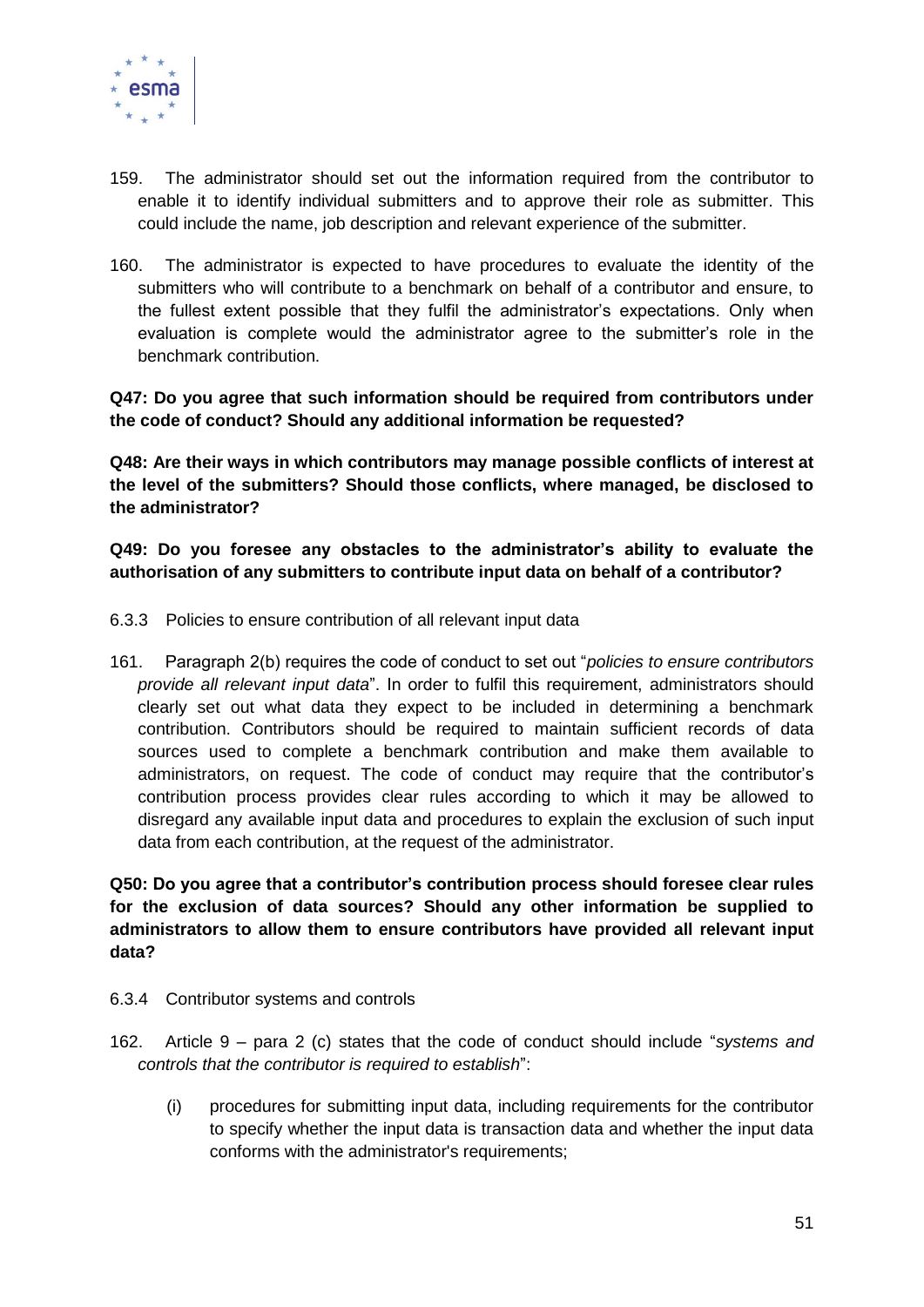

- (ii) policies on the use of discretion in providing input data;
- (iii) any requirement for the validation of input data before it is provided to the administrator;
- (iv) record keeping policies;
- (v) suspicious input data reporting requirements; and
- (vi) conflict management requirements.
- 163. Regarding the procedures for submitting input data (i)

Administrators may require contributors to transfer data via a secure connection. Where this is not possible contributors should be expected to use other alternative means, as set out by the administrator. These could include email, phone or other ways under the condition that safe transmission of the data is warranted.

When transaction data are not available, contributors may provide, together with the contributions, explanation on whether the provision of alternative input data is done in accordance with the administrator's methodology.

164. Regarding the policies on the use of discretion in providing input data (ii):

Contributors should have in place policies and procedures designed to make sure that their contributions are reflective of the market the benchmarks want to represent. When the contributor has discretion in providing input data, for example discarding some data or choosing information among a series of possible alternatives, there should be some rules to provide consistency of its behaviour over the time. Where possible, this should be in accordance with the benchmark methodology. The code of conduct may require that the contributors' policies and procedures also envisage adequate record-keeping of any exercise of discretion by contributors, in order to allow the administrator to have access to the records, on request, and thus be able to verify the adherence to the methodology and the said consistency of behaviour.

165. Regarding the validation of input data (iii):

Contributions should be checked for correctness. Validation could include, for example, a "four eye" process, senior manager signature, and automatic checks by the system or pre-set thresholds, that the administrator may impose – via the code of conduct - as a pre-requisite for acceptance of contributors.

166. Regarding record keeping policies (iv):

Contributors should keep record of the contribution made to the administrators for a reasonable amount of time and in an easily accessible form. The minimum information should include the date, time, submitter name and the procedures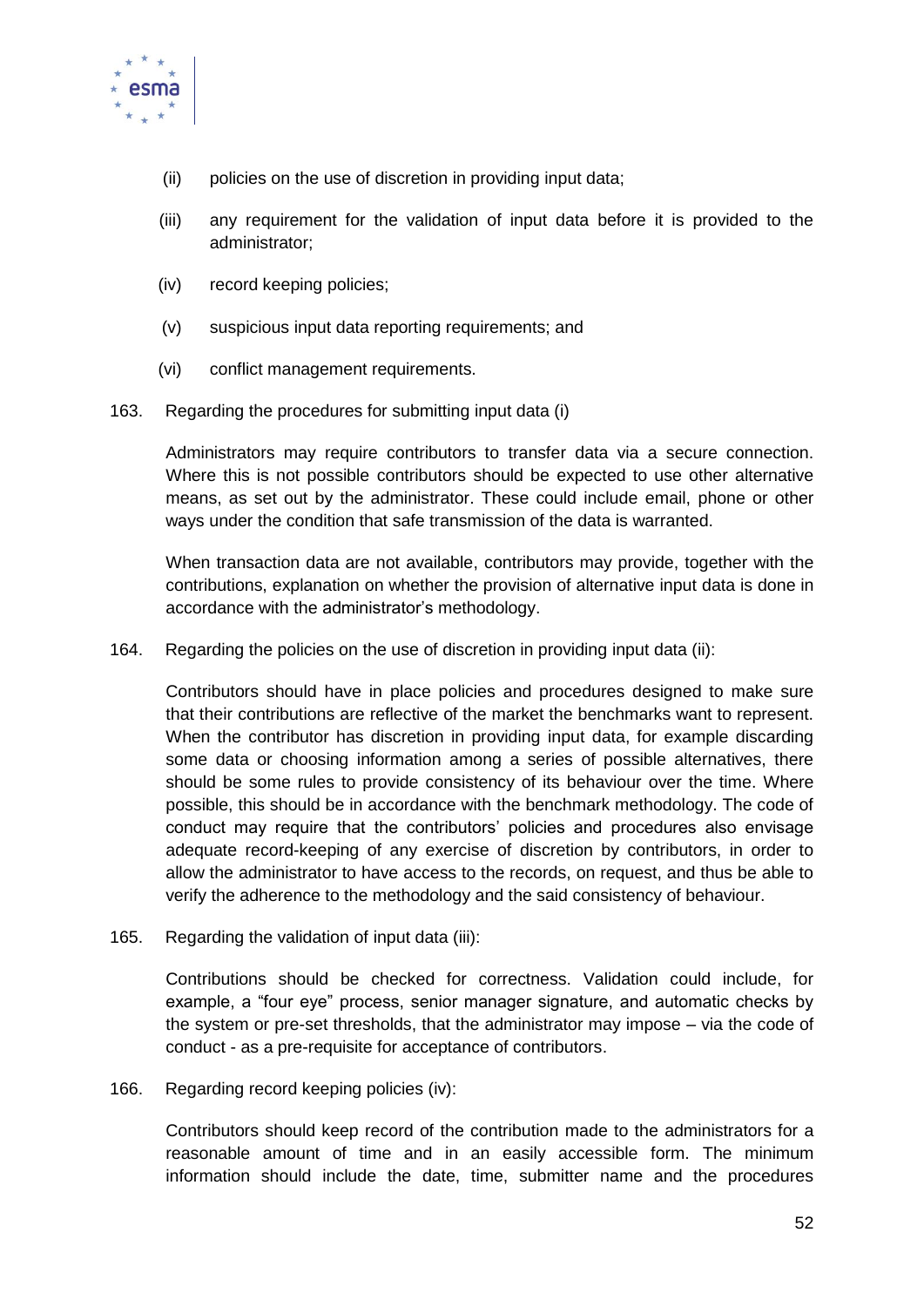

governing the contributions. Where possible additional information should be recorded, this could include information such as the inputs considered, the data discarded and any other exercise of discretion, any communication with the Administrator or other relevant evidence.

Administrators may also require records of expert judgement, in accordance with the methodology and the hierarchy of input data set out in the code of conduct.

167. Regarding suspicious input data reporting (v):

Administrators should require contributors to have an adequate system to monitor the inputs and contributions. This could include, for example, pre-contribution and/or post-contribution checks for suspicious transactions. When an alert is generated this should be reviewed by trained employees.

Contributors could also be required to have in place an effective and documented escalation process to report suspicious transactions to compliance or senior personnel who will then, where appropriate, contact the administrator.

168. Regarding conflict of interest management requirements (vi):

The code of conduct should set out the policies, procedures and controls a contributor could have in place that would allow the identification and management of conflicts of interest. This could include, but should not be limited to, conflicts of interest policy, conflicts of interest register, additional oversight, physical separation of employees, Chinese walls, and thorough remuneration policies for submitting staff. The code of conduct could set differentiated requirements, in this area, depending on the nature of the contributors and on the possible existence of conflicts of interest at the level of the submitters.

#### **Q51: Do you think that the listed procedures for submitting input data are comprehensive? If not, what is missing?**

**Q52: Do you agree that rules are necessary to provide consistency of contributors' behaviour over the time? Should this be set out in the code of conduct or in the benchmark methodology, or both?**

**Q53: Should policies, in addition to those set out in the methodology, be in place at the level of the contributors, regarding the use of discretion in providing input data?**

**Q54: Do you agree with the list of checks for validation purposes? What other methods could be included?**

**Q55: Do you agree with the minimum information requirement for record keeping? If not would you propose additional/alternative information?**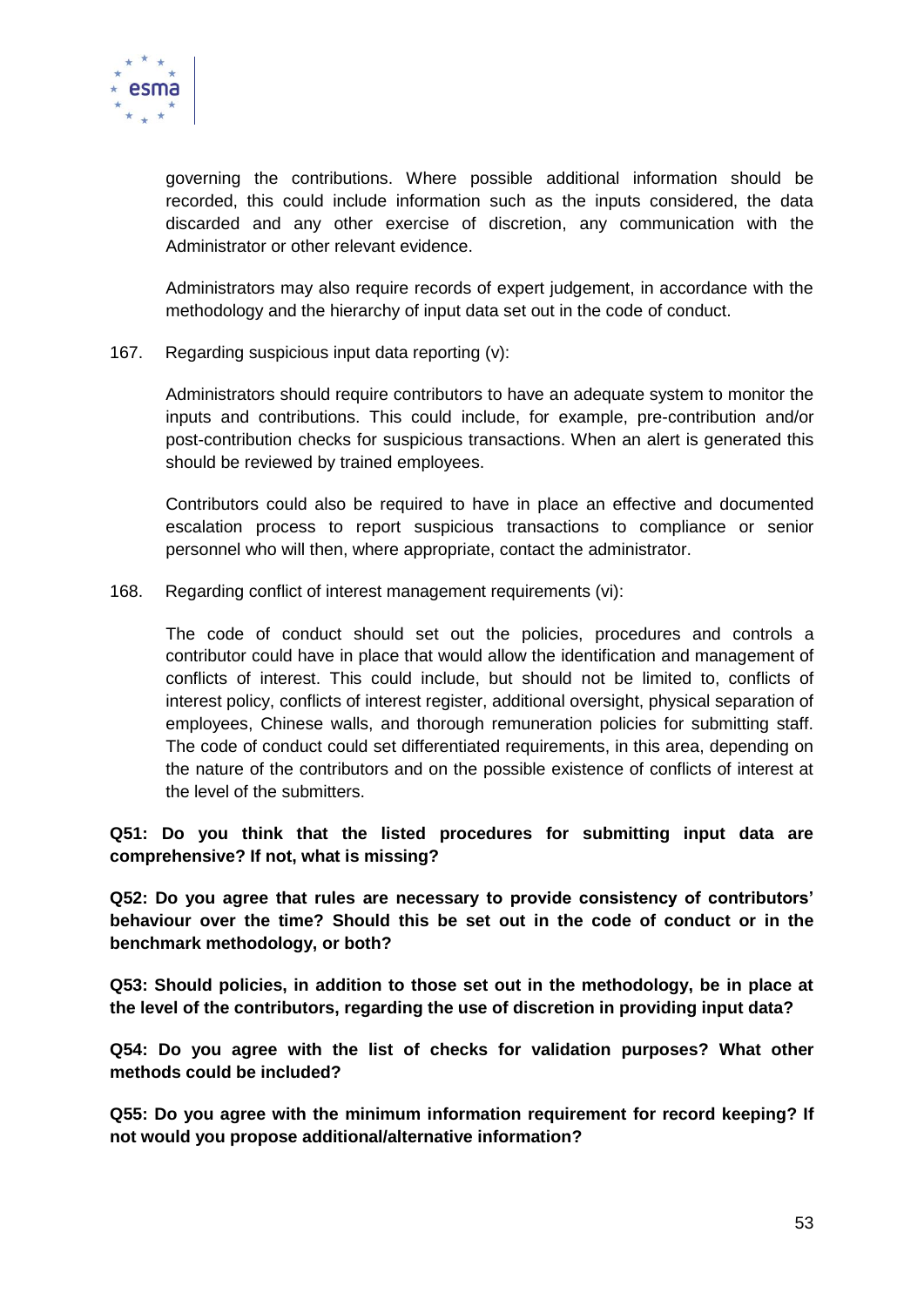

**Q56: Do you support the recording of the use of expert judgement and of discretion? Should administrators require the same records for all types of benchmarks?**

**Q57: Do you agree that an administrator could require contributors to have in place a documented escalation process to report suspicious transactions?** 

**Q58: Do you agree with the list of policies, procedures and controls that would allow the identification and management of conflicts of interest? Should other requirements be included?**

**Q59: Do you have any additional comments with regard to the contents of a code of conduct in accordance with Article 9(2)?**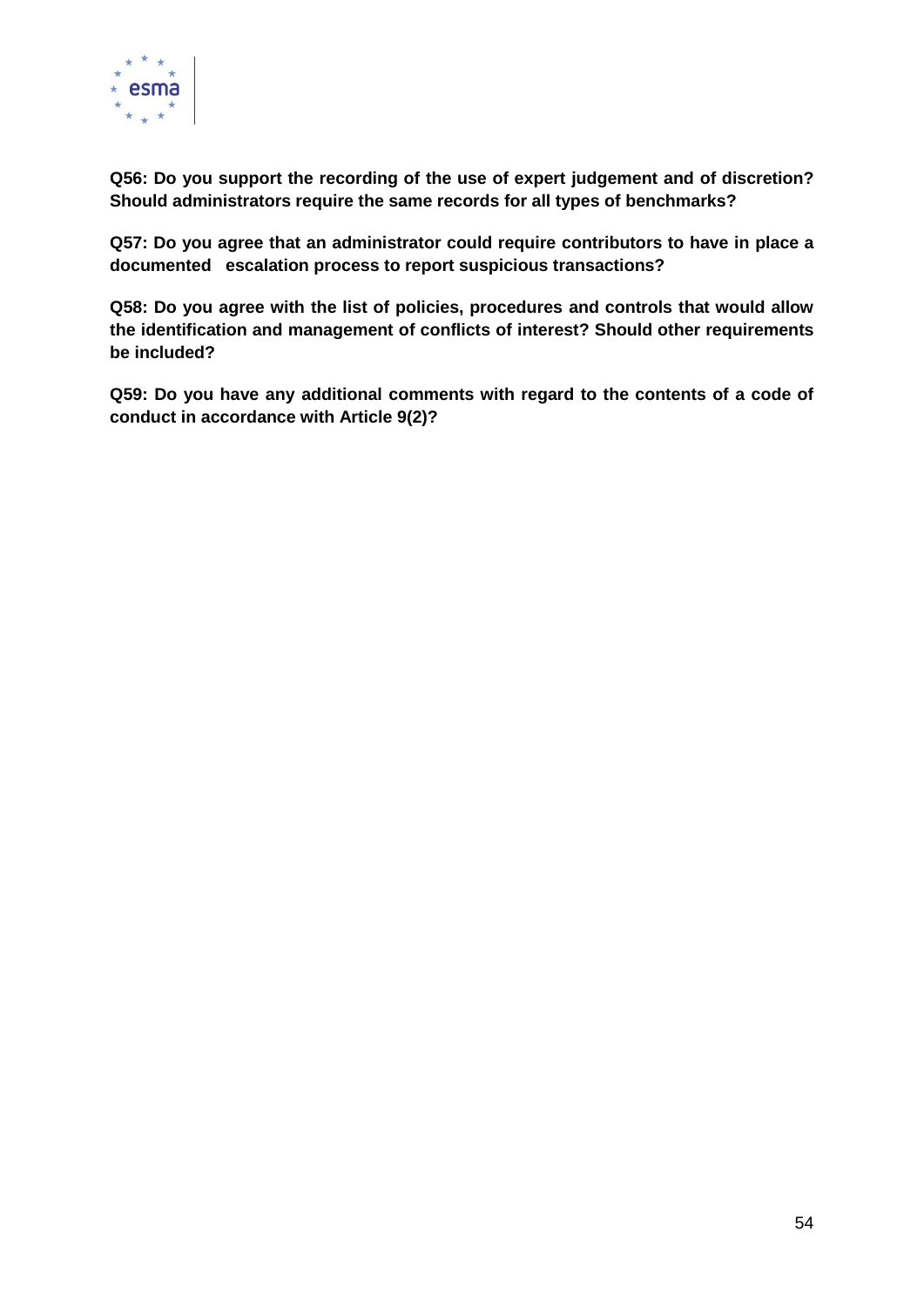

# **7 Governance and control requirements for supervised contributors (Article 11 BMR)**

### **7.1 Mandate**

#### *Article 11*

*4. ESMA shall develop draft regulatory technical standards to specify further the requirements concerning systems and controls set out in paragraphs 1, 2 and, 2b for different types of benchmarks.* 

*ESMA shall take into account the different characteristics of benchmarks and supervised contributors, notably in terms of differences in input data provided and methodologies used, the risks of manipulation of the input data and the nature of the activities carried out by the supervised contributors, and the developments in benchmarks and financial markets in light of international convergence of supervisory practices in relation to benchmarks. However, the ESMA draft regulatory technical standards shall not cover or apply to administrators of non-significant benchmarks.*

*ESMA shall submit those draft regulatory technical standards to the Commission by [12 months after entry into force].*

### **7.2 General remarks**

- 169. Article 11(4) BMR requires ESMA to develop draft RTS to specify further the requirements concerning system and controls for supervised contributors set out in paragraphs 1, 2, 2b for different types of benchmarks.
- 170. The following section of the DP puts forward ESMA's views on the areas that should be covered by the draft technical standards that shall be developed pursuant to Article 11 BMR. The draft regulatory standards shall not extend to non-significant benchmarks, which may instead be covered by guidelines. The technical standards will therefore apply to supervised contributors when providing input data to significant and critical benchmarks only.
- 171. Having adequate systems and control in place is important to make sure that the contributions provided to the benchmark administrator are correct, reliable and reflective of the market which the benchmark wants to represent. Effective systems and controls at the contributors' level are also essential to ensure the integrity of the input and act as a layer of defence against misconducts.
- 172. The administrator of and the supervised contributors to a benchmark may be regulated by different National Competent Authorities. Therefore, it is important to have a consistent and level playing field in terms of requirements and expectations.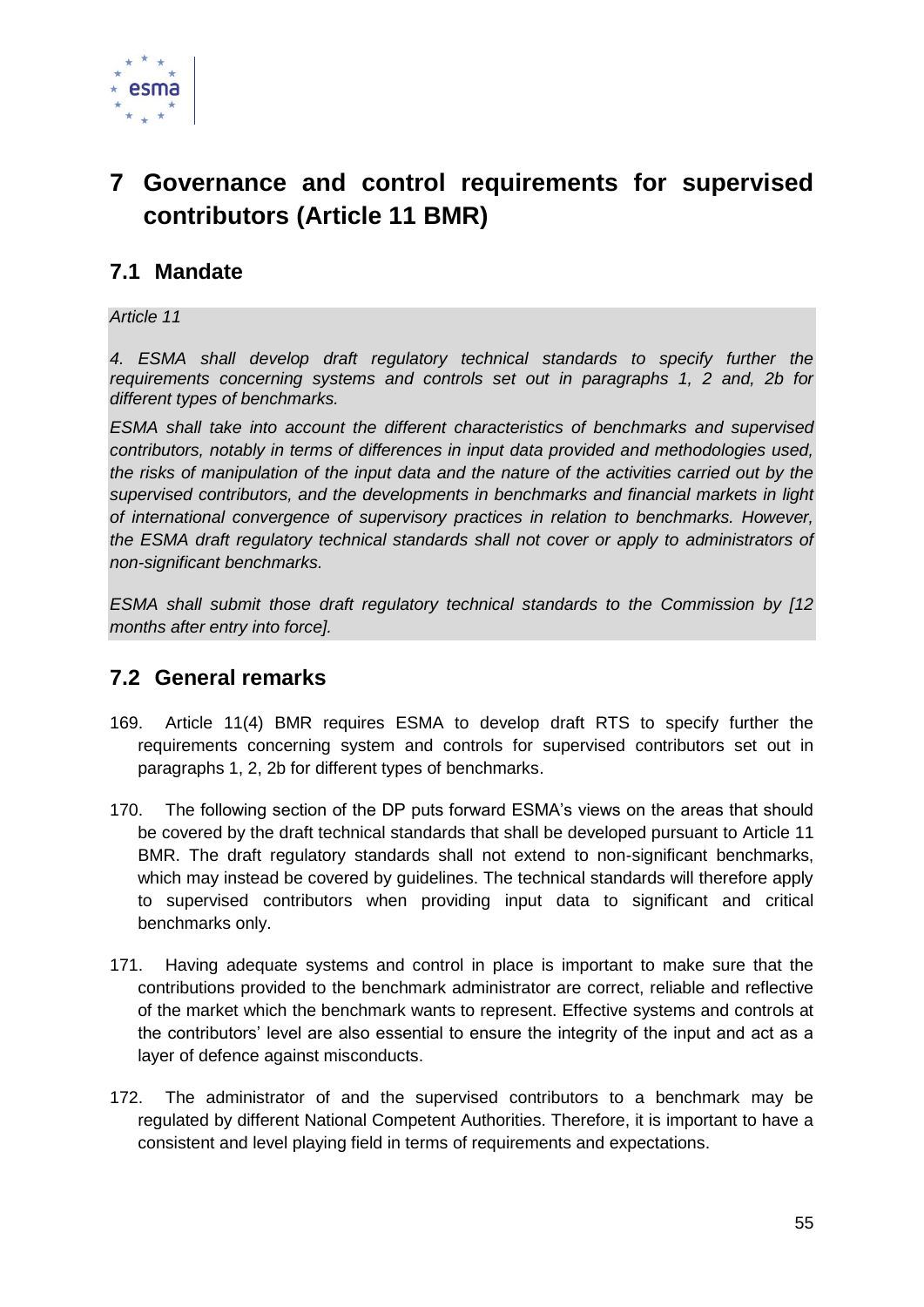

## **7.3 Proposals**

- 173. According to Article 11(1) supervised contributors shall be subject to governance and control requirements that ensure that the provision of input data is not affected by any conflict of interest and that discretion, if any, is independently and honestly exercised in accordance with the code of conduct and regulations. Also, the governance and control requirements demand a control framework that ensures the integrity, accuracy and reliability of input data and that the input data is provided in accordance with the provisions of the BMR and the code of conduct.
- 174. The requirements of governance and control regarding the provision of input data (including the exercise of discretion) set out in Article 11(1)(a) are mirrored in Article 11(2)(c) and Article 11(2b) respectively. The governance and control requirements regarding a control framework for input data set out in Article 11(1)(b) are further reflected by the provisions of Article 11(2)(a), (b) and (c) which require effective systems and controls to ensure integrity and reliability of all contributions.
- 175. ESMA is mandated to specify further the requirements concerning systems and controls set out in paragraphs 1, 2 and 2b ESMA realises that there is incoherent numbering of the BMR text and has interpreted the mandate as reflected here. Given the interrelation of the quoted paragraph, as explained above, ESMA proposes to draft RTS to further specify the requirements of Article 11(2) and Article 11(2b) as these themselves further specify Article 11(1).
- 176. All requirements for supervised contributors under Article 11, that ESMA is mandated to further specify, govern the provision of input data. ESMA's proposals in this section should therefore be read in conjunction with the section of this Discussion Paper that covers input data (Article 7) more generally.
- 177. Article 11(2) BMR requires supervised contributors to have effective systems and controls in place to ensure the integrity and reliability of all contributions of input data to the administrator. Regarding this, ESMA proposes the following general requirements for supervised contributors:
	- Oversight: accountability of senior personnel, compliance function, internal audit.
	- Documented and effective process for contributing data including, where applicable, the use of expert judgement. The process should be reviewed periodically and should include an error management policy.
	- Submitters/alternates identification.
	- Conflict of interest management policy and conflict of interest register.
	- Monitoring and surveillance: appropriate systems should be in place to monitor the data used for the contributions. Such systems should provide for effective checks and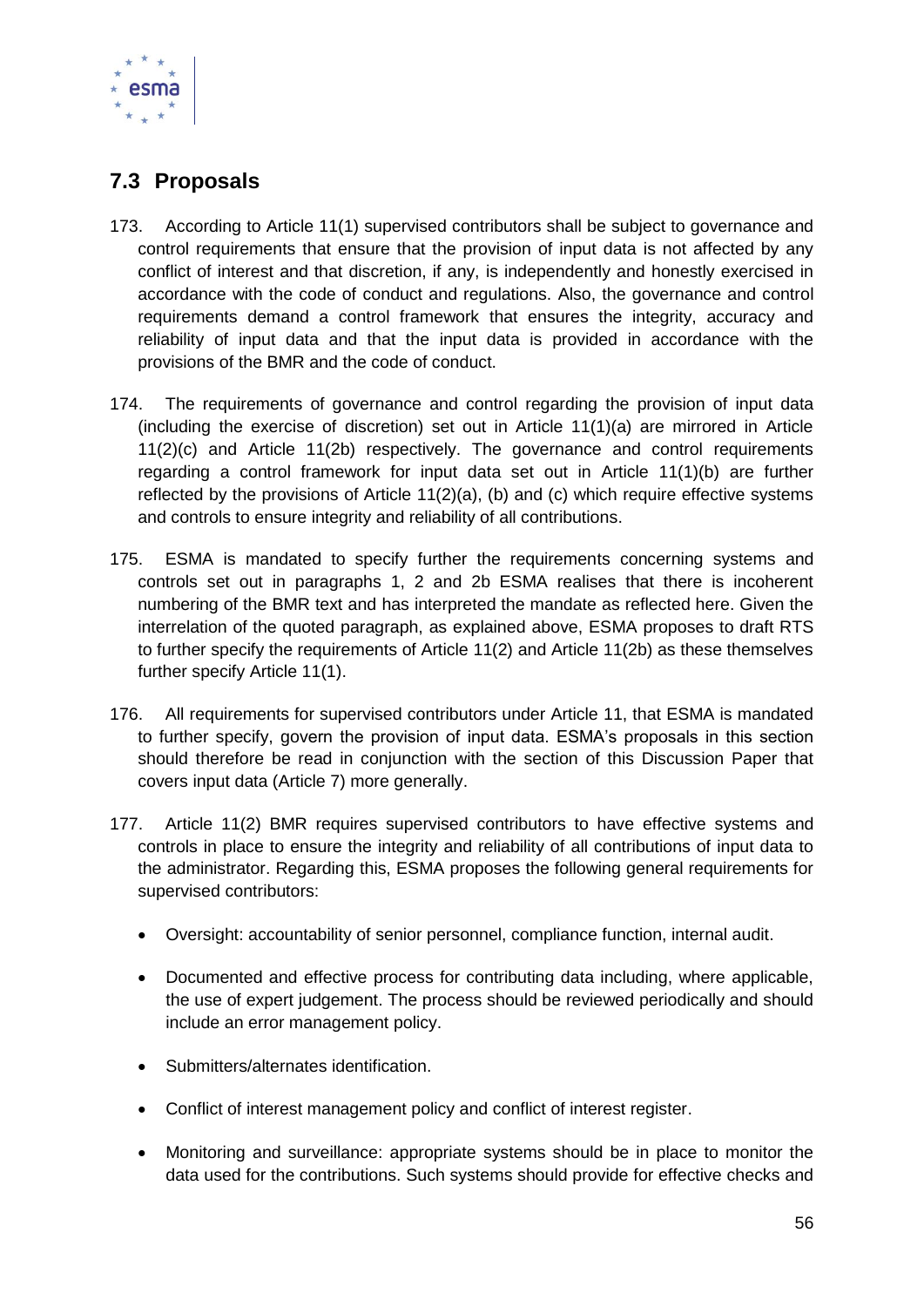

controls carried out by appropriately trained staff. The systems for monitoring potential errors or suspicious contributions should be capable of producing alerts in line with predefined parameters in order to allow for further analysis to be conducted. The whole process could require some level of automation.

- Whistleblowing policy, including appropriate safeguards for whistle-blowers.
- Robust rules and escalation procedures which require the submitters, or any other employee, to report any suspicious activity to their National Competent Authority.
- Record keeping which may include keeping record of contributions, any other relevant information used and the sensitivity analysis for a period of at least 5 years.
- External audit report covering benchmark contribution activity should be made available to the National Competent Authority on request, where available. Information regarding non-compliance to code of conduct should also be made available to the Benchmark Administrator, upon request.
- All documents and policies should be available on request to the Administrator.

**Q60: Do you agree with the above list of requirements? Do you think that those requirements are appropriate for all benchmarks? If not what do you think should be the criteria we should use?**

**Q61: Do you agree that information regarding breaches to the BMR or to Code of Conduct should also be made available to the Benchmark Administrator?** 

#### **Q62: Do you think that the external audit covering benchmark activities, where available, should also be made available, on request, to the Benchmark Administrator?**

- 178. In addition to the above general criteria, Article 11(2)(a) to (c) contains a nonexhaustive ("including") concrete list of elements that the systems and controls in place should address. ESMA proposes to further specify these criteria as follows.
- 179. Contributions should be made by a designated submitter as defined in Article 3(9) BMR (or alternate) who has adequate experience to assess the underlying market/economic reality which the benchmark is meant to represent. Being able to assess a market does not necessarily mean to have performed a front office role.
- 180. The designated submitter should have received an adequate training on the firm's conflicts of interest policy and the code of conduct of the relevant benchmark in addition to the BMR and to Regulation (EU) No 596/2014 (as already required in L1). The submitter should also sign, at least annually, a compliance statement which confirms that he/she has understood all the applicable rules and policies.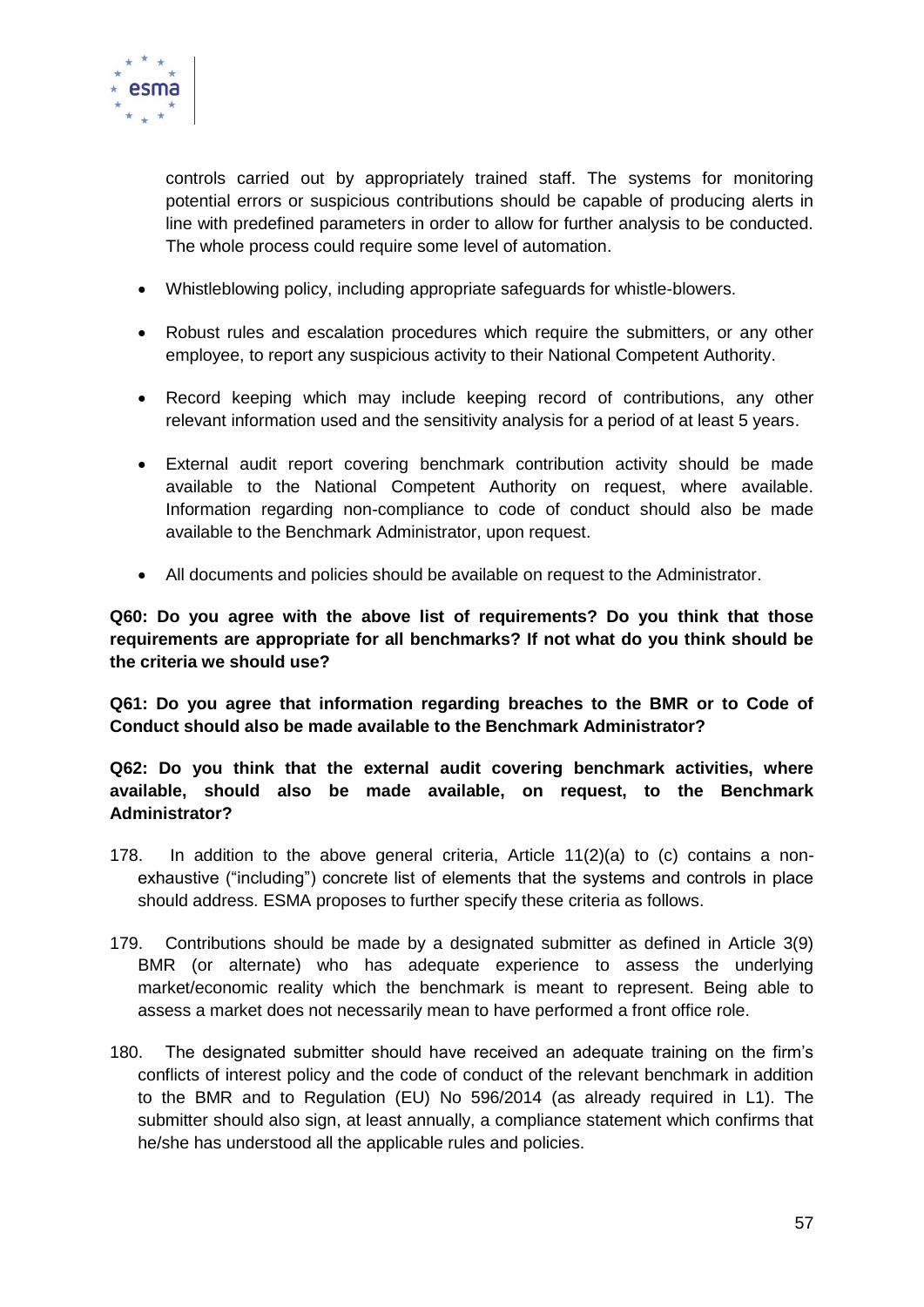

181. Supervised contributors should, in addition or substitution for the organisational separation of employees, where appropriate, find adequate measures to minimize interaction of submitters with front desk employees as defined in Article 7(3a) BMR. Where the submitters are themselves front desk employees, the systems and controls should warrant that, at least, adequate internal oversight and verification procedures (as required by Article 7(3a)(b)) are in place. ESMA also believes that where input data contribution is organisationally linked to another (particularly front desk) activity, variable remuneration should not be based on the level of the contribution and, where appropriate, the cost coverage for benchmark submission should be separate and made transparent to the National Competent Authority on request.

**Q63: Do you agree with the proposed criteria for the specific elements of systems and controls as listed in Article 11(2)(a) to (c)? If not, what should be alternative criteria to substantiate these elements?** 

**Q64: Do you agree that the submitters should not be remunerated for the level of their contribution but could be remunerated for the quality of input and their ability to manage the conflicts of interest instead?**

- 182. The submitter's superior should sign-off on the contribution process without undue delays. ESMA recognises that it may not always be effective or proportionate to have a sign-off of the contribution before the data is provided to the administrator. However, ESMA is of the opinion that the general requirement should be that the data is signed off before it is provided to the administrator and sign-off at a later stage should be admitted on condition (*i)* it occurs in exceptional circumstances to be clearly explained, *(ii)* the sign-off is fulfilled within a maximum admissible delay.
- 183. Where data contributions are made through an automated process an employee with an adequate level of seniority should be responsible for signing-off the contributions.

**Q65: What would be a reasonable delay for signing-off on the contribution? What are the reasons that would justify a delay in the sign off?**

**Q66: Is the mentioned delay an element that may be established by the administrator in line with the applicable methodology and in consideration of the underlying, of the type of input data and of supervised contributors?**

#### **Q67: In case of a contribution made through an automated process what should be the adequate level of seniority for signing-off?**

184. The mandate requires ESMA to develop draft RTS to further specify requirements for policies guiding any use of expert judgement or exercise of discretion as required by Article 11(2b). While transactions should be the preferred input to a contribution, ESMA recognises that there may be cases where transactions are not available or are not representative of the market. Where discretion or expert judgement are used, supervised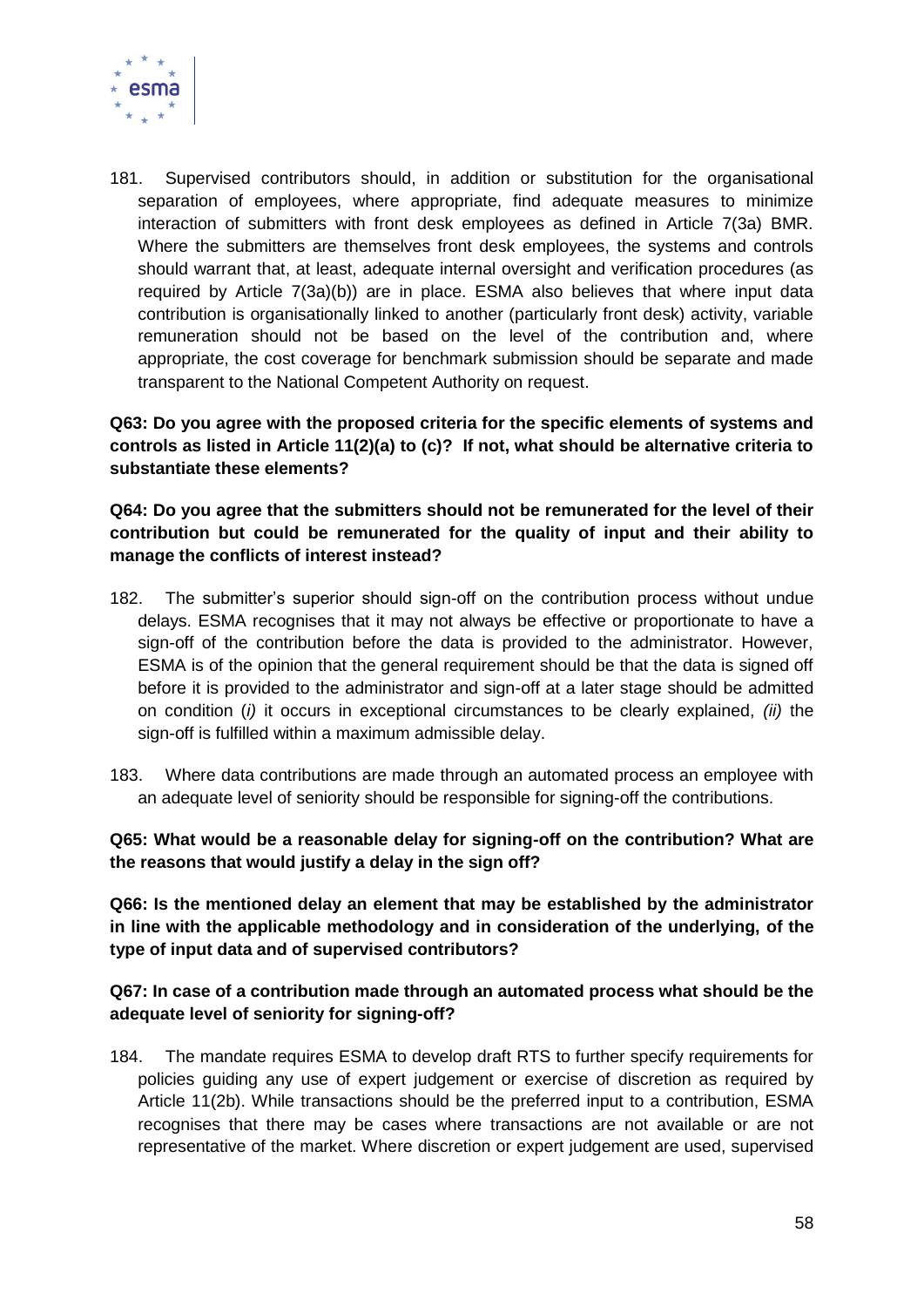

contributors should create or enhance existing policies that describe when and how they may apply discretion in their contributions.

- 185. When expert judgement is used, ESMA believes the following policies should be in place at the contributor's level:
	- a) The process for applying expert judgement
	- b) The framework for ensuring consistency and transparency of expert judgement
	- c) Information that could be used to support the use of expert judgement
	- d) Controls regarding the use of expert judgement
	- e) Record keeping of all relevant information, which enable ex-post verification of the contribution based on expert judgement

**Q68: Do you agree with the above policies? Are there any other policies that should be in place at contributor's level when expert judgement is used?** 

### **7.4 Different characteristics of benchmarks**

- 186. Article 11(4) BMR requires ESMA to account for the different characteristics of benchmarks and supervised contributors, notably in terms of differences in input data provided and methodologies used, the risks of manipulation of the input data and the nature of the activities carried out by the supervised contributors.
- 187. The mandate requires ESMA also to calibrate the requirements for different types of benchmarks which are reflecting differences in input data. However, given the main feature to be taken into consideration, which is the reliance of input data on expert judgement, is already tackled, ESMA believes that no other differentiation need to be accounted for*.*
- 188. Secondly, attention should also be given to the nature of the activities carried out by the supervised contributors. Stricter rules should probably be imposed on those entities, within the list set under Article 3, point (14), of the BMR that may be authorised to deal in financial instruments. This includes either on own account or to execute client orders - on a professional basis (e.g. banks, investment firms). For all others, and to create further distinction, less strict rules could apply to those that may take a position on financial instruments as part of their core business (e.g. insurance, reinsurance, pension funds) and those for which this could only occur occasionally (e.g. market operators, central counterparties, trade repositories).

**Q69: Do you agree with this approach? If so, what do you think are the main distinctions – amid the identified detailed measures that a supervised contributor will**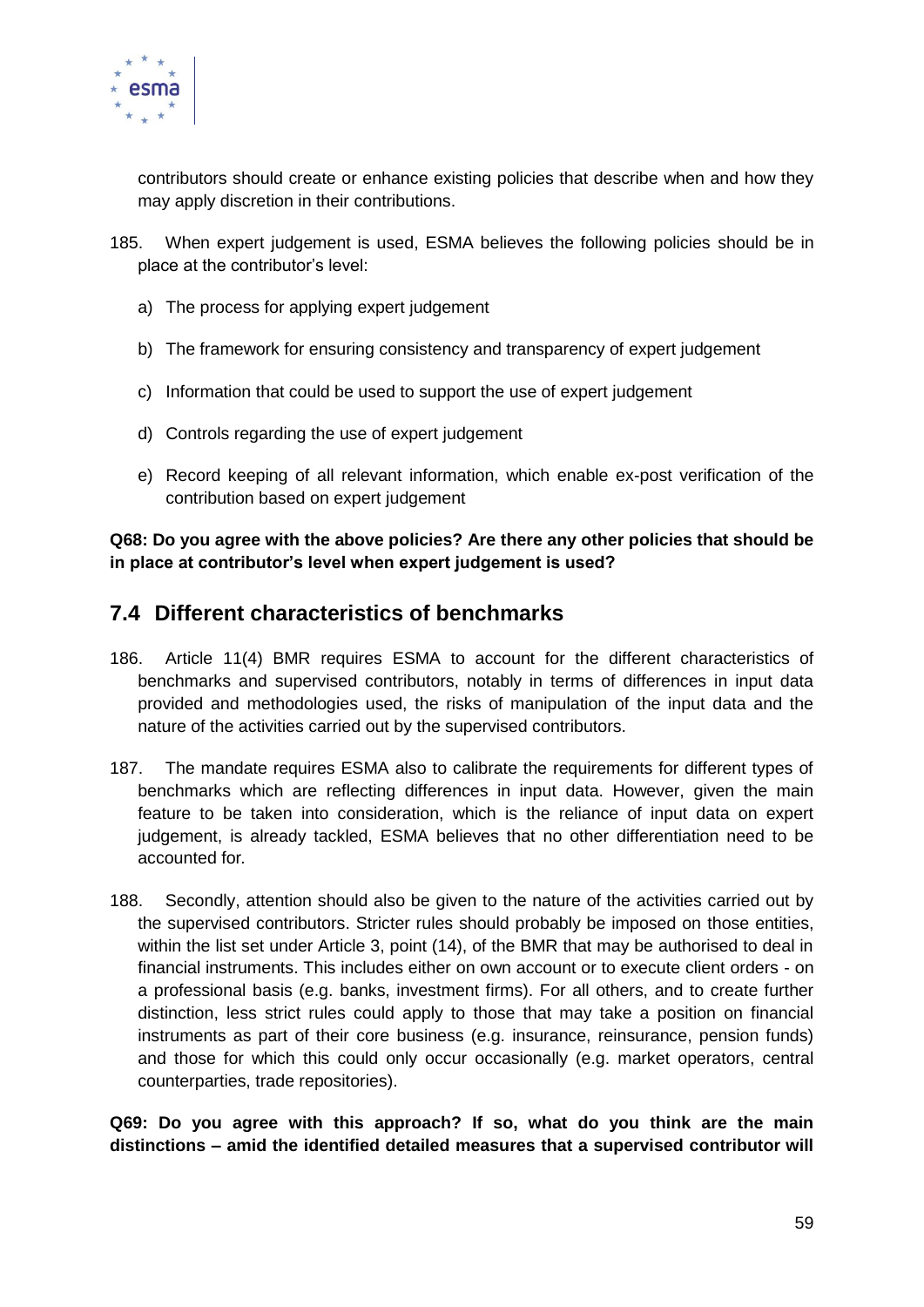

**be required to put in place - that it is possible to introduce to cater for the different types, characteristics of benchmarks and of supervised contributors?**

**Q70: Do you foresee additional costs to your business or, if you are not a supervised contributor, to the business of others resulting from the implementation of any of the listed requirements? Please describe the nature, and where possible provide estimates, of these costs.**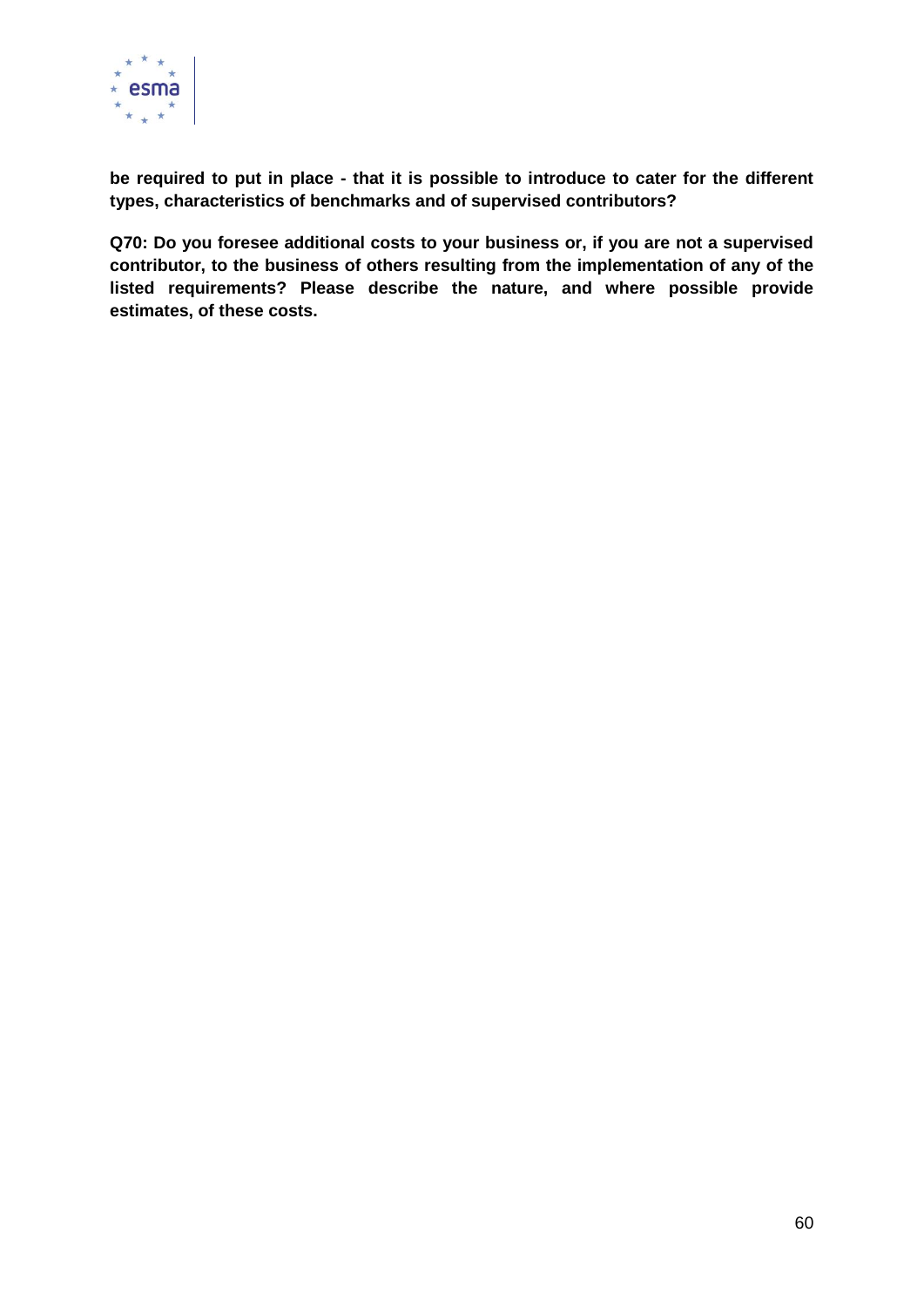

# **8 Critical benchmarks (Article 13 BMR)**

## **8.1 Extract from the Commission's request for advice**

*ESMA is invited to provide technical advice on the appropriate measurement for measuring the nominal amount of financial instruments other than derivatives, the notional amount of derivatives and the net asset value of investment funds in both the direct case and also in case of the indirect reference to a benchmark within a combination of benchmarks for the purposes for assessing benchmarks under the thresholds in Article 13(1) and Article 14b(1)(a).*

*In its advice ESMA should take into account existing definitions or use of these concepts in other pieces of European law or in international flora.*

*ESMA is invited to provide technical advice on how the criteria referred to in paragraph 1(c), subparagraph (iii), are to be applied. Consideration should be given to any numerical figure to assess on an objective ground the potential of the discontinuity or unreliability of the benchmark on market integrity, financial stability, consumers, the real economy, or the financing of households and corporations in one or more Member States. When developing its technical advice ESMA should take into account that these criteria might have to be applied to markets and market participants of very different nature and size.*

## **8.2 Criteria and assessment to determine critical benchmarks**

- 8.2.1 The quantitative threshold
- 189. Article 13 of the BMR, read in conjunction with the definition of "critical benchmark" in Article 3(21), identifies under which conditions a benchmark should be considered critical. The first condition is the following:

*"the benchmark is used directly or indirectly within a combination of benchmarks as a reference for financial instruments or financial contracts or for the determination of the performance of investment funds, having a total value of at least 500 billion euro on the basis of all the range of maturities or tenors of the benchmark, where applicable."*

- 190. This means that when a benchmark, other than regulated-data benchmarks (as stated in Article 3(21)), breaches the 500 billion euro threshold, it should be considered as a critical benchmark. In the context of the calculation vis-à-vis such threshold, ESMA was requested by the European Commission to deliver technical advice in order to specify how to assess:
	- nominal amount of financial instruments other than derivatives,
	- the notional amount of derivatives, and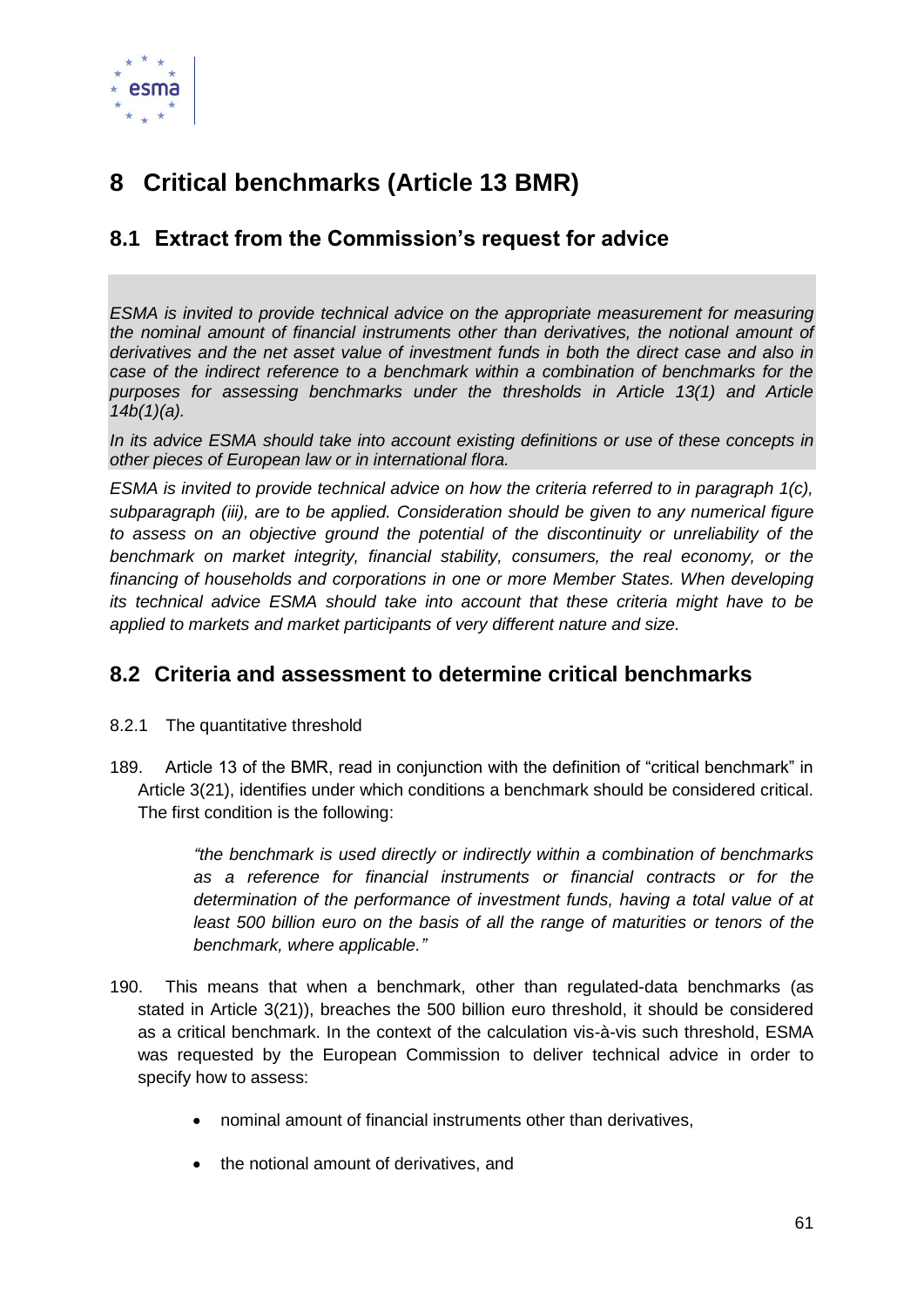

-

- the net asset value of investment funds, also in case of the indirect reference to a benchmark within a combination of benchmarks.
- 8.2.2 Nominal amount of financial instruments other than derivatives
- 191. In order to specify how to assess the "notional amount of financial instruments other than derivatives", the first step is to identify all the instruments that belong to this category.
- 192. Article 3(1)(13) of the BMR defines a financial instrument as any of the instruments listed in Section C of Annex I to Directive 2014/65/EU<sup>28</sup> (MiFID II) for which a request for admission to trading on a trading venue has been made or which are traded on a trading venue or on a systematic internaliser. The instruments listed under points (4) to (10) of Section C, as well as point (c) under the "transferable securities" definition (see Article  $2(1)(29)$  of Regulation (EU) No 600/2014 (MiFIR)<sup>29</sup>), are considered derivatives. The financial instruments that are not derivatives are therefore the following:
	- Point (a) and (b) under the 'transferable securities' definition (Article 4(1)(44) of MiFID II):
- 193. shares in companies and other securities equivalent to shares in companies, partnerships or other entities, and depositary receipts in respect of shares;
- 194. bonds or other forms of securitised debt, including depositary receipts in respect of such securities;
	- Money-market instruments (as defined in Article 4(1)(17) of MiFID II): instruments which are normally dealt in on the money market, such as treasury bills, certificates of deposit and commercial papers and excluding instruments of payment;
	- Units in collective investment undertakings; and
	- Emission allowances, consisting of any units recognised for compliance with the requirements of Directive 2003/87/EC<sup>30</sup> (Emissions Trading Scheme).
- 195. For the purpose of the calculation of the quantitative threshold, without considering derivatives (covered in the next section), ESMA believes that bonds, other forms of securitised debt and money-market instruments represent the largest categories of financial instruments referencing to a benchmark that could fall under the category of critical benchmarks. ESMA has estimated that the outstanding notional amount of bonds,

<sup>&</sup>lt;sup>28</sup> <http://eur-lex.europa.eu/legal-content/EN/TXT/HTML/?uri=CELEX:32014L0065&from=FR>

<sup>&</sup>lt;sup>29</sup> <http://eur-lex.europa.eu/legal-content/EN/TXT/HTML/?uri=CELEX:32014R0600&from=EN>

<sup>30</sup> <http://eur-lex.europa.eu/LexUriServ/LexUriServ.do?uri=OJ:L:2003:275:0032:0046:en:PDF>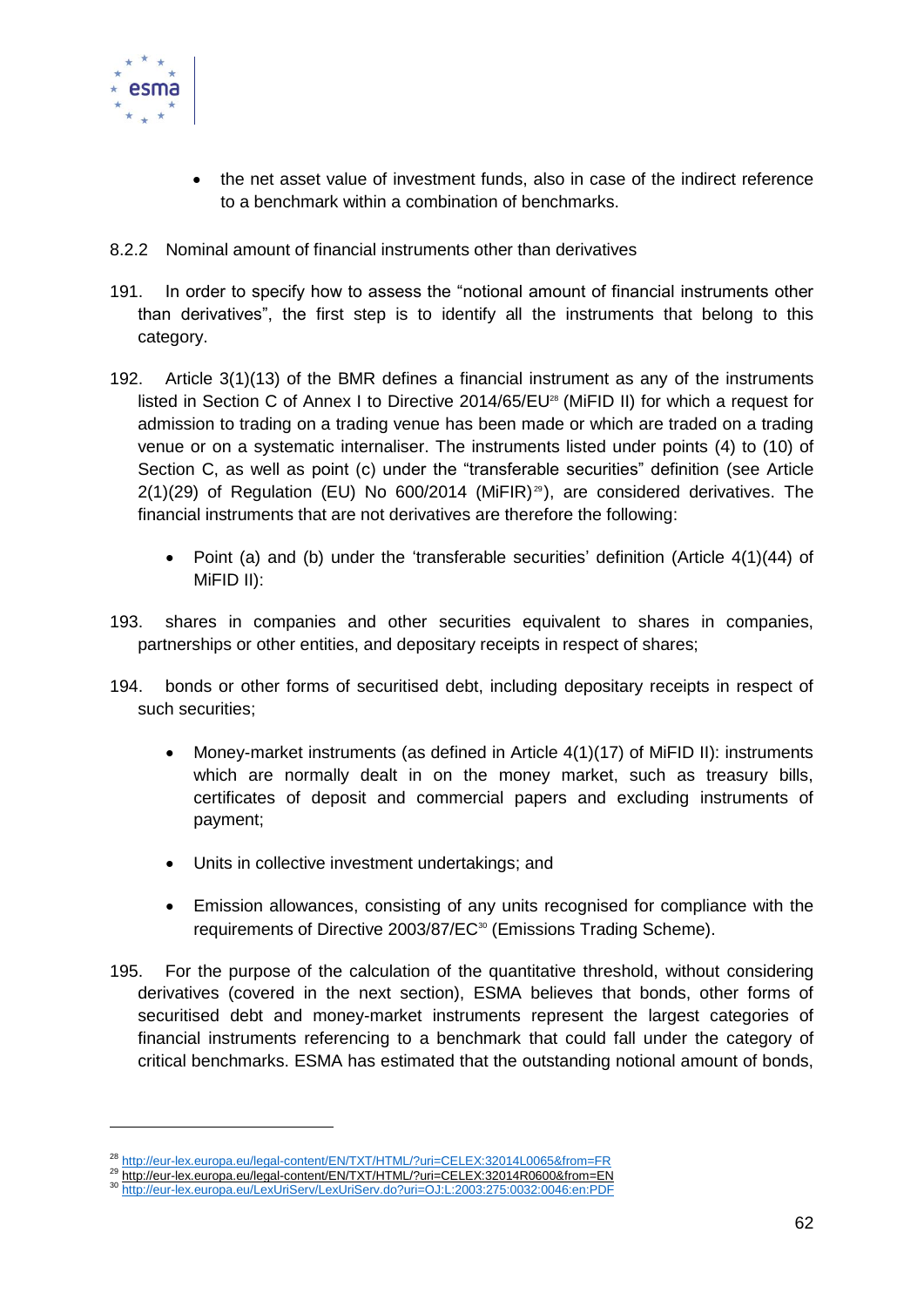

other forms of securitised debt and money market instrument with a variable rate in Europe is approximately 5 trillion euro, as of November 2015<sup>31</sup>.

- 196. In this respect, it should be noted that the new MiFIR and MAR regimes introduce provisions regarding financial instruments "reference data". In particular, with regard to financial instruments admitted to trading on regulated markets or traded on MTFs or OTFs or systematic internaliser (see Article 27 of MiFIR<sup>32</sup>), trading venues / systematic internalisers<sup>33</sup> will have to provide competent authorities with identifying reference data that summarise the core characteristics of the financial instruments  $34$ . Competent authorities will in turn provide these reference data to ESMA who will make it available on its website.
- 197. ESMA has developed regulatory technical standards specifying the details that trading venues will have to report to competent authorities (see RTS 23 under Article 27 of MiFIR<sup>35</sup>, and RTS V under Article 5 of MAR<sup>36</sup>). The "reference data" table to be used by the trading venues / systematic internalisers presents a section dedicated to "*bonds or other forms of securitised debt related fields*" that includes the field "*total issued nominal amount*", for which the content to be reported is the "*total issued nominal amount in monetary value*". ESMA is considering the use of this information within the reference data framework to assess the nominal amount of bonds, other forms of securitised debt and money-market instruments admitted to trading on a trading venue or on a systematic internaliser.

#### **Q71: Could the approach proposed, i.e. the use of the field total issued nominal amount in the context of MiFIR / MAR reference data, be used for the assessment of the "nominal amount" under BMR Article 13(1)(i) for bonds, other forms of securitised debt and money-market instruments? If not, please suggest alternative approaches.**

198. Concerning the category of shares in companies within the MiFID II transferable securities definition, ESMA believes that there are no cases in which "standard" shares reference to a benchmark. However, under point (a) of the transferable securities definition, there may be some particular types of equity-like instruments linked to benchmarks, such as Dutch "preferente aandelen" which can refer to a floating interest rate linked to a benchmark. According to ESMA internal estimates, the outstanding notional amount of equity-like instruments with a variable rate in Europe is approximately 300 billion euro, as of November 2015 $^{\circ}$ , representing just a fraction of the already

1

<sup>&</sup>lt;sup>31</sup> Source: Dealogic, ESMA.

<sup>32</sup> http://eur-lex.europa.eu/legal-content/EN/TXT/HTML/?uri=CELEX:32014R0600&from=EN

<sup>&</sup>lt;sup>33</sup> It should be noted that only MiFIR refers to "systematic internaliser".

<sup>&</sup>lt;sup>34</sup> It should be noted that after the entry into application of the BMR, the reference data to be notified to competent authorities by the market operators of regulated markets and investment firms and market operators operating an MTF or an OTF - with respect to financial instruments for which a request for admission to trading is made, which are admitted to trading, or which are traded for the first time on their trading venue - should encompass also the name of a referenced benchmark along with the name of the administrator that provides that benchmark, as per Article 40a of the BMR.

 $5$  ESMA/2015/1464 Regulatory technical and implementing standards – Annex I MiFID II / MiFIR

https://www.esma.europa.eu/system/files/2015-esma-1464\_annex\_i\_-\_draft\_rts\_and\_its\_on\_mifid\_ii\_and\_mifir.pdf

<sup>36</sup> ESMA/2015/1455 Draft technical standards on the market abuse regulation:

https://www.esma.europa.eu/system/files/2015-esma-1455\_-\_final\_report\_mar\_ts.pdf<br><sup>37</sup> Source: Dealogic, ESMA.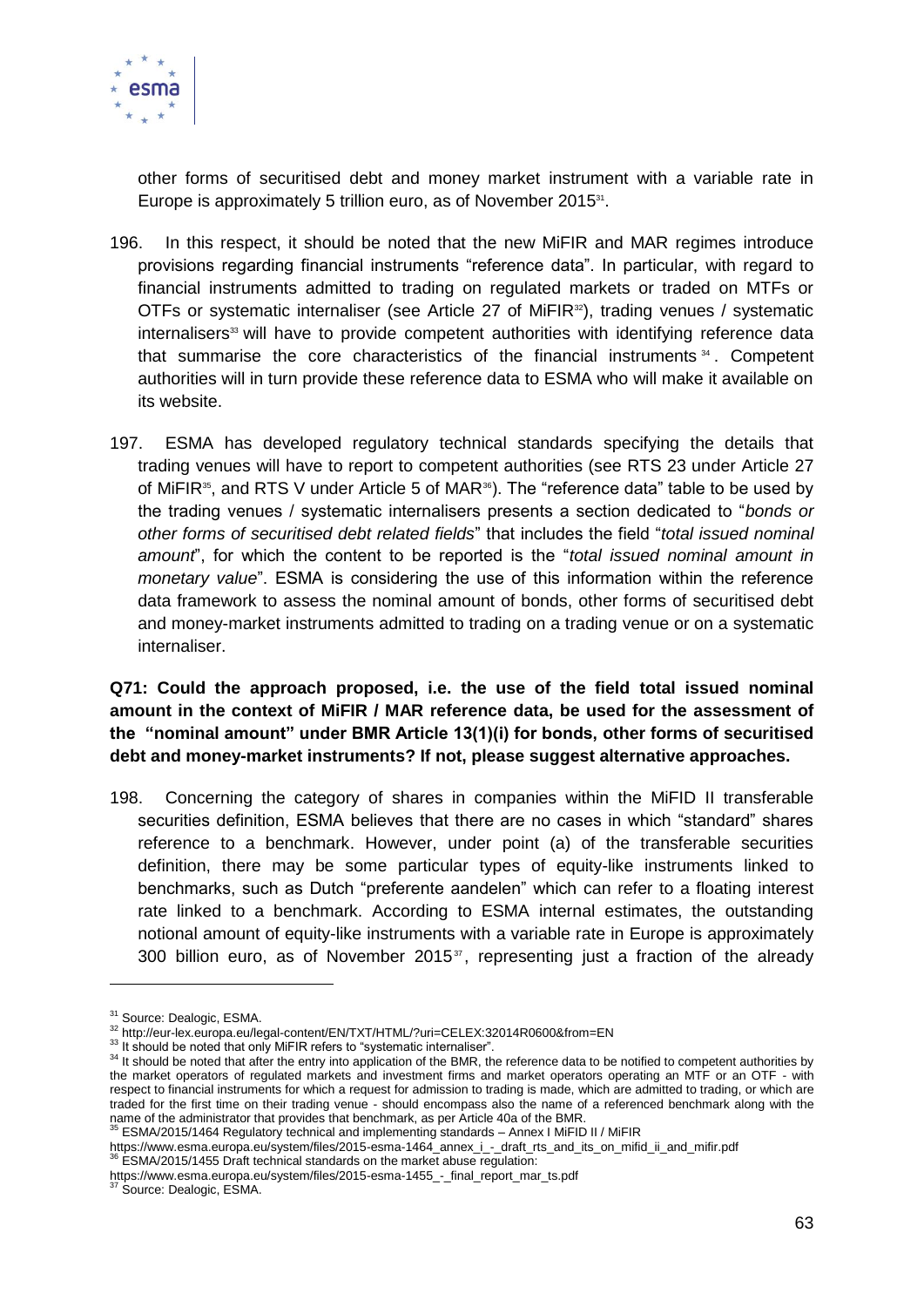

mentioned 5 trillion euro of outstanding notional amount of bonds, other forms of securitised debt and money market instrument with a variable rate.

199. A separate category of financial instruments other than derivatives is emission allowances. Within the EU emissions trading system (EU ETS<sup>38</sup>), an emission allowance give the holder the right to emit one tonne of carbon dioxide (CO2), or the equivalent amount of two other greenhouse gases. The EU ETS works on the 'cap and trade' principle. The overall volume of greenhouse gases that can be emitted each year by the entities covered by the system is subject to a cap set at EU level. Within this Europe-wide cap, companies receive or buy emission allowances which they can trade if they wish. Auctioning is the main method of allocating allowances. Considering the mechanics of the EU ETS, ESMA also tends to believe that emission allowances, in all cases, do not reference to benchmark that could fall under the category of critical benchmarks.

#### **Q72: Are you aware of any:**

- **i) shares in companies,**
- **ii) other securities equivalent to shares in companies, partnerships or other entities,**
- **iii) depositary receipts in respect of shares,**
- **iv) emission allowances**

-

#### **for which a benchmark is used as a reference?**

#### **Q73: Do you have any suggestion for defining the assessment of the nominal amount of these financial instruments when they refer to a benchmark?**

- 200. Finally, the list of financial instruments other than derivatives includes "units in collective investment undertakings". The empowerment under Article 13(3) point (1) requires ESMA to specify how to assess, besides the nominal amount of financial instruments other than derivatives, also the net asset value of investment funds, also in case of the indirect reference to a benchmark within a combination of benchmarks. Article 3(1) point (16) of the BMR states that "investment fund" means AIFs as defined in point (a) of paragraph 1 of Article 4 of Directive 2011/61/EU (AIFMD<sup>39</sup>), or UCITS falling within the scope of Directive 2009/65/EU (UCITS Directive<sup>40</sup>).
- 201. ESMA believes that the category of units in collective investment undertakings is fully included in the definition of investment fund in Article 3(1) point (16) of the BMR. The presence of units in collective investment undertakings within the set of financial instruments other than derivatives and, at the same time, the reference to net asset value

<sup>38</sup> More information are available in the European Commission website: http://ec.europa.eu/clima/policies/ets/index\_en.htm

<sup>39</sup> http://eur-lex.europa.eu/LexUriServ/LexUriServ.do?uri=OJ:L:2011:174:0001:0073:EN:PDF

<sup>40</sup> http://eur-lex.europa.eu/LexUriServ/LexUriServ.do?uri=OJ:L:2009:302:0032:0096:en:PDF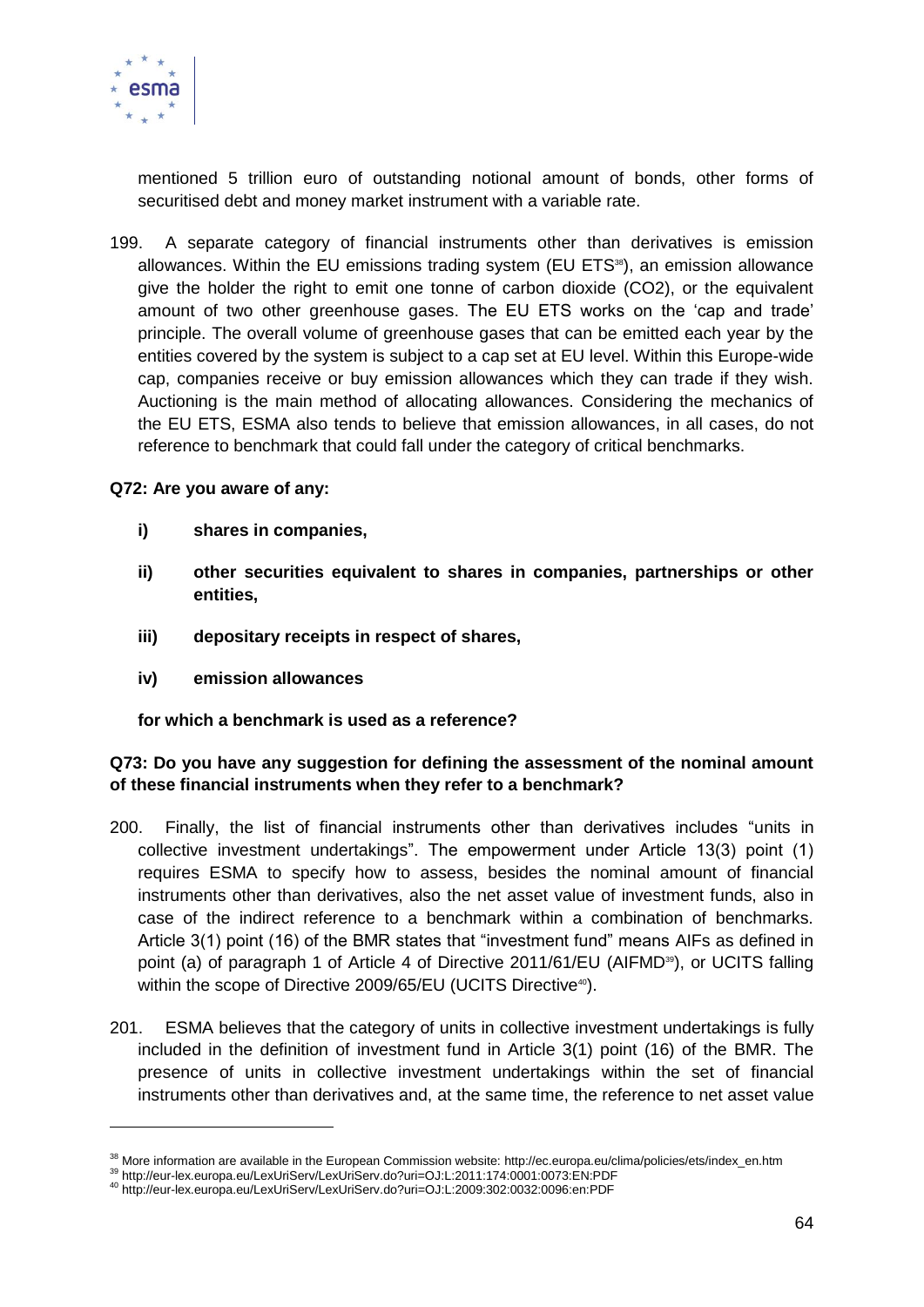

-

of investment funds under the empowerment in Article 13(3) point (1) could lead to a double counting of units in collective investment undertakings in the calculation of the quantitative threshold. For this reason, ESMA is proposing to consider the value of units in collective investment undertakings only under the assessment of net asset value of investment fund, without specifying how to assess the nominal amount of units in collective investment undertakings, so as to avoid double counting.

#### **Q74: Do you agree with ESMA proposal in relation to the value of units in collective investment undertakings? If not, please explain why.**

- 8.2.3 Notional amount of derivatives
- 202. In relation to derivatives, the BMR Article 13(3) point (1) makes reference to the "notional amount", which is a concept common to other EU legislations, such as MiFIR and EMIR.
- 203. In particular, in the context of the reporting obligation under EMIR, the minimum details of the data to be reported to trade repositories (TRs) prescribed by Commission Delegated Regulation (EU) No  $148/2013^{41}$  includes the item "notional amount", described as «original value of the contract» (see Table 2, field 14).
- 204. ESMA has recently published a review of the EMIR TS on reporting obligation<sup>42</sup> in which a new Article 3a in the regulatory technical standards defines the term notional amount as follows:

*'The notional amount of a derivative contract shall be:*

- a. In the case of swaps, futures and forwards traded in monetary units, the reference amount from which contractual payments are determined in derivatives markets;
- b. In the case of options, the strike price;
- c. In the case of financial contracts for difference and derivative contracts relating to commodities designated in units such as barrels or tons, the resulting amount of the quantity at the relevant price set in the contract;
- d. In the case of derivative contracts where the notional is calculated using the price of the underlying asset and such price is only available at the time of settlement, the end of day price of the underlying asset at the date of conclusion of the contract;

<sup>41</sup> [http://eur-lex.europa.eu/legal-content/EN/TXT/?uri=uriserv:OJ.L\\_.2013.052.01.0001.01.ENG](http://eur-lex.europa.eu/legal-content/EN/TXT/?uri=uriserv:OJ.L_.2013.052.01.0001.01.ENG)

<sup>&</sup>lt;sup>42</sup>https://www.esma.europa.eu/system/files/2015-esma-1645\_-\_final\_report\_emir\_article\_9\_rts\_its.pdf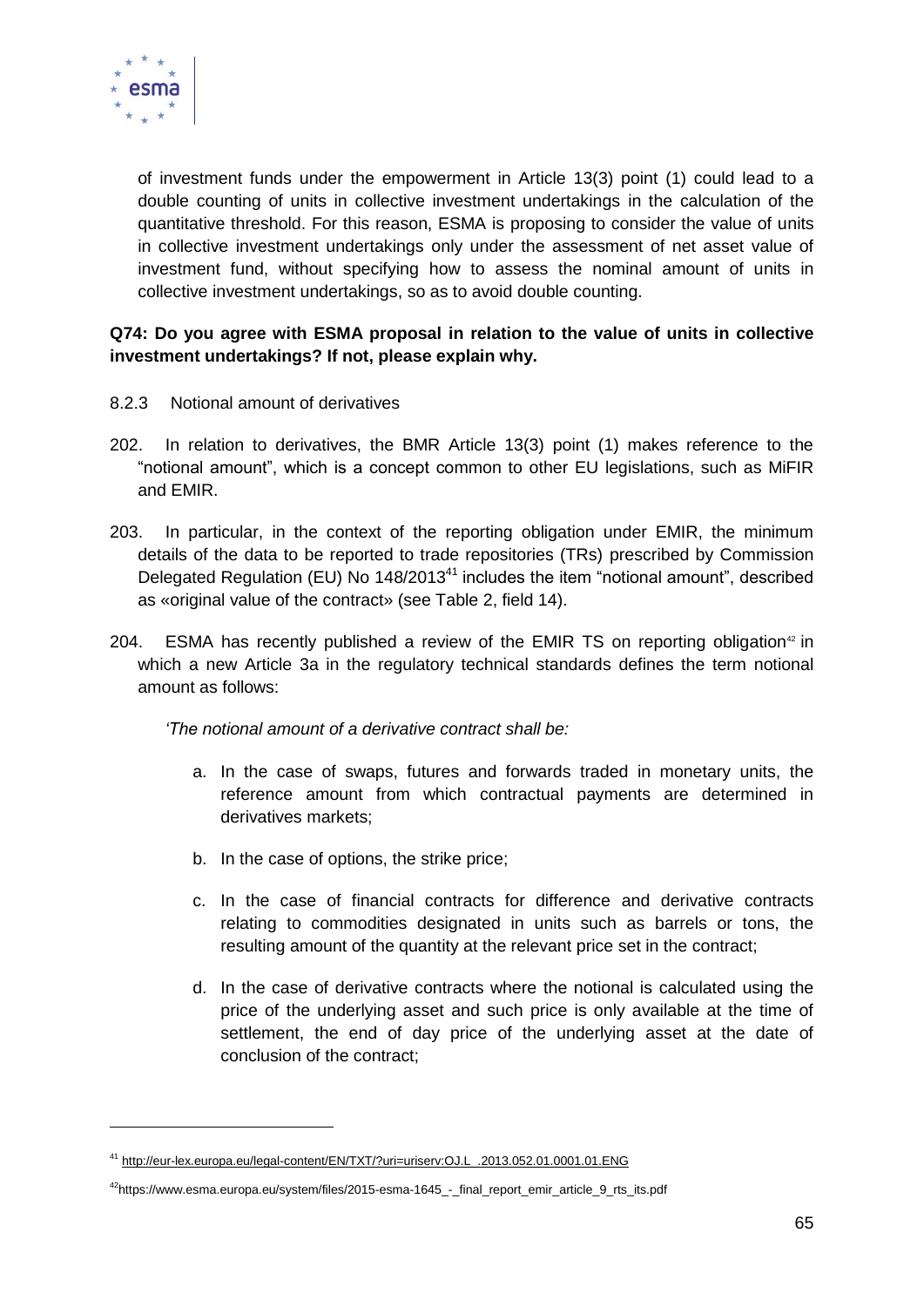

*The initial report of a derivative contract whose notional amount varies over time shall specify the notional amount as applicable at the date of conclusion of the derivative contract.*

- 205. The item "notional amount" has to be reported to Trade Repositories in accordance with table 2 "Common data", field 14 "Notional", contained in the Annex of the same reviewed technical standards. ESMA is considering the use of this item within the EMIR reporting obligation framework to specify how to assess the notional amount of derivatives for the calculation of the quantitative threshold.
- 206. It should be noted that under the EMIR regime currently applicable, if the underlying of the derivative is an index, this is indicated as part of the details to be reported to Trade Repositories; it is not possible however to identify to which index the derivative refers (see item 4, Table 2 of Commission Delegated Regulation (EU) No 148/201343). In other words, although this field is currently populated in case of a derivative which makes reference to a financial index, it does not currently provide for any qualitative information on the particular index referenced. More granular information is instead available in relation to the rate(s) to which interest rates derivatives refers (see section 2e of Table 2 of Commission Delegated Regulation (EU) No 148/2013). In this context, ESMA has recently published a review of the EMIR TS on reporting obligation<sup>44</sup>, in which these items are further specified: where the underlying of a derivative is an index, according to the new standards, the ISIN of the index should be indicated if available, or otherwise the full name of the index, as assigned by the index provider (see item 8, Table 2 Common Data of the Annex); for interest rate derivatives, the floating rate related fields provide for a close list of names of floating rates to be used for the reporting, instead of free text, as the case in the previous version of the standards (see item 55, Table 2 of the Annex).

#### **Q75: Do you agree with the approach of using the notional amount, as used and defined in the EMIR reporting regime, for the assessment of notional amount of derivatives under BMR Article 13(1)(i)? If not, please suggest alternative approaches.**

8.2.4 Net asset value of investment funds

1

207. As already said, under Article 13(3) point (i) of the BMR, the Commission is empowered to adopt delegated acts in order to also "*specify how* […] *the net asset value of investment funds are assessed, also in case of the indirect reference to a benchmark within a combination of benchmarks*" in order to be compared with the 500 billion euro thresholds for critical benchmarks. The relevant European sectoral legislation applicable to investment funds (i.e. Directive 2009/65/EC (UCITS Directive <sup>45</sup> ) and Directive

<sup>43</sup>[:http://eur-lex.europa.eu/legal-content/EN/TXT/?uri=uriserv:OJ.L\\_.2013.052.01.0001.01.ENG](http://eur-lex.europa.eu/legal-content/EN/TXT/?uri=uriserv:OJ.L_.2013.052.01.0001.01.ENG)

<sup>44</sup> https://www.esma.europa.eu/system/files/2015-esma-1645\_-\_final\_report\_emir\_article\_9\_rts\_its.pdf

<sup>45</sup> http://eur-lex.europa.eu/LexUriServ/LexUriServ.do?uri=OJ:L:2009:302:0032:0096:en:PDF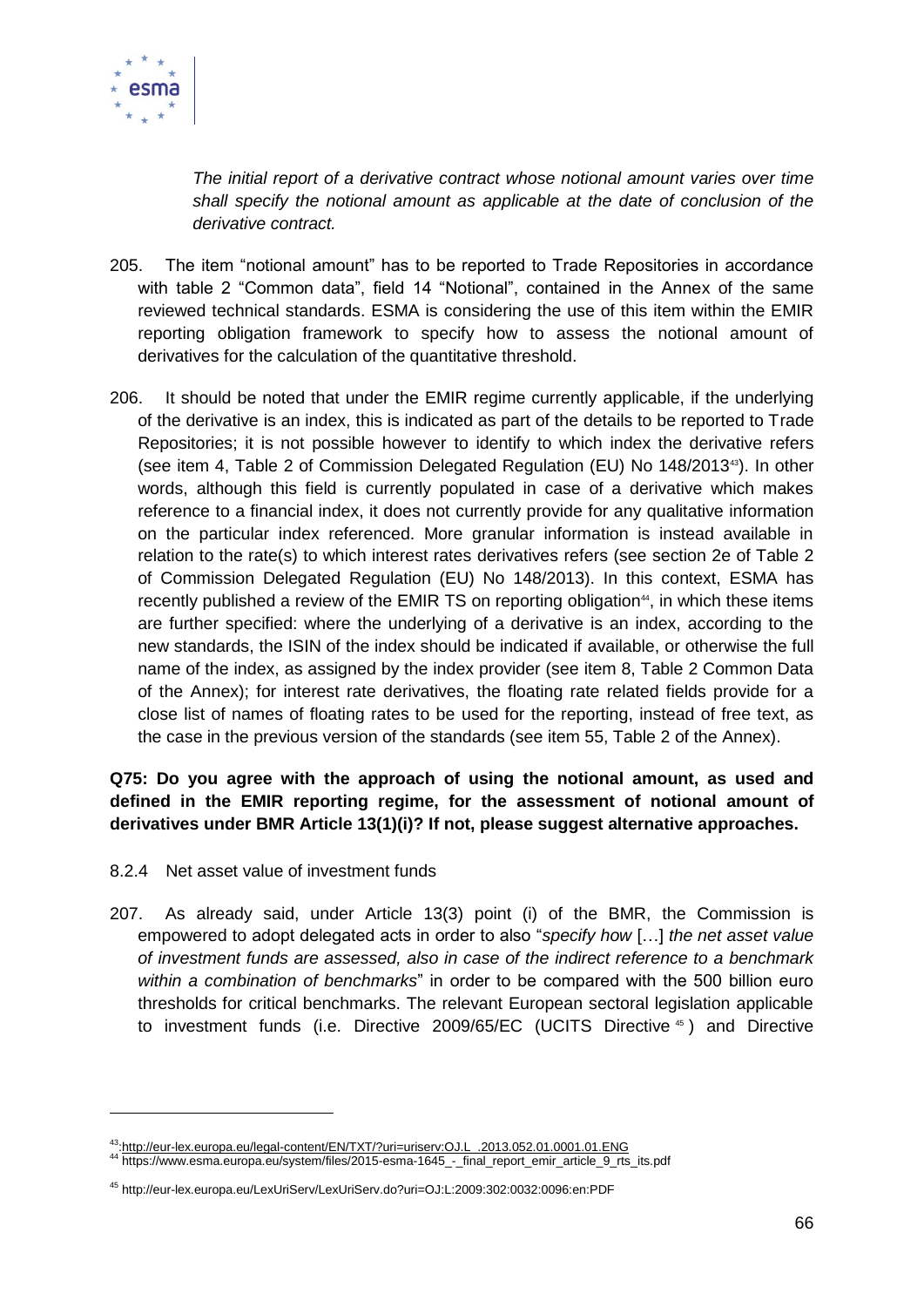

1

 $2011/61/EU$  (AIFMD<sup>46</sup>)) does not provide for harmonised rules on the calculation of the net asset value of investment funds.

- 208. Although the AIFMD provides for a detailed set of rules aimed at a proper and independent valuation of the assets of alternative investment funds (AIF), article 19(2) of the AIFMD states that "*The rules applicable to the valuation of assets and the calculation of the net asset value per unit or share of the AIF shall be laid down in the law of the*  country where the AIF is established and/or in the AIF rules or instruments of *incorporation*". Similarly, Article of the UCITS Directive provides that the depositary of a UCITS fund shall "*ensure that the value of the units of the UCITS is calculated in accordance with the applicable national law and the fund rules or the instruments of incorporation*" (Article 22(3)(b) of the UCITS Directive).
- 209. However, both the AIFMD and UCITS Directives include rules relating to the disclosure of the net asset value of the funds to investors.
- 210. The AIFMD provides that managers of AIFs "shall also ensure that the net asset value per unit or share of AIFs is calculated and disclosed to the investors in accordance with this Article, the applicable national law and the AIF rules or instruments of incorporation" (Article 19(3) of the AIFMD). AIFMs are responsible for the publication of the net asset value (Article 19(10) of the AIFMD). The latest net asset value of the AIF has also to be made available to AIF investors before they invest in the AIF (Article 23(1)(m) of the AIFMD).
- 211. Managers of UCITS funds are obliged to publish annual and half-yearly reports for each UCITS they manage. According to Article 68(2) of the UCITS Directive, these reports shall be published within the following time limits, with effect from the end of the period to which they relate:
	- a. four months in the case of the annual report; or
	- b. two months in the case of the half-yearly report.
- 212. The annual and half-yearly reports of a UCITS shall include, inter alia, the net asset value per unit of the UCITS (Annex I, Schedule B of the UCITS Directive).
- 213. A possible first option to determine how the net asset value of funds should be assessed could be to take as a proxy the information to be disclosed to investors under the AIFMD and UCITS Directive, as described above. However, there may be mismatches in terms of availability of data under the UCITS Directive and the AIFMD<sup>47</sup>. This is because – as mentioned above – the UCITS Directive requires UCITS to disclose

<sup>46</sup> http://eur-lex.europa.eu/LexUriServ/LexUriServ.do?uri=OJ:L:2011:174:0001:0073:EN:PDF

<sup>47</sup> In this context, the AIFMD reporting system may also be of relevance as AIFs are deemed to report, inter alia, their net asset value with the frequency established under the AIFMD. However, the current AIFMD reporting system does not allow determining whether the reporting AIF uses any benchmark for the determination of its performance. Moreover, there are no databases for UCITS funds. The only information mandated by the current legislation is the one to be included in the UCITS yearly and half-yearly reports.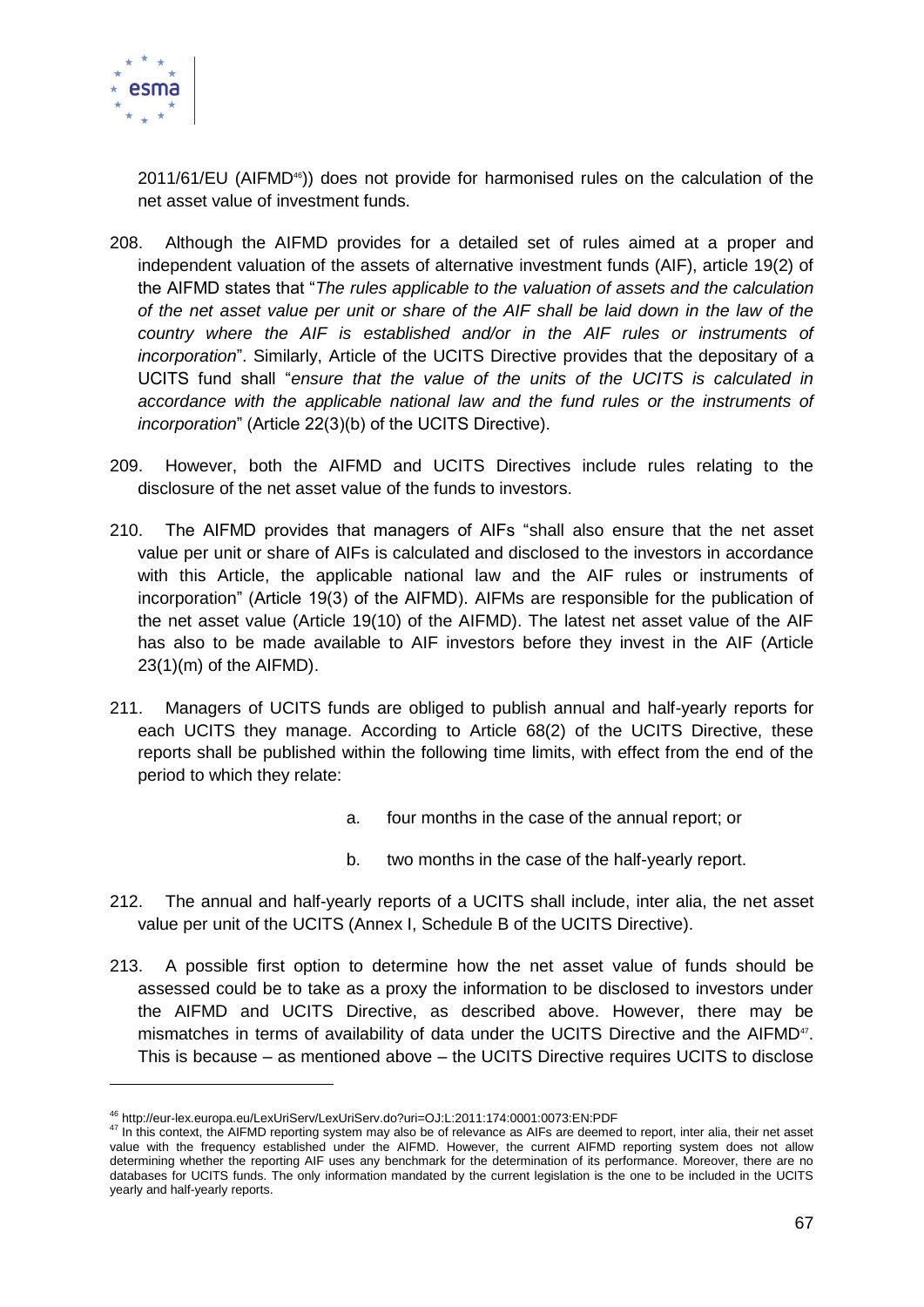

information on their net asset value at least at a certain frequency and a correspondent requirement does not apply to funds subject to the AIFMD. Therefore, an alternative second option could be that the net asset value of investment funds is assessed based on the latest available net asset value, wherever this information is published.

**Q76: Which are your views on the two options proposed to assess the net asset value of investment funds? Should you have a preference for an alternative option, please provide details and explain the reasons for your preference.**

- 8.2.5 Indirect reference to a benchmarks within a combination of benchmarks
- 214. The nominal amount of financial instruments other than derivatives, the notional amount of derivatives and the net asset value of investment funds need to be assessed for the purpose of determining whether a benchmark is critical and this has to be done also "*in case of the indirect reference to a benchmark within a combination of benchmarks*". Therefore, in case of a financial instrument, a derivative or an investment fund referencing to a composite benchmark, two different approaches may be considered. Firstly, only the portion of the nominal amount of the financial instrument / notional amount of the derivative/ net asset value of the investment fund which refers to the single benchmark (within a combination of benchmarks) the criticality of which is being assessed could be taken into account. Secondly, whenever a financial instrument, a derivatives or an investment fund makes reference to a benchmark (within a combination of benchmarks), the "full" nominal amount / notional amount / net asset value could be seen as relevant for the purpose of the assessment whether the relevant benchmark is critical or not.

**Q77: Which are your views on the two approaches proposed to assess the nominal amount of financial instruments other than derivatives, the notional amount of derivatives and the net asset value of an investment fund referencing a benchmark within a combination of benchmarks? Please provide details and explain the reasons for your preference. Do you think there are other possible approaches? If yes, please explain.**

- 8.2.6 Significant and adverse impact of benchmarks
- 215. According to Article 13(1) of the Benchmark Regulation, the Commission shall adopt implementing acts to establish and review at least every two years a list of benchmarks provided by administrators located in the Union which are critical benchmarks, in accordance with the definition laid down in Article 3(21), provided that one of the conditions (a) to (c) of Article 13(1) is fulfilled.
- 216. ESMA was requested by the Commission to provide technical advice on how the criteria specified in Article  $13(1)(c)(iii)$  of the Benchmark Regulation should be applied, taking into consideration any numerical figure to assess on an objective ground the potential of the discontinuity or unreliability of the benchmark on the elements listed in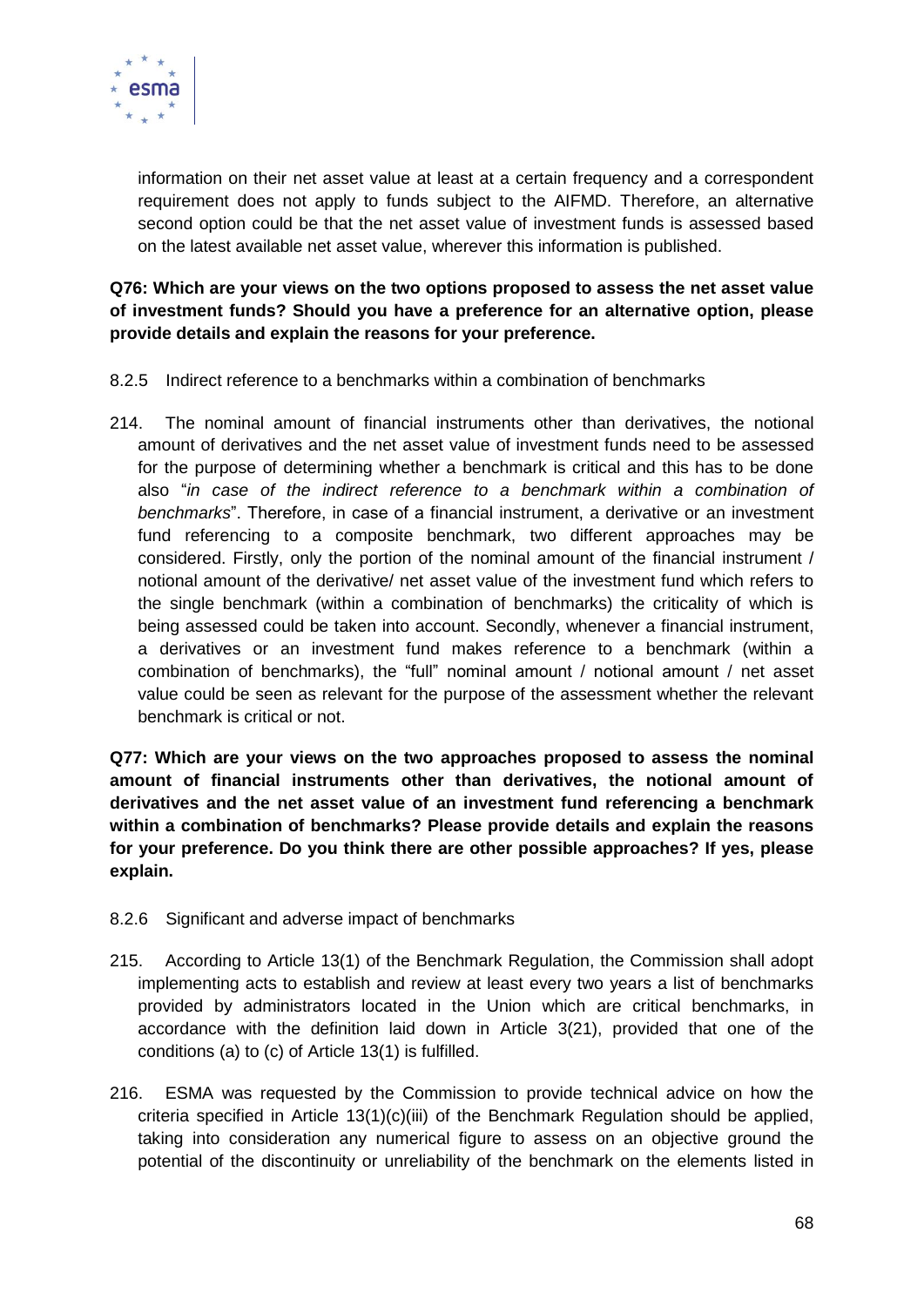

subparagraph iii. ESMA should take into account that these criteria might have to be applied to markets and market participants of very different nature and size.

- 217. In order for a benchmark to be included in the list of critical benchmarks pursuant to Article 13(c)(iii) of the Benchmark Regulation, all the criteria mentioned under (iii) should be fulfilled. Therefore, for this paragraph to apply, a benchmark will have to be used as a reference for financial instruments and contracts having a total value between EUR 400 billion and EUR 500 billion. In addition, the benchmark should have no or very few appropriate market-led substitutes. Finally, ceasing to provide such a benchmark should have a significant and adverse impact in one or more Member State on:
	- i. Markets integrity; or
	- ii. Financial stability; or
	- iii. Consumers; or
	- iv. The real economy; or
	- v. The financing of households and corporations.
- 218. It should be noted that in relation to the procedure of recognition of a benchmark as being critical in a single Member State by the competent authority of that Member State in accordance with Article 13(1)(b), Article 13(2b) of BMR already includes some indication of what should be taken into account by that competent authority in its assessment. These are:
- 219. the value of financial instruments and financial contracts that reference the benchmark within the Member State and its relevance in terms of the total value of financial instruments and of financial contracts outstanding in the Member State;
- 220. the value of financial instruments and financial contracts that reference the benchmark within the Member State and its relevance in terms of the gross national product of the Member State.
- 221. ESMA believes that also the Commission should take into consideration these two values when establishing the list of critical benchmarks in accordance with Article 13(1), and that the technical advice for Article  $13(1)(c)(iii)$ , should be developed with a consistent approach with this one, already embedded in L1.
- 222. Indeed ESMA's technical advice with respect to Article 13(1)(c)(iii) should propose figures to assess on an objective ground the potential impact of the discontinuity or unreliability of the benchmark on the 5 areas mentioned above, for which ESMA is proposing a "relative impact approach". For example, with respect to the real economy a certain percentage point decrease of GDP could be qualified as having significant impact. With respect to consumers a similar approach could be taken by looking at the percentage of consumer loans that would be affected if a benchmark is discontinued or is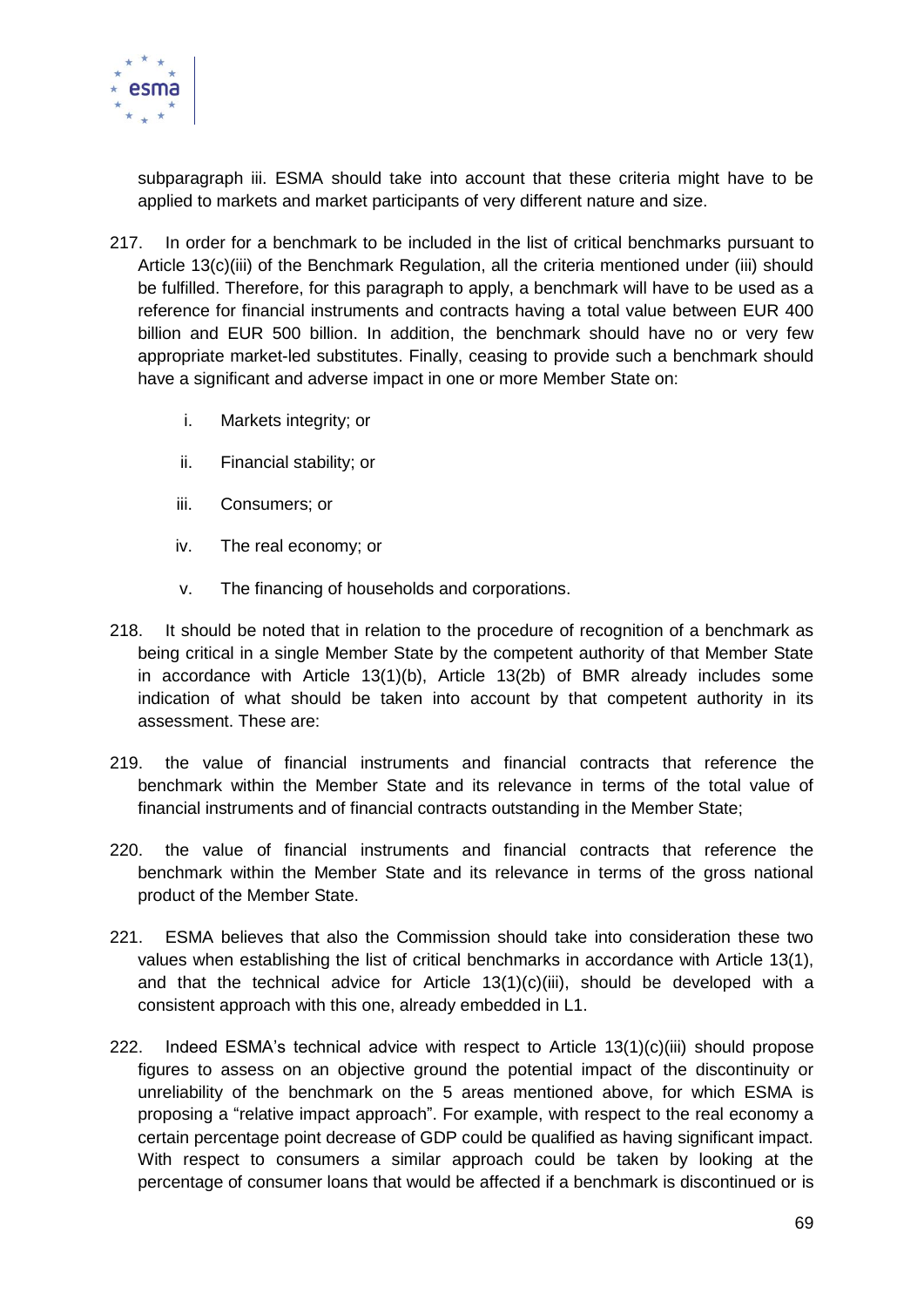

no longer considered reliable. However, consideration should be given to the availability of data to calculate the relative impact.

- 223. ESMA prefers to propose a "relative impact approach" rather than absolute figures. The significant impact in absolute figures, for example on GDP, could differ to a great extent from one Member State to another, while a "relative impact approach" is more flexible and it adapts to the different circumstances of the Member States.
- 224. Examples of criteria under the "relative impact approach" that could be used to assess the potential impact of the discontinuity or unreliability of a benchmark are provided below.
	- I. Markets integrity:
		- the value of financial instruments and financial contracts that reference the benchmark within one or more Member States and its relevance in terms of the total value of financial instruments and of financial contracts outstanding in the Member State(s) considered (*this would be a value similar to the one included in Article 13(2b) but taking into consideration also more Member States at the same time*);
		- the value of financial instruments that reference the benchmark and are traded (or for which a request for admission to trading has been made) on a trading venue within one or more Member States and its relevance in terms of the total value of financial instruments traded (or for which a request for admission to trading has been made) on a trading venue in the Member State(s) considered;
	- II. Financial stability:
		- the value of financial instruments and financial contracts that reference the benchmark within one or more Member States and its relevance in terms of
			- i. the total assets of the financial sector<sup>48</sup> in the Member State(s) considered;
			- ii. the total assets of the banking sector in the Member State(s) considered;
	- III. Consumers:

-

 the value of financial contracts referencing the benchmark that are credit agreements for consumers<sup>49</sup> within one or more Member States and its

<sup>&</sup>lt;sup>48</sup> The European Central Bank's monthly "Report on Financial Structures" may provide helpful figures in this respect: <https://www.ecb.europa.eu/pub/pdf/other/reportonfinancialstructures201510.en.pdf>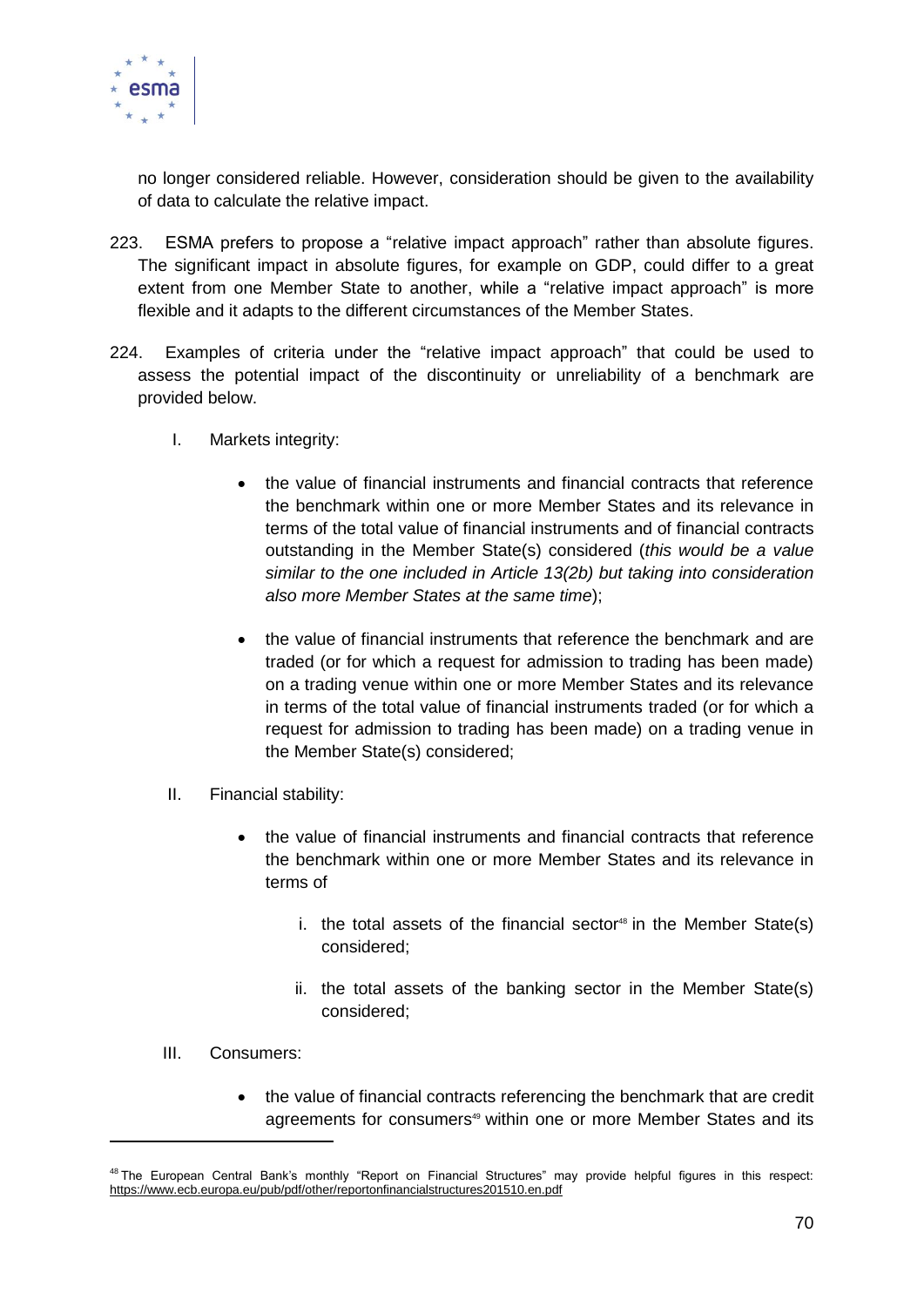

relevance in terms of the total value of credit agreements for consumers outstanding in the Member State(s) considered;

- IV. The real economy:
	- the value of financial instruments and financial contracts that reference the benchmark within one or more Member States and its relevance in terms of the gross national product of the Member State(s) considered *(this would be a value similar to the one included in Article 13(2b) but taking into consideration also more Member States at the same time);*
- V. The financing of households and corporations:
	- the value of financial contracts referencing the benchmark that are loans to households or non-financial corporates within one or more Member States and its relevance in terms of the total value of loans to households or non-financial corporates  $50$  in the Member State(s) considered.

**Q78: Do you agree with the 'relative impact' approach, i.e. define one or more value and "ratios" for each of the five areas (markets integrity; or financial stability; or consumers; or the real economy; or the financing of households and corporations) that need to be assessed according to Article 13(1)(c), subparagraph (iii)? If not, please elaborate on other options that you consider more suitable.**

**Q79: What kind of other objective grounds could be used to assess the potential impact of the discontinuity or unreliability of the benchmark besides the ones mentioned above (e.g. GDP, consumer credit agreement etc.)?** 

<sup>&</sup>lt;sup>49</sup> The Consumer Credit Directive (Directive 2008/48/EC on credit agreements for consumers) was adopted on 23 April 2008 and defines what credit agreements for consumers are and their EU legal framework.<br><sup>50</sup> ECB maintains updated statistics on outstanding loans to households and non-financial corporations in its Statistical Data

Warehouse : https://sdw.ecb.europa.eu/home.do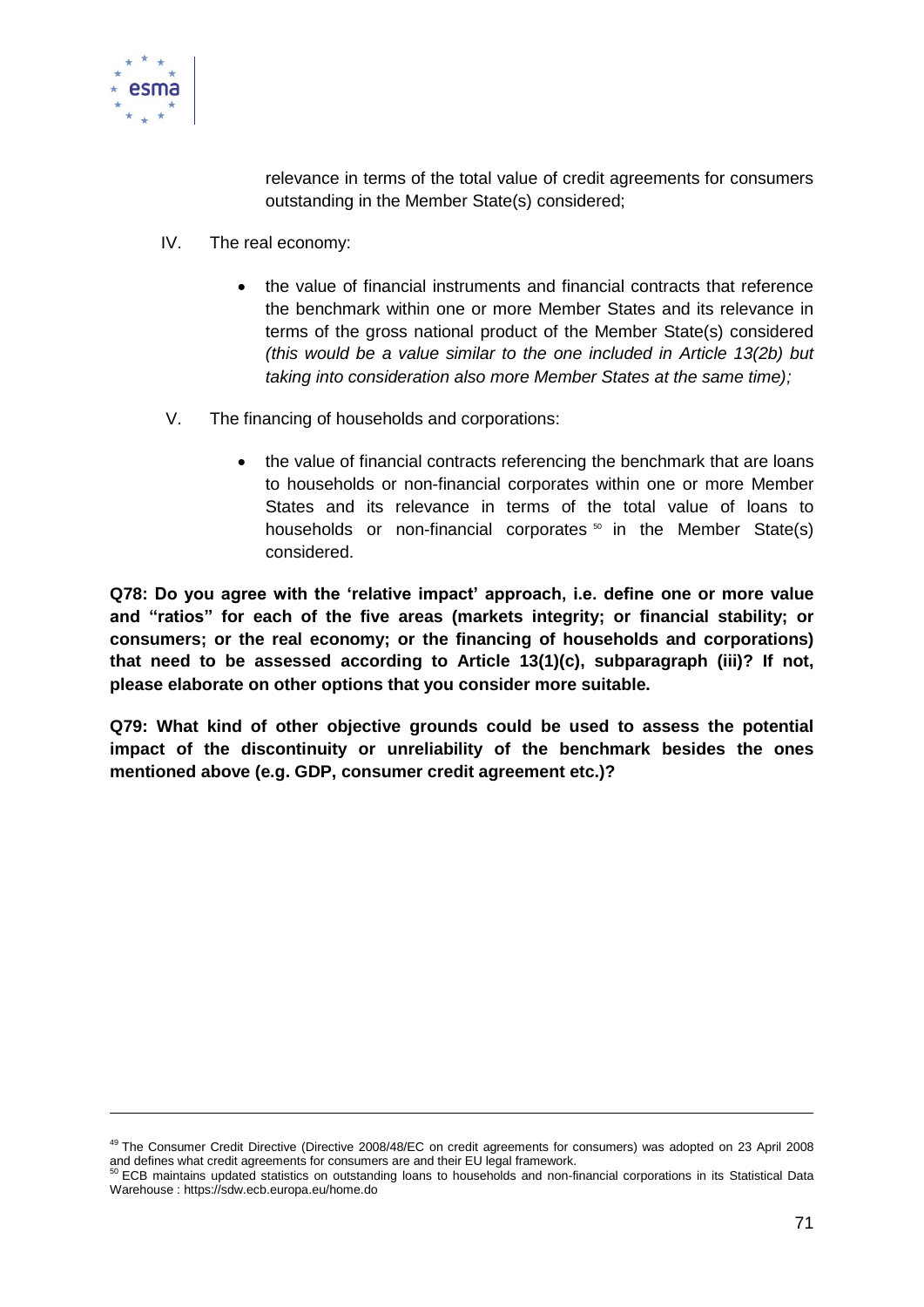

# **9 Significant benchmarks (Article 14c BMR)**

## **9.1 Mandate**

#### *Article 14c*

*2. The national competent authority may decide that the administrator of the significant benchmark shall nevertheless apply one or more of the requirements of Articles 5(2), 5(3c)(c)(d)(e), 7(3a)(b) and 9(2) if it considers that it would be appropriate taking into account the nature or the impact of the benchmarks or the size of the administrator. In its assessment, the national competent authority shall, based on the information provided by the administrator, take into account the following criteria:*

- *a. the vulnerability of the benchmark to manipulation;*
- *b. the nature of the input data;*
- *c. the level of conflicts of interest;*
- *d. the degree of discretion of the administrator;*
- *e. the impact of the benchmark on markets;*
- *f. the nature, scale and complexity of the provision of the benchmark;*
- *g. the importance of the benchmark to financial stability;*
- *h. the value of financial instruments and financial contracts that reference the benchmark;*
- *i. the administrator's size, organisational form and/or structure.*

*8. ESMA shall develop draft regulatory technical standards to further specify the criteria referred to in paragraph 2.*

*ESMA shall submit those draft regulatory technical standards to the Commission by [12 months after entry into force].* 

## **9.2 Criteria of the assessment by National Competent Authorities**

225. The BMR introduces the concept of significant benchmarks, i.e. non-critical benchmarks that are either used as a reference for financial instruments, financial contracts or for the determination of the performance of investment funds with a total average value of at least 50 billion euro over a period of 6 months or, among other things, that have no or very few market-led substitutes and the cessation of which would have significant adverse impacts.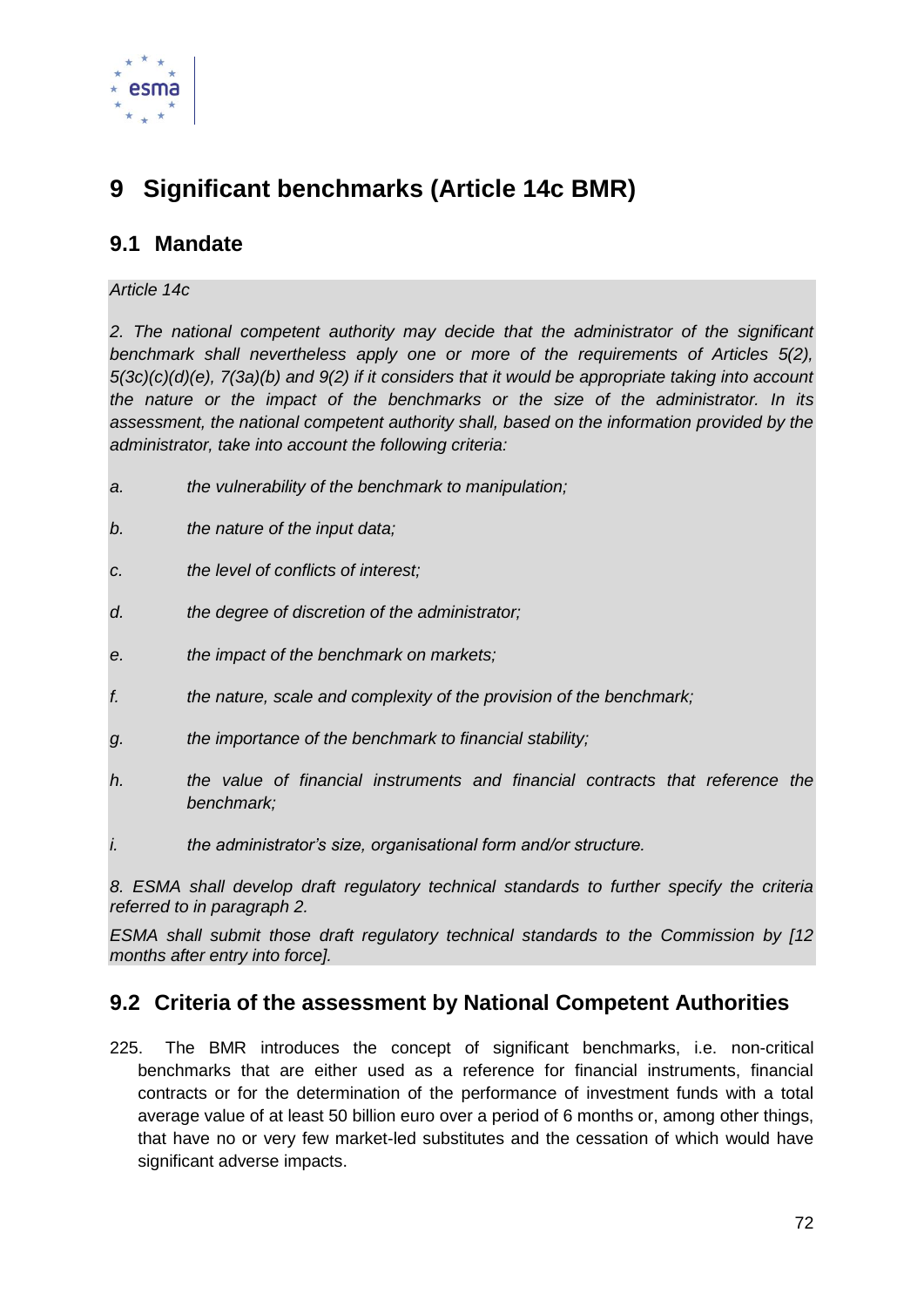

- 226. For significant benchmarks, the administrator may decide not to apply single provisions, directly mentioned in the BMR, for operational separation, additional conflict of interest avoidance, accountability and minimum requirements for a contributor code of conduct if it considers that their application would be disproportionate. If he decides to do so, the administrator has to immediately notify the national competent authority and provide all necessary information (see Article 14c (1a)). The NCA may decide that one or more of the mentioned requirements shall, contrary to the administrator's statement, apply if deemed appropriate (see Article 14c (2)). When assessing the appropriateness, the BMR sets out nine criteria to be taken into account, and ESMA is asked to draft RTS to further specify these, in detail:
	- (a) vulnerability of the benchmark to manipulation
- 227. Where a benchmark is not based on transaction data and contributors are not supervised entities the vulnerability of the benchmark to manipulation is likely to be high in lack of additional measures of transparency, oversight and/or verifiability outside of the administrator's sphere. Therefore, exemptions from the requirements regarding the minimum contents of the contributor code of conduct should only be granted if the administrator can demonstrate that they do not adversely affect the benchmarks resistance to manipulation.
- 228. If the administrator of the benchmark is not dedicated to providing benchmarks alone, ESMA believes that the potential risk of collaborative manipulation by different functions within an administrator is particularly high and, hence, that the requirement for operational separation of the benchmark administration from the remaining business should generally be applied unless the administrator can demonstrate that there is no potential for a conflict of interest, particularly that the administrator does not have a financial interest in any instruments or contracts referencing the administrator's benchmark.
- 229. A clear indication for vulnerability of a benchmark will be if there are proven cases of manipulation of the same benchmark or any benchmark with a similar methodology. The NCA in its assessment whether to require the administrator to apply additional provisions should take past cases into account as lessons learned. Where there are no past cases of manipulation of the administrator's or a similar benchmark, the non-application of provisions should not be objected to where they would not perpetuate or strengthen an existing vulnerability of a benchmark that is founded in its methodology or the market it is intended to measure.
	- (b) nature of the input data
- 230. In its decision to approve of the non-application of one or more requirements mentioned in Article 14c (1), the NCA may not accept any exemptions for interest rate benchmarks, as the proportionality regime of Article 14b, 14c and 14d does not apply.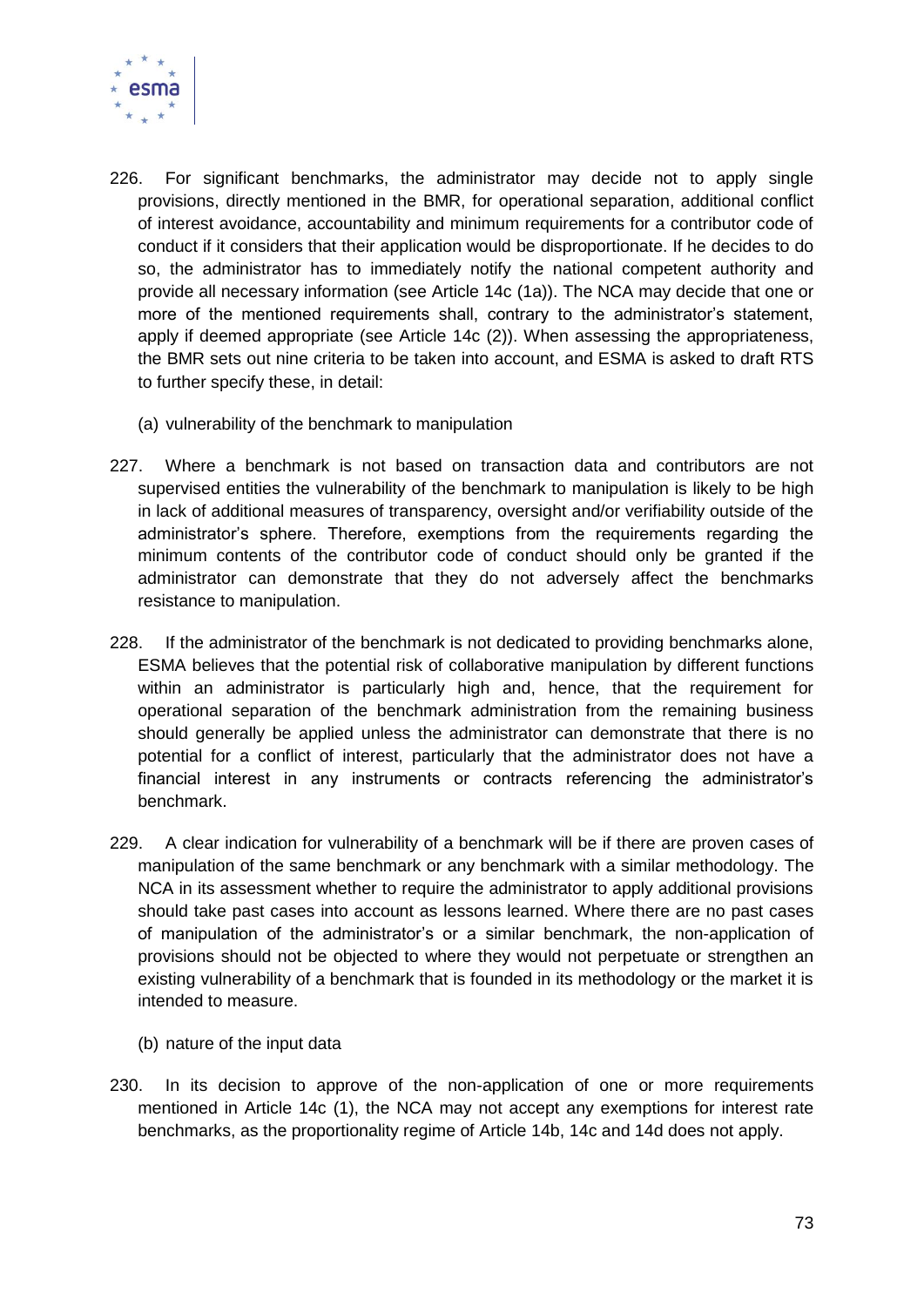

- 231. For regulated data by contrast, the NCA does not have any discretion to object to the administrator's decision not to apply the provisions on front office contribution (Article 7 (3a)) and contributor code of conduct (Article 9) as these do not apply for regulated data benchmarks in any case. The same holds for record keeping requirements where regulated data is sourced as defined in Article 3 (1)(20a). For the remaining provisions, ESMA thinks that administrators of regulated data benchmarks may decide not to separate the benchmark provision operationally and not to apply additional prohibitions and measures to employees and service personnel (as set forth in Article 5) if their conduct can be shown not to materially affect the benchmark calculation and they are prohibited to intentionally engage in conflicting activities by other measures, e.g. their employment contract or national labour law.
- 232. Where input data is transaction data and the administrator is itself engaged in the market the benchmark is intended to represent, ESMA is of the opinion that a higher risk for conflicts of interest exists in general which can support a decision by the NCA for the administrator to apply the provisions of Article 5 (3c) (c),(d),(e).
	- (c) level of conflicts of interest
- 233. The potential for a conflict of interest may be particularly high when the benchmark is based on transactions and the administrator itself participates in the market the benchmark is designed to represent. The NCA should therefore generally be allowed to require the administrator to apply the provisions of Article 5.
- 234. When determining the conflict of interest in cases where the administrator provides benchmarks that are based on contributions, the decision to grant exemptions from the minimum elements for a contributor code (Article 9) should take into account the administrator's potential or actual involvement with contributors and the code of conduct should warrant that any involvement is transparent and governed by adequate control mechanisms.
	- (d) degree of discretion of the administrator
- 235. Where the benchmark methodology grants the administrator discretion in calculating the benchmark, any exemption of the provision quoted in Article 14c para 1 may in ESMA's view not serve to or allow for a reduction of transparency of the process or accountability of the administrator and all persons involved in the benchmark provision. If the benchmark is based on transaction data, the degree of discretion of the administrator will in most cases be lower than in cases where benchmarks are based on quotas. In these cases, however, the accuracy of the underlying data is paramount and the NCA can have stronger arguments to ask for the provisions on internal oversight and verification procedures by the contributor (Article 7 (3a) (b)) to be applied by the administrator to strengthen data reliability.
	- (e) impact of the benchmark on markets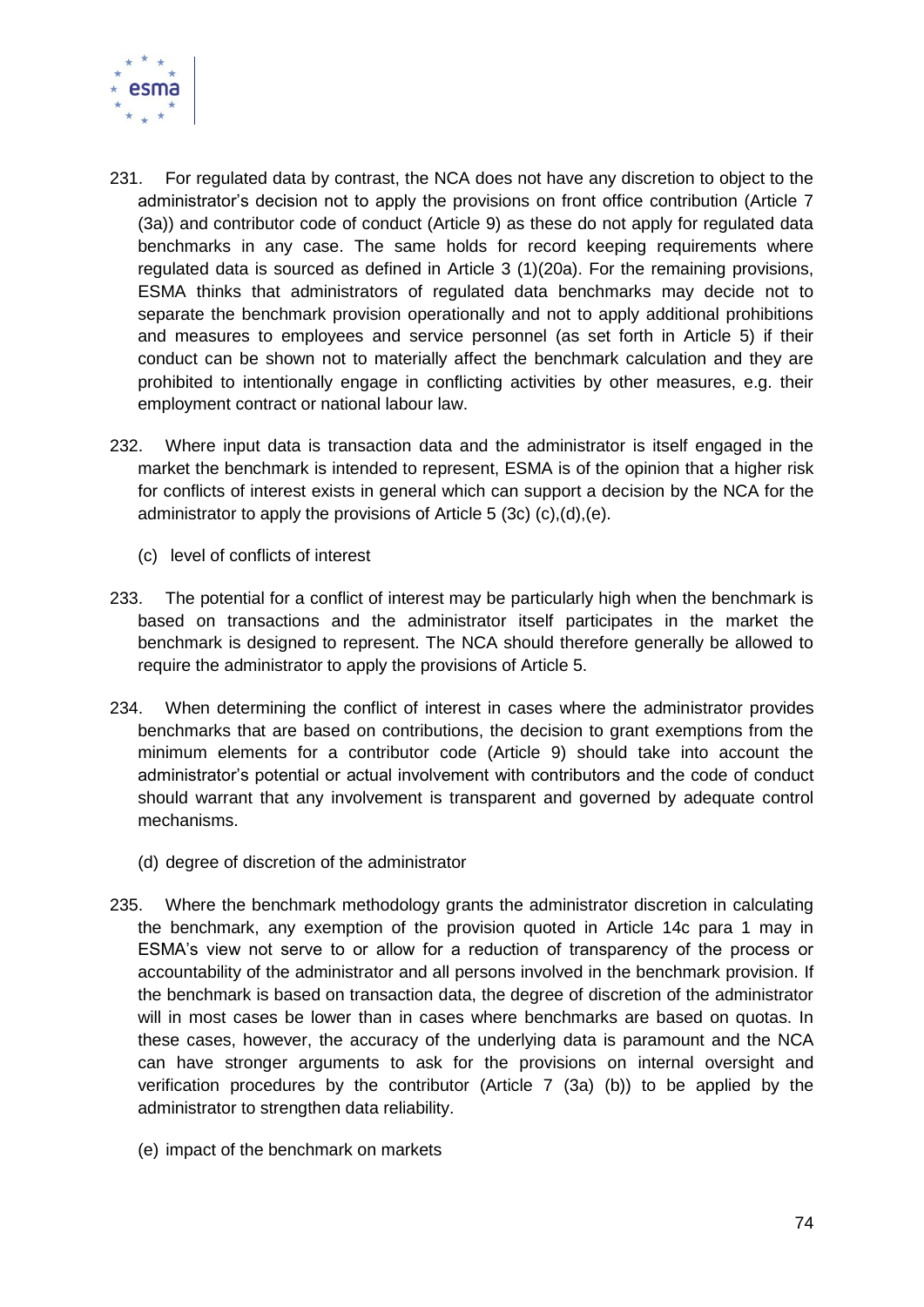

- 236. The definition of a significant benchmark in Article 14b already takes into account the impact the benchmark has on the market by referring to a quantitative threshold and qualitative criteria. Where a benchmark is significant for quantitative reasons, in its decision whether or not to require the administrator to apply the provisions quoted in Article 14c the NCA may take into account if the total average value of the instruments, contracts and funds referencing the benchmark is on the lower end or rather close to the threshold for critical benchmarks (500 bn euros, Article 13 (1) (i)).
- 237. Equally, the NCA may assess the benchmark's market impact by further analysing the administrator's assessment  $-$  if any  $-$  of and reasons for the impact a cessation of the benchmark would have on markets integrity and financial stability according to Article 14b  $(1)(b)$ .
- 238. The closer the benchmark is to being non-significant, the lower its impact on markets will generally be. Conversely, a proximity to being a critical benchmark will indicate a higher impact and will in general support a decision of the NCA to require the administrator to apply one or more criteria quoted in Article 14c (1) it has announced it would not.
	- (f) nature, scale and complexity of the provision of the benchmark
- 239. In ESMA's view, this criterion aims at the process of providing the benchmark rather than the benchmark itself, which should be covered by the remaining criteria.
- 240. In this respect, the nature of the provision could extend to the process of collecting input data and the NCA in its decision to require the administrator to apply certain provisions may take this difference into account. Where the benchmark is based on contributions, again, the NCA can have strong arguments when it asks the administrator to apply Article 9 (2). Likewise, where transaction data is contributed, there is a strong general case for the internal oversight and verification procedures in the contributor code of conduct as set forth in Article 7 (3a) (b) to apply.
- 241. The scale of benchmark provision by contrast is likely to reflect the size of the benchmark administration also in relation to the administrator's remaining business, if any. The scale could therefore affect the NCA's decision in respect to all provisions quoted in Article 14c (1), and should be carefully evaluated in conjunction with other criteria.
- 242. When considering the complexity of the benchmark provision, an NCA would have to look at the process the administrator will have to apply according to the methodology. ESMA suggests that, particularly, aspects like the complexity of the calculation method itself, the level of discretion the administrator has (in conjunction with criterion (d)), the amount of data to be processed and/or the number of contributors and the variety of data sources should be taken into account.
	- (g) importance of the benchmark to financial stability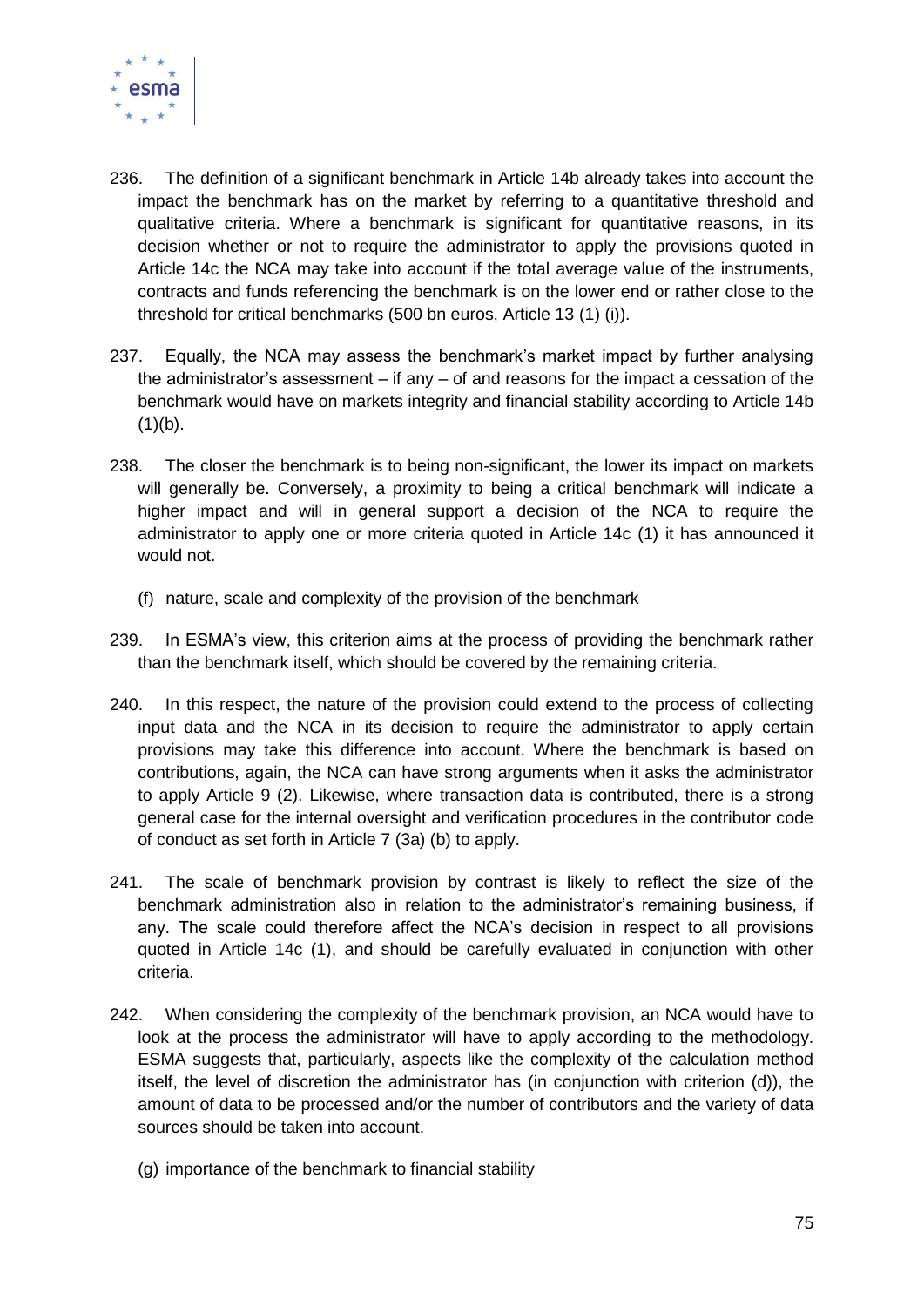

-

- 243. The BMR already requires the European Commission, and NCAs respectively, to assess the importance of a benchmark for markets integrity, financial stability, consumers, the real economy, the financing of households and corporations when determining the criticality of a benchmark in Article 13.
- 244. According to Article 13 (2b)(i) the NCA should take into account the value of financial instruments and financial contracts that reference the benchmark within the Member State and its relevance in terms of the total value of financial instruments and of financial contracts outstanding in the Member State. While this is, in ESMA's view, a criterion that will reflect the benchmark's importance for market integrity, a similar relation can be helpful for the NCA when assessing the importance of a benchmark for financial stability alone as required in Article 14c (2)(g). Instead of relating the total value of referencing financial instruments and financial contracts to the overall outstanding sum of these, the NCA may take as a reference the total assets of the financial sector and/or of the banking sector in its Member State<sup>51</sup>.
	- (h) value of financial instruments and financial contracts that reference the benchmark
- 245. This criterion is in ESMA's view closely linked to the criterion (e) above (impact of the benchmark on markets) and should be assessed similarly, i.e. where a significant benchmark is – quantitatively – close to surpassing the threshold of 500bn euros (Article 13 (1)(i)) the provisions named in Article 14c should generally apply and exemptions would need to be supported by clear evidence by the administrator that in exceptional cases the non-application of single provisions may nonetheless not harm the benchmark's integrity and may not adversely affect the markets. Benchmarks, by contrast, that are close to being non-significant may generally be more open to exemptions.
	- (i) administrator's size, organisational form and/or structure
- 246. ESMA believes that the criterion of the administrator's size, organisational form and/or structure should be viewed together with other criteria, i.e. it should be the benchmark's methodology, complexity, size and importance that dictate what measures of transparency, systems and controls and conflict avoidance (in particular operational separation) should apply, and the administrator's organisational form and/or structure should be appropriate to accommodate these.
- 247. Where an administrator is not a dedicated benchmark administrator, its benchmark operation should generally be separated from e.g. trading activity or client business. In most cases it will be the size and complexity of the benchmark rather than that of the administrator that may justify exemptions, i.e. if a smaller benchmark with little relevance for the markets and little proneness to manipulation is provided by a large institution, an operational separation and verification procedures for front office submissions (Article 5

<sup>&</sup>lt;sup>51</sup> The European Central Bank's monthly "Report on Financial Structures" may provide helpful figures in this respect: <https://www.ecb.europa.eu/pub/pdf/other/reportonfinancialstructures201510.en.pdf>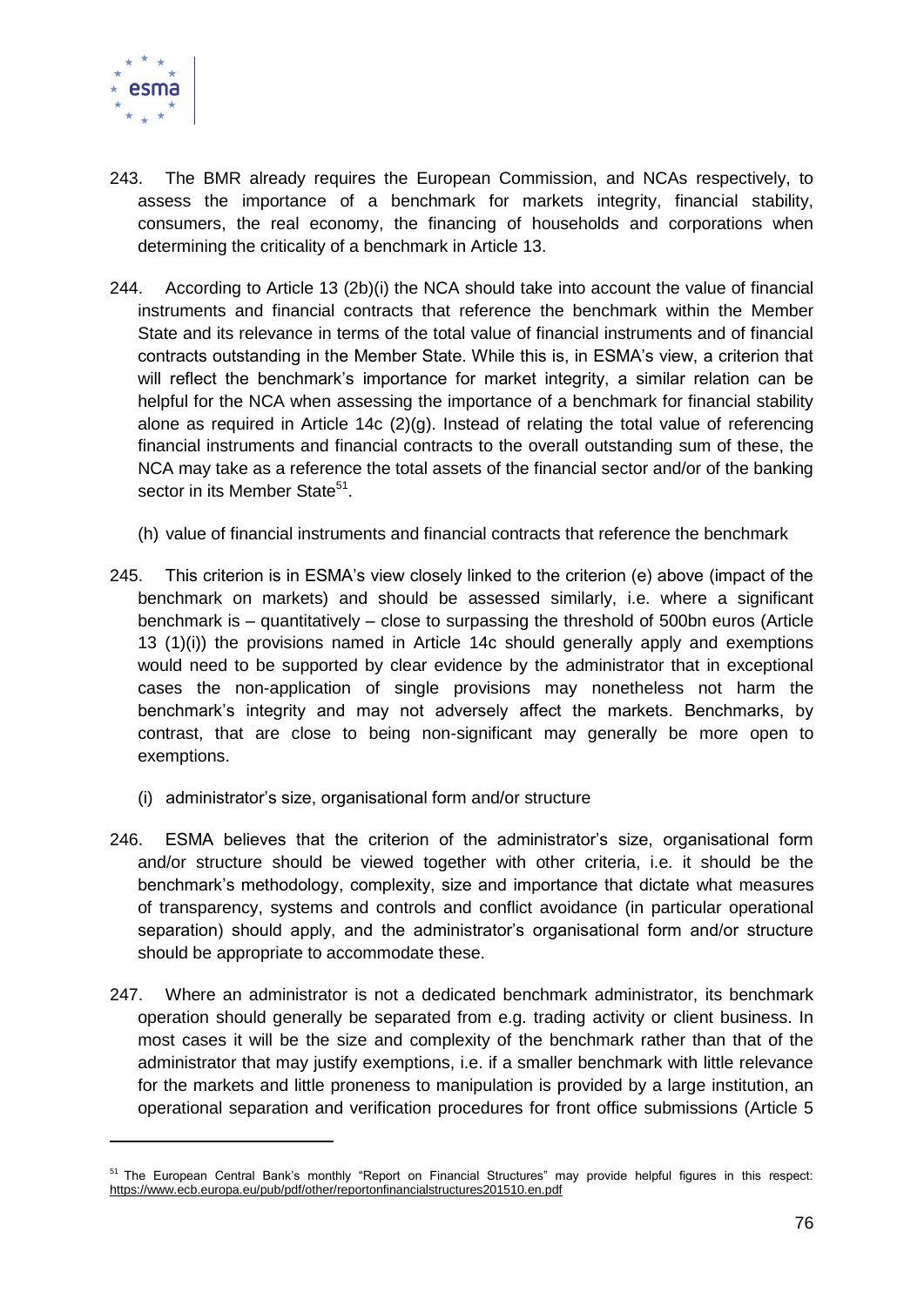

(2), Article 7 (3a)(b)) may be more likely to be dispensable than if an important benchmark is provided by a smaller administrator with little personnel and a simple organisational structure.

**Q80: Do you agree with ESMA's approach to further define the above criteria? Particularly, do you think that ESMA should develop more concrete guidance for the possible rejection of the NCA under Article 14c para 2? Do you believe that NCAs should take into consideration additional elements in their assessment?**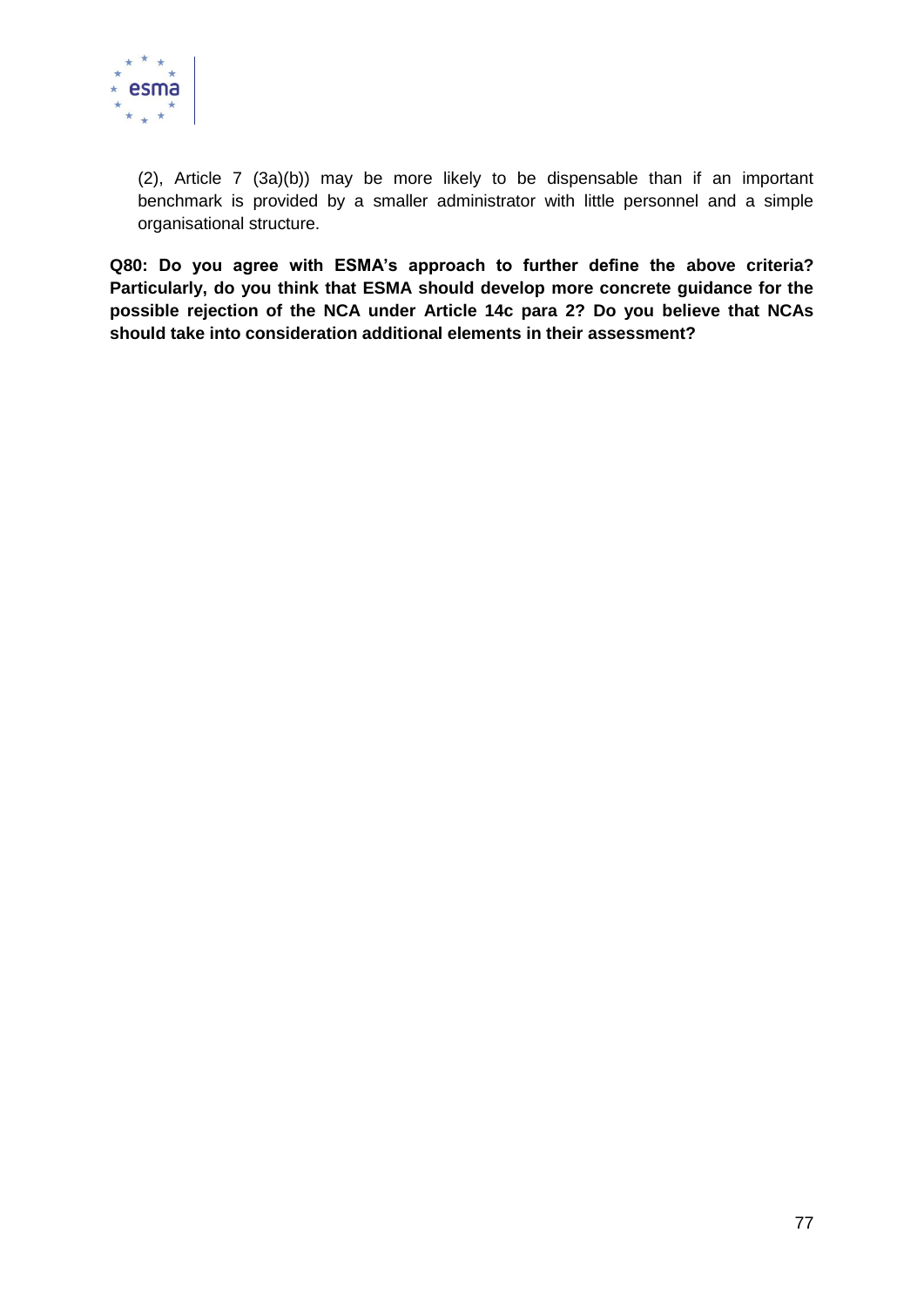

# **10 Compliance Statement for Significant and Nonsignificant Benchmarks (Article 14c and 14d BMR)**

## **10.1 Mandate**

*Article 14c*

*6. Where the administrator of significant benchmarks does not comply with one or more of the requirements laid down in Articles 5(2), 5(3c)(c)(d)(e), 7(3a)(b) and 9(2) it shall publish*  and maintain a compliance statement that shall clearly state why it is appropriate for that *administrator not to comply with those provisions.*

*7. ESMA shall develop draft implementing technical standards to develop a template for the compliance statement described in paragraph 6.*

*ESMA shall submit the draft implementing standards referred to in the first subparagraph to the Commission by [12 months after entry into force].*

*Article 14d*

*2. Where the administrator does not apply one or more of the requirements laid down in paragraph 1, it shall publish and maintain a statement which shall clearly state why it is appropriate for that administrator not to comply with those provisions. The administrator shall provide the statement to its competent authority.*

*3. ESMA shall develop draft implementing technical standards to develop a template for the compliance statement described in paragraph 2.*

*ESMA shall submit the draft implementing standards referred to in the first subparagraph to the Commission by [12 months after entry into force].*

## **10.2 Compliance statement: significant benchmarks**

- 248. As explained in the previous section, administrators of significant benchmarks may decide not to apply a number of provisions, listed in Article 14c(1), subject to the assessment of the relevant competent authority. Where the administrator does not comply with one or more of the provisions listed in Article 14c(1), it has to publish and maintain a compliance statement explaining why it is appropriate for that administrator not to comply with those provisions.
- 249. In this context, ESMA is empowered to develop implementing technical standards to develop of a template for such compliance statement.
- 250. The template should ensure that the statement is clear and unambiguous, and at the same time the explanation of the non-application of the provisions should be as detailed and comprehensive as possible. ESMA believes that a statement should refer to a single benchmark/family of benchmarks, and therefore if an administrators decide not to apply those provisions to, e.g., three different benchmarks (not belonging to the same family as defined under Article 3(1)(2a) of the BMR), it should publish three separate statements.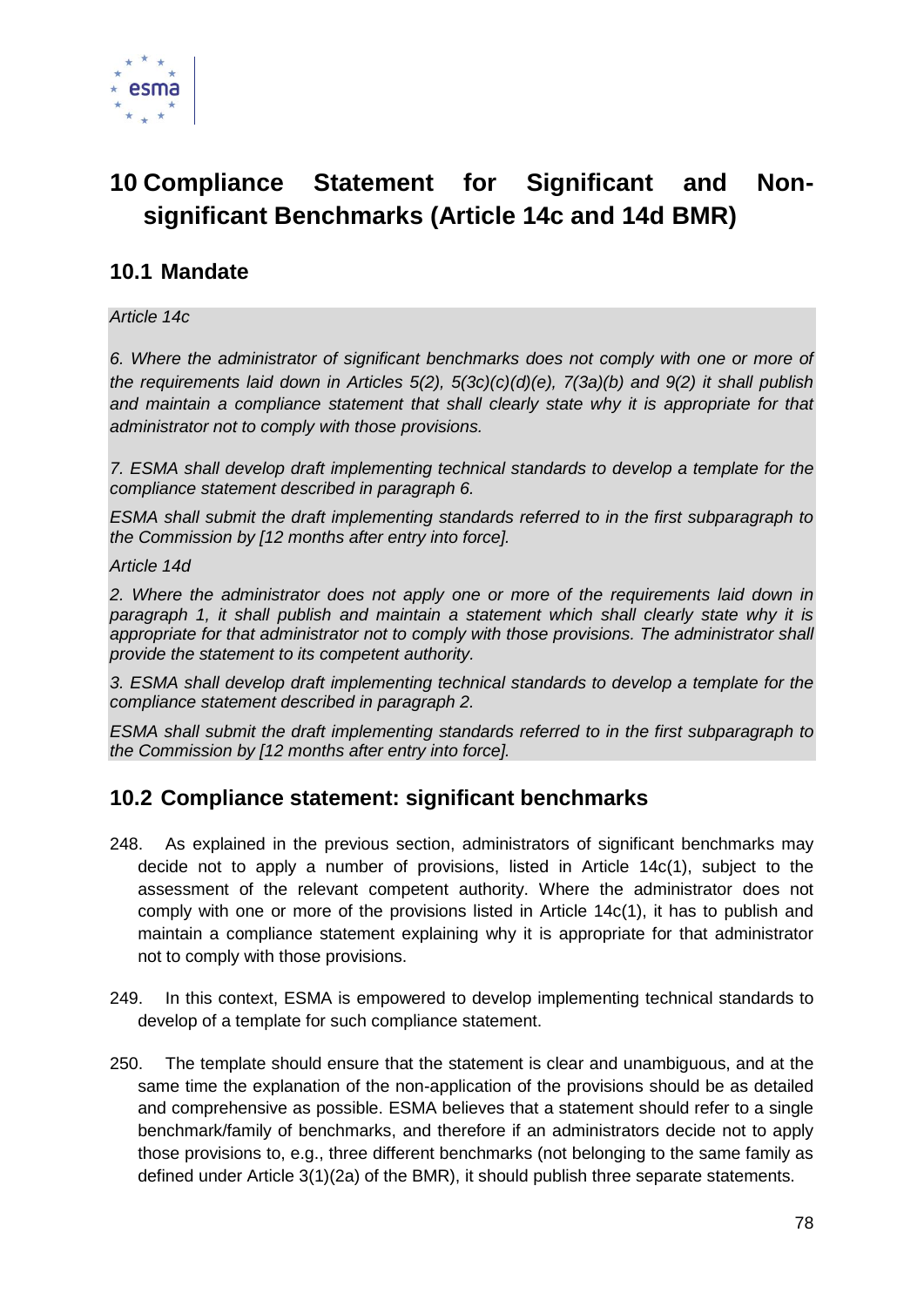

- 251. For sake of clarity, the compliance statement should also indicate where the "benchmark statement", that administrators have to publish in accordance with Article 15 (see next section), has been published.
- 252. For these reasons, ESMA is proposing that the template is composed by the following fields:
	- identity of the administrator: as it appears in the "Register of administrators and benchmarks" published by ESMA according to Article 25a;
	- relevant National Competent Authority: i.e. the NCA who has authorised the administrator pursuant to Article 23;
	- name of the benchmark: as it appears in the "Register of administrators and benchmarks" published by ESMA according to Article 25a;
	- declaration that the benchmark is a significant benchmark;
	- reference to benchmark statement: indication to where the benchmark statement (required by Article 15) is publicly available;
	- identification of the first provision which the administrator does not apply to the benchmark: number of the Article of the BMR and full text of the provision;
	- detailed explanation of the reason(s) why the administrator is not applying the first provision identified in the previous field;
	- identification of the second provision which the administrator does not apply to the benchmark: number of the Article of the BMR and full text of the provision;
	- detailed explanation of the reason(s) why the administrator is not applying the second provision identified in the previous field;
	- identification of the "N" provision which the administrator does not apply to the benchmark: number of the Article of the BMR and full text of the provision;
	- detailed explanation of the reason(s) why the administrator is not applying the "N" provision identified in the previous field.
- 253. The fields on the identification of the provision and the related detailed explanation should be repeated for each single provision that the administrator is not applying, so as to ensure the maximum clarity.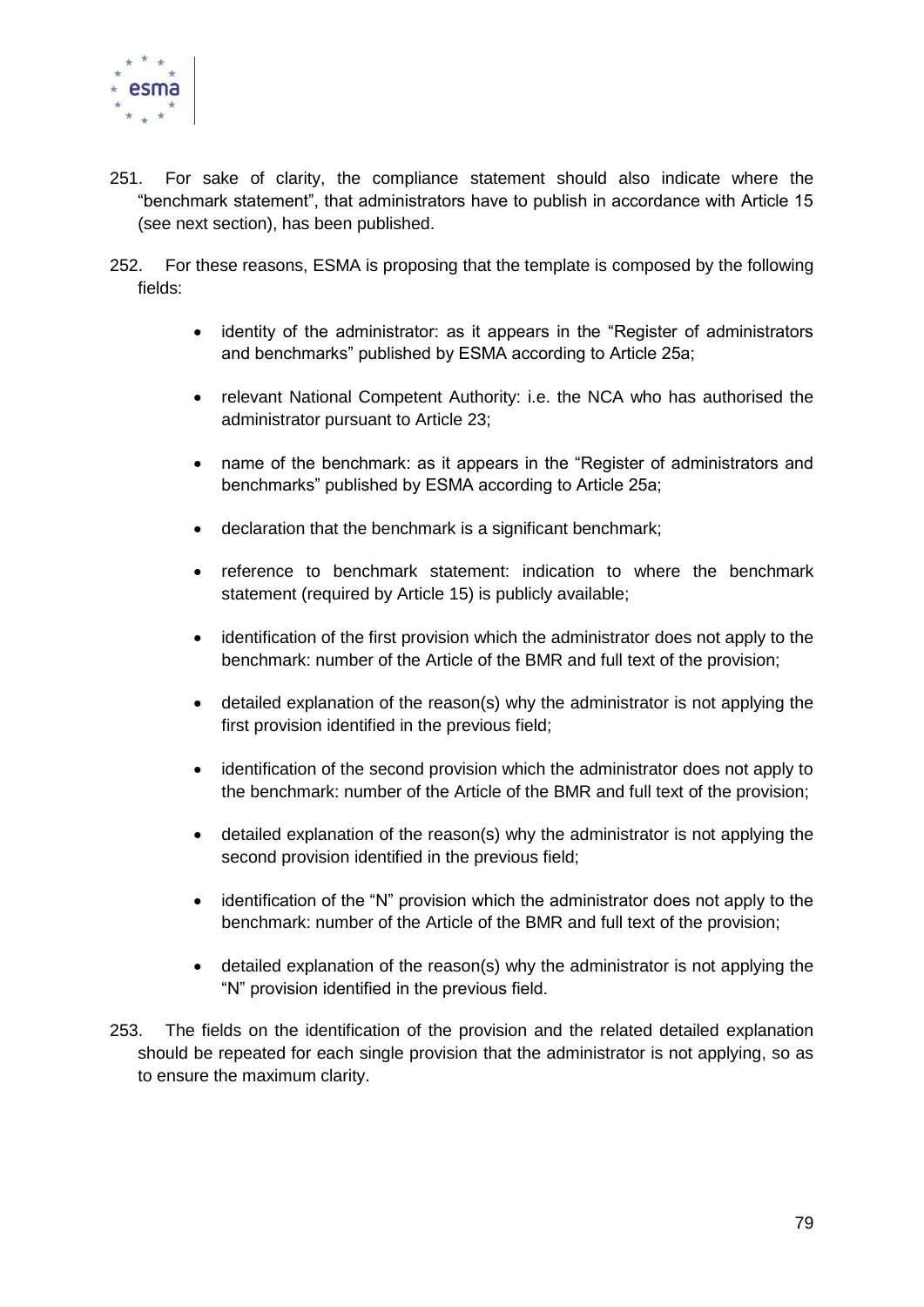

## **10.3 Statement: non-significant benchmarks**

- 254. In relation to non-significant benchmarks, the BMR has a similar approach towards possible exemption. According to Article 14d of the BMR, when a benchmark is not classified as critical or significant benchmark, its administrator may decide not to apply a number of requirements indicated under the L1 and related to: governance and conflict of interest (Article 5), oversight function (Article 5a), control framework (Article 5b), accountability framework (Article 5c), input data (Article 7), transparency of methodology (Article 7b), reporting of infringement (Article 8), code of conduct (Article 9), governance and control requirements for supervised contributors (Article 11).
- 255. If an administrator decides not to apply any of the provisions listed in Article 14d(1), it will have to publish and maintain a statement explaining why it is appropriate not to comply with the specific provisions.
- 256. The main difference with the process for significant benchmarks is that in the case of non-significant benchmarks:
	- there is no assessment by the competent authority on the appropriateness of the exemptions elected by the administrator (see Article 14c for significant benchmarks);
	- the compliance statement should also be provided to the relevant competent authority;
	- the competent authority may require additional information as well as changes to ensure compliance with the BMR (see Article 14d(4));
	- the competent authority can also require an administrator to appoint an independent external auditor to review and report on the accuracy of the administrator's compliance statement and to provide this report to the competent authority (see Article 14d(5));
- 257. In this context, ESMA is empowered to develop implementing technical standards to develop a template for such compliance statement, in the same way in which it is empowered to develop a template for the compliance statement of significant benchmarks.
- 258. The template should ensure that the statement is clear and unambiguous, and at the same time the explanation of the non-application of the provisions should be as detailed and comprehensive as possible. ESMA believes that a statement should refer to a single benchmark/family of benchmarks, and therefore if an administrators decide not to apply those provisions to, e.g., three different benchmarks (not belonging to the same family as defined under Article 3(1)(2a) of the BMR), it should publish three separate statements.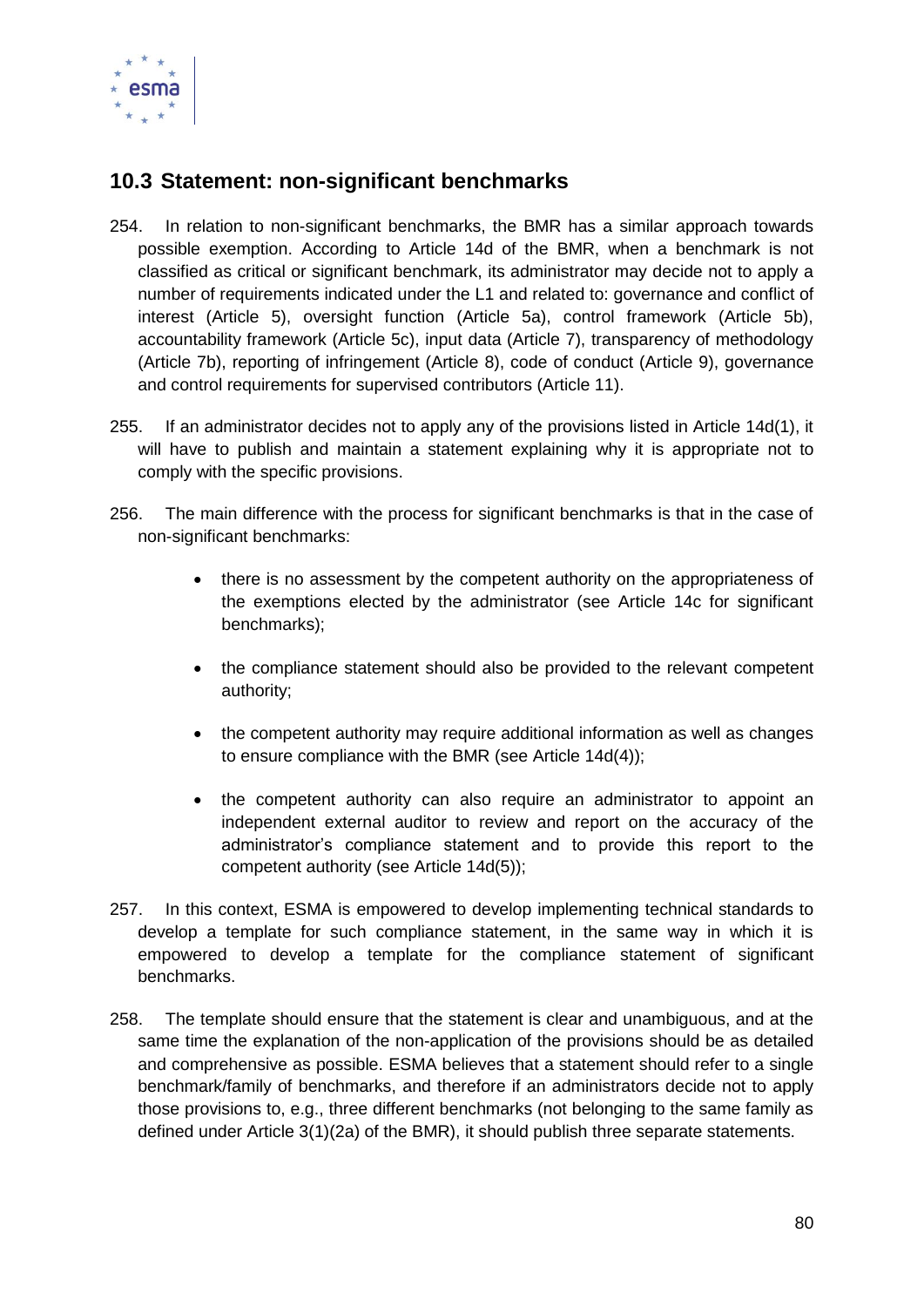

- 259. For these reasons, ESMA is proposing the same template that for significant benchmarks, composed by the following fields:
	- identity of the administrator: as it appears in the "Register of administrators and benchmarks" published by ESMA according to Article 25a;
	- relevant National Competent Authority: i.e. the NCA who has authorised the administrator pursuant to Article 23;
	- name of the benchmark: as it appears in the "Register of administrators and benchmarks" published by ESMA according to Article 25a;
	- declaration that the benchmark is a non-significant benchmark;
	- reference to benchmark statement: indication to where the benchmark statement (required by Article 15) is publicly available.
	- Identification of the first provision which the administrator does not apply to the benchmark: number of the Article of the BMR and full text of the provision;
	- detailed explanation of the reason(s) why the administrator is not applying the first provision identified in the previous field;
	- identification of the second provision which the administrator does not apply to the benchmark: number of the Article of the BMR and full text of the provision;
	- detailed explanation of the reason(s) why the administrator is not applying the second provision identified in the previous field;
	- identification of the "N" provision which the administrator does not apply to the benchmark: number of the Article of the BMR and full text of the provision;
	- detailed explanation of the reason(s) why the administrator is not applying the "N" provision identified in the previous field.
- 260. The proposed template is the same as the one for significant benchmarks, and therefore the fields on the identification of the provision and the related detailed explanation should be repeated for each single provision that the administrator is not applying.

**Q81: Do you think that the fields identified for the template are sufficient for the competent authority and the stakeholders to form an opinion on the representativeness, reliability and integrity of a benchmark, notwithstanding the nonapplication of some material requirements? Could you suggest additional fields?**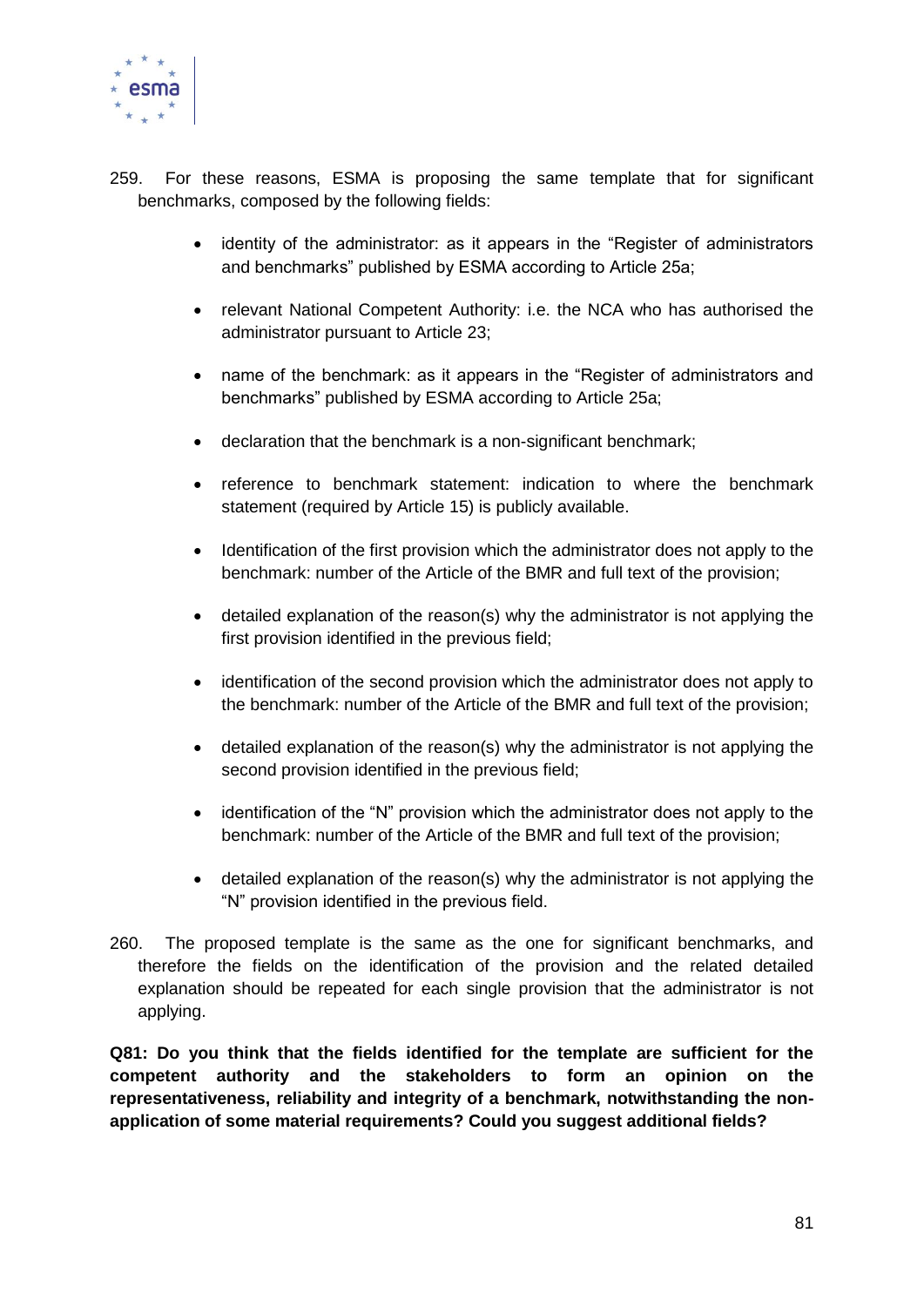

# **11 Benchmark Statement (Article 15 BMR)**

## **11.1 Mandate**

### *Article 15*

*3. ESMA shall develop draft regulatory technical standards to further specify the contents of the benchmark statement and the cases in which an update of such statement is required, distinguishing for different types of benchmarks and sectors as set in this Regulation and taking into account the principle of proportionality.* 

*ESMA shall submit the draft implementing standards referred to in the first subparagraph to the Commission by [12 months after entry into force].*

## **11.2 General remarks**

- 261. Article 15 of the Benchmark Regulation requires administrators to publish a benchmark statement. Article 15(1) states general requirements regarding transparency, appropriateness and user caution. The minimum contents for all benchmark statements are specified in Article 15(2) with reference to the methodology and the process to determine the benchmark, in particular the input data.
- 262. ESMA suggests further specifications for the general requirements (I), including a minimum timeframe for publication of the benchmark statement and updates, and the minimum contents (II). Beyond these, ESMA suggests specific requirements for different types of benchmarks (III), taking into account the principle of proportionality.

## **11.3 Requirements for all benchmarks**

- 11.3.1 General requirements
- 263. According to Article 15(1)(a), a benchmark statement must clearly and unambiguously define the market or economic reality measured by the benchmark and the circumstances in which such measurement may become unreliable.
- 264. While within the universe of benchmarks a wide variety of markets are and may be covered, ESMA believes that the benchmark statement should be easily accessible and should inform the public in a concise and comprehensible manner at least about the following aspects:
	- Type of market: a general description of the measured market and its geographical boundaries (e.g. one or several member states), including its forming part of a specific sector under the Regulation (interest rates, commodities) and whether it is regulated or not.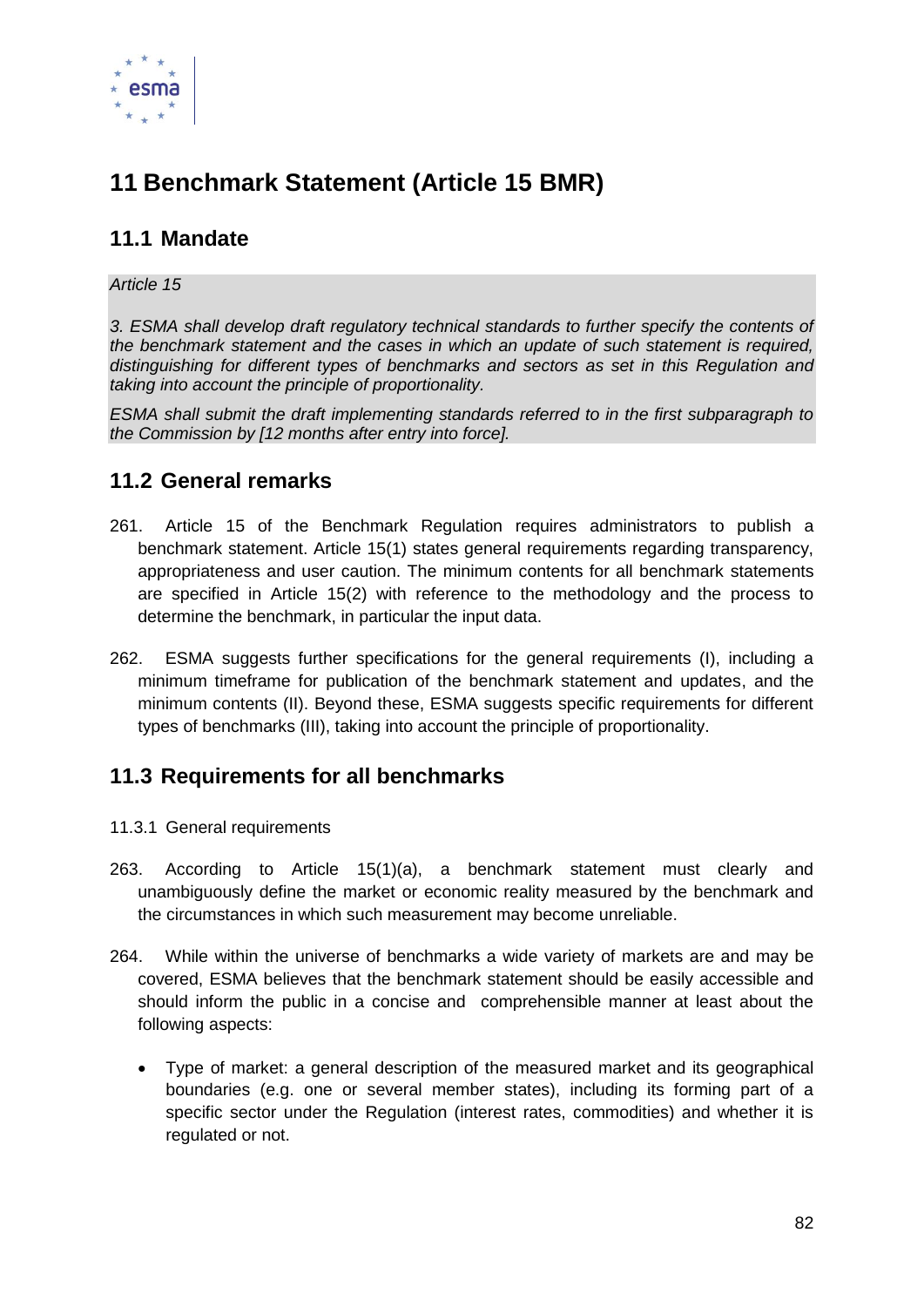

- Market access and market participants: information on the actual or potential participants of the market (e.g. investment firms or retail investors) and whether there are barriers to access it (e.g. regulatory, geographical, economic).
- Size of the market: an estimate of the volume of transactions in the relevant market over the period measured by the benchmark, reflecting where applicable periods preceding the publication of the benchmark statement.
- 265. ESMA acknowledges that the conditions for a reliable measurement of the underlying market or economic reality may not be established in absolute terms but are dependent on the benchmark's methodology defined by the administrator and made transparent to users. Taking this into account, ESMA suggests to consider the following aspects when defining the circumstances in which a measurement may become unreliable:
	- Size and number of participants: a minimum size (e.g. volume of transactions reflecting the benchmark methodology) and where applicable a minimum number of participants below which the market would lack sufficient information to determine the benchmark according to the methodology.
	- Liquidity: a general environment that allows executing a transaction of a reasonable size in a timely manner, if this is a requirement under the relevant methodology.

### **Q82: Do you agree with the suggested minimum aspects for defining the market or economic reality measured by the benchmark?**

### **Q83: Do you think the circumstances under which a benchmark determination may become unreliable can be sufficiently described by the suggested aspects?**

- 266. Article 15(1)(c) requires that the benchmark statement clearly and unambiguously identifies elements of the benchmark that may be subject to discretion, the circumstances under which such discretion may be exercised and by whom. Furthermore, the benchmark statement should include a reference to a procedure for evaluation of such discretion. ESMA suggests that the benchmark statement should at least contain information on:
	- Applicability: whether or not discretion is generally allowed according to the benchmark methodology. Where it is allowed, the benchmark statement should include a reference to the particular element of the benchmark determination that is or may be subject to discretion and who may exercise it.
	- Necessary discretion: a description of aspects of the benchmark methodology that indispensably require the exercise of discretion, if any.
	- Evaluation: where the methodology allows for discretion, the benchmark statement should include a clear reference to the person or body that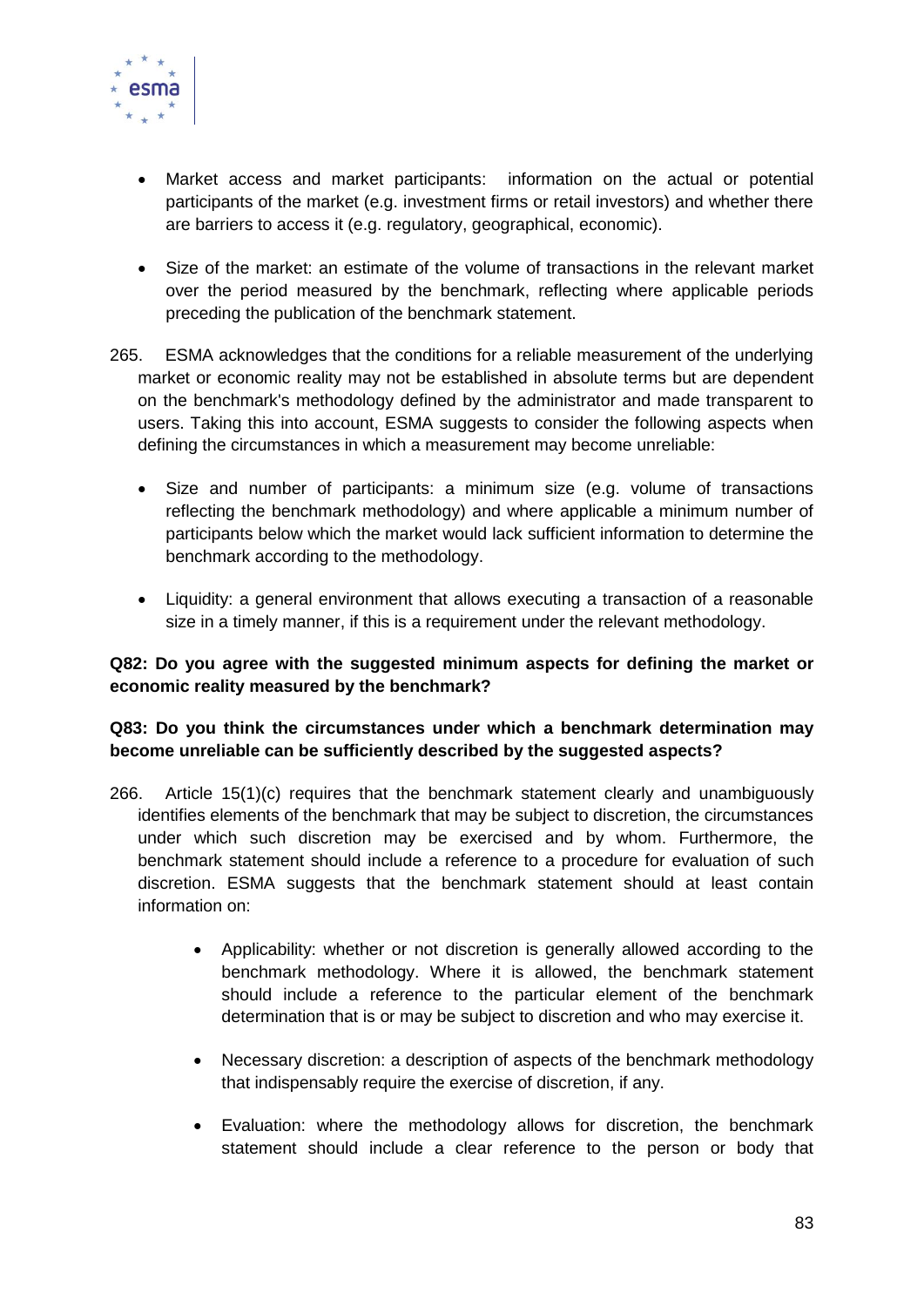

evaluates any exercise of discretion and its role in the benchmark determination process, if any.

### **Q84: Do you agree with the minimum information on the exercise of discretion to be included in the benchmark statement?**

#### 11.3.2 Minimum Content

267. Article 15(2), (a) to (g) already define minimum contents that apply for all benchmark statements no matter the type of benchmark or sector and further specify these in terms of definitions, determination procedures and their limitations, situations of stress or insufficient or unreliable transaction data as well as rules and procedures regarding discretion and dealing with errors. ESMA believes that the description of minimum contents in Art. 15 para. 2 is sufficiently precise and that further requirements would have to differ according to the individual benchmarks properties and methodologies.

### **Q85: Are there any further precise minimum contents for a benchmark statement that should apply to each benchmark beyond those stated in Art. 15(2) points (a) to (g) BMR?**

### **11.4 Specific requirements for different types of benchmarks**

268. Beyond the requirements and minimum contents that apply to each benchmark, ESMA considers it appropriate to establish additional criteria for the specific types of benchmarks as defined by the Regulation, i.e. interest rate benchmarks, commodity benchmarks, regulated-data benchmarks. The empowerment in Article 15(3) asks ESMA to take into account the principle of proportionality, and therefore ESMA proposes specific requirements for the following category of benchmarks: critical benchmarks, significant benchmarks and non-significant benchmarks.

#### 11.4.1 Interest rate benchmarks

269. According to Article 3(1) point (19) 'interest rate benchmark' means a benchmark where the underlying asset for the purposes of Article  $3(1)$  point  $(1)$  (c) is the rate at which banks may lend to, or borrow from other banks or agents, other than banks, in the money market. The Regulation applies special requirements to interest rate benchmarks in Annex I (e.g. addressing the hierarchy and transparency of input data; the establishment and tasks of the oversight function; Code of Conduct; audit requirements; additional requirements for contributors to interest rate benchmarks). ESMA therefore suggests for the benchmark statement of interest rate benchmarks to contain a concise and clear description how these additional requirements have been implemented by the Administrator. Where appropriate, the description might make reference to other sources of information, in particular when provided by the Administrator (e.g. on its homepage), where more detailed information concerning the aspects covered may be easily obtained. However, in the interest of transparency, an excessive use of cross-references should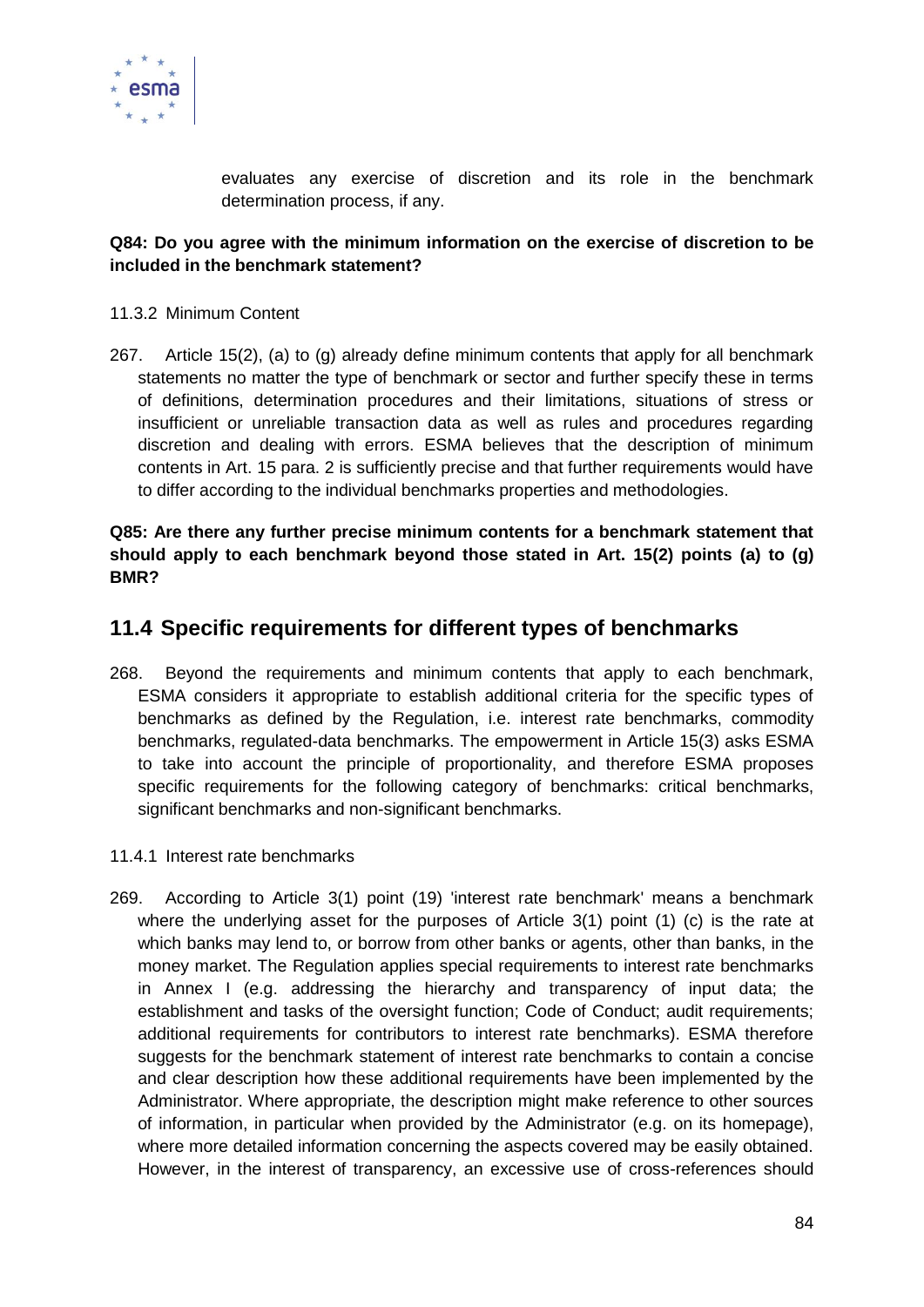

not impede the possibility to get a concise and clear overview as regards the benchmark at stake by means of the benchmark statement.

**Q86: Do you agree that a concise description of the additional requirements including references, if any, would be sufficient for the information purposes of the benchmark statement for interest rate benchmarks?**

- 11.4.2 Commodity benchmarks
- 270. ESMA proposes that, further to the general requirements, the statement to be published for each commodity benchmark should clearly describe the criteria that define the physical commodity that is subject of a particular benchmark calculation methodology.
- 271. In addition, according to Article 14a, the special requirements laid down in Annex II should apply to the provision of and contribution to commodity benchmarks, unless the benchmark is a regulated-data benchmark or is based on submissions by contributors which are in majority supervised entities. Annex II stipulates for example special provisions as regards the methodology, respective publication requirements and for the quality and integrity of the benchmark calculations. ESMA suggests that when the special requirements of Annex II apply, the benchmark statement should briefly describe their applicability and implementation by the administrator. In this context, the benchmark statement should in particular inform about the concise explanation that has to be published with each benchmark calculation according to Annex II, para. 6, in order to inform the public about the key elements of each particular benchmark determination. The benchmark statement should also indicate the source where these explanations may be found. Furthermore, the benchmark statement should also outline the professional profiles of the contributors to the benchmark and explain why the same is predominantly based on submissions by such non-supervised entities.

### **Q87: Do you agree that the statement for commodity benchmarks should be delimited as described? Otherwise, what other information would be essential in your opinion?**

- 11.4.3 Regulated-data benchmarks
- 272. According to Article 12a, benchmarks that are determined by a formula applied to data that is entirely sourced from trading venues, approved publication arrangements or reporting mechanisms, qualified exchanges or auction platforms, or to net asset values of UCITS are privileged in so far as a reduced number of obligations under the Regulation applies. Taking the principle of proportionality into account, ESMA considers it therefore inappropriate to establish further material requirements with regard to the benchmark statement for such regulated-data benchmarks that go beyond what is required in general (see sections: "general requirements" and "minimum content"). However, ESMA is of the opinion that benchmark statements for regulated-data benchmarks should contain: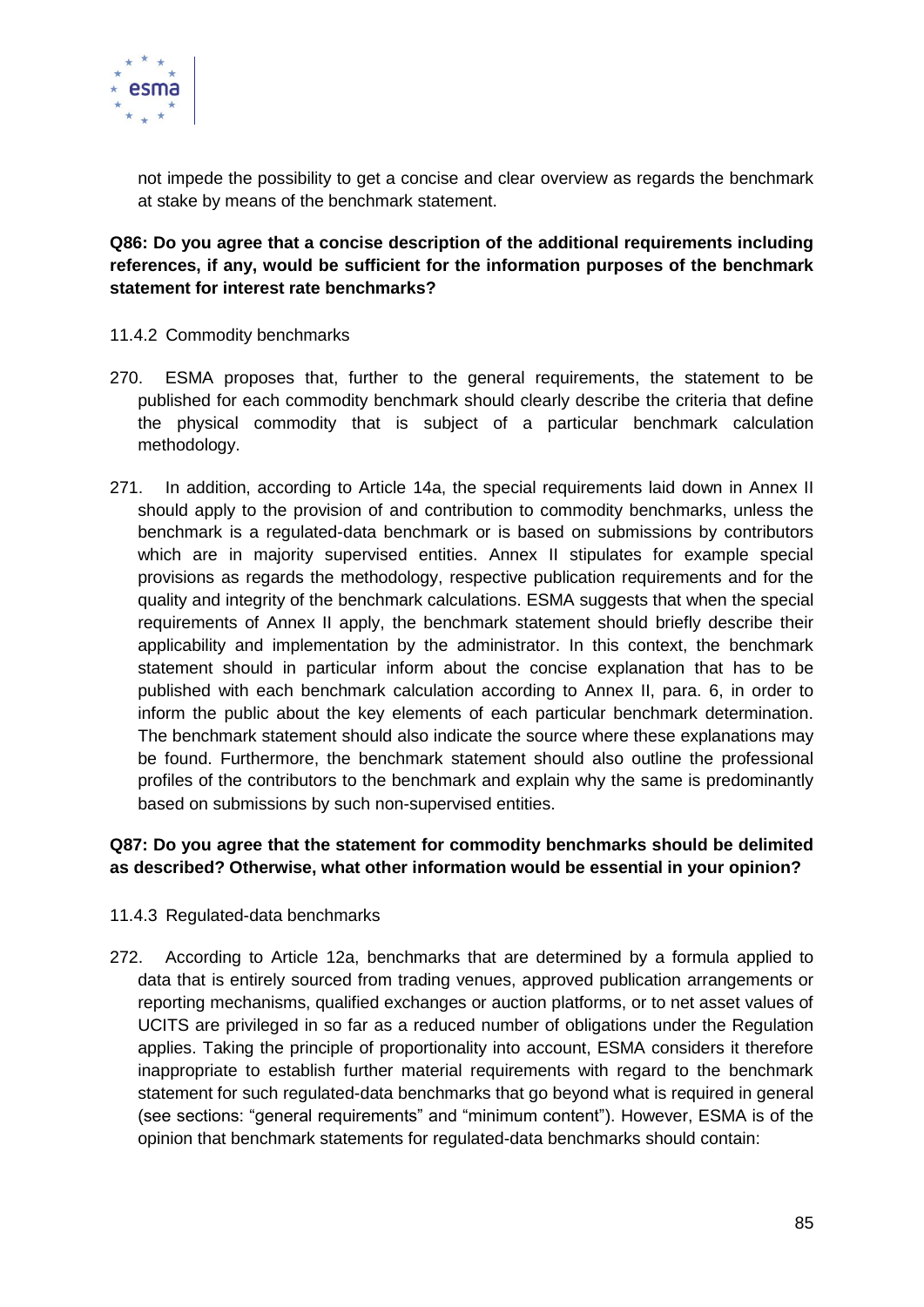

- Qualification as a regulated-data benchmark: a clear indication that the benchmark is a regulated-data benchmark as defined by the Regulation, what kind of data is used to determine it and who regulates this data.
- 273. Where appropriate in the interest of a concise regulated-data benchmark statement, the same might be limited to mentioning the relevant source documents, when and where these have been disclosed to the public and how they may be directly and easily accessed by the public. ESMA supposes that these conditions should regularly be fulfilled in case of regulated-data benchmarks.

**Q88: Do you agree with ESMA's approach not to include further material requirements for the content of benchmark statements regarding regulated-data benchmarks?**

## **11.5 Proportionality**

### 11.5.1 Critical Benchmarks

- 274. The Regulation applies high standards to critical benchmarks (e.g. mandatory contribution, enhanced oversight). ESMA therefore considers it crucial for the addressee of the benchmark statement to know if and why a particular benchmark is considered critical as defined by Article 3(1) point (21). On the one hand, it may be important for the benchmark user to know why this benchmark is classified by critical. On the other hand, benchmark users may profit from the additional supervisory regime that applies to the benchmark at hand that should generally increase its trustworthiness. ESMA therefore suggests for critical benchmarks to require that the benchmark statement includes:
	- Qualification as a critical benchmark: the fact that a determination of the benchmark as critical has been made according to Article 13 of the Regulation and a summary of the underlying reasons, unless their publication would have an adverse impact on the benchmark administrator or the functioning of the benchmark.
	- Information about the degree of utilisation of the benchmark in general and also with regard to different Member States as well as about the nature of its contributors and their location. Information, to the extent available, about the most relevant types of financial instruments, financial contracts and investment funds that reference the critical benchmark and the total reference value for this benchmark.
	- Enhanced regime: an indication that increased oversight mechanisms according to the Regulation are in force for this benchmark and which.

**Q89: Do you agree with the suggested additional content required for statements regarding critical benchmarks? If not, please precise why and indicate what alternative**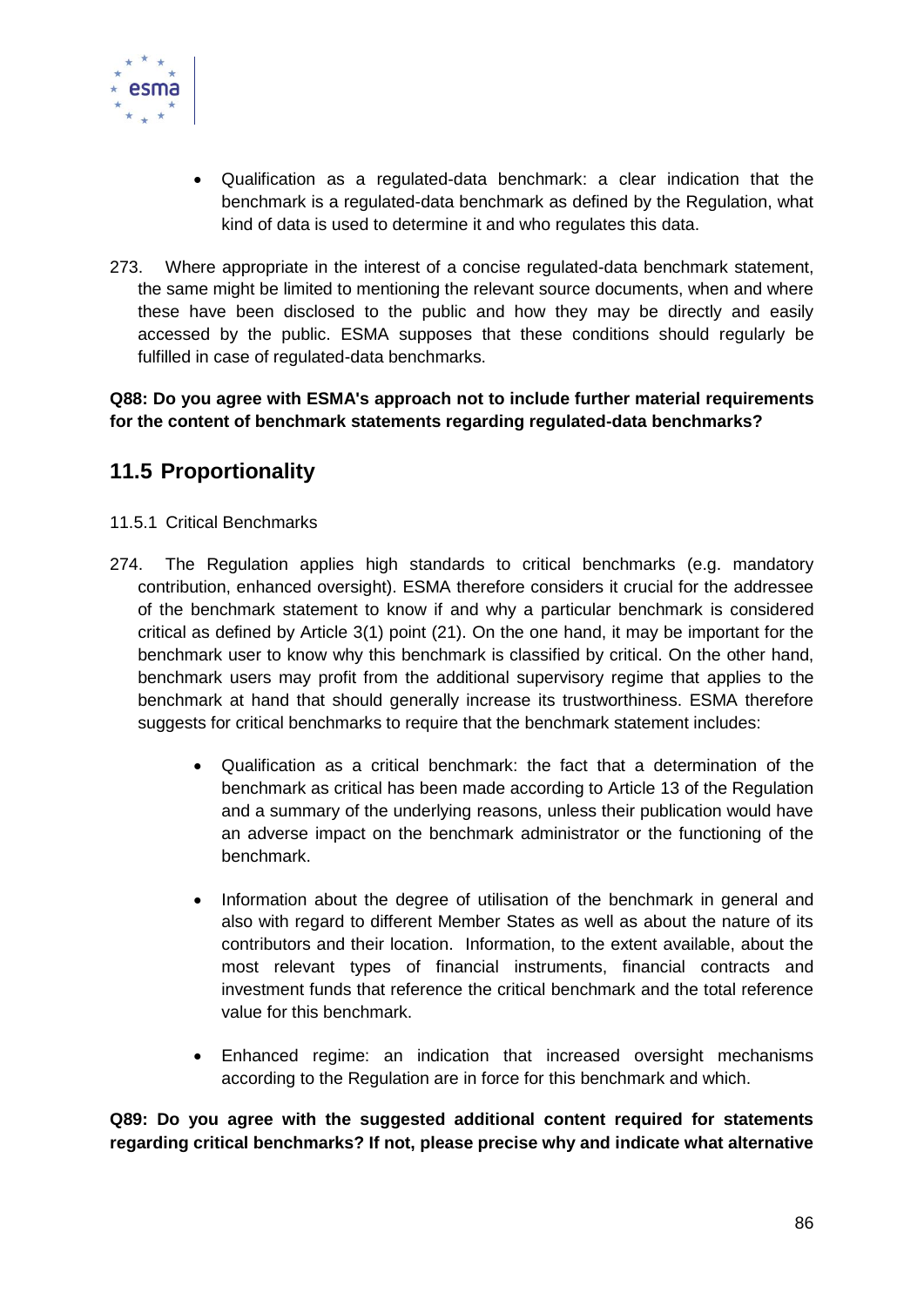

**or additional information you consider appropriate in case a benchmark qualifies as critical.**

### 11.5.2 Significant benchmarks

- 275. Significant benchmarks as defined under Article 14b(1)(a) or (b) are, as a general rule, subject to all the requirements stipulated under Title II of the BMR. As Article 14b(1) stipulates two alternative definitions for the qualification as a significant benchmark, ESMA suggests that the benchmark statement for a significant benchmark should, with reference to Article 14b(1)(a) and/or (b), explain why the benchmark qualifies as a significant benchmark.
- 276. According to Article 14c(1), the administrator of a significant benchmark may decide not to apply certain requirements under Title II where it considers that the application of one or more of these requirements would be disproportionate taking into account the nature or impact of the benchmarks or the size of the administrator. In this case, the administrator must notify its national competent authority according to Article 14c para. 1a and publish a compliance statement as described under Article 14c para. 6 giving the reasons for the non-compliance with certain requirements under Title II (see previous section: "compliance statement").
- 277. For the purposes of the benchmark statement under Article 15, ESMA suggests that, the statement should indicate that the benchmark is significant. In cases where the administrator decides not to apply some of the provisions listed in Article 14c(1), three possible levels of details could be considered:
	- Option 1: the benchmark statement should indicate that the administrator has lawfully decided not to apply some provisions of the Regulation, and it should also indicate where the compliance statement is publicly available.
	- Option 2: the benchmark statement should include all the information under option one and it should also include the list of provisions not complied with by the administrator.
	- Option 3: the benchmark statement should include all the information under option two and it should also include a summary of the explanations for the decision of not compliance, contained in the compliance statement.

### **Q90: Do you agree with the suggested additional requirements for significant benchmarks? Which of the three options proposed you prefer, and why?**

- 11.5.3 Non-significant benchmarks
- 278. According to Article 14d(1), a benchmark that does neither fulfill the conditions of Article 13 nor of Art. 14b is a non-significant benchmark. Consequently, the administrator of such a benchmark may opt not to apply certain requirements under Title II listed under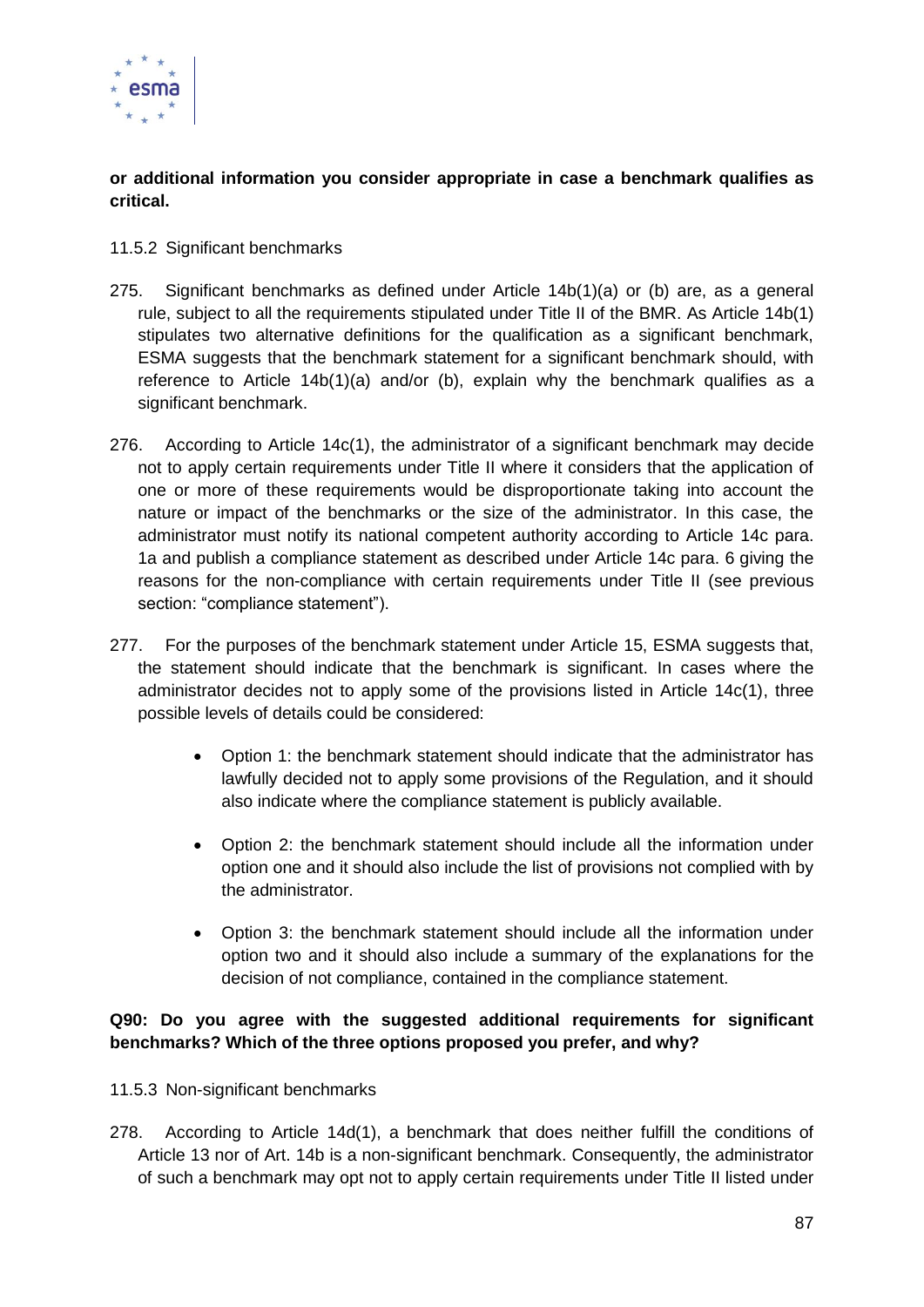

Article 14d para. 1. Where the administrator decides not to apply one or more of these requirements, it shall publish and maintain a statement which shall clearly state why it is appropriate for that administrator not to comply with those provisions (see previous section "compliance statement").

- 279. As regards the benchmark statement for a non-significant benchmark, the same should identify the benchmark as being non-significant. In cases where the administrator decides not to apply some of the provisions listed in Article 14d(1), three possible levels of details could be considered (same approach as for significant benchmarks):
	- Option 1: the benchmark statement should indicate that the administrator has lawfully decided not to apply some provisions of the Regulation, and it should also indicate where the compliance statement is publicly available.
	- Option 2: the benchmark statement should include all the information under option one and it should also include the list of provisions not complied with by the administrator.
	- Option 3: the benchmark statement should include all the information under option two and it should also include a summary of the explanations for the decision of not compliance, contained in the compliance statement.

**Q91: Do you agree with the suggested additional requirements for non-significant benchmarks? If not, please explain why and indicate what alternative or additional information you consider appropriate in case a benchmark is non-significant.** 

**Q92: Are there any further contents for a benchmark statement that should apply to the various classes of benchmarks identified in this chapter?**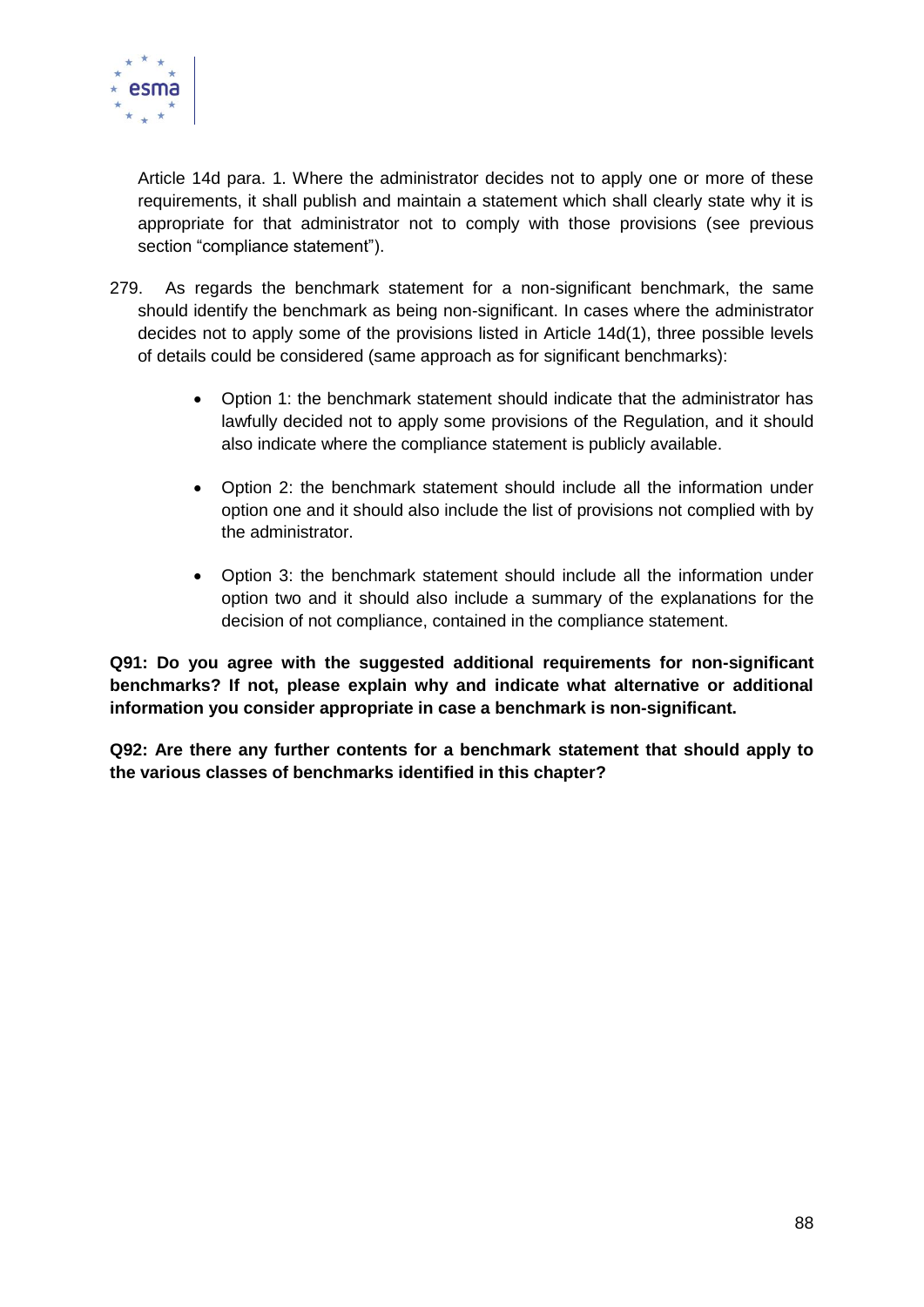

# **12 Authorisation and registration of an administrator (Article 23 BMR)**

## **12.1 Mandate**

*Article 23*

*7. ESMA shall develop draft regulatory technical standards to further specify information to be provided in the application for authorisation and in the application for registration, taking into account that authorisation and registration are distinct processes where authorisation requires a more extensive assessment of the administrator's application, the principle of proportionality, the nature of the supervised entities applying for registration under paragraph 1(iii) and the costs to the applicants and competent authorities.* 

*ESMA shall submit the draft implementing standards referred to in the first subparagraph to the Commission by [12 months after entry into force].*

### **12.2 General remarks**

- 280. Article 23 BMR provides for the authorisation of a natural or legal person located in the EU that intends to act as an administrator by the relevant competent authority. In cases where that person is already a supervised entity, the article further provides for that entity to be registered by the relevant competent authority, but only where the legal framework applicable to the entity does not prevent it from acting as an administrator and only where it does not intend to act as administrator to critical benchmarks as defined by the BMR. Similarly, a person intending to act as an administrator only of non-significant benchmarks is subject to registration.
- 281. Recital 35 BMR provides the context for the provisions on authorisation and registration of the provider of a benchmark and highlights their overarching objectives. Indeed it is clear that although a distinction is made between authorisation and registration, it does not have an impact on the supervision to be carried out by the relevant competent authorities on the authorised/registered administrators.
- 282. Article 23 BMR stipulates that "the applicant administrator shall provide all information necessary to satisfy the competent authority that it has established, at the time of authorisation or registration, all the necessary arrangements to meet the requirements laid down in this Regulation."
- 283. ESMA has to develop RTS to specify the information to be provided by the applicants for authorisation and the applicants for registration.
- 284. ESMA's mandate to specify the information to be provided in the application offers the opportunity to ensure that the requirements are appropriate for the diversity of profiles and types of providers of benchmarks. In addition to the distinction between an application for authorisation and an application for registration, the mandate specifies that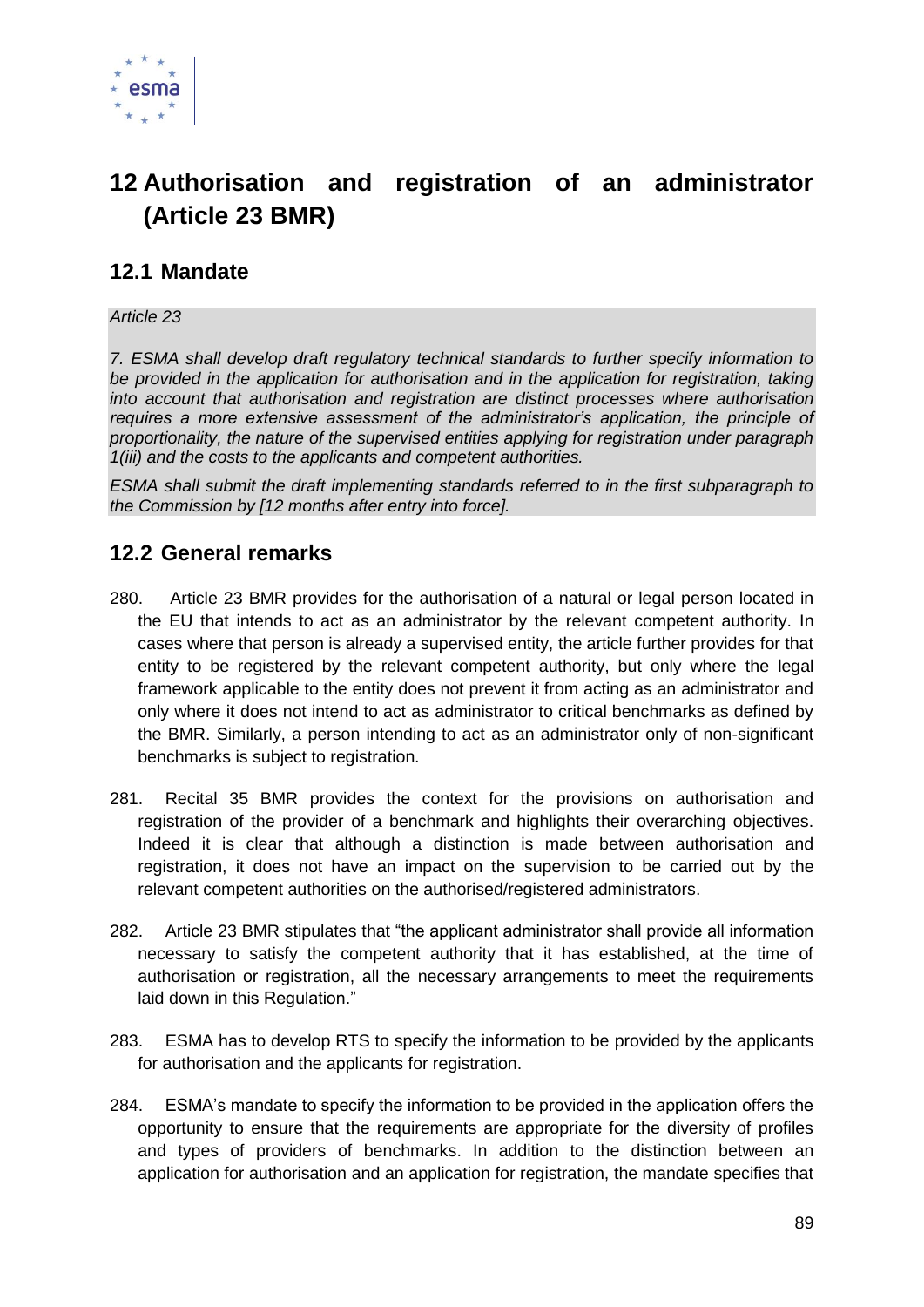

ESMA should take into account the principle of proportionality, if the administrator only provides non-significant benchmarks, as well as the underlying costs to the applicants and competent authorities.

285. In considering how to fulfil its mandate, ESMA has taken into consideration the authorisation / registration requirements found in other EU financial market sector legislation such as in MIFID and in the CRA texts.

## **12.3 Authorisation**

- 286. Following reflection on their pertinence to the scope of the BMR, ESMA is of the view that the information should cover the following areas:
	- a) information of a general nature;
	- b) financial information;
	- c) organisational structure and corporate governance;
	- d) conflicts of interest;
	- e) internal control structure, oversight and accountability framework;
	- f) description of benchmarks provided;
	- g) input data and methodologies;
	- h) requirements for specific situations.
- 287. Regarding point a) information of a general nature, ESMA considers appropriate to require information such as name and address.
- 288. In the case of legal persons, this would also include the legal name and structure, registered office and, where applicable, information on domestic branches and offices, and corporate documents. Information on the ownership structure and the shareholders would also be required.
- 289. ESMA is of the view that the applicant should provide information on its operations including both regulated and unregulated activities (including ancillary services), in the form of a programme of operations. The programme should include information on the geographical distribution of the activities to be carried out in the European Economic Area.
- 290. Regarding point b) financial information, ESMA believes that this should include information on capital and financial resources including private resources and any plans on accessing financial markets, whether the capital or debt markets. Financial statements also form part of this section, including forecast information. For supervised entities,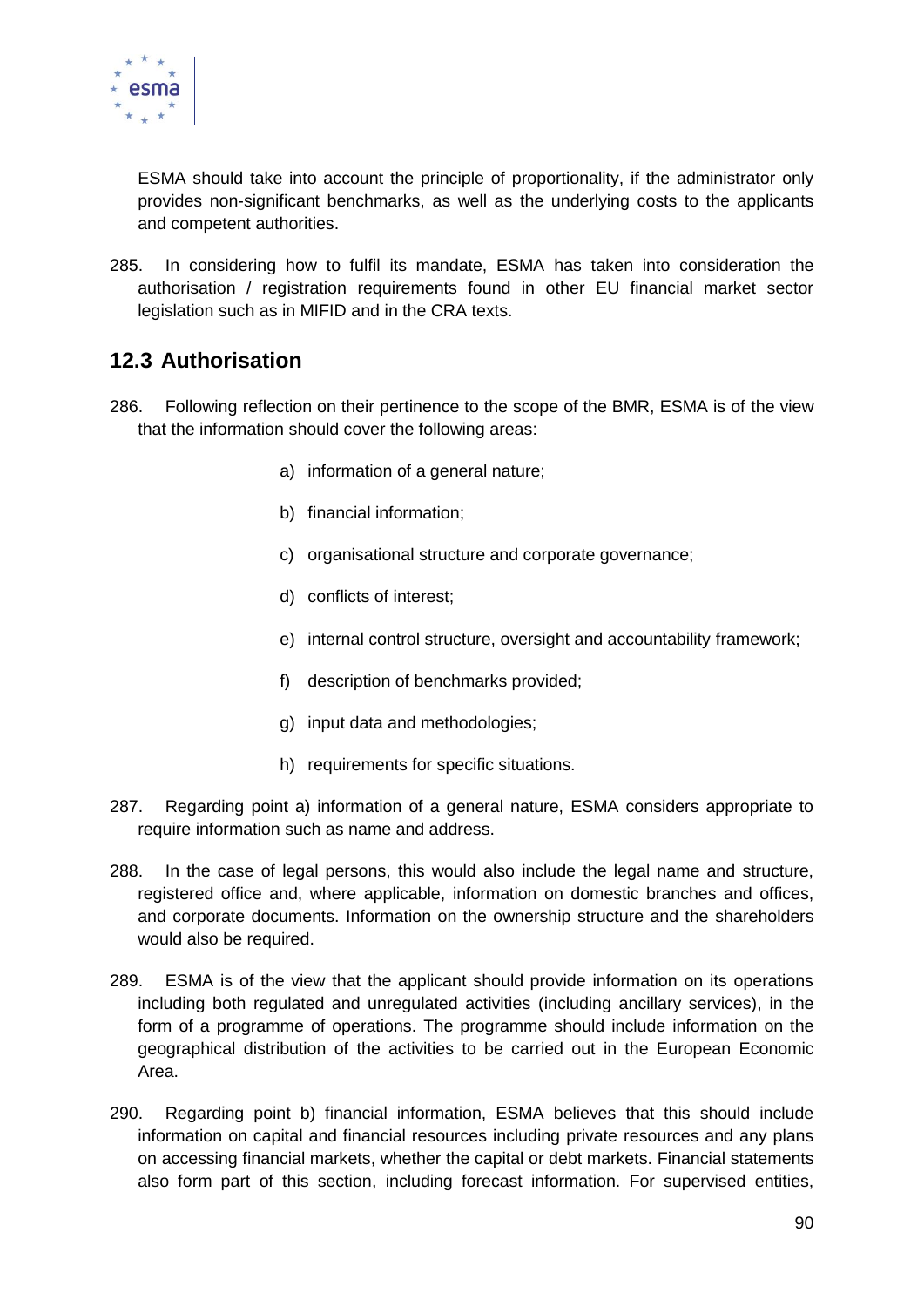

information regarding its own funds and the capital requirements the applicant is subject to should be provided as well.

291. In the case of newly established entities, the information available may be limited to how capital and other financing will be raised, in which case evidence of these plans should be provided. To this respect a business plan established on the three first accounting years may be provided.

**Q93: Do you agree with the approach outlined above regarding information of a general nature and financial information? Do you see any particular cases, such as certain types of providers, for which these requirements need to be adapted?**

- 292. Point c), organisational structure and corporate governance, is expected to cover important information pertaining to the members of the management body and persons effectively directing the business. It will be important for the applicant to provide all the information necessary to assess the suitability of these persons, including a detailed CV and documentation attesting to their reputation and experience. A description of the resources (human, technical and legal) allocated to the different activities of the applicant should also be provided.
- 293. Regarding point d), conflicts of interest, ESMA believes that particular importance should be attached to this topic. Applicants should provide information regarding:
	- (i) the manner in which conflicts of interest that may arise will be identified;
	- (ii) the manner in which they will be managed and recorded;
	- (iii) how the remuneration policy of the administrator will be structured so as to ensure that it does not give rise to conflicts of interest or impact the calculation or the marketing of the benchmarks to be administered.
- 294. In the area of controls, under point e), (internal control structure, oversight and accountability framework) ESMA believes that information on the internal control system should include:
	- a description of information processing systems used for the monitoring of the activities of the firm, such as back-up systems and contingency plans;
	- the names and CVs of the persons involved in the control processes of the firm;
	- a description of the compliance function including measures to ensure on going compliance with the requirements of the BMR;
	- a description of the risk management system;
	- the record management procedures, including record-keeping and record retention;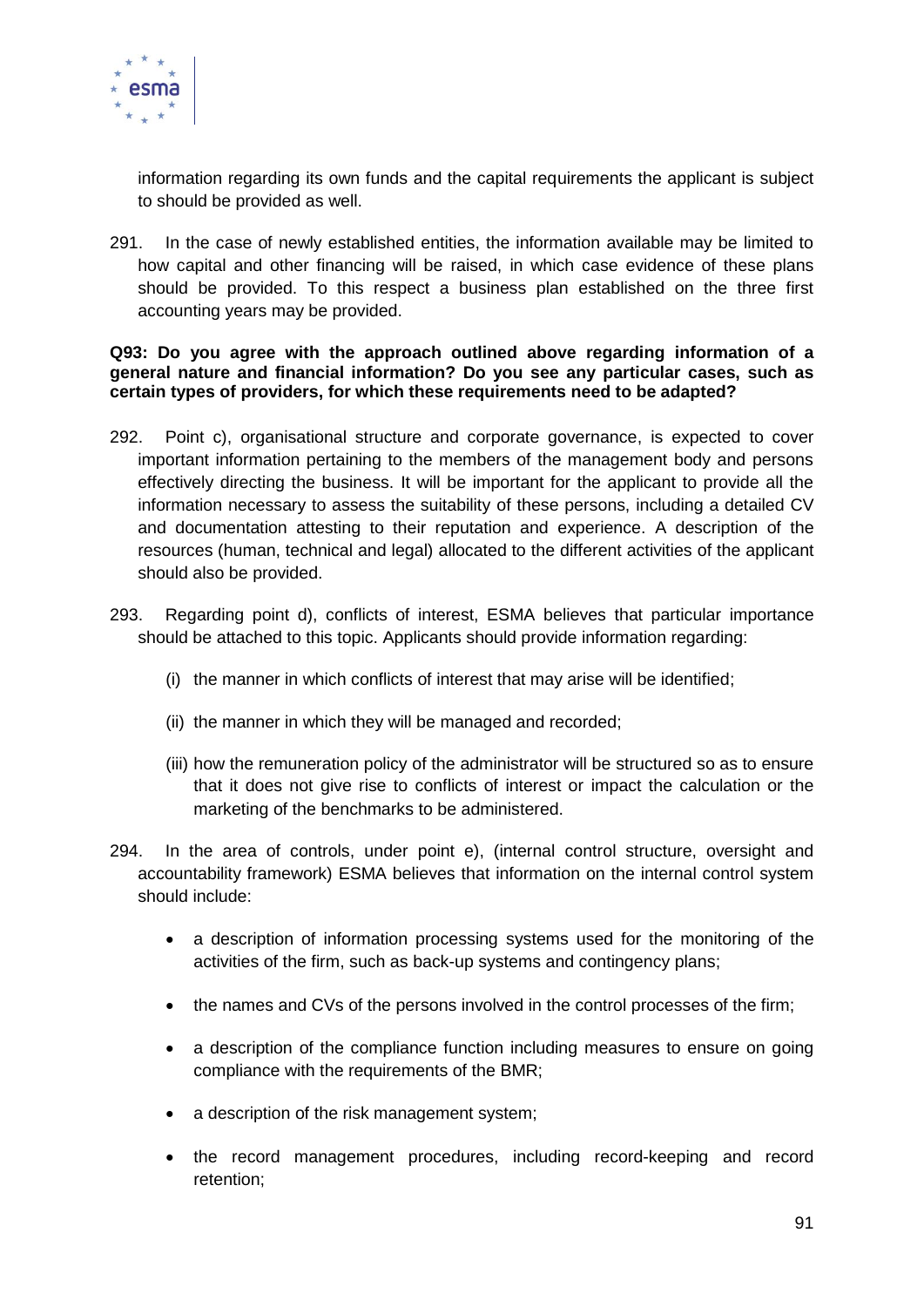

- a description of measures to verify the contributors' compliance with the code of conduct.
- 295. With regards to oversight and accountability, under the same point e), Article 5a(1) BMR requires administrators to "establish and maintain a permanent and effective oversight function"; while article 5c(1) BMR requires them to have an "accountability framework". In this context, ESMA believes that the information to be provided should include descriptions of the oversight function and accountability framework with a sufficient level of detail so as to allow the competent authority to evaluate their pertinence and robustness. The name and CV of the persons in charge of the oversight function should be provided so that the NCA can assess their suitability for the task.

### **Q94: Do you agree with ESMA's approach to the above points? Do you believe that any specific cases exist, related either to the type of provider or the type of conflict of interest, that require specific information to be provided in addition to what initially identified by ESMA?**

- 296. As per point f) description of benchmarks provided, the application would have to clearly state whether the applicant believes the benchmarks it intends to provide are critical, significant or non-significant. In addition to the general information to be provided on the underlying market or economic reality that the benchmarks measure, it is essential that the applicant provides the data to evaluate the amount of financial instruments and contracts referencing each such benchmark, so as to corroborate the categorisation of such benchmarks and be sure of the applicable regime. ESMA notes that such a request appears to be in line with the text of the BMR in which it is required that administrators inform NCAs whenever the reference values of their benchmarks cross the lower threshold for significant benchmarks (Article 14b(4) BMR and Article 14d BMR).
- 297. If the applicant provides non-significant benchmarks, the compliance statement mentioned in Article 14d (2) should be provided to the NCA. If the applicant provides significant benchmarks, the application should indicate which requirements the applicant intends not to apply and explain why it considers that the application of one or more of these requirements would be disproportionate, taking into account the nature or impact of the benchmarks or the size of the provider.
- 298. Under point f), the application should also clearly state to which type the benchmark belongs: regulated-data benchmarks, interest-rate benchmarks or commodity benchmarks. ESMA's preliminary view is that there is no need to require specific additional information regarding the first category, as the key elements discussed under the other points should be sufficient to identify a benchmark that is compiled from regulated input data (see in particular point g) below). Instead, specific information should be provided for interest-rate benchmarks, allowing the NCA to assess whether the more stringent requirements set out in Annex I of BMR covering the contribution process for such benchmarks are fulfilled.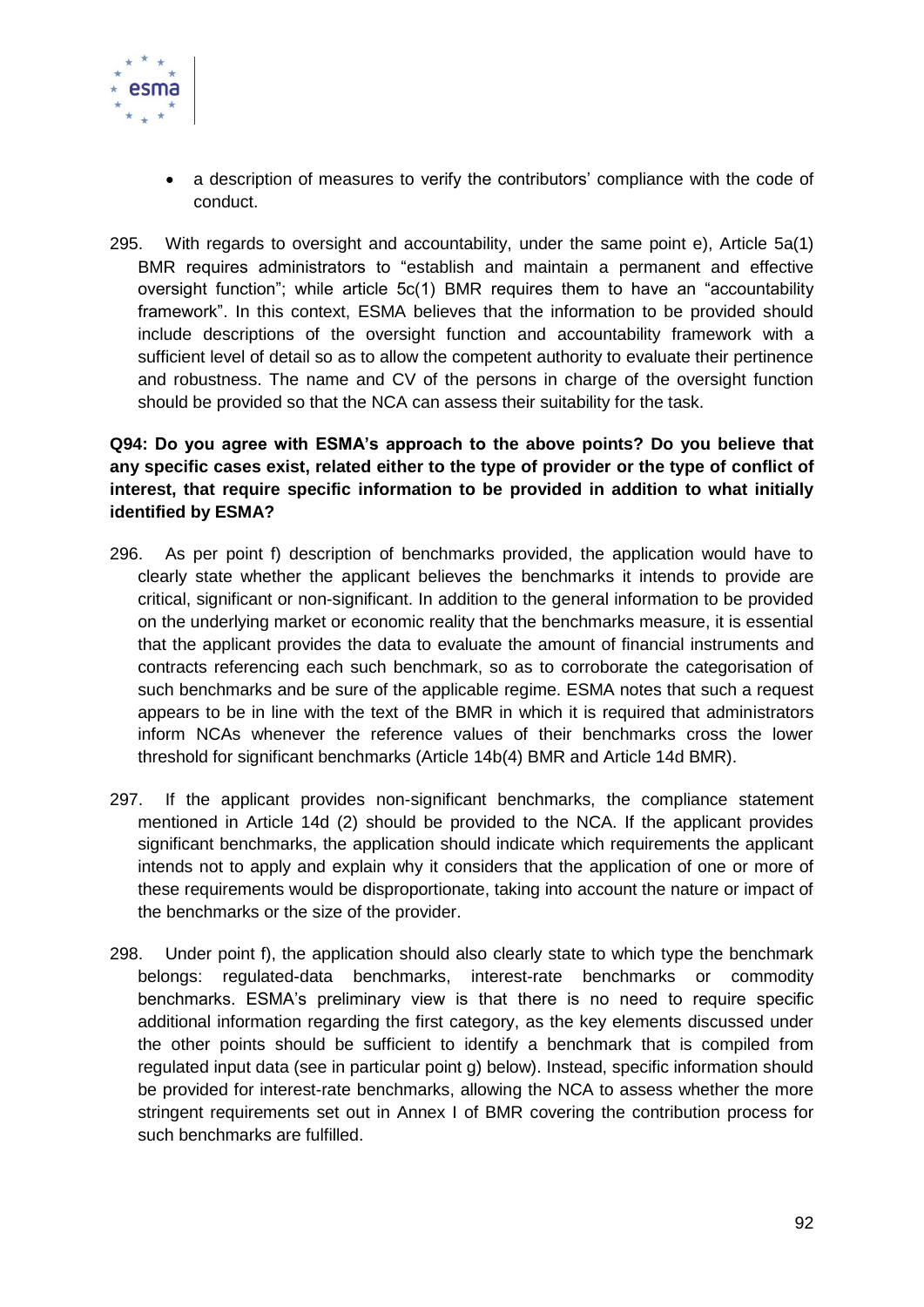

- 299. For commodity benchmarks, it is important that the applicant provides the information necessary for assessing the applicable regime. In fact, as set out in Article 14a BMR, in case (i) the commodity benchmark is compiled from regulated data, or (ii) the majority of contributors to it are supervised entities, or (iii) the benchmark is critical and the underlying is a precious metal, the general requirements established in Title II of BMR will be applicable. Otherwise, the requirements set out in Annex II of BMR will be applicable. It is ESMA's view that such information is pivotal in the application for an authorisation by a provider of commodity benchmarks. In addition, as the requirements of Annex II differ in part from those of Title II BMR, the information that the applicant will have to provide for commodity benchmarks, also under other points, will have to be adjusted to satisfy the NCA that the applicant has in place all the procedures, policies and controls to ensure the accuracy and integrity of its indices.
- 300. Regarding point g), input data and methodology, Article 7 BMR sets out the requirements for input data to be used to determine a benchmark. On input data, ESMA is therefore of the view that the information to be provided in the application should include an explanation of how the administrator will be satisfied that there is sufficient input data to represent accurately and reliably the economic reality that the benchmark is intended to measure.
- 301. Regarding methodology, the BMR sets out requirement for the methodology in Article 7a BMR and provides for publication of a benchmark statement in Article 15. ESMA believes, therefore, that the information to be provided should include a copy of the methodology and of the draft benchmark statement, where available for each benchmark or family of benchmarks.
- 302. In addition, Article 7b BMR sets out requirements regarding the publication of key elements of the methodology. The information to be provided in the application should therefore also include the list of the key elements of a benchmark's methodology the applicant intends to publish and the media that will be used for publication.

#### **Q95: Do you agree with the proposals outlined for the above points? Do you see any areas requiring particular attention or adaptation?**

303. Regarding the special situations mentioned under point h), this area could include various types of information. For example, in the case where activities are outsourced to third parties, the applicant should provide all relevant general information that allows the identification of such third party, including relevant contracts (e.g. service-level agreements) which demonstrate compliance with Article 6 BMR.

#### **Q96: Can you suggest other specific situations for which it is important to identify the information elements to be provided in the authorisation application?**

304. In the requirements of the RTS, ESMA will take into consideration that content of the application, in particular in relation to points a), b), c), d) and e) above, would need to be adapted in case the applicant is a natural person and not a legal person.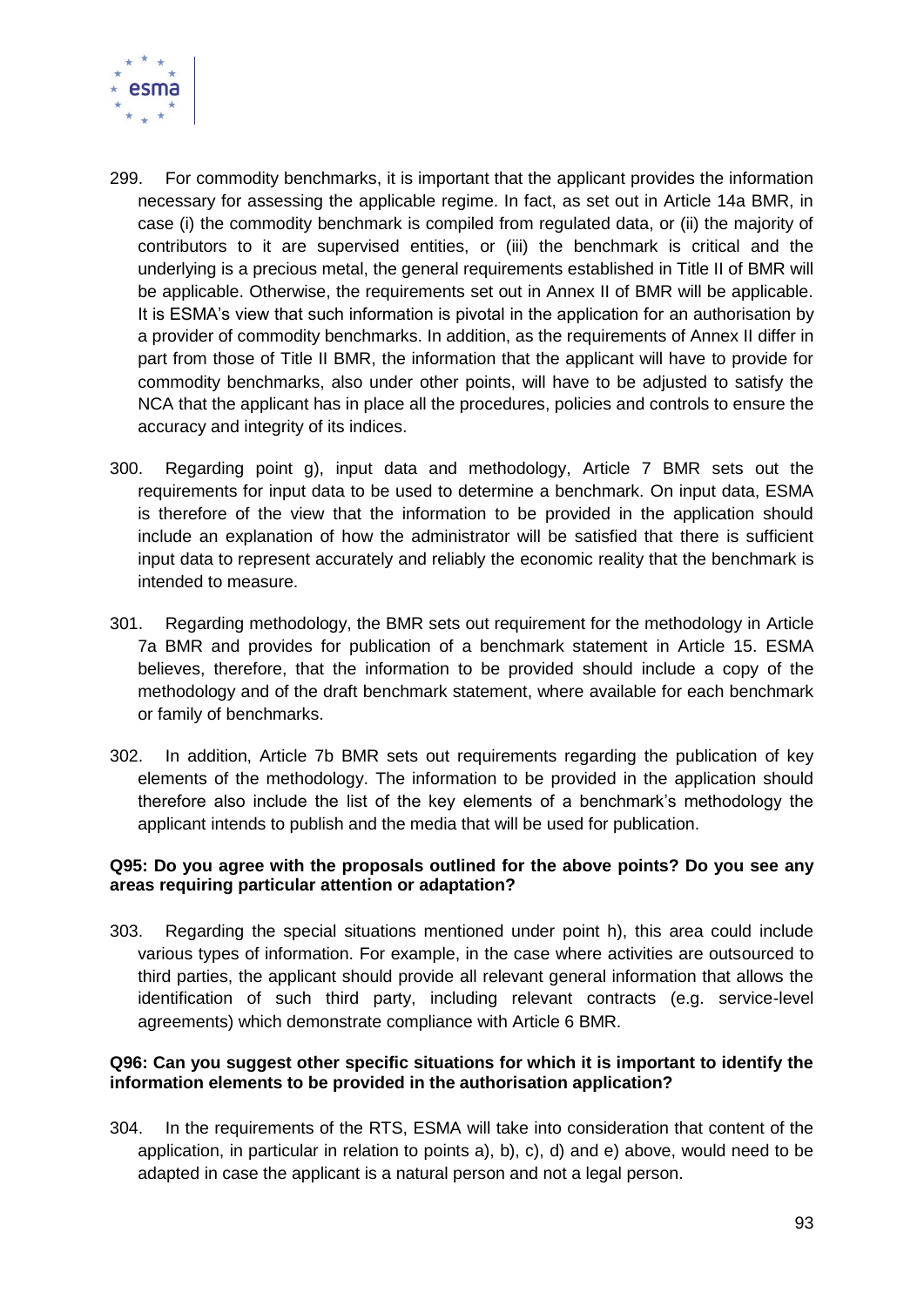

## **12.4 Registration**

- 305. As explained in the introduction, the process of registration is foreseen only for persons that are supervised entities (as defined in Article 3(1)(14) of the BMR) and for administrators of non-significant benchmarks. Supervised entities have to meet two conditions in order to be able to register:
	- the legal framework applicable to the entity does not prevent it from acting as an administrator; and
	- it does not intend to act as administrator to critical benchmarks.
- 306. It should also be noticed that both Article 23 and Recital 35 specify that, compared to registration, *"authorisation requires a more extensive assessment of the administrator's application"*. Providers of non-significant benchmarks are eligible for registration, in line with the fact that they are generally subject to a less detailed regime because of the nature of the benchmarks they administer (see Recital 31d). Supervised entities are eligible for registration in consideration of the fact these entities are already known to their relevant competent authorities and subject to ongoing supervision.
- 307. In light of this background, ESMA's preliminary view would be for the registration process to be similar to the authorisation regime but proportionally adapted to the mentioned two cases in which the registration is allowed. Considering the areas of information identified for authorisation, ESMA is analysing the possibility of excluding some of them from the registration information requirements. Potential preliminary candidates could be (b) financial information, and/or (h) requirements for specific situations. At the same time, it would also be possible to reduce the volume/granularity of information requested by the areas of information that will be retained for the registration process, making the application process of registration significantly different from the one of authorisation.
- 308. In the specific case of an application for registration by a supervised entity, the contents of the application for registration might be scaled down in consideration of the fact that some of the information elements to be provided are already in the availability of the relevant competent authority. Therefore the contents of the application may focus on the benchmarks that the applicant provides/intends to provide and on those organisational, governance and control requirements that are typical of the activity of provision of benchmarks.

**Q97: Do you agree with the proposed approach towards registration? How should the information requirements for registration deviate from the requirements for authorisation?** 

**Q98: Do you believe there are any specific types of supervised entities which would require special treatment within the registration regime? If yes, which ones and why?**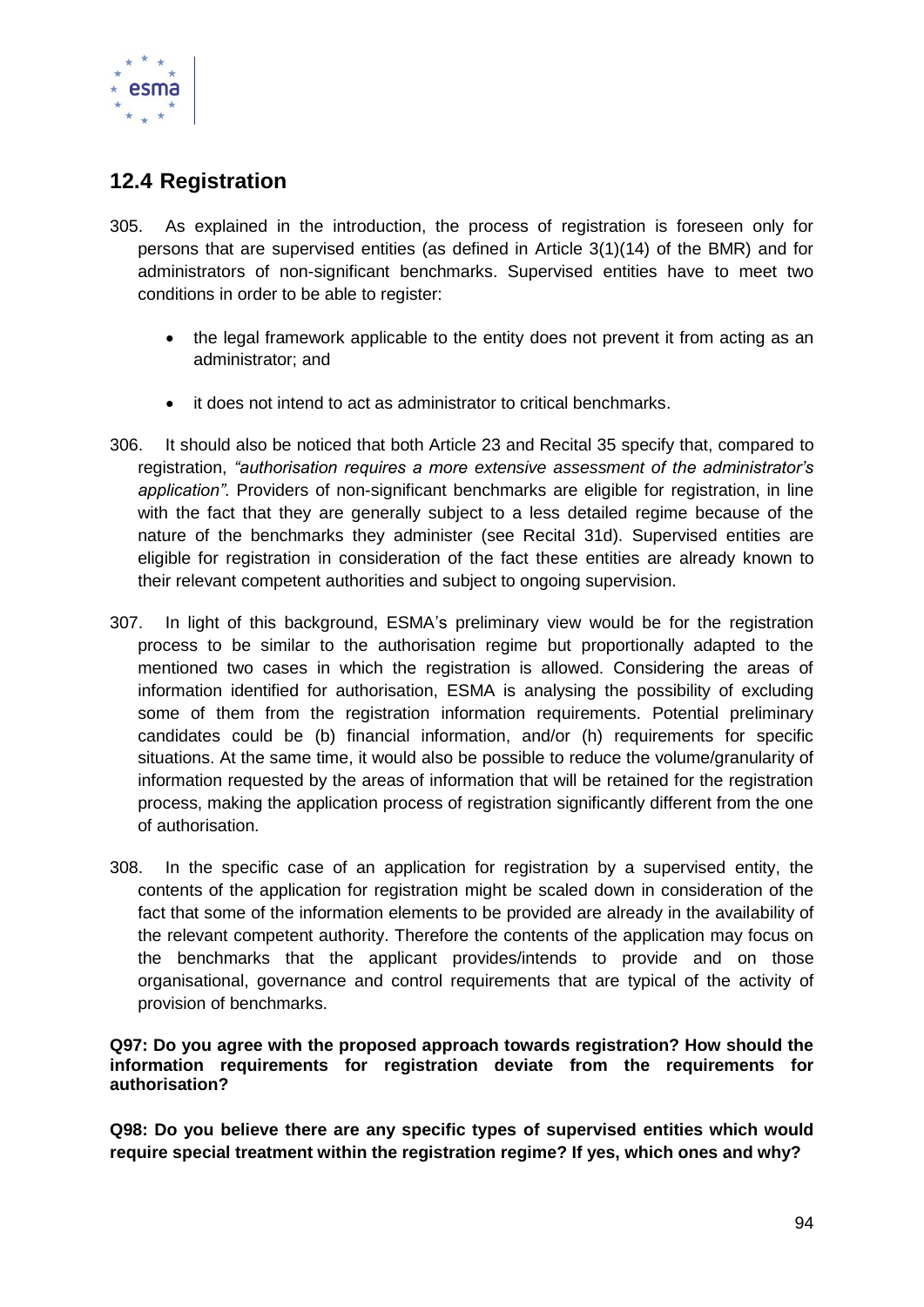

# **13 Recognition and endorsement of third country administrators and benchmarks (Article 21a and 21b BMR)**

## **13.1 Mandate and extract from the Commission's request for advice**

*Article 21a(9)*

*ESMA may develop draft regulatory technical standards to determine the form and content of the application referred to in paragraph 5 and, in particular, the presentation of the information required in paragraph 6.*

*ESMA shall submit those draft regulatory technical standards to the Commission by [12 months after entry into force].*

*(Extract from the Commission's request for advice)*

*ESMA is invited to provide in its technical advice measures to determine the conditions on which the relevant competent authorities may assess whether there is objective reason for the provision of a benchmark or family of benchmarks in a third country and their endorsement for their use in the Union. The technical advice should take into account issues such as the need for (geographical) proximity, the availability of input data and of skills necessary for the provision of the benchmark in question. In this respect it should also take into account the diversity of types of benchmarks and of the market or economic reality they are intended to reflect.*

*In its advice ESMA should take into account existing definitions or use of these concepts in other pieces of European law or in international fora.*

### **13.2 General remarks**

- 309. The BMR foresees three parallel regimes relating to the use by supervised entities in the Union of benchmarks provided by an administrator located in a third country. These regimes may be summarised as follows.
- 13.2.1 Equivalence (Article 20 of the BMR)
- 310. Benchmarks provided by an administrator in a third country may be used by supervised entities in the Union provided that, inter alia, (1) the Commission has adopted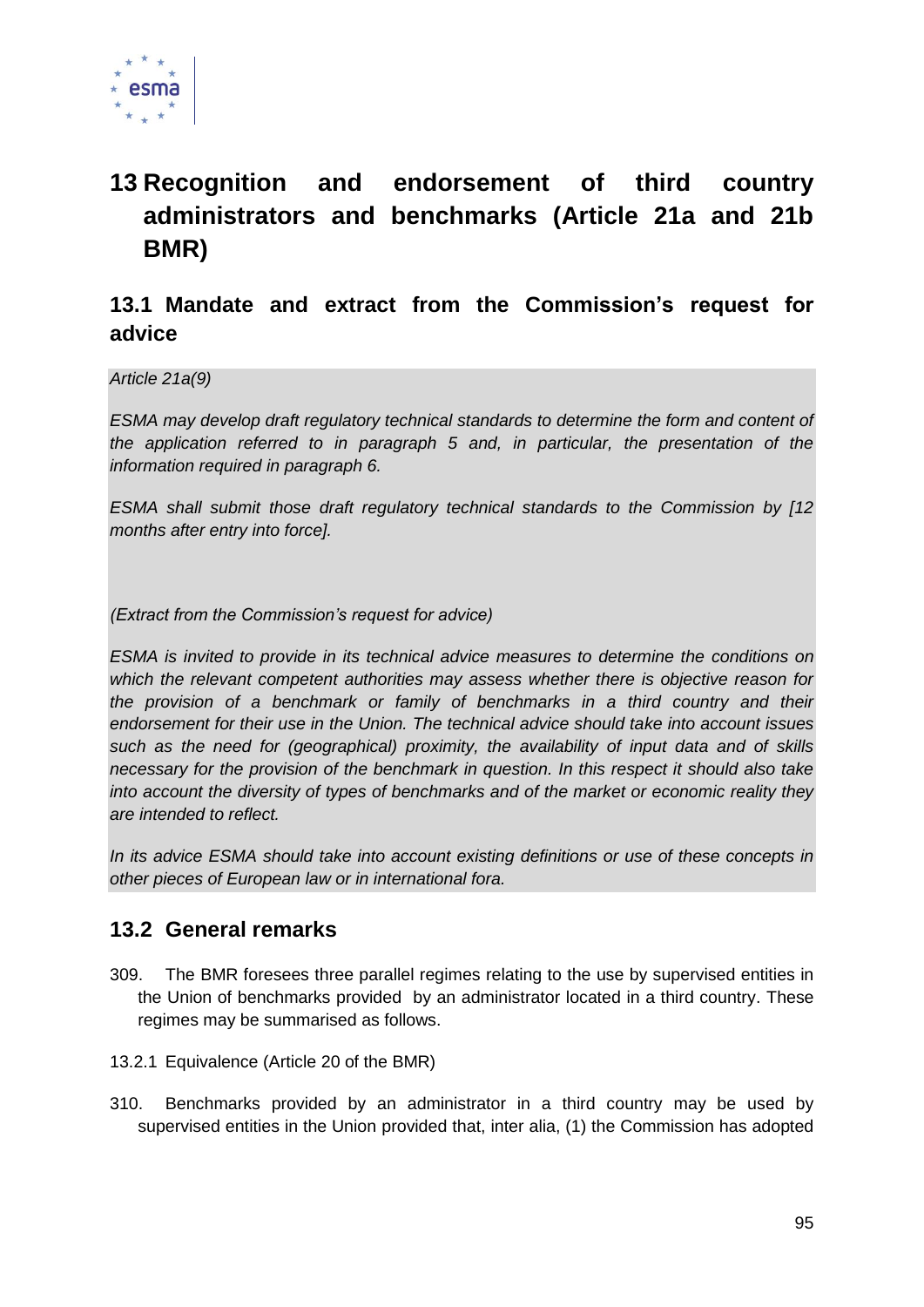

an equivalence decision and (2) ESMA has established cooperation arrangements with the authorities in the third country (Article 20(1)(a) and (e) of the BMR) $^{52}$ .

- 311. The Commission may alternatively adopt an equivalence decision when binding requirements in a third country with respect to specific administrators or specific benchmarks or families of benchmarks are equivalent to the requirements resulting from the BMR, and such specific administrators or specific benchmarks or families of benchmarks are subject to effective supervision and enforcement on an on-going basis in that third country (Article 20(2a) of the BMR).
- 312. Recital 34 of the BMR explains that the equivalence decision is needed in order to ensure investor protection in the EU. However, in order to avoid the adverse impacts of a possible abrupt cessation of the use in the EU of benchmarks provided from a third country, the BMR also provides for two other mechanisms (recognition and endorsement) under which third country benchmarks can be used by supervised entities located in the Union.
- 313. According to Article 20(3), ESMA is requested to establish cooperation arrangements with the competent authorities of third countries whose legal framework and supervisory practices have been recognised as equivalent, and under Article 20(4) it is empowered to develop draft regulatory technical standards to determine the minimum content of such cooperation arrangements. ESMA is not consulting the public in relation to these standards because the public is not impacted by them. This approach is consistent with the ones used by ESMA in the past when developing level 2 measures of other Regulations.
- 13.2.2 Recognition (Article 21a of the BMR)
- 314. Until such time as an equivalence decision is adopted, third country benchmarks may be used in the European Union provided that the administrator acquires prior recognition.
- 315. The recognition will be granted at national level by the competent authority of the Member State of reference, determined in accordance with the rules set out under Article 21a(4) of the BMR.
- 316. In order to obtain the recognition, an administrator has to ensure compliance with some of the material requirements of the BMR (Article 21a(2) of the BMR). It also has to establish a legal representative in the EU (Article 21a(3) of the BMR): either a natural person domiciled in the EU or a legal person with its registered office in the EU. The legal representative acts on behalf of such administrator vis-à-vis the authorities and any other person in the EU with regard to the administrator's obligations under the BMR and is accountable to the competent authority of the Member State of reference.

-

 $52$  See Article 20 of the BMR for the full list of requirements on equivalence.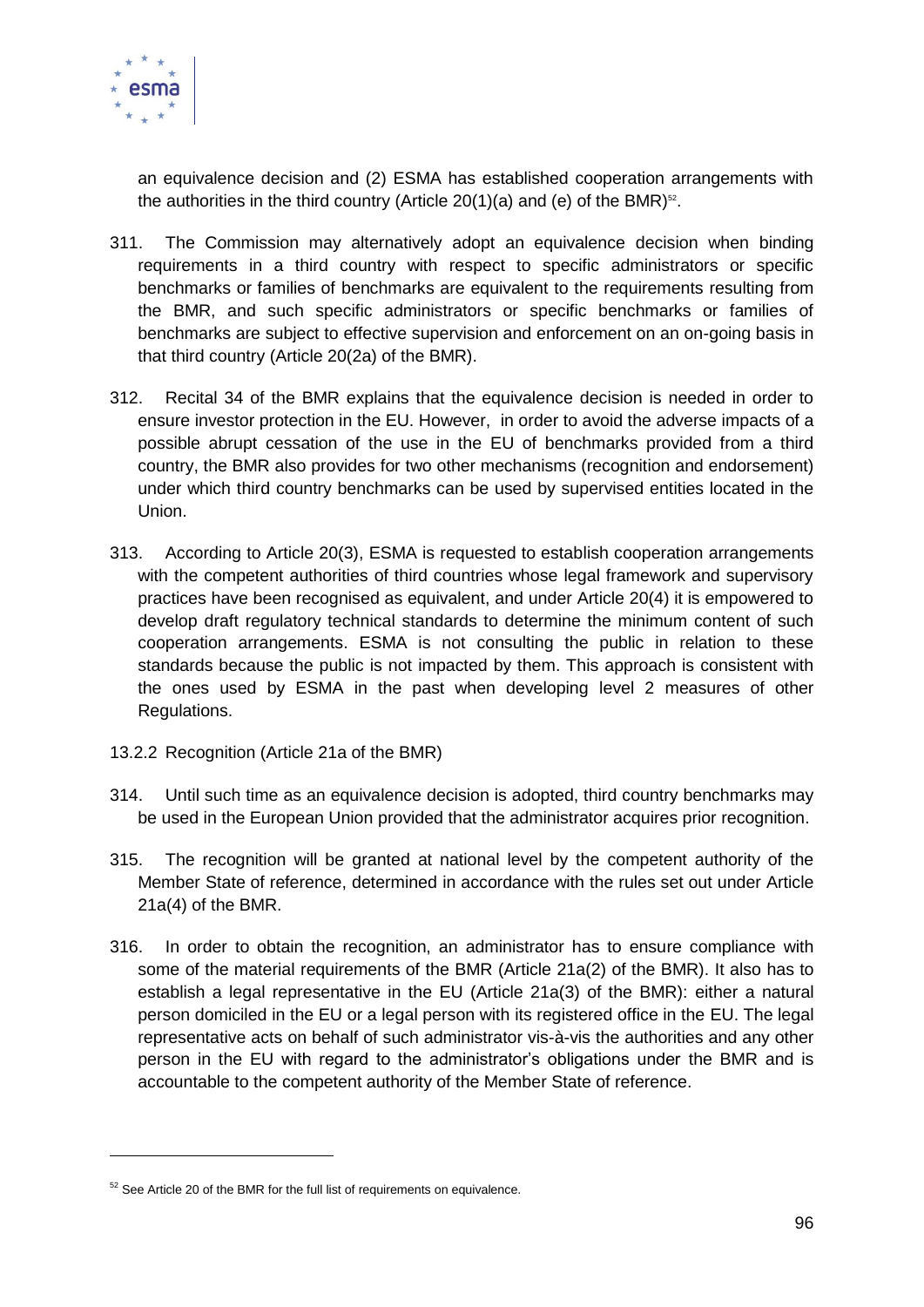

- 317. The establishment of cooperation arrangements between the competent authority of the Member State of reference and the competent authority in the jurisdiction where the third country benchmark administrator is established is one of the prerequisites for the recognition (Article 21a(5)(i) of the BMR).
- 318. Recital 34b explains that the competent authority of the Member State of reference should be able to grant recognition to administrators on the basis of them applying the IOSCO Principles. To do so, the competent authority should assess the administrator's application of the IOSCO Principles and determine whether such application is equivalent, for this administrator, to compliance with the various requirements established in the BMR, taking into account the specificities of the regime of recognition as compared to the equivalence regime.
- 13.2.3 Endorsement (Article 21b of the BMR)
- 319. An administrator located in the Union and authorised or registered in accordance with Article 23 or any other supervised entity located in the Union with a clear and well defined role within the control or accountability framework of the third country administrator which allows such person to effectively monitor the provision of the benchmark, may apply to its competent authority to endorse a benchmark or a family of benchmarks provided in a third country for their use in the Union, provided that, inter alia, the provision of the benchmark or family of benchmarks fulfils requirements, on a mandatory or on a voluntary basis, which are at least as stringent as the requirements set out in the BMR (Article  $21b(1)$  of the BMR)<sup>53</sup>.
- 320. In case of endorsement, an administrator or another supervised entity that has endorsed a benchmark or family of benchmarks remains fully responsible for such a benchmark or family of benchmarks and the compliance with the obligations resulting from the BMR (Article 21b(5) and Recital 34c of the BMR).
- 13.2.4 ESMA role

-

321. The BMR foresees a number of tasks for ESMA in the context of the third country regime. After an equivalence decision by the Commission, ESMA will have to establish cooperation arrangements with the competent authority of the third country whose legal framework and supervisory practices have been recognised as equivalent. In case of recognition, if a competent authority considers that the third country administrator may be exempted from some requirements, ESMA will have to advice the competent authority about the application of the exemption to that third country administrator. Finally, The BMR Article 39b requires ESMA to review every two years each recognition granted and endorsement authorised by competent authorities and to issue an opinion assessing the continued compatibility of the recognitions/endorsements with all the applicable requirements under the BMR. The ultimate goal of this review is to build a common

<sup>&</sup>lt;sup>53</sup> See Article 21b of the BMR for the full list of requirements on endorsement.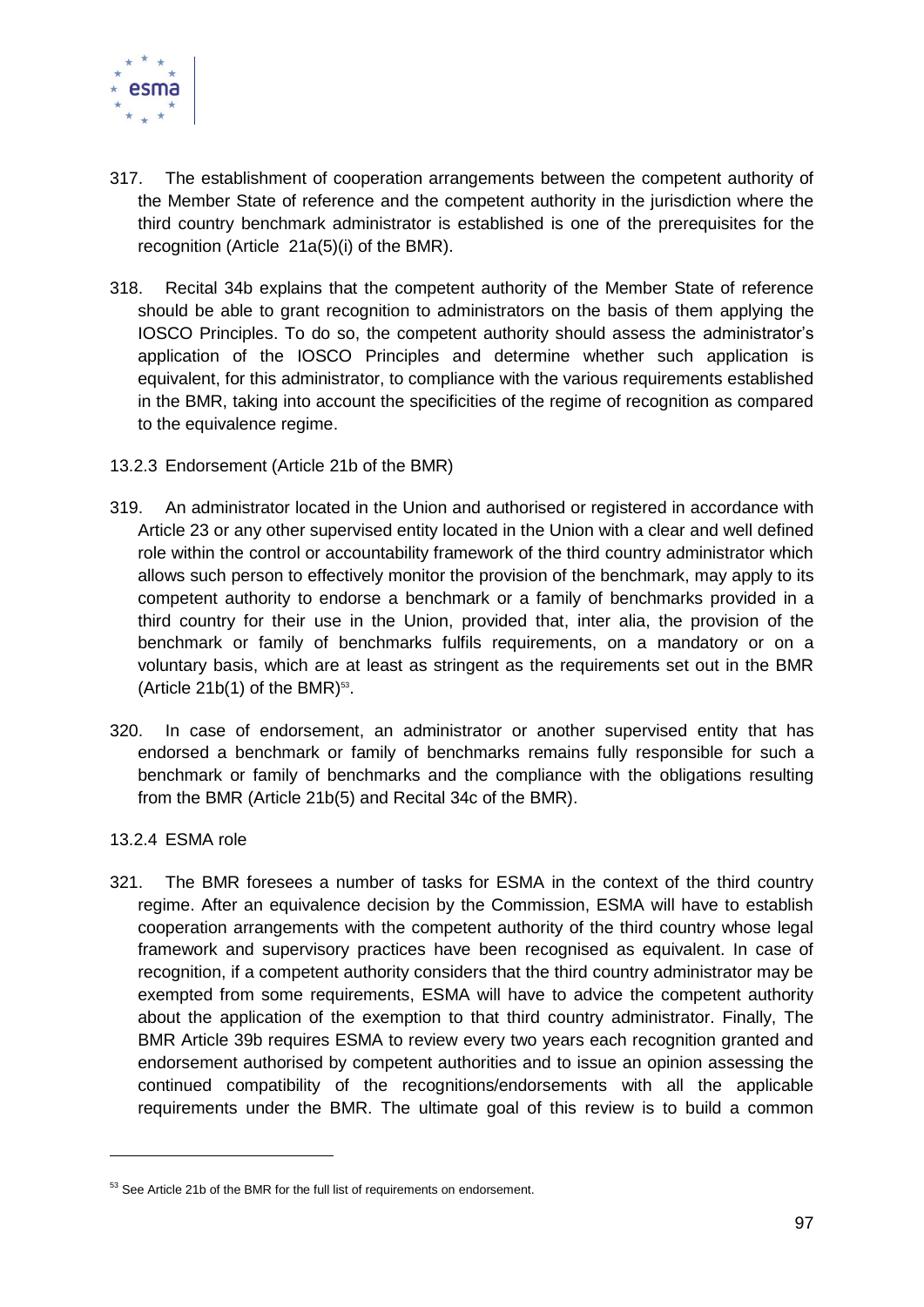

European supervisory culture by ensuring consistent approaches among competent authorities.

## **13.3 Recognition of an administrator located in a third country (Article 21a BMR)**

- 322. Article 21a of the BMR sets out the recognition process that administrators located in a third country have to follow in order to obtain recognition in the Union.
- 323. The empowerment for ESMA to develop RTS in Article 21a(9) relates to two topics:
	- 1) the form and content of the application for the recognition of the third country administrator required in Article 21a(5);
	- 2) the presentation of the information required in Article 21a(6).
- 13.3.1 Form and content of the application required in Article 21a(5)
- 324. Based on the provisions of article 21a(5) of the BMR, these seem to be the essential elements of the application for the recognition of a third country administrator:
	- (i) all information necessary to assess that the administrator has established, at the time of recognition, all the necessary arrangements to meet the relevant requirements for the recognition referred to under 21a(2);
	- (ii) the list of its actual or prospective benchmarks which may be used in the Union; and
	- (iii) the competent authority responsible for the supervision of the administrator in the third country.
- 325. ESMA considers that the RTS under Article 21a of the BMR should elaborate on the above elements to be included in the application. In particular, they should provide further details on which information under item (i) should be included in the application form.
- 326. In relation to item (i), it should be noted that Article 23(3) on Authorisation and registration of an administrator uses a very similar wording, stating that "*The applicant administrator shall provide all information necessary to satisfy the competent authority that it has established, at the time of authorisation or registration, all the necessary arrangements to meet the requirements laid down in this Regulation*". ESMA therefore believes that item (i) should be, to the exent possible, aligned with the information to be provided in the application for authorisation, taking into account the specificities of the recognition process. In developing the relevant RTS, ESMA will consider other similar provisions existing under the European legislation.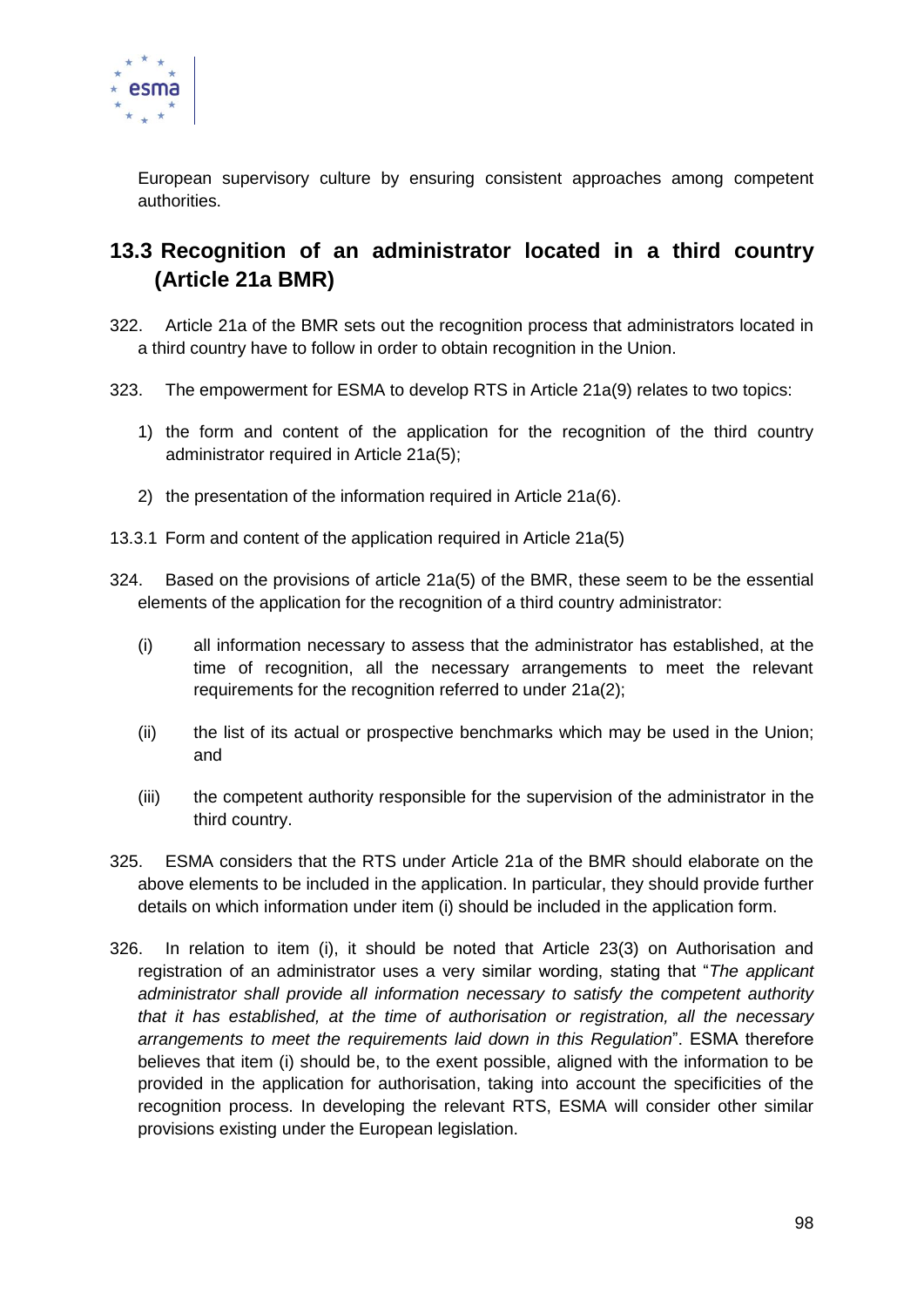

### **Q99: Do you have any suggestions on which information should be included in the application for the recognition of a third country administrator?**

13.3.2. The presentation of the information required in Article 21a(6)

- 327. Article 21a(6) allows the competent authority of the Member State of reference to consider that the administrator located in a third country may be exempted from compliance with the requirements not applicable to the provision of (i) significant benchmarks, (ii) non-significant benchmarks, (iii) regulated-data benchmarks or (iv) commodity benchmarks that are not based on submissions by contributors which are in majority supervised entities (as provided for in Articles 12a, 14a(1), 14c and 14d respectively). If this is the case, the competent authority should notify ESMA with an assessment supporting the exemption and based on the information provided by the administrator in the application for the recognition. Once ESMA has recevied the assessment, it will have one month to produce an advice to the competent authority about the application of the exemption from those specific requirements. The same Article 21a(6) states that ESMA's advice should address whether the conditions for such exemption appear to be fulfilled based on the information provided by the administrator in the application for recognition.
- 328. In this context, ESMA is required to specify in the technical standards how the information related to the possible exemption in Article 21a(6) should be included in the original application for recognition of the third country administrator.The administrator should specify to which type (regulated-data or commodity) or category (significant, nonsignificant) of benchmarks the relevant benchmark belongs and provide evidence of the categorisation thereof.
- 329. ESMA believes that the third country administrator should include in the application the list of provisions for which it believes it should be exempted together with an explanation, as granular as possible, stating the reasons why it should be eligible for the specific exemptions. In the case of commodity benchmarks, the administrator should provide evidence about the applicable regime (either the Title II or Annex II of the BMR, or the corresponding sets of IOSCO principles). In relation to the exemptions for the provisions not applicable to significant and non-significant benchmarks, Articles 14c and 14d require administrators of significant and non-significant benchmarks to publish a compliance statement regarding their non-compliance with the relevant provisions, and ESMA is empowered to develop implementing technical standards specifying regarding the compliance statement. ESMA is considering that the presentation of the information required under Article 21a(6) should be, to the extent possible, aligned with the compliance statement for significant and non-significant benchmarks. In particular, in his application the administrator should specify to which requirements the exemption should extend and give a detailed explanation for each of the desired exemptions.

**Q100: Do you agree with the general approach proposed by ESMA for the presentation of the information required in Article 21a(6) of the BMR?**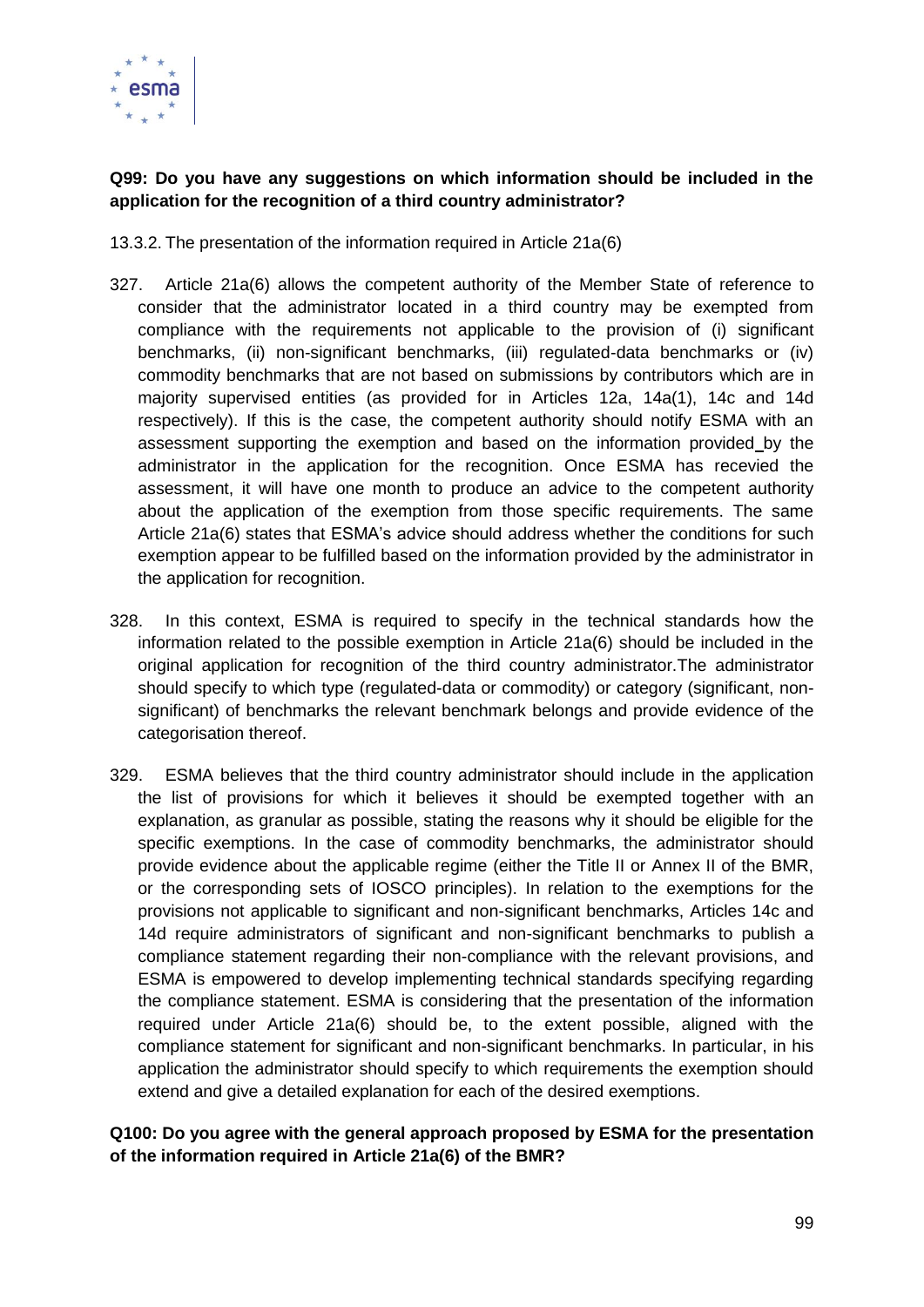

## **13.4 Endorsement by an administrator located in the Union of benchmarks provided in a third country (Article 21b(8) BMR)**

- 330. One of the conditions for an authorised or registered administrator located in the Union to apply to its competent authority to endorse a benchmark or a family of benchmarks provided in a third country for their use in the Union, is that "*there is an objective reason to provide the benchmark or family of benchmarks in a third country and endorse them for their use in the Union*" (Article art. 21b(1)(c) of the BMR).
- 331. The Commission is empowered to adopt delegated acts to determine the conditions on which the competent authorities may assess whether there is such objective reason and out of the exemplary list of elements to be taken into account contained in Article 21b(8), the Commission requested ESMA to elaborate on issues such as:
	- (i) the need for geographical proximity of the benchmark provision to the underlying market or economic reality the benchmarks seeks to measure, and to its contributors,
	- (ii) the availability of input data (e.g. due to different time zones), and
	- (iii) specific skills necessary for the provision of the benchmark in question.

**Q101: For each of the three above mentioned elements, please provide your views on what should be the measures to determine the conditions whether there is an 'objective reason' for the endorsement of a third country benchmark.**

**Q102: Do you consider that there are any other elements that could be taken into consideration to substantiate the 'objective reason' for the provision and endorsement for use in the Union of a third country benchmark or family of benchmarks?**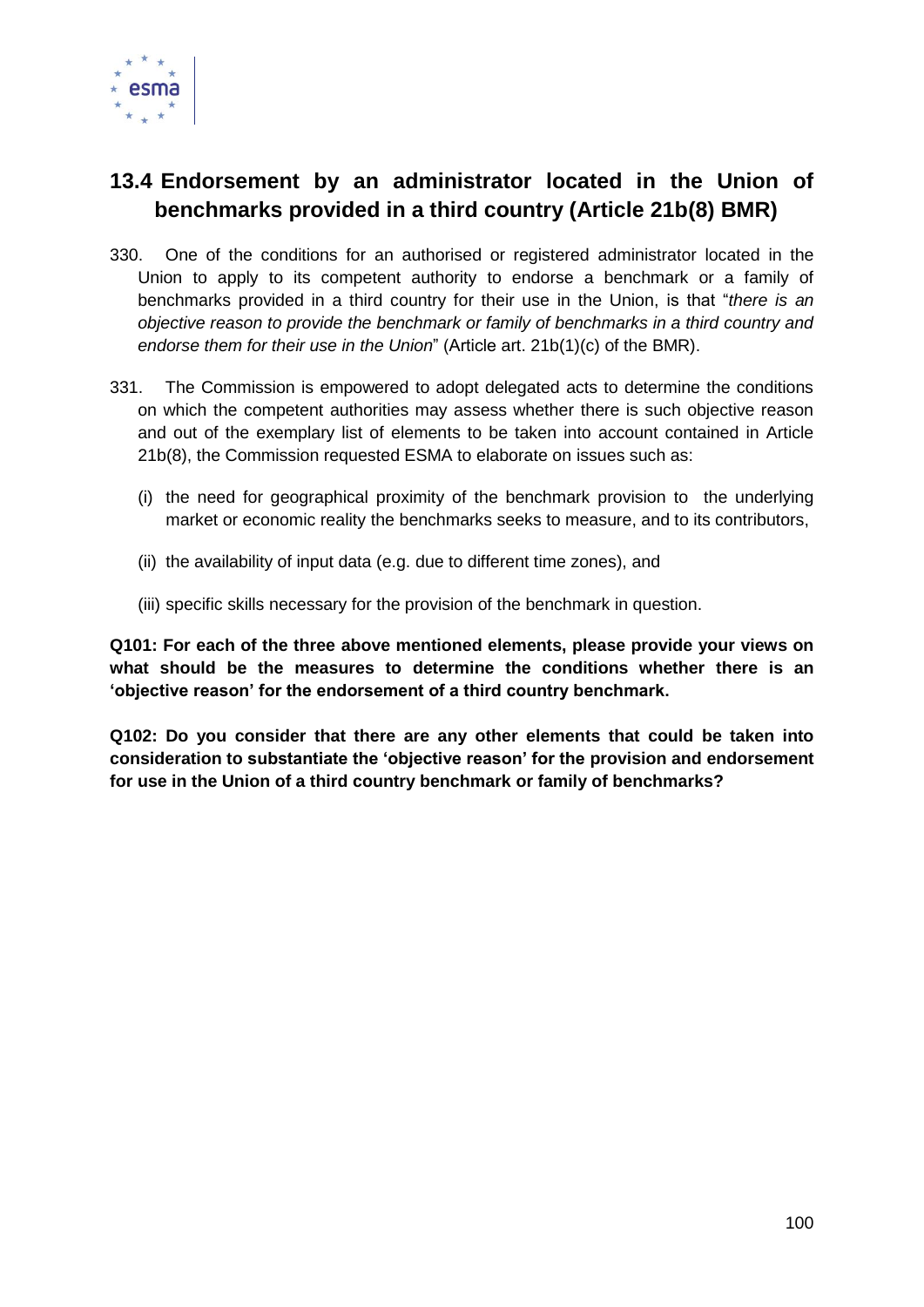

# **14 Transitional provisions (Article 39 BMR)**

## **14.1 Extract from the Commission's request for advice**

*ESMA is invited to provide technical advice on how to determine the conditions on which the relevant competent authority may assess whether the cessation or the changing of an existing benchmark to conform with the requirements of this Regulation could reasonably result in a force majeure event, frustrate or otherwise breach the terms of any financial contract or financial instrument which references such benchmark.*

*In doing so, ESMA should take into account on the one hand similar clauses in other EU law on financial services and on the other hand, to the extent possible, differences in relevant civil law in Member States.*

### **14.2 General remarks**

- 332. Article 39(1) BMR provides for a 24 month period after the date of application of the Regulation for existing benchmark providers to apply for authorisation or registration under Article 23.
- 333. During this period no obligations under the Regulation should apply to existing benchmark providers. If interpreted literally, Article 39(1) does not prohibit during this period the use of existing benchmarks produced by such providers.
- 334. Article 39(3) applies where an existing benchmark does not meet the requirements of the Regulation, in which case the use of such benchmark shall be permitted by the competent authority of the benchmark administrator if ceasing or changing that benchmark to conform with the requirements of the Regulation would result in a force majeure event, frustrate or otherwise breach the terms of any existing financial contract or financial instrument which references that benchmark. It shall be noted that in accordance with Article 39(3) no financial instruments or financial contracts shall start to reference such an existing benchmark after the entry into application of the Regulation.
- 335. In this context, ESMA believes that there are two possible relevant scenarios:
	- **1)** The benchmark provider has not applied for authorisation or registration within 24 month.

After the expiration of the 24 month period, the benchmark provider who has not applied for the authorisation/registration is considered as non-compliant. Consequently all its benchmarks are automatically considered as non-compliant with the Regulation and their further use should only be permitted by the relevant competent authority in case the requirements set out under Article 39(3) are met.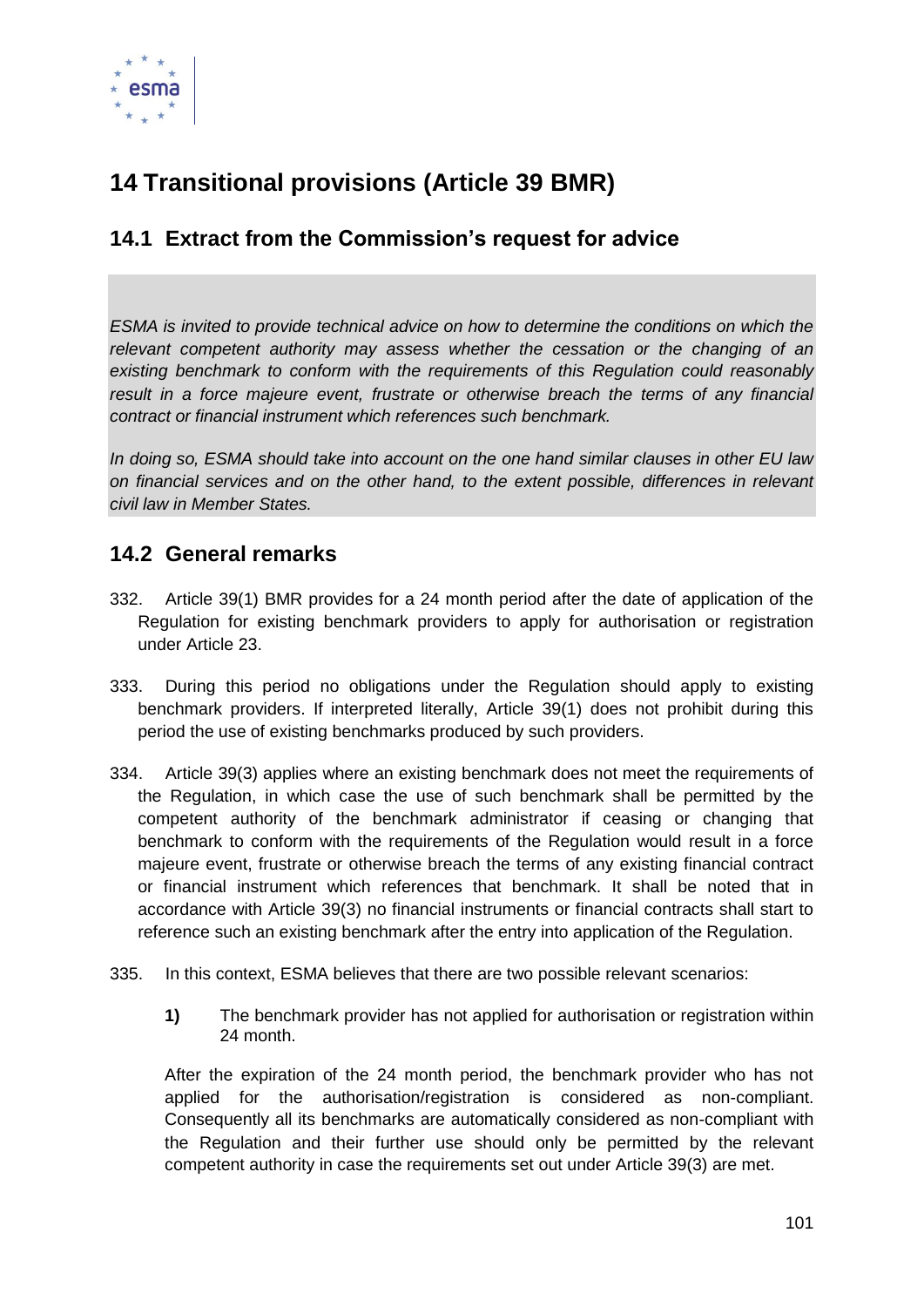

- **2)** The benchmark provider applied for authorisation or registration within 24 month period and the authorisation/registration is refused.
- 336. Once the application has been submitted by the benchmark provider, the 24 month period provided for under Article 39(1) stops running. In this case, pursuant to Article 39(2) the financial benchmarks produced by the benchmark provider may be used by supervised entities unless and until such authorisation or registration is finally refused. In case the assessment of the NCA leads to a refusal, it has been officially recognised that the benchmark provider is not in compliance with the Regulation, therefore Article 39(3) applies.

### **14.3 Barriers to change or cease a benchmark**

- 337. In order to apply the grandfather clause stipulated under Article 39(3) BMR, ceasing or changing a benchmark to conform to the Regulation must result in a force majeure event, frustrate or otherwise breach the terms of any financial contract or financial instrument which references that benchmark.
- 338. ESMA is of the view that this situation could occur if an adjustment of a specific benchmark to conform to the Regulation would result in significantly different values for that benchmark, and if these values would result in significant changes to interest rates, prices or other variables used to determine the amount payable under a financial contract or financial instrument which references that benchmark.
- 339. Moreover, ESMA believes that the situation could also occur if a financial contract or financial instrument did not include an option to substitute the referenced benchmark with another benchmark, and the referenced benchmark was to be ceased in accordance with the Regulation.
- 340. Finally, with the entry into application of the Regulation and in particular the obligation to use only benchmarks provided by authorised/registered administrators, a situation may arise which may be seen as a change of law in the relevant financial contracts or financial instruments and could result in the frustration of the respective terms.

**Q103: Do you agree that in the situations identified above by ESMA the cessation or the changing of an existing benchmark to conform with the requirements of this Regulation could reasonably result in a force majeure event, frustrate or otherwise breach the terms of any financial contract or financial instrument which references a benchmark? If not, please explain the reasons why.**

**Q104: Which other circumstances could cause the consequences mentioned in Article 39(3) in case existing benchmarks are due to be adapted to the Regulation or to be ceased?**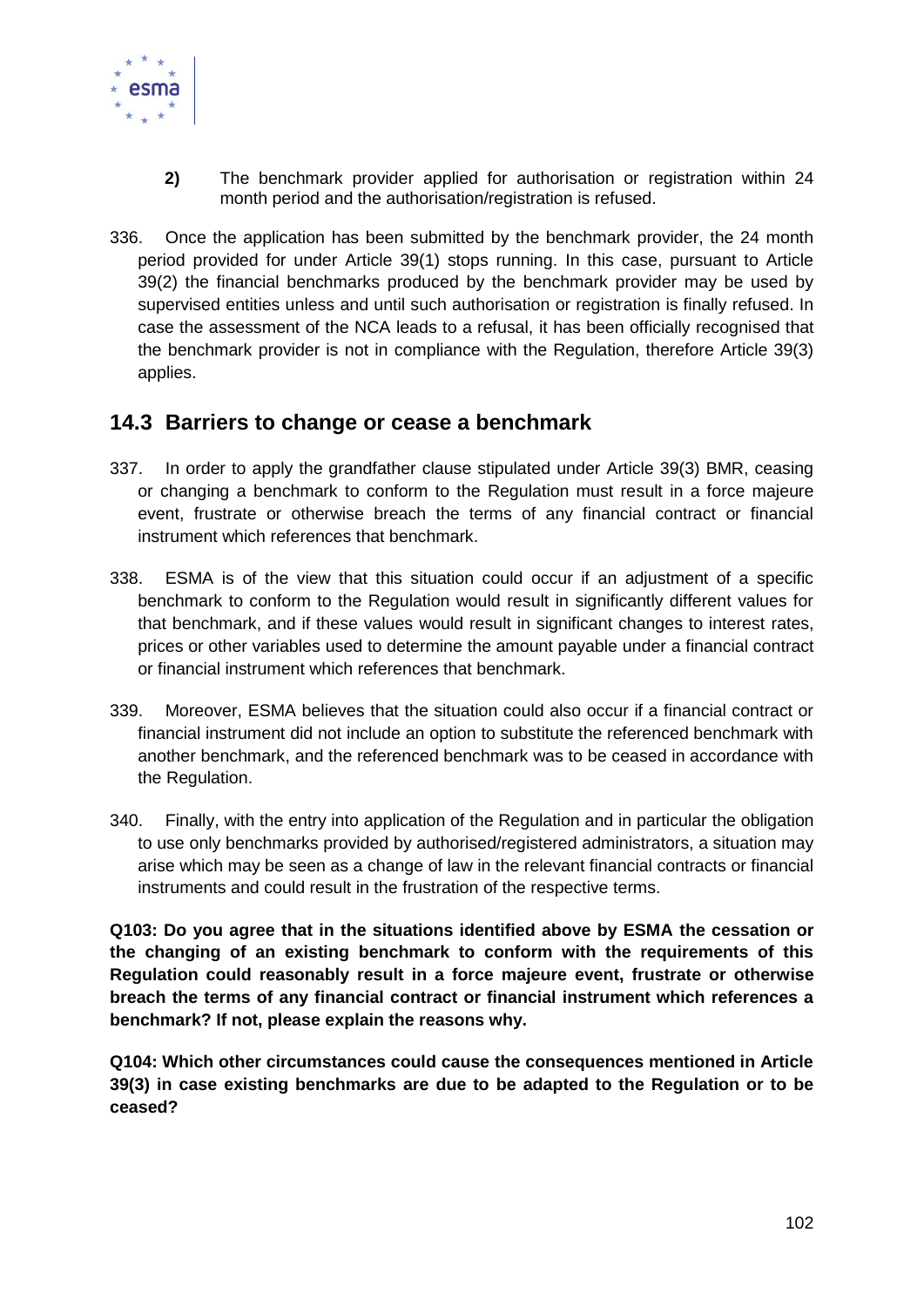

-

## **14.4 Proposals**

- 341. Replacing a non-compliant benchmark by a benchmark compliant with the Regulation will obviously have an impact on a multitude of financial instruments in the meaning of Article 3(1)(13) and financial contracts in the meaning of Article 3(1)(15) referencing the non-compliant benchmark and may result, depending on the contractual arrangements set out in the terms and conditions of such financial instruments or financial contracts, in a frustration of the terms of the instrument or the contract and may in turn trigger the need to redeem the invested amounts.
- 342. On the other hand, it may be the case that the terms and conditions of financial instruments or financial contracts provide for fall back provisions, foreseeing the possibility to switch to an alternative benchmark as a substitute instead of the further use of a non-compliant benchmark<sup>54</sup>.
- 343. The delegated acts to be adopted by the Commission should elaborate on the possible criteria that a Competent Authority should consider before permitting the further use of a non-compliant benchmark in financial contracts and/or financial instruments already referencing such benchmark.
- 344. The reference to a "force majeure event" is one of the possible reasons justifying the permission of the continued use of a non-compliant benchmark. Mindful of the need to define the concept of "force majeure event" in the technical advice to the EU Commission, in order to provide certainty and consistency in the application of Article 39(3) throughout the Union, ESMA took into consideration a number of elements to inform its views on this issue. ESMA considered the legal analysis of, *inter alia*, legal issues linked to a transition to IBORs+ in the Final Report of the Market Participants Group on Reforming Interest Rate Benchmarks of March 2014: in particular, the EUR Currency Report (pages 339 and ff. of the document) include some useful elements from a European perspective on 'force majeure' and 'contract frustration'. Moreover, ESMA took into account how force majeure is considered for the purpose of the ISDA Master Agreement.
- *345.* Finally, ESMA also looked at the technical advice, which was provided in December 2014 in the context of the MiFIDII/MiFIR, and that elaborates on specifying the derivative contracts referred to in Section C.6 of Annex I of Directive 2014/65/UE and, in particular, which are the circumstances that would prevent physical delivery where the condition "*must be physically settled*" applies. In such a context, ESMA has clarified that "*Force majeure should be understood as an event or a set of circumstances which are outside the control of the parties to the contract, which the parties to the contract could not have reasonably foreseen or avoided and which prevent one or both parties to the contract from fulfilling their contractual obligations. Force majeure characteristically*

<sup>&</sup>lt;sup>54</sup> While mentioned fall back provisions are only possible at current, after entry into application of the BMR specific written plans by supervised entities – whether or not in the form of contractual clauses – should be set to address the consequences of a benchmark change or cessation (see Article 17(2)).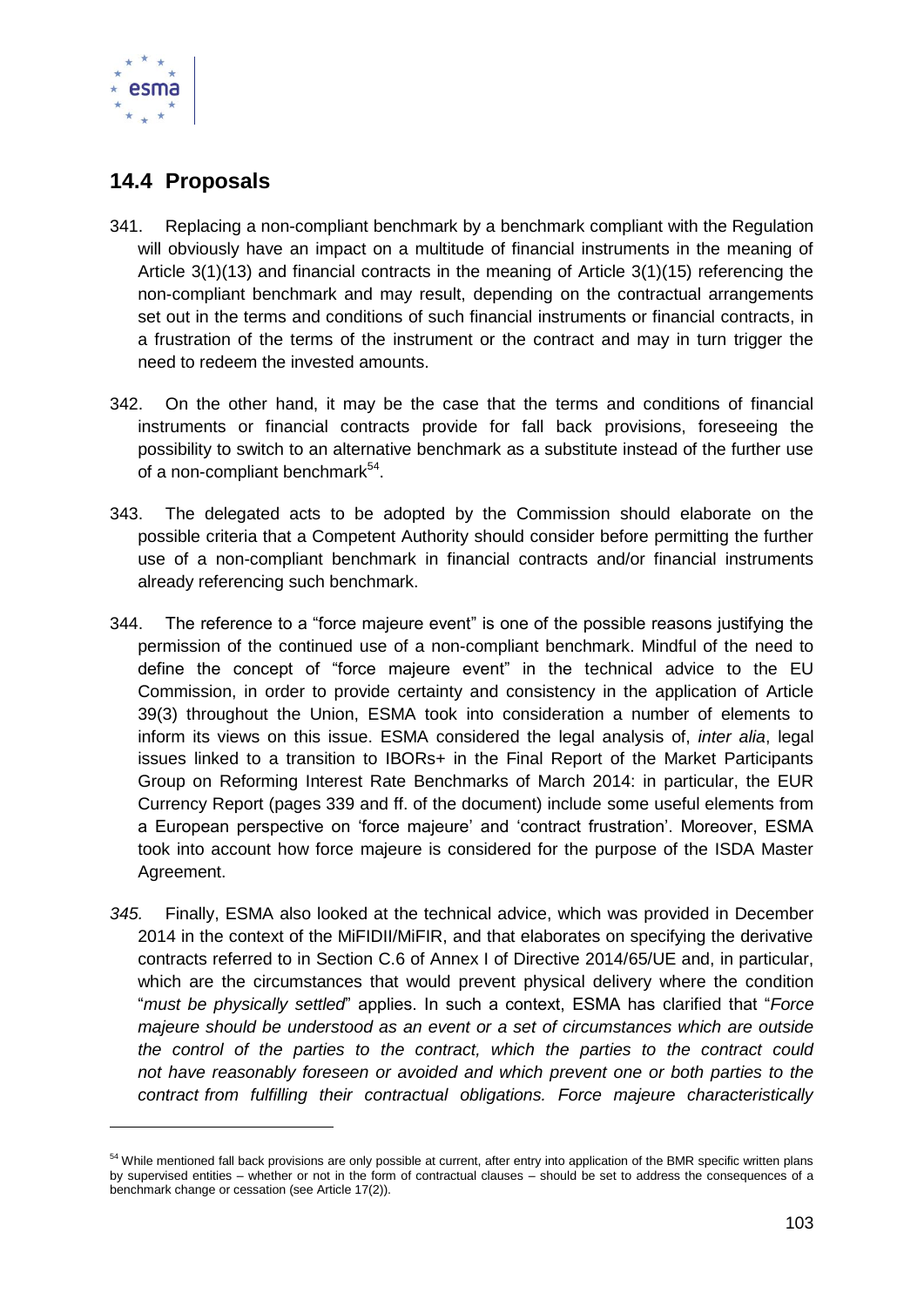

-

*provides for a temporary suspension of contractual obligations while the force majeure event or set of circumstances is in place rather than an outright termination of the contract and for the contract to be set aside when the fulfilment of the contractual obligations becomes impossible.*"

346. Based on the above, ESMA proposes the following definition of 'force majeure' for the purpose of Article 39(6) of the BMR:

"'Force Majeure event' means an extraordinary, unforeseeable, external set of circumstances beyond the control of the contracting parties of a financial contract or a financial instrument, that has not been considered by such parties at the time the contract was concluded and that cannot be prevented even through the use of utmost due diligence and technical and financial reasonable means which makes it impossible for either party to perform its obligations under the financial contract or the financial instrument despite all reasonable efforts to the contrary".

Q105: Do you agree with the proposed definition of "force majeure event"? If not, please explain the reasons and propose an alternative.

- 347. Moreover, ESMA considers that the existence of only few financial contracts or financial instruments with a low residual value may not lead a Competent Authority to permit the continued use of a non-compliant benchmark in existing financial instruments or financial contracts. Such an approach – which seems to be in line with the initial proposition of the European Commission<sup>55</sup> - would suggest identifying conditions (i.e. limits/thresholds) to provide guidance for a Competent Authority to make a decision.
- 348. ESMA's initial opinion is that in order to ensure a smooth transition the competent authority should allow the continued use of a non-compliant benchmark within a timeframe which can be either fixed in time or based on a quantitative criteria determining a threshold until the benchmark shall be retained:
	- Time limit until the non-compliant benchmark may be used:

ESMA considers that it might be suitable to fix a time limit which could depend on the time to maturity of the majority of financial contracts/ financial instruments that reference the non-compliant benchmark and which should be adequately defined by the competent authority on a case-by-case basis.

An advantage of this solution is that it reflects adequately the need to maintain a noncompliant benchmark in connection with the outstanding "portfolio" of financial

<sup>&</sup>lt;sup>55</sup> Proposal for a REGULATION OF THE EUROPEAN PARLIAMENT AND OF THE COUNCIL on indices used as benchmarks in financial instruments and financial contracts COM(2013)0641, in which Article 39(4) says: "*The use of a benchmark shall be*  permitted by the relevant competent authority of the Member State where the administrator is located until such time as the *benchmark references financial instruments and financial* 

*contracts worth no more than 5% by value of the financial instruments and financial contracts that referenced this benchmark at the time of entry into force of this Regulation. No financial instruments or financial contracts shall reference such an existing benchmark after the entry into application of this Regulation*."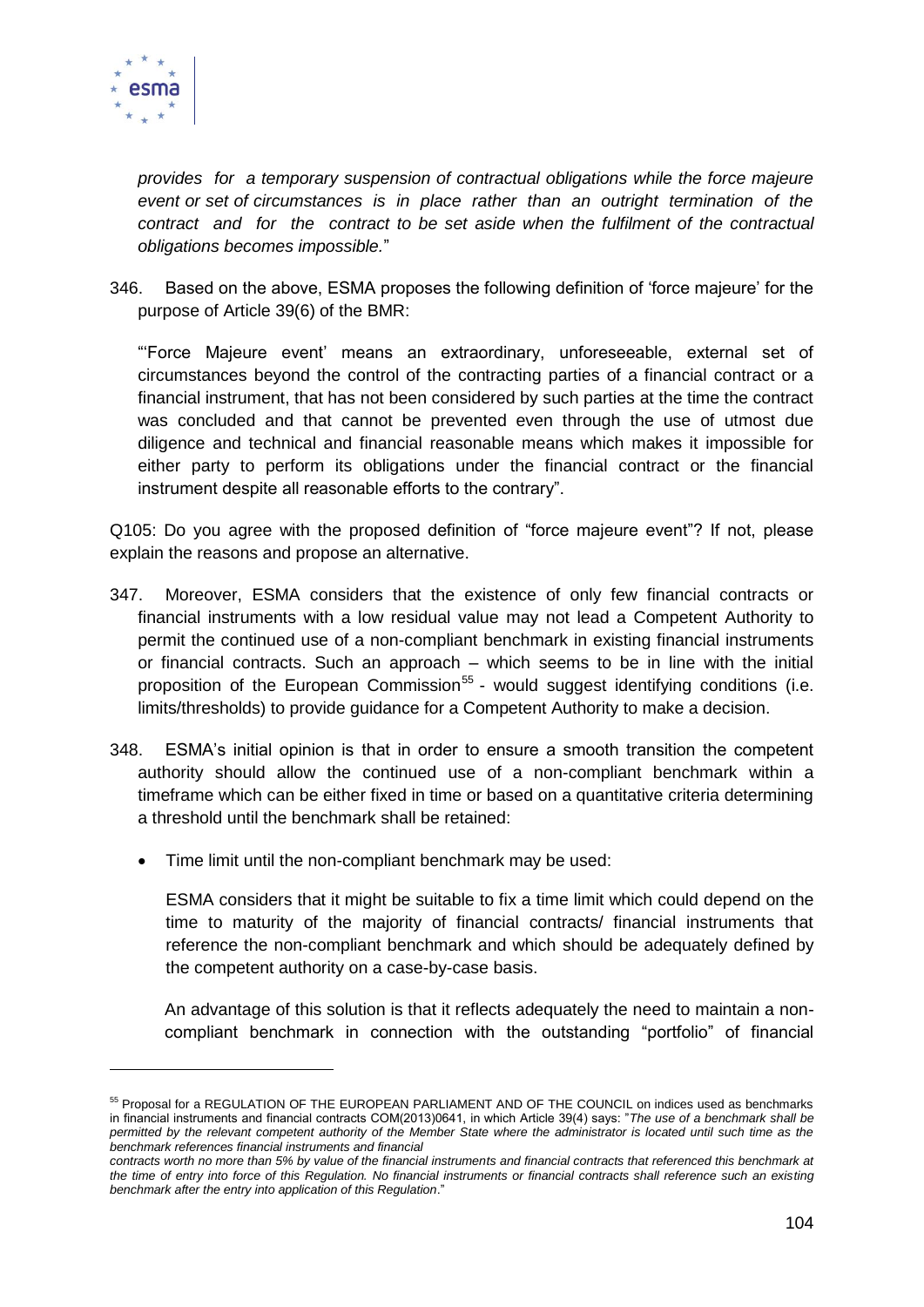

products referencing to such benchmark. In addition, it might be reasonably assumed that the majority of the financial products referencing a benchmark will have a clear defined maturity date (such as e.g. bonds, most derivative products or loans), whereas only very few of the financial products referencing a benchmark may present a maturity which is perpetual.

Quantitative limit above which the non-compliant benchmark may be used:

Alternatively to the abovementioned time limit ESMA also considers that a quantiative criterion with regards to the retention of a non-compliant benchmark might address the needs of the market participants.

Due to the fact that Article 39(3) prohibits that new financial instruments/financial contracts start referencing an existing non-compliant benchmark after the entry into application of the Regulation and the consequent continuous decrease of the total value of financial contracts/financial instruments referencing that benchmark, the resulting situation could be one in which it is no longer reasonable to further allow the use of a non-compliant benchmark.

The main advantage of this proportional solution would be to avoid that a noncompliant benchmark for which the reference value diminished significantly over time, and has become of minor importance, continue being referenced in financial contracts/financial instruments over a long timeframe.

- 349. In order to allow the competent authority of the Member State where the administrator is located to assess whether a non-compliant benchmark should be retained and until which time/ threshold, the competent authority might take into consideration (i) the specific financial contracts and financial instruments that reference the benchmark and whose terms would be breached due to a ceasing or changing of the benchmark (for example the maturity term of such instruments/contracts), as well as (ii) the volumes of such instruments.
- 350. In order for the competent authority to perform the assessment under Article 39(3) applying the conditions described above, in a first instance the non-compliant benchmarks need to be identified. This is relevant also in view of granting legal certainty to the supervised entities in the Union, which will be compelled, after entry into application of the BMR, to use only benchmarks that are provided by authorised/registered/recognised administrators or that are endorsed, and thus are provided in compliance with the BMR.
- 351. As explained at the beginning of the Chapter, Article 39(3) is triggered upon two possible scenarios:
	- 1. The benchmark provider has not applied for authorisation or registration within 24 month: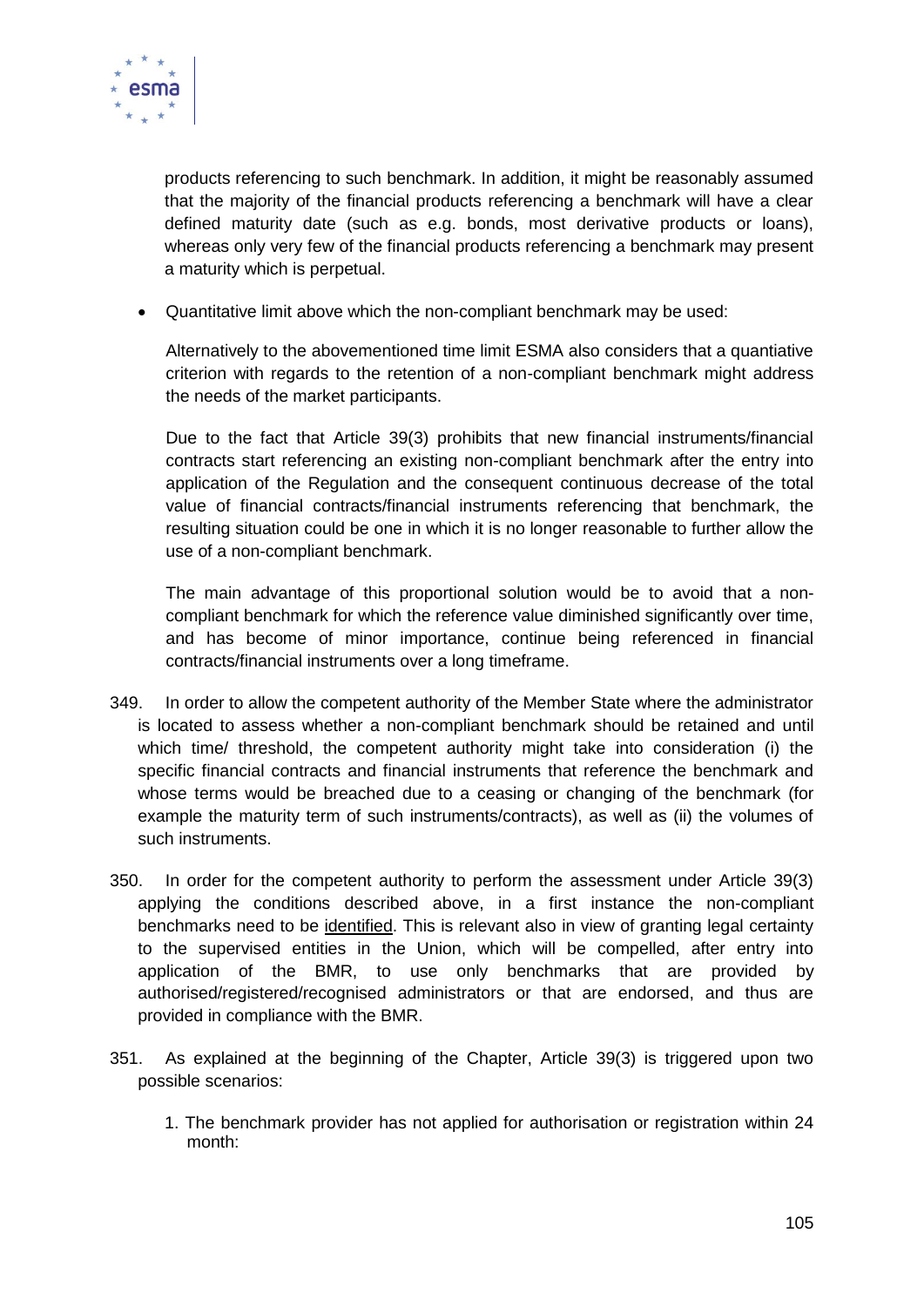

- 352. In this case the administrator did not apply for authorisation/ registration within 24 month period of Article 39(1). As, in the context of transitional provisions, the Regulation is aimed at 3 addressees, namely the benchmark administrators, the users of a benchmark and the national competent authorities where the benchmark administrator is located, it appears that it is in the responsibility of all related parties to contribute the required information according to their abilities.
- 353. In a first step it needs to be ensured that at the end of the 24 month period, the competent authority is aware of national benchmarks that are not compliant because their providers did not apply for authorization/registration in accordance with the BMR.
- 354. Whilst the competent authority will be aware of national benchmarks which are easily identifiable - for example as used in a large number of financial instruments traded or admitted to trading on the trading venues located in its jurisdiction, it should be noted that the competent authority is rarely able to be aware of all benchmarks being used in its respective country.
- 355. Therefore ESMA recognises the benchmark providers as well as the users which are supervised entities located in the Member State of the Competent Authority as main responsible to provide such information and consequently:
	- The national benchmark providers might be required to declare to their competent authority the benchmarks of which they are aware are being used in financial contracts/financial instruments.
	- The supervised entities that use benchmarks in the meaning of the BMR might be required to transmit such information to the competent authority of the administrator.
	- 2. The authorisation or registration of the benchmark provider is refused:
- 356. In this scenario Article 39(3) is triggered upon the refusal of the benchmark provider's authorisation/registration by the competent authority. In such case, the competent authority should already have useful information the benchmark provider should have provided in the context of the authorisation/registration process (provided that the authorization/registration was not refused due to insufficient information).
- 357. However, it is worth mentioning that the information received in the process of authorisation/registration pursuant to Article 23 is not sufficient to allow the national authority to assess whether the cessation or the changing of the benchmark to conform with the requirements of the Regulation could reasonably result in a force majeure event, frustrate or otherwise breach the terms of any financial contract or financial instrument which references such benchmark. In particular the benchmark administrator will not be able to provide information which is available only to the users of the benchmark, i.e. knowledge about whether or not a contract might be breached or if it provides for fall back provisions.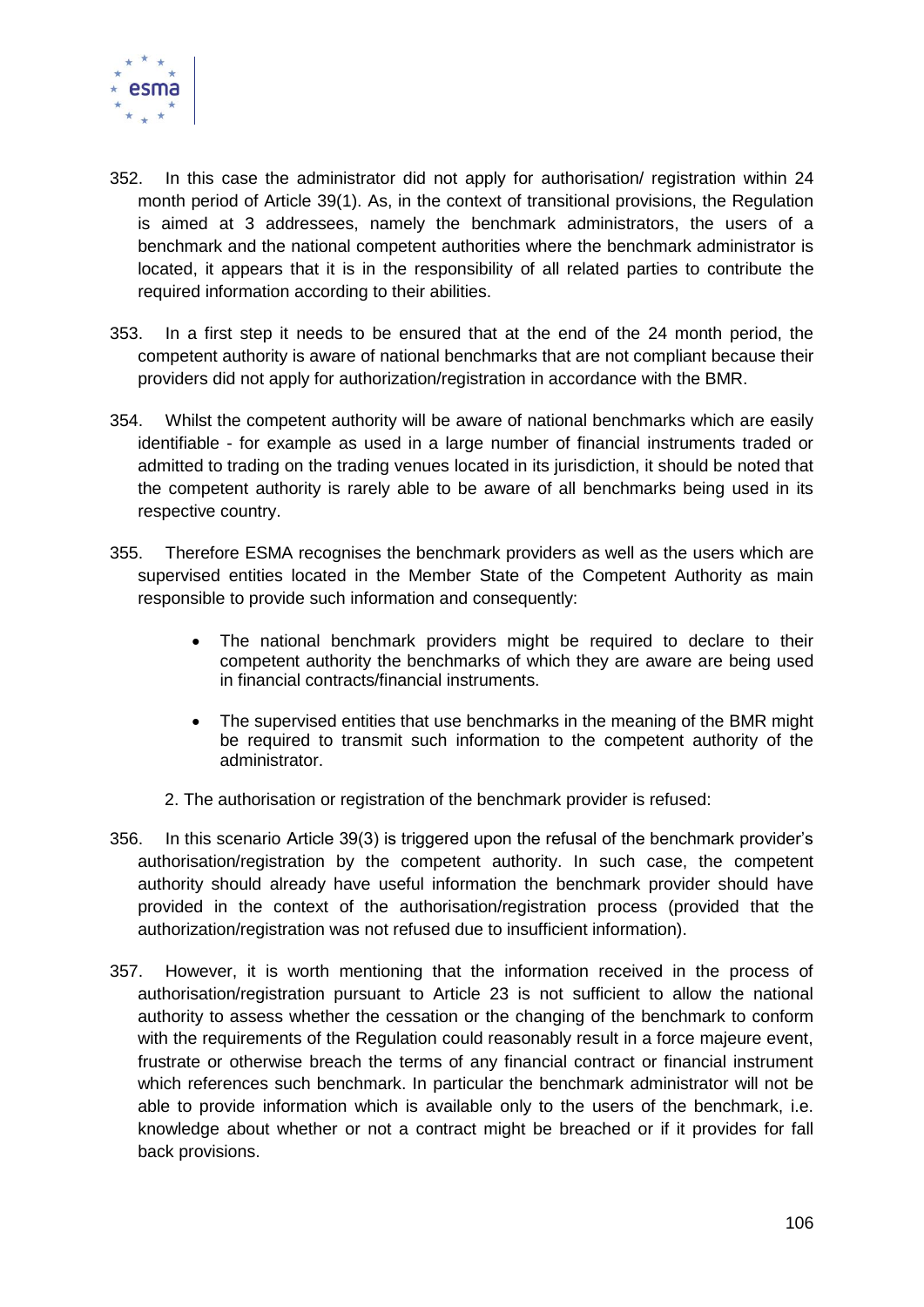

14.4.1 Information required for the assessment of the competent authority

- 358. Following the identification of a non-compliant benchmark the competent authority has to assess whether the cessation or the changing of an existing benchmark to conform with the requirements of this Regulation could reasonably result in a force majeure event, frustrate or otherwise breach the terms of any financial contracts or financial instruments which reference such benchmark and the contracts cannot be healed (i.e. the terms and conditions do not foresee contingency clauses/fall back provisions and the cessation of the existing benchmark would lead to a breach of the financial contracts or financial instruments which would implicate the early redemption of the financial instruments/contracts).
- 359. Where a benchmark is identified as non-compliant, according to the mentioned conditions (i.e. non application within 24 months or refusal of authorisation / registration), the use of such benchmark should be permitted until such time as the competent authority is in a position to perform an informed assessment. It is ESMA's understanding that the transitional provisions, in particular Article 39(3) should avoid any unduly discontinuation with regards to the use of the benchmark. To this end, a transitory period might be foreseen to enable stakeholders to proof that the cessation or the changing of an existing benchmark to conform with the requirements of the BMR could reasonably result in a force majeure event, frustrate or otherwise breach the terms of any financial contracts or financial instruments which reference a benchmark and the contracts cannot be healed.
- 360. The benchmark provider might be required to provide all information at its disposal to permit the competent authority to perform its appraisal. ESMA believes however that the administrator may not dispose of all necessary information as the information needs to be extracted from the terms and conditions of the financial instruments and financial contracts referencing the non-compliant benchmark.
- 361. Any benchmark user being affected by the BMR in the sense of Article 39(3) (i.e. the terms of its financial contracts/financial instruments referencing a non-compliant benchmark would be breached in case a benchmark is ceased or changed to conform with the requirements of the BMR) should provide the competent authority with evidence that its contracts/instruments are at risk to be breached. This should be done by sending for example "standard contracts" used in its financial instruments and financial contracts which indicate the type of link of the product to the benchmark and prove the lack of "fall back provisions".
- 362. Benchmark providers (to the extent they dispose of such information) and benchmark users should provide information regarding the outstanding volume of the financial contracts and/or financial instruments referencing a non-compliant benchmark in order to enable the competent authority to assess the importance of such benchmark in terms of the impact that its discontinuation/change may determine.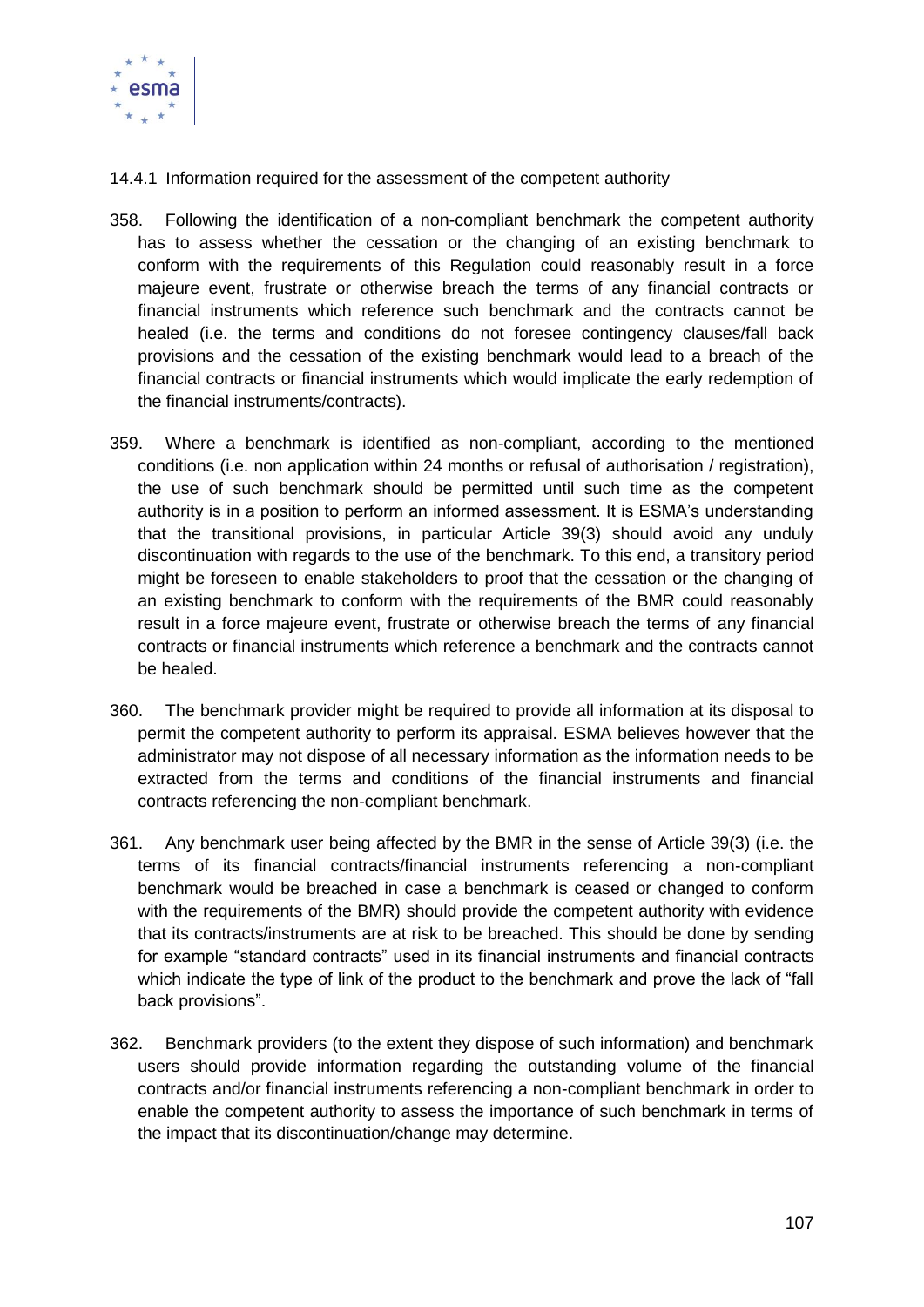

363. In this context it seems to be favorable that the different users that are supervised entities liaise directly with the competent authority of the administrator instead of contacting their own national competent authorities.

**Q106: Are the two envisaged options (with respect to the term until which a noncompliant benchmark may be used) adequate: i.e. either (i) fix a time limit until when a non-compliant benchmark may be used or (ii) fix a minimum threshold which will trigger the prohibition to further use a non-compliant benchmark in existing financial instruments/financial contracts?** 

**Q107: Which thresholds would be appropriate to foresee and how might a time limit be fixed? Please detail the reasons behind any suggestion.**

**Q108: Is the envisaged identification process of non-compliant benchmarks adequate? Do you have other suggestions?**

**Q109: Is the envisaged procedure enabling the competent authority to perform the assessment required by Article 39(3) correct in your view? Please advise what shall be considered in addition.**

**Q110: Which information it would be opportune to receive by benchmark providers on the one side and benchmark users that are supervised entities on the other side?**

**Q111: Do you agree that the different users of a benchmark that are supervised entities should liaise directly with the competent authority of the administrator and not with the respective competent authorities (if different)?** 

**Q112: Would it be possible for relevant benchmark providers/users that are supervised entities to provide to the competent authority an estimate of the number and value of financial instruments/contracts referencing to a non-compliant benchmark being affected by the cessation/adaptation of such benchmark?**

**Q113: Would it be possible to evaluate how many out of these financial contracts or financial instruments are affected in a manner that the cessation/adaptation of the non-compliant benchmark would result in a force majeure event or frustration of contracts?**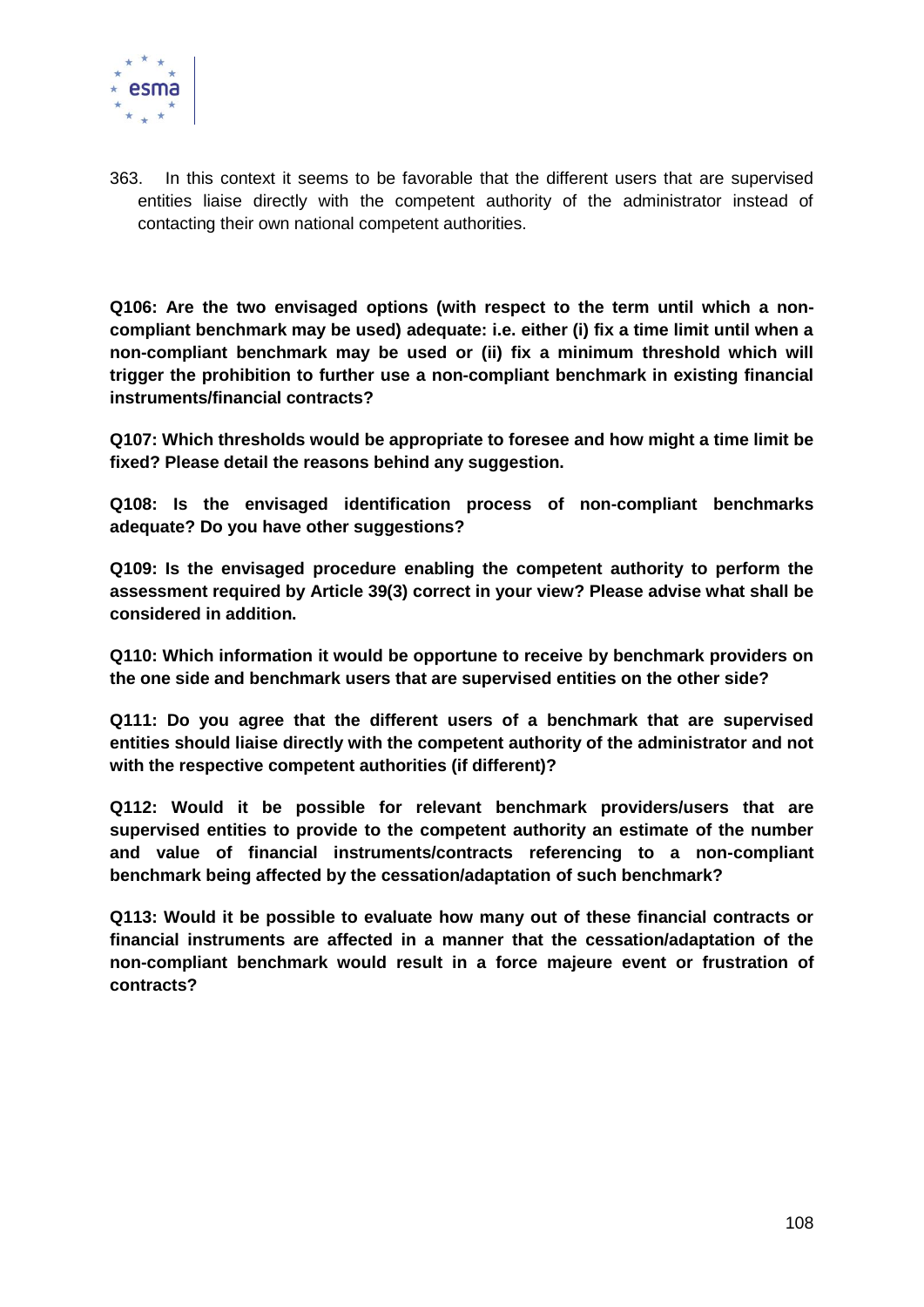

## **15 Annex I: Summary of questions**

**Q1: Do you agree that an index's characteristic of being "made available to the public" should be defined in an open manner, possibly reflecting the current channels and modalities of publication of existing benchmarks, in order not to unduly restrict the number of benchmarks in scope?**

**Q2: Do you have any proposals on which aspects of the publication process of an index should be considered in order for it to be deemed as having made the index available to the public, for the purpose of the BMR?**

**Q3: Do you agree with ESMA's proposal to align the administering the arrangements for determining a benchmark with the IOSCO principle on the overall responsibility of the administrator? Which other characteristics/activities would you regard as covered by Article 3(1) point 3(a)?**

**Q4: Do you agree with ESMA's proposal for a definition of issuance of a financial instrument? Are there additional aspects that this definition should cover?**

**Q5: Do you think that the business activities of market operators and CCPs in connection with possible creation of financial instruments for trading could fall under the specification of "issuance of a financial instrument which references an index or a combination of indices"? If not, which element of the "use of benchmark" definition could cover these business activities?** 

**Q6: Do you agree with the proposed list of appropriate governance arrangements for the oversight function? Would you propose any additional structure or changes to the proposed structures?**

**Q7: Do you believe these proposals sufficiently address the needs of all types of benchmarks and administrators? If not, what characteristics do such benchmarks have that would need to be addressed in the proposals?**

**Q8: To the extent that you provide benchmarks, do you have in place a pre-existing committee, introduced through other EU legislation, or otherwise, which could satisfy the requirements of an oversight function under Article 5a? Please describe the structure of the committee and the reasons for establishing it.** 

**Q9: Do you agree that an administrator could establish one oversight function for all the benchmarks it provides? Do you think it is appropriate for an administrator to have multiple oversight functions where it provides benchmarks that have different methodologies, users or seek to measure very different markets or economic realities?**

**Q10: If an administrator provides more than one critical benchmark, do you support the approach of one oversight function exercising oversight over all the critical**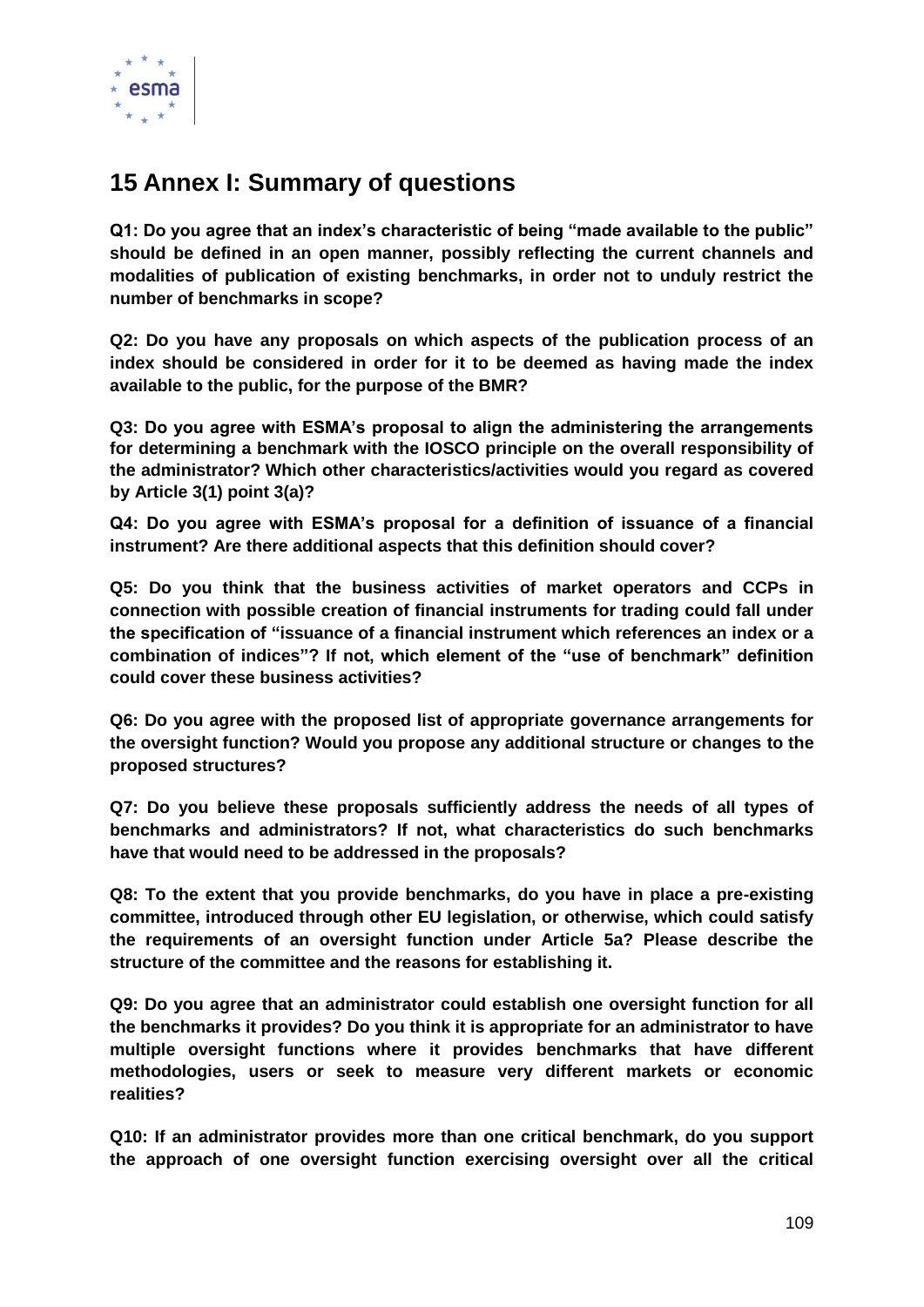

**benchmarks? Do you think it is necessary for an oversight function to have subfunctions, to account for the different needs of different types of benchmarks?** 

**Q11: Where an administrator provides critical benchmarks and significant or nonsignificant benchmarks, do you think it should establish different oversight functions depending on the nature, scale and complexity of the critical benchmarks versus the significant or non-significant benchmarks?** 

**Q12: In which cases would you agree that contributors should be prevented from participating in oversight committees?** 

**Q13: Do you foresee additional costs to your business or, if you are not an administrator, to the business of others resulting from the establishment of multiple oversight functions in connection with the different businesses performed and/or the different nature, scale and type of benchmarks provided? Please describe the nature, and where possible provide estimates, of these costs.**

**Q14: Do you agree that, in all cases, an oversight function should not be responsible for overseeing the business decisions of the management body?** 

**Q15: Do you support the proposed positioning of the oversight function of an administrator? If not, please explain your reasons why this positioning may not be appropriate.**

**Q16: Do you have any additional comments with regard to the procedures for the oversight function as well as the composition and positioning of the oversight function within an administrator's organisation?**

**Q17: Do you agree with the proposed list of elements of procedures required for all oversight functions? Should different procedures be employed for different types of benchmarks?**

**Q18: Do you agree with the proposed treatment of conflicts of interest arising from the composition of an oversight function? Have you identified any additional conflicts which ESMA should consider in drafting the RTS?**

**Q19: Do you agree with the list of records to be kept by the administrator for input data verification? If not, please specify which information is superfluous / which additional information is needed and why.**

**Q20: Do you agree that, for the information to be transmitted to the administrator in view of ensuring the verifiability of input data, weekly transmission is sufficient? Would you instead consider it appropriate to leave the frequency of transmission to be defined by the administrator (i.e. in the code of conduct)?**

**Q21: Do you agree with the concept of appropriateness as elaborated in this section?**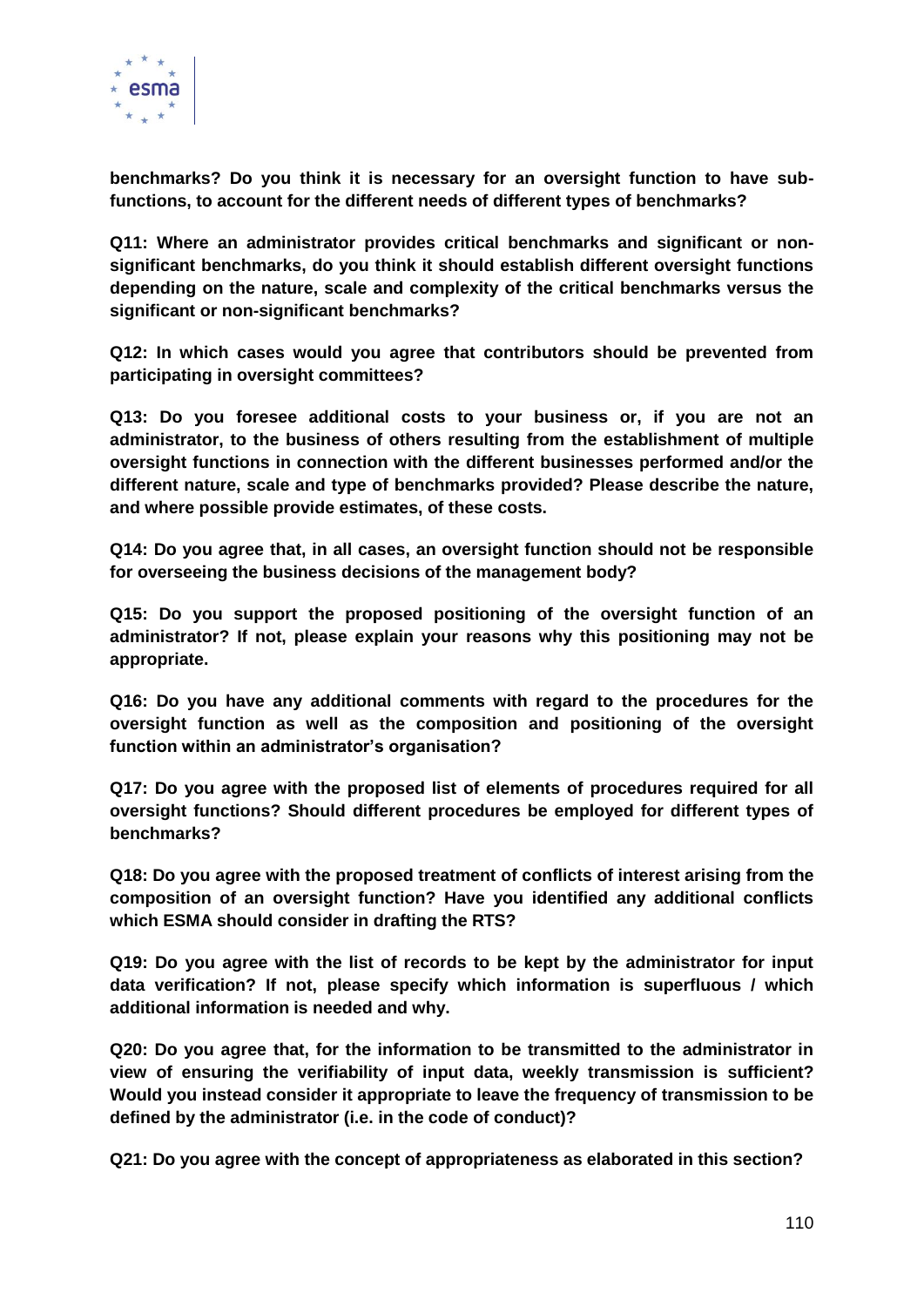

**Q22: Do you see any other checks an administrator could use to verify the appropriateness of input data?**

**Q23: Would you consider it useful that the administrator maintains records of the analyses performed to evaluate the appropriateness of input data?**

**Q24: Do you see other possible measures to ensure verifiability of input data?**

**Q25: Do you agree with the identification of the concepts and underpinning activities of evaluation, validation and verifiability, as used in this section?**

**Q26: Do you agree that all staff involved in input data submission should undergo training, but that such training should be more elaborate / should be repeated more frequently where it concerns front office staff contributing to benchmarks?**

**Q27: Do you agree to the three lines of defence-principle as an ideal type of internal oversight architecture?**

**Q28: Do you identify other elements that could improve oversight at contributor level?**

**Q29: Do you agree with the list of elements contained in a conflict of interest policy? If not, please state which elements should be added / which elements you consider superfluous and why.**

**Q30: Do you agree that where expert judgement is relied on and/or discretion is used additional appropriate measures to ensure verifiability of input data should be imposed? If not, please specify examples and reasons why you disagree.**

**Q31: Do you agree to the list of criteria that can justify differentiation? If not, please specify why you disagree.** 

**Q32: Do you agree to the list of elements that are amenable to proportional implementation? If not, please specify why you disagree.**

**Q33: Do you agree to the list of elements that are not amenable to proportional implementation? If not, please specify why you disagree.**

**Q34: Do you consider the proposed list of key elements sufficiently granular "***to allow users to understand how a benchmark is provided and to assess its representativeness, its relevance to particular users and its appropriateness as a reference for financial instruments and contracts***"?**

**Q35: Beyond the list of key elements, could you identify other elements of benchmark methodology that should be disclosed? If yes, please explain the reason why these elements should be disclosed.**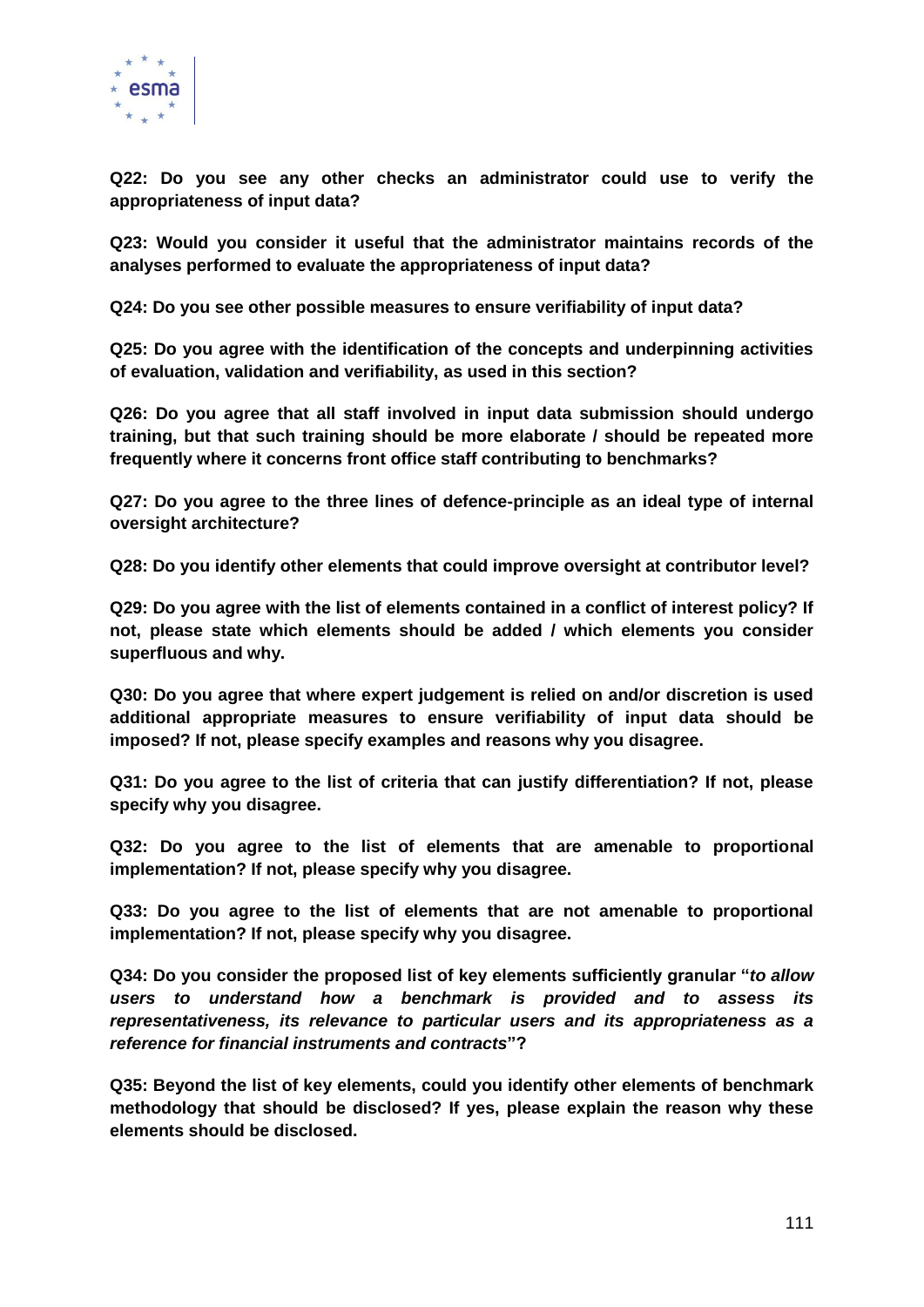

**Q36: Do you agree that the proposed key elements must be disclosed** *to the public* **(linked to Article 3, para 1, subpara 1, point (a))? If not, please specify why not.**

**Q37: Do you agree with ESMA's proposal about the information to be made public concerning the internal review of the methodology? Please suggest any other information you consider useful to disclose on the topic.**

**Q38: Do you agree with the above proposals to specify the information to be provided to benchmark users and, more in general, stakeholders regarding material changes in benchmark methodology?**

**Q39: Do you agree, in particular, on the opportunity that also the replies received in response to the consultation are made available to the public, where allowed by respondents?** 

**Q40: Do you agree that the publication requirements for key elements of methodology apply regardless of benchmark type? If not, please state which type of benchmark would be exempt / which elements of methodology would be exempt and why.**

**Q41: Do you agree that the publication requirements for the internal review of methodology apply regardless of benchmark type? If not, please state which information regarding the internal review could be differentiated and according to which characteristic of the benchmark or of its input data or of its methodology.**

**Q42: Do you agree that, in the requirements regarding the procedure for material change, the proportionality built into the Level 1 text covers all needs for proportional application?**

**Q43: Do you agree that a benchmark administrator could have a standard code for all types of benchmarks? If not, should there be separate codes depending on whether a benchmark is critical, significant or non-significant? Please take into account your answer to this question when responding to all subsequent questions.**

**Q44: Do you believe that an administrator should be mandated to tailor a code of conduct, depending on the market or economic reality it seeks to measure and/or the methodology applied for the determination of the benchmark? Please explain your answer using examples of different categories or sectors of benchmarks, where applicable.**

**Q45: Do you agree with the above requirements for a contributor's contribution process? Is there anything else that should be included?**

**Q46: Do you agree that the details of the code of conduct to be specified by ESMA may still allow administrators to tailor the details of their codes of conduct with respect to the specific benchmarks provided?**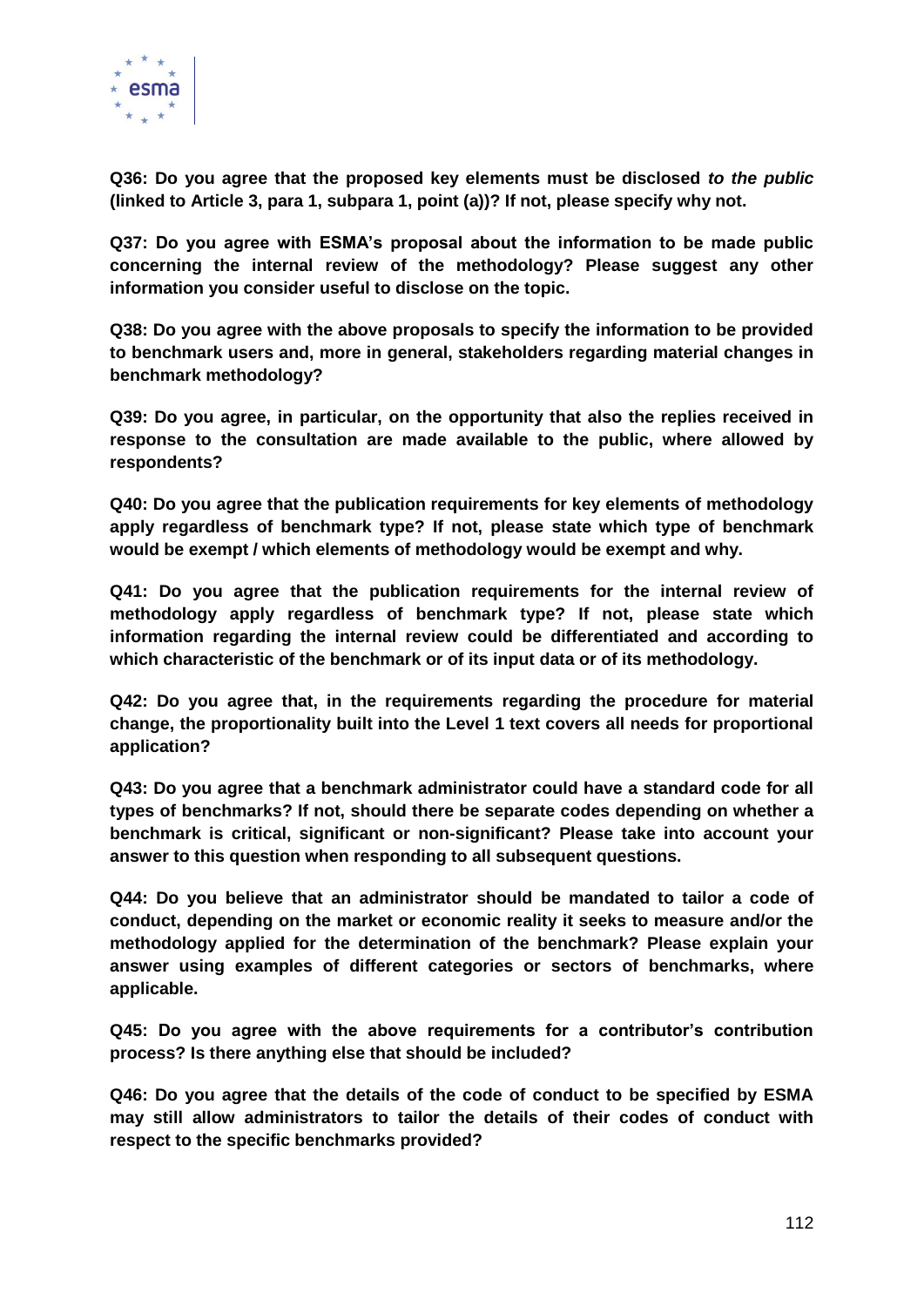

**Q47: Do you agree that such information should be required from contributors under the code of conduct? Should any additional information be requested?**

**Q48: Are their ways in which contributors may manage possible conflicts of interest at the level of the submitters? Should those conflicts, where managed, be disclosed to the administrator?**

**Q49: Do you foresee any obstacles to the administrator's ability to evaluate the authorisation of any submitters to contribute input data on behalf of a contributor?**

**Q50: Do you agree that a contributor's contribution process should foresee clear rules for the exclusion of data sources? Should any other information be supplied to administrators to allow them to ensure contributors have provided all relevant input data?**

**Q51: Do you think that the listed procedures for submitting input data are comprehensive? If not, what is missing?**

**Q52: Do you agree that rules are necessary to provide consistency of contributors' behaviour over the time? Should this be set out in the code of conduct or in the benchmark methodology, or both?**

**Q53: Should policies, in addition to those set out in the methodology, be in place at the level of the contributors, regarding the use of discretion in providing input data?** 

**Q54: Do you agree with the list of checks for validation purposes? What other methods could be included?** 

**Q55: Do you agree with the minimum information requirement for record keeping? If not would you propose additional/alternative information?**

**Q56: Do you support the recording of the use of expert judgement and of discretion? Should administrators require the same records for all types of benchmarks?**

**Q57: Do you agree that an administrator could require contributors to have in place a documented escalation process to report suspicious transactions?** 

**Q58: Do you agree with the list of policies, procedures and controls that would allow the identification and management of conflicts of interest? Should other requirements be included?**

**Q59: Do you have any additional comments with regard to the contents of a code of conduct in accordance with Article 9(2)?**

**Q60: Do you agree with the above list of requirements? Do you think that those requirements are appropriate for all benchmarks? If not what do you think should be the criteria we should use?**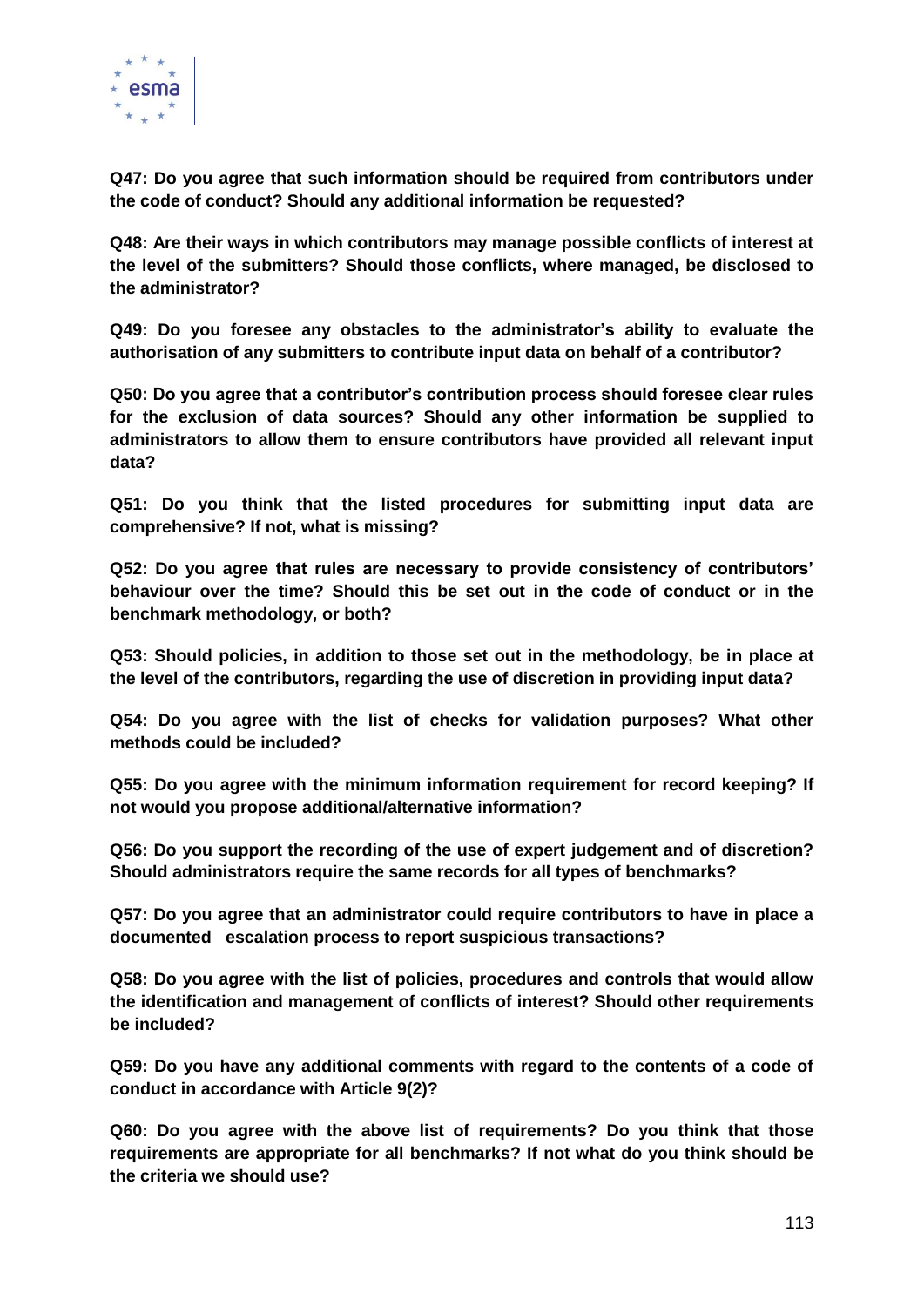

**Q61: Do you agree that information regarding breaches to the BMR or to Code of Conduct should also be made available to the Benchmark Administrator?** 

**Q62: Do you think that the external audit covering benchmark activities, where available, should also be made available, on request, to the Benchmark Administrator?**

**Q63: Do you agree with the proposed criteria for the specific elements of systems and controls as listed in Article 11(2)(a) to (c)? If not, what should be alternative criteria to substantiate these elements?** 

**Q64: Do you agree that the submitters should not be remunerated for the level of their contribution but could be remunerated for the quality of input and their ability to manage the conflicts of interest instead?**

**Q65: What would be a reasonable delay for signing-off on the contribution? What are the reasons that would justify a delay in the sign off?**

**Q66: Is the mentioned delay an element that may be established by the administrator in line with the applicable methodology and in consideration of the underlying, of the type of input data and of supervised contributors?**

**Q67: In case of a contribution made through an automated process what should be the adequate level of seniority for signing-off?** 

**Q68: Do you agree with the above policies? Are there any other policies that should be in place at contributor's level when expert judgement is used?** 

**Q69: Do you agree with this approach? If so, what do you think are the main distinctions – amid the identified detailed measures that a supervised contributor will be required to put in place - that it is possible to introduce to cater for the different types, characteristics of benchmarks and of supervised contributors?**

**Q70: Do you foresee additional costs to your business or, if you are not a supervised contributor, to the business of others resulting from the implementation of any of the listed requirements? Please describe the nature, and where possible provide estimates, of these costs.**

**Q71: Could the approach proposed, i.e. the use of the field total issued nominal amount in the context of MiFIR / MAR reference data, be used for the assessment of the "nominal amount" under BMR Article 13(1)(i) for bonds, other forms of securitised debt and money-market instruments? If not, please suggest alternative approaches**

**Q72: Are you aware of any:**

**i) shares in companies,**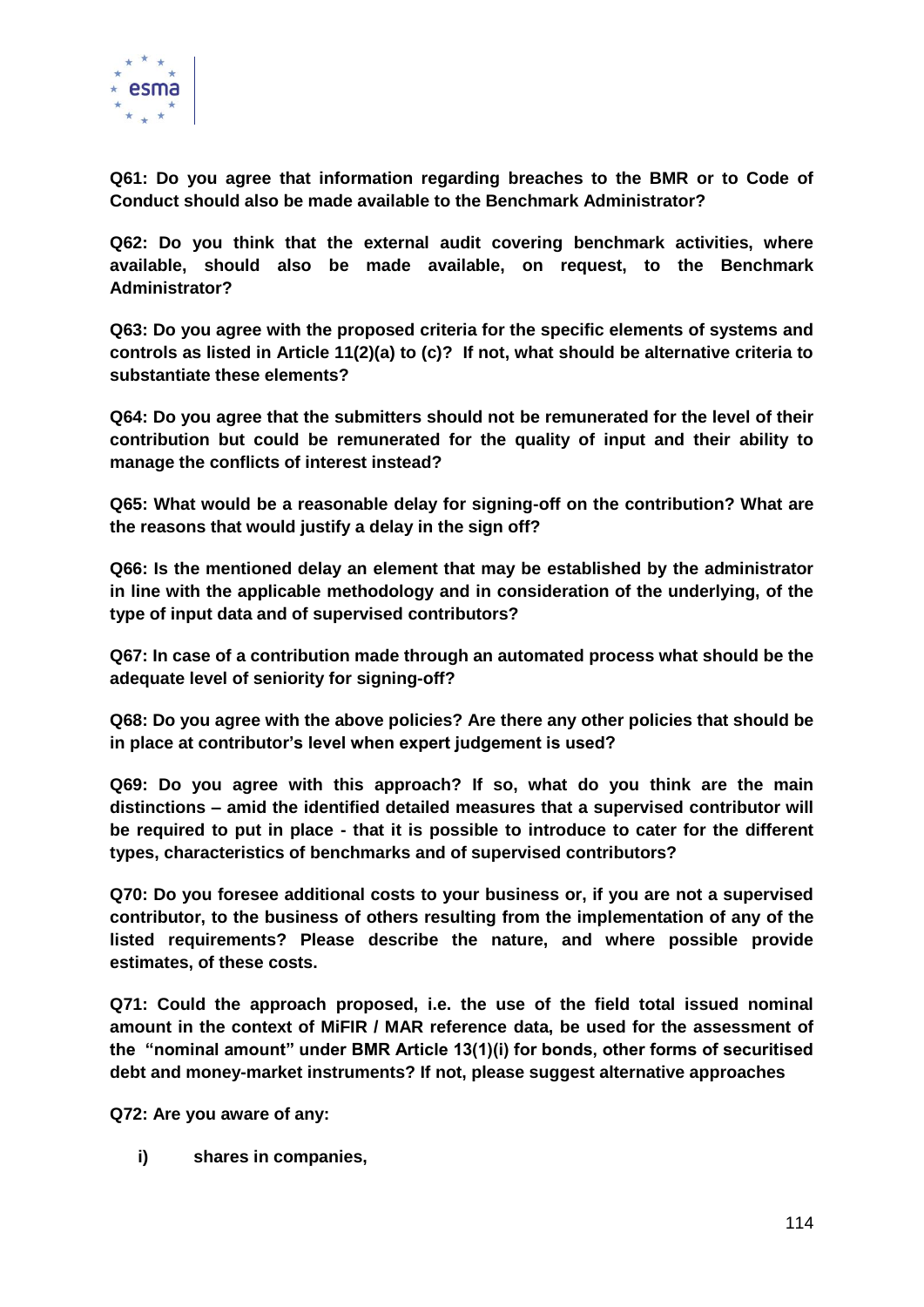

- **ii) other securities equivalent to shares in companies, partnerships or other entities,**
- **iii) depositary receipts in respect of shares,**
- iv) **emission allowances**

**for which a benchmark is used as a reference?** 

**Q73: Do you have any suggestion for defining the assessment of the nominal amount of these financial instruments when they refer to a benchmark?**

**Q74: Do you agree with ESMA proposal in relation to the value of units in collective investment undertakings? If not, please explain why**

**Q75: Do you agree with the approach of using the notional amount, as used and defined in the EMIR reporting regime, for the assessment of notional amount of derivatives under BMR Article 13(1)(i)? If not, please suggest alternative approaches.**

**Q76: Which are your views on the two options proposed to assess the net asset value of investment funds? Should you have a preference for an alternative option, please provide details and explain the reasons for your preference.**

**Q77: Which are your views on the two approaches proposed to assess the nominal amount of financial instruments other than derivatives, the notional amount of derivatives and the net asset value of an investment fund referencing a benchmark within a combination of benchmarks? Please provide details and explain the reasons for your preference. Do you think there are other possible approaches? If yes, please explain.**

**Q78: Do you agree with the 'relative impact' approach, i.e. define one or more value and "ratios" for each of the five areas (markets integrity; or financial stability; or consumers; or the real economy; or the financing of households and corporations) that need to be assessed according to Article 13(1)(c), subparagraph (iii)? If not, please elaborate on other options that you consider more suitable.**

**Q79: What kind of other objective grounds could be used to assess the potential impact of the discontinuity or unreliability of the benchmark besides the ones mentioned above (e.g. GDP, consumer credit agreement etc.)?** 

**Q80: Do you agree with ESMA's approach to further define the above criteria? Particularly, do you think that ESMA should develop more concrete guidance for the possible rejection of the NCA under Article 14c para 2? Do you believe that NCAs should take into consideration additional elements in their assessment?**

**Q81: Do you think that the fields identified for the template are sufficient for the competent authority and the stakeholders to form an opinion on the**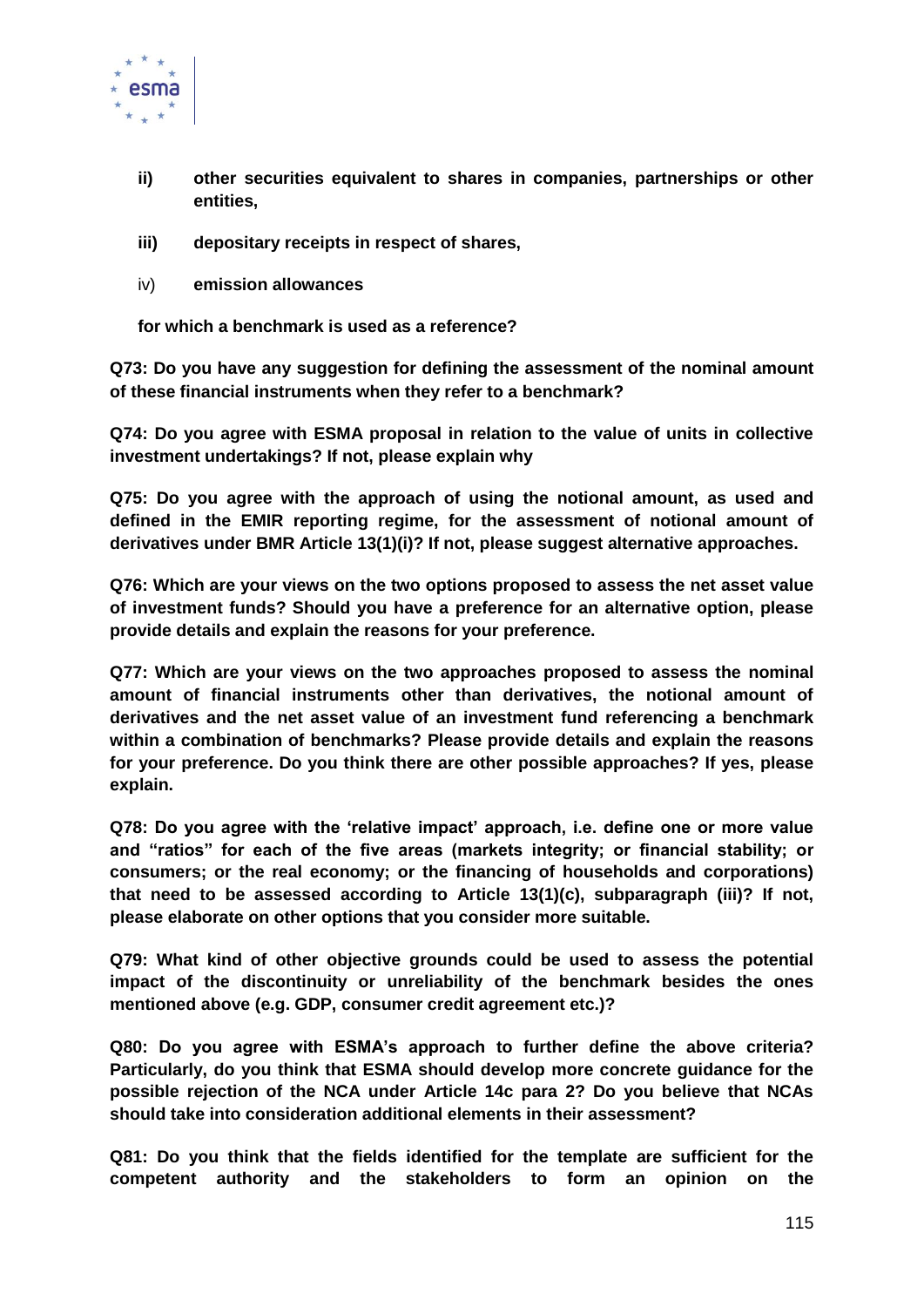

**representativeness, reliability and integrity of a benchmark, notwithstanding the nonapplication of some material requirements? Could you suggest additional fields?**

**Q82: Do you agree with the suggested minimum aspects for defining the market or economic reality measured by the benchmark?**

**Q83: Do you think the circumstances under which a benchmark determination may become unreliable can be sufficiently described by the suggested aspects?**

**Q84: Do you agree with the minimum information on the exercise of discretion to be included in the benchmark statement?**

**Q85: Are there any further precise minimum contents for a benchmark statement that should apply to each benchmark beyond those stated in Art. 15(2) points (a) to (g) BMR?**

**Q86: Do you agree that a concise description of the additional requirements including references, if any, would be sufficient for the information purposes of the benchmark statement for interest rate benchmarks?**

**Q87: Do you agree that the statement for commodity benchmarks should be delimited as described? Otherwise, what other information would be essential in your opinion?**

**Q88: Do you agree with ESMA's approach not to include further material requirements for the content of benchmark statements regarding regulated-data benchmarks?**

**Q89: Do you agree with the suggested additional content required for statements regarding critical benchmarks? If not, please precise why and indicate what alternative or additional information you consider appropriate in case a benchmark qualifies as critical.**

**Q90: Do you agree with the suggested additional requirements for significant benchmarks? Which of the three options proposed you prefer, and why?**

**Q91: Do you agree with the suggested additional requirements for non-significant benchmarks? If not, please explain why and indicate what alternative or additional information you consider appropriate in case a benchmark is non-significant.** 

**Q92: Are there any further contents for a benchmark statement that should apply to the various classes of benchmarks identified in this chapter?**

**Q93: Do you agree with the approach outlined above regarding information of a general nature and financial information? Do you see any particular cases, such as certain types of providers, for which these requirements need to be adapted?**

**Q94: Do you agree with ESMA's approach to the above points? Do you believe that any specific cases exist, related either to the type of provider or the type of conflict of**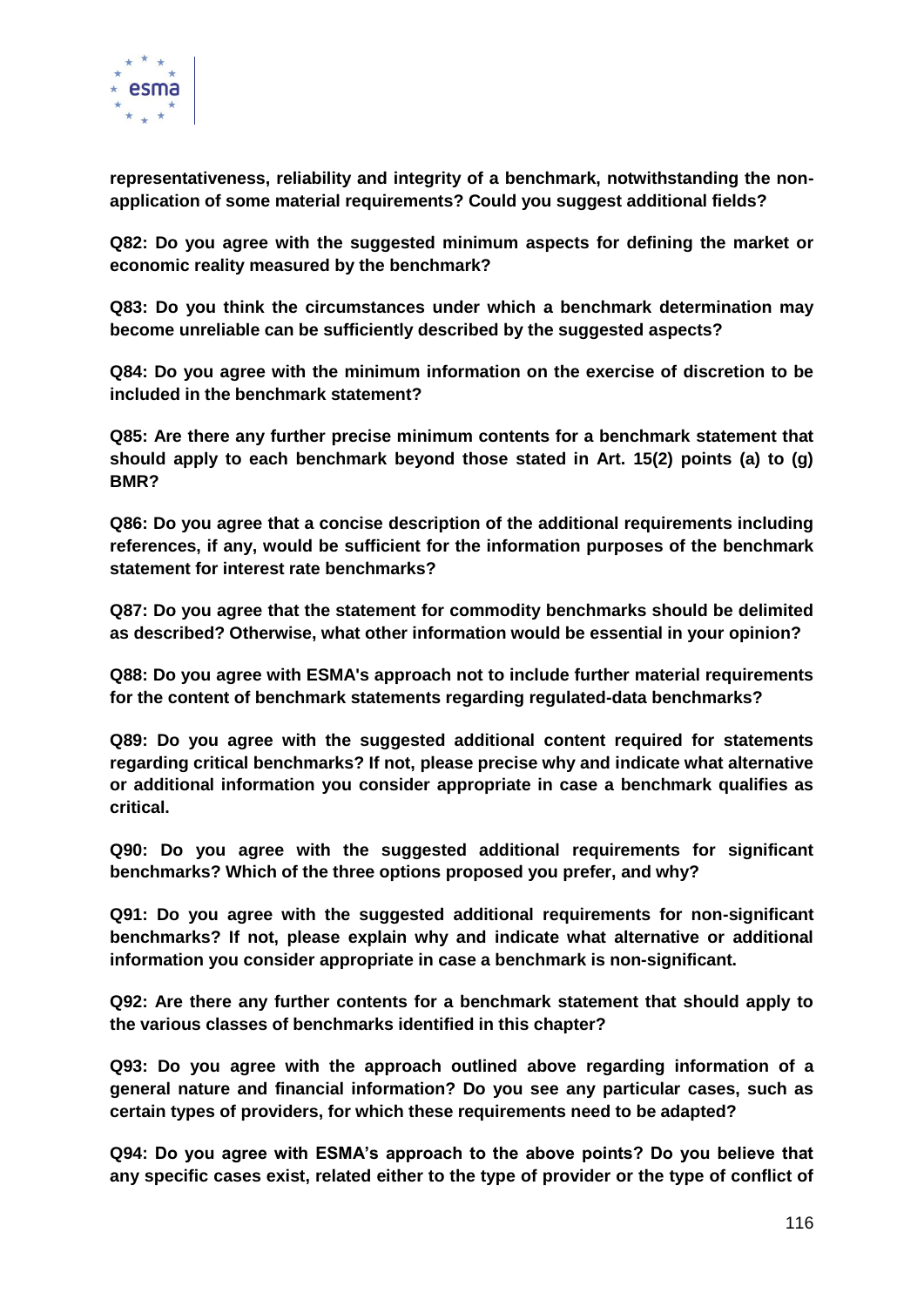

**interest, that require specific information to be provided in addition to what initially identified by ESMA?**

**Q95: Do you agree with the proposals outlined for the above points? Do you see any areas requiring particular attention or adaptation?**

**Q96: Can you suggest other specific situations for which it is important to identify the information elements to be provided in the authorisation application?**

**Q97: Do you agree with the proposed approach towards registration? How should the information requirements for registration deviate from the requirements for authorisation?** 

**Q98: Do you believe there are any specific types of supervised entities which would require special treatment within the registration regime? If yes, which ones and why?**

**Q99: Do you have any suggestions on which information should be included in the application for the recognition of a third country administrator?**

**Q100: Do you agree with the general approach proposed by ESMA for the presentation of the information required in Article 21a(6) of the BMR?**

**Q101: For each of the three above mentioned elements, please provide your views on what should be the measures to determine the conditions whether there is an 'objective reason' for the endorsement of a third country benchmark.** 

**Q102: Do you consider that there are any other elements that could be taken into consideration to substantiate the 'objective reason' for the provision and endorsement for use in the Union of a third country benchmark or family of benchmarks?** 

**Q103: Do you agree that in the situations identified above by ESMA the cessation or the changing of an existing benchmark to conform with the requirements of this Regulation could reasonably result in a force majeure event, frustrate or otherwise breach the terms of any financial contract or financial instrument which references a benchmark? If not, please explain the reasons why.**

**Q104: Which other circumstances could cause the consequences mentioned in Article 39(3) in case existing benchmarks are due to be adapted to the Regulation or to be ceased?**

Q105: Do you agree with the proposed definition of "force majeure event"? If not, please explain the reasons and propose an alternative.

**Q106: Are the two envisaged options (with respect to the term until which a noncompliant benchmark may be used) adequate: i.e. either (i) fix a time limit until when a non-compliant benchmark may be used or (ii) fix a minimum threshold which will**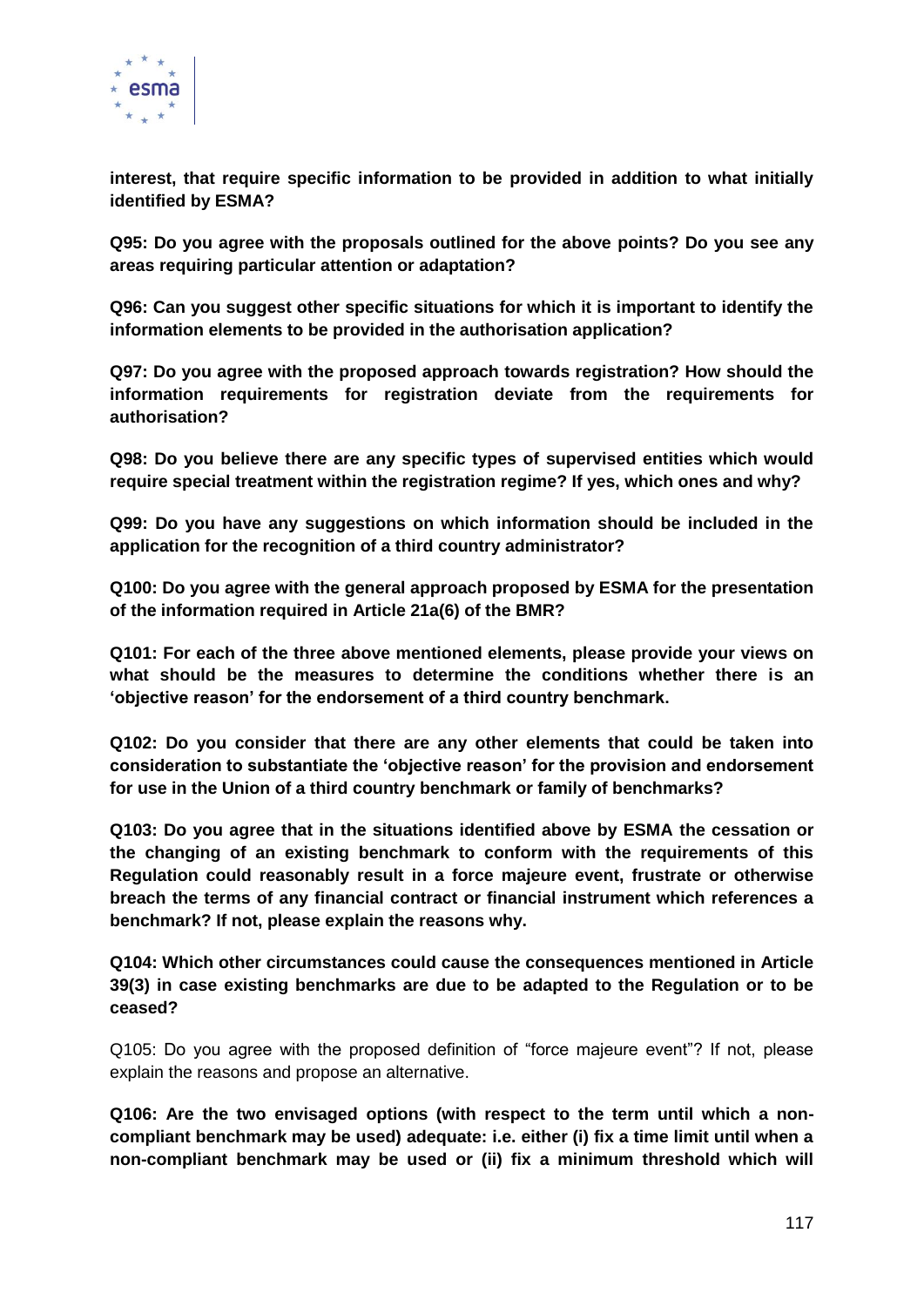

**trigger the prohibition to further use a non-compliant benchmark in existing financial instruments/financial contracts?** 

**Q107: Which thresholds would be appropriate to foresee and how might a time limit be fixed? Please detail the reasons behind any suggestion.**

**Q108: Is the envisaged identification process of non-compliant benchmarks adequate? Do you have other suggestions?**

**Q109: Is the envisaged procedure enabling the competent authority to perform the assessment required by Article 39(3) correct in your view? Please advise what shall be considered in addition.**

**Q110: Which information it would be opportune to receive by benchmark providers on the one side and benchmark users that are supervised entities on the other side?**

**Q111: Do you agree that the different users of a benchmark that are supervised entities should liaise directly with the competent authority of the administrator and not with the respective competent authorities (if different)?** 

**Q112: Would it be possible for relevant benchmark providers/users that are supervised entities to provide to the competent authority an estimate of the number and value of financial instruments/contracts referencing to a non-compliant benchmark being affected by the cessation/adaptation of such benchmark?**

**Q113: Would it be possible to evaluate how many out of these financial contracts or financial instruments are affected in a manner that the cessation/adaptation of the non-compliant benchmark would result in a force majeure event or frustration of contracts?**